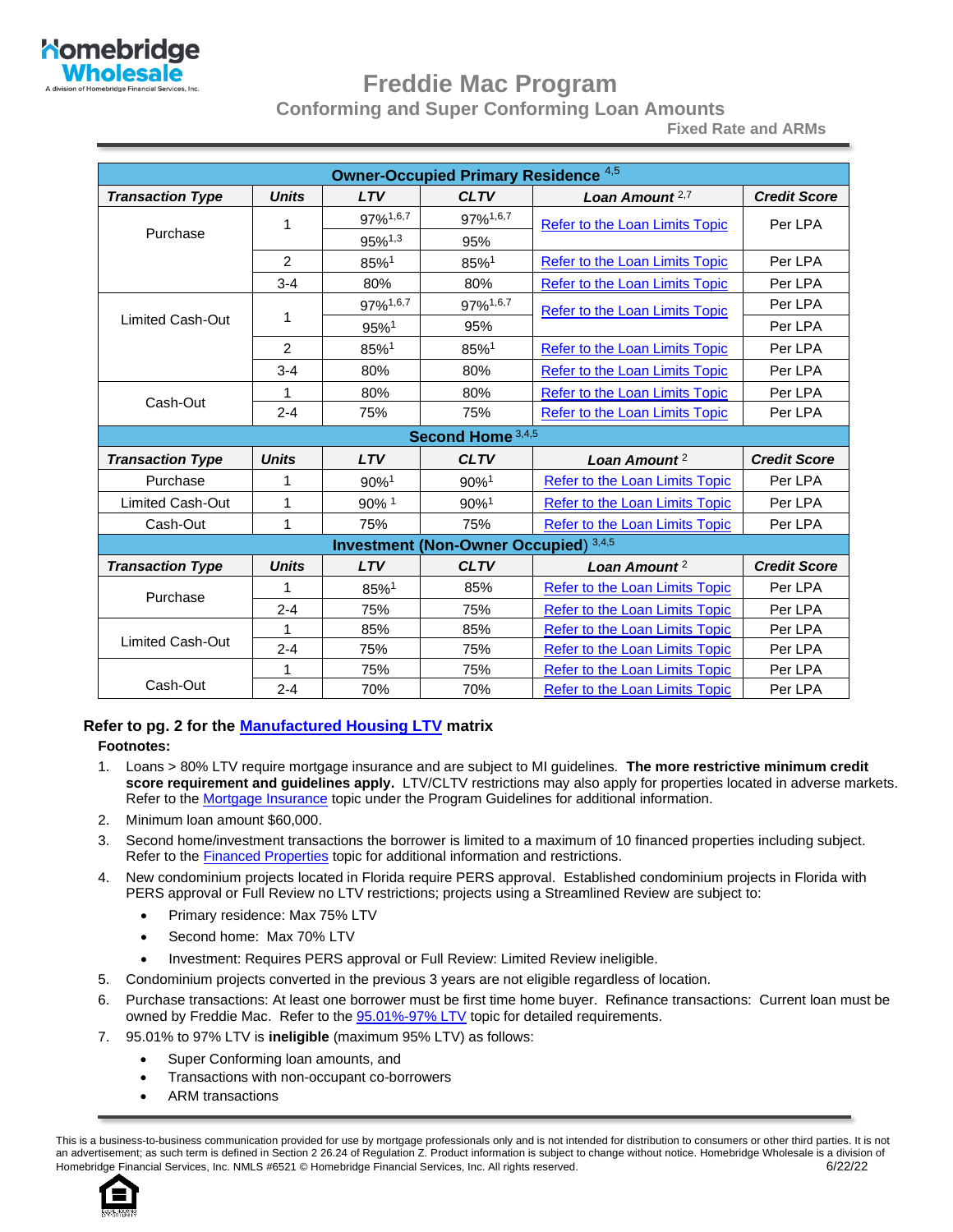

## **Manufactured Housing**

| <b>Owner-Occupied Primary Residence</b>       |              |                  |                   |                                       |                     |
|-----------------------------------------------|--------------|------------------|-------------------|---------------------------------------|---------------------|
| <b>Transaction Type</b>                       | <b>Units</b> | LTV <sup>1</sup> | CLTV <sup>1</sup> | Loan Amount $2, 3$                    | <b>Credit Score</b> |
| Purchase and<br>Limited Cash-Out <sup>5</sup> |              | 95%              | 95%               | Refer to the Loan Limits Topic        | Per LPA             |
| Cash-Out <sup>4</sup>                         |              | 65%              | 65%               | <b>Refer to the Loan Limits Topic</b> | Per LPA             |
| <b>Second Home</b>                            |              |                  |                   |                                       |                     |
| Purchase and<br>Limited Cash-Out <sup>5</sup> |              | 85%              | 85%               | <b>Refer to the Loan Limits Topic</b> | Per LPA             |

#### <span id="page-1-0"></span>**Footnotes:**

- 1. Loans > 80% LTV require mortgage insurance and are subject to MI guidelines. **The more restrictive minimum credit score requirement and guidelines apply.** LTV/CLTV restrictions may also apply for properties located in adverse markets. Refer to th[e Mortgage Insurance](#page-52-0) topic under the Program Guidelines for additional information.
- 2. Minimum loan amount \$60,000.
- 3. Maximum loan amount is the applicable conforming loan amount where the property is located; **super conforming loan amounts are ineligible for manufactured housing**
- 4. Cash-out transactions secured by a manufactured homes:
	- Fixed Rate: 15 or 20 year loan term eligible; 25 and 30 year loan term **ineligible**
	- ARMs: 7/6 or 10/6 ARM eligible; 5/6 ARM **ineligible**
- 5. Purchase and rate/term refinance transactions secured by a manufactured homes:
	- Fixed Rate: 15, 20, 25, or 30 year loan term eligible, **or**
	- ARMs: 7/6, or 10/6 ARM eligible; 5/6 ARM **ineligible**

| <b>2022 Conforming Loan Limits</b> |                          |                |  |
|------------------------------------|--------------------------|----------------|--|
| <b>Units</b>                       | <b>Contiguous States</b> | Alaska, Hawaii |  |
| One                                | \$647,200                | \$970,800      |  |
| Two                                | \$828,700                | \$1,243,050    |  |
| Three                              | \$1,001,650              | \$1,502,475    |  |
| Four                               | \$1,244,850              | \$1,867,275    |  |
| 2022 High-Cost Area Loan Limits    |                          |                |  |
|                                    |                          |                |  |
| <b>Units</b>                       | <b>Contiguous States</b> | Alaska, Hawaii |  |
| One                                | \$970,800                | N/A            |  |
| Two                                | \$1,243,050              | N/A            |  |
| Three                              | \$1,502,475              | N/A            |  |

#### **2022 Maximum Loan Limits**

\*Actual loan limits for certain high-cost counties may be **lower** than the maximum amount listed above \*\*Alaska/Hawaii do **not** have high-cost areas in 2022; the applicable conforming limit applies

To view the 2022 loan limits by county click here [FHFA 2022 Loan Limits](https://www.fhfa.gov/DataTools/Downloads/Documents/Conforming-Loan-Limits/FullCountyLoanLimitList2022_HERA-BASED_FINAL_FLAT.pdf)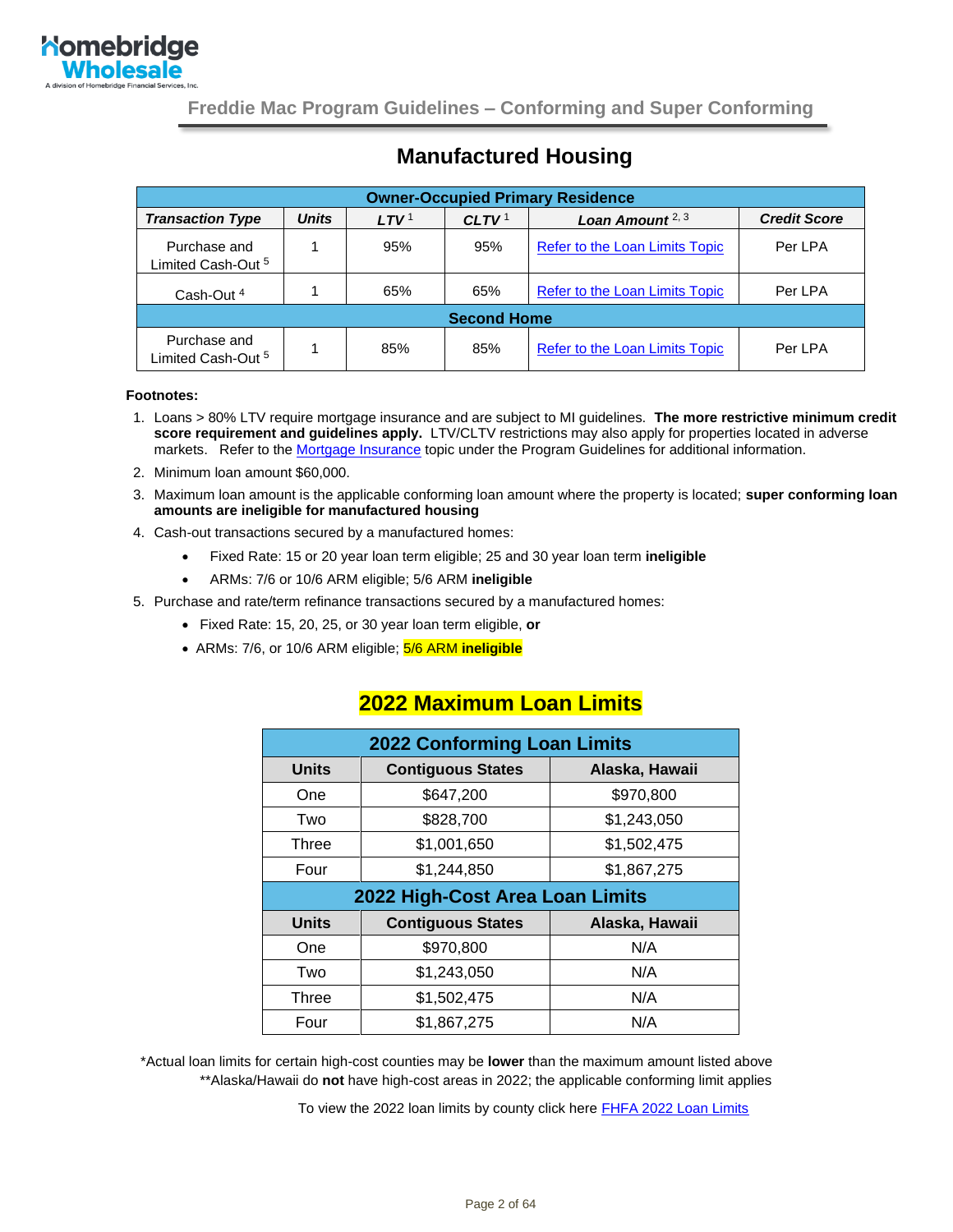

| <b>Topic</b>                                       | <b>Guideline</b>                                                                                                                                                                                                                                   |
|----------------------------------------------------|----------------------------------------------------------------------------------------------------------------------------------------------------------------------------------------------------------------------------------------------------|
| <b>COVID-19</b><br>Temporary<br><b>Flexibility</b> | The temporary documentation flexibilities allowed by Freddie Mac and Homebridge policy<br>changes due to COVID-19 are being added to the guidelines to incorporate all temporary policy in<br>one place for reference.                             |
| <b>Policies</b>                                    | It is important to remember there is no change to Freddie Mac's standard underwriting policies to<br>٠<br>determine borrower qualification and any policy not addressed under COVID-19 temporary<br>policies topic is subject to standard guidance |
|                                                    | Refer to the individual COVID-19 topics below for effective dates<br>$\bullet$                                                                                                                                                                     |
| <b>COVID-19</b>                                    | <b>Standard Freddie Mac appraisal guidance will apply to applications dated</b>                                                                                                                                                                    |
| <b>Temporary</b><br><b>Appraisal Policy</b>        | on or after June 1, 2021; refer to the Appraisals topic                                                                                                                                                                                            |
|                                                    | The temporary appraisal policy below will apply to applications dated<br>on or before May 31, 2021                                                                                                                                                 |
|                                                    | If the transaction requires MI, the Homebridge underwriter will confirm the applicable MI company will<br>accept the appraisal option selected                                                                                                     |
|                                                    | <b>Purchase Transactions Including New Construction*</b>                                                                                                                                                                                           |
|                                                    | <b>Primary Residence Regardless of LTV</b>                                                                                                                                                                                                         |
|                                                    | Traditional appraisal (interior/exterior inspection), or                                                                                                                                                                                           |
|                                                    | Desktop appraisal, or                                                                                                                                                                                                                              |
|                                                    | Exterior-only appraisal                                                                                                                                                                                                                            |
|                                                    | Second Home and Investment ≤ 85% LTV                                                                                                                                                                                                               |
|                                                    | Traditional appraisal (interior/exterior inspection), or                                                                                                                                                                                           |
|                                                    | Desktop appraisal, or<br>$\overline{\phantom{a}}$                                                                                                                                                                                                  |
|                                                    | Exterior-only appraisal<br>-                                                                                                                                                                                                                       |
|                                                    | Second Home > 85% LTV<br>$\bullet$                                                                                                                                                                                                                 |
|                                                    | Traditional appraisal (interior/exterior inspection) required                                                                                                                                                                                      |
|                                                    | *Applies where the appraisal is "subject to completion per plans/specs" or property is 100% complete<br>but interior/exterior cannot be completed; flexibilities do not apply to construction-to-perm                                              |
|                                                    | <b>Rate/Term Refinance Transactions</b>                                                                                                                                                                                                            |
|                                                    | Freddie Mac Owns the Loan Being Refinanced                                                                                                                                                                                                         |
|                                                    | Traditional appraisal (interior/exterior inspection), or                                                                                                                                                                                           |
|                                                    | Exterior-only appraisal                                                                                                                                                                                                                            |
|                                                    | Freddie Mac Does Not Own the Loan Being Refinanced                                                                                                                                                                                                 |
|                                                    | Traditional appraisal (interior/exterior inspection) required                                                                                                                                                                                      |
|                                                    | To determine if Freddie Mac owns the loan click here: FHLMC Loan Lookup                                                                                                                                                                            |
|                                                    | (cont. on next page)                                                                                                                                                                                                                               |
|                                                    | <b>Cash-Out Refinance Transactions</b>                                                                                                                                                                                                             |
|                                                    | All Occupancies Regardless of LTV                                                                                                                                                                                                                  |
|                                                    | Traditional appraisal (interior/exterior inspection) required<br><b>Automated Collateral Evaluation (ACE)</b>                                                                                                                                      |
|                                                    | Eligible when offered by LPA subject to Freddie Mac standard requirements                                                                                                                                                                          |
|                                                    | <b>Completion Reports (Form 1004D)</b>                                                                                                                                                                                                             |
|                                                    | If a 1004D is unable to be obtained, the following documentation is acceptable:                                                                                                                                                                    |
|                                                    | A letter, signed by the borrower, confirming all work has been completed, AND<br>$\bullet$                                                                                                                                                         |
|                                                    | Photographs of the completed work, OR<br>$\bullet$                                                                                                                                                                                                 |
|                                                    | Paid invoices, OR<br>٠                                                                                                                                                                                                                             |
|                                                    | Occupancy permit(s), OR<br>$\bullet$                                                                                                                                                                                                               |
|                                                    | Similar documentation that confirms the work was completed<br>$\bullet$                                                                                                                                                                            |
| <b>COVID-19</b>                                    |                                                                                                                                                                                                                                                    |
| <b>Temporary</b>                                   | Refer to the <b>Forbearance Plan Policy</b> section in the Mortgage/Rental History topic for requirements<br>that apply when the borrower is in a forbearance plan                                                                                 |
| <b>Borrowers in</b>                                |                                                                                                                                                                                                                                                    |
| <b>Forbearance</b>                                 |                                                                                                                                                                                                                                                    |
| <b>Policy</b>                                      |                                                                                                                                                                                                                                                    |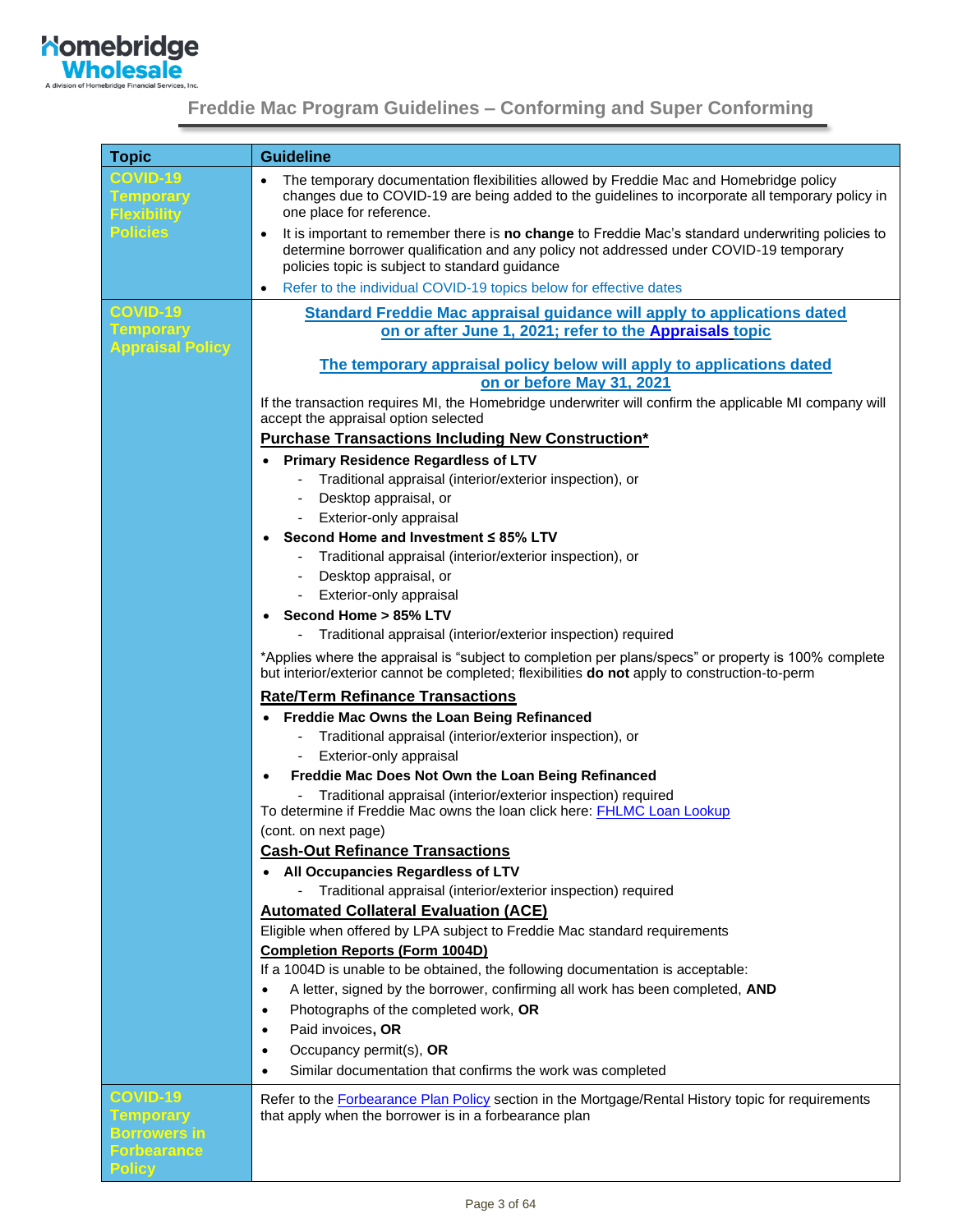

| <b>COVID-19</b>                          | <b>Standard Freddie Mac Condo Project Review requirements will apply if the</b>                                                                                                                                                                                                                                                                                       |
|------------------------------------------|-----------------------------------------------------------------------------------------------------------------------------------------------------------------------------------------------------------------------------------------------------------------------------------------------------------------------------------------------------------------------|
| <b>Temporary</b><br><b>Condo Project</b> | application is dated on or after May 1, 2021<br>refer to the Properties - Eligible: Condominiums topic                                                                                                                                                                                                                                                                |
| <b>Review Policy</b>                     |                                                                                                                                                                                                                                                                                                                                                                       |
|                                          | The temporary policy below applies to loan applications dated prior to May 1, 2021                                                                                                                                                                                                                                                                                    |
|                                          | A project review may be waived when the transaction meets the following requirements:                                                                                                                                                                                                                                                                                 |
|                                          | It is a rate/term refinance transaction and the loan being refinanced is owned by Freddie<br>Mac                                                                                                                                                                                                                                                                      |
|                                          | Eligible up to 90% LTV/CLTV/HCLTV                                                                                                                                                                                                                                                                                                                                     |
|                                          | Owner-occupied transactions only                                                                                                                                                                                                                                                                                                                                      |
|                                          | The project is an established project as defined by Freddie Mac                                                                                                                                                                                                                                                                                                       |
|                                          | The project must meet Freddie Mac project insurance and projects in litigation<br>requirements                                                                                                                                                                                                                                                                        |
|                                          | Established projects are eligible for the following documentation flexibilities (not eligible for new<br>projects):                                                                                                                                                                                                                                                   |
|                                          | The 2019 project budget may be used in lieu of the 2020 project budget when the 2020<br>budget has not been ratified by the HOA due to COVID-19 related issues                                                                                                                                                                                                        |
|                                          | Other sources of condo project data may be used to complete the project review when the<br>HOA/property management company is not available to provide the information, including<br>but not limited to:                                                                                                                                                              |
|                                          | Appraisal,                                                                                                                                                                                                                                                                                                                                                            |
|                                          | MLS records.                                                                                                                                                                                                                                                                                                                                                          |
|                                          | Plat map/site survey,                                                                                                                                                                                                                                                                                                                                                 |
|                                          | Public record, tax searches, etc.                                                                                                                                                                                                                                                                                                                                     |
|                                          | Established condo project reviews are valid for one year prior to the Note date of the<br>NOTE:<br>applicable mortgage and may be used for multiple condo units with the same project<br>meeting the one year time frame                                                                                                                                              |
| <b>COVID-19</b>                          | The temporary policies below are effective until further notice                                                                                                                                                                                                                                                                                                       |
| <b>Temporary</b><br><b>Income Policy</b> | The underwriter will perform a reasonability test of the borrower's income to consider the likelihood of<br>continuance since certain industries are far more affected than others (e.g. service industries that rely<br>heavily on tips - restaurant, casing, hair/nail salons, etc. vs. industries deemed "essential" or where<br>telecommuting is a viable option) |
|                                          | <b>Furloughed Borrowers</b>                                                                                                                                                                                                                                                                                                                                           |
|                                          | Freddie Mac's temporary leave income policy does not apply to furloughed borrowers                                                                                                                                                                                                                                                                                    |
|                                          | Furloughed borrowers receiving income for a specified period of time (e.g. one month) do not<br>meet the stable, predictable and likely to continue requirement, therefore the income is ineligible<br>for qualifying                                                                                                                                                 |
|                                          | If the furlough was temporary, there is no waiting period once the borrower is back at work and<br>receiving full and stable pay                                                                                                                                                                                                                                      |
|                                          | - A minimum of one (1) paystub is required                                                                                                                                                                                                                                                                                                                            |
|                                          | A decline in YTD income is acceptable provided an LOE is provided and the LOE indicates<br>the decline was COVID-19 related                                                                                                                                                                                                                                           |
|                                          | <b>Unemployment Income</b>                                                                                                                                                                                                                                                                                                                                            |
|                                          | Unemployment income may only be used as qualifying income if it associated with seasonal<br>employment (i.e. agricultural worker, resort worker such as a ski instructor, etc.)                                                                                                                                                                                       |
|                                          | <b>Reduced Hours and/or Pay</b>                                                                                                                                                                                                                                                                                                                                       |
|                                          | The borrower must be qualified on the reduced pay. If paystubs/bank statements reflect reduces<br>declining variable income, the income may only be used for qualifying if it has stabilized and there is<br>no reason to believe the borrower will not continue to be employed at the current level. Income<br>cannot be averaged over the period of decline         |
|                                          |                                                                                                                                                                                                                                                                                                                                                                       |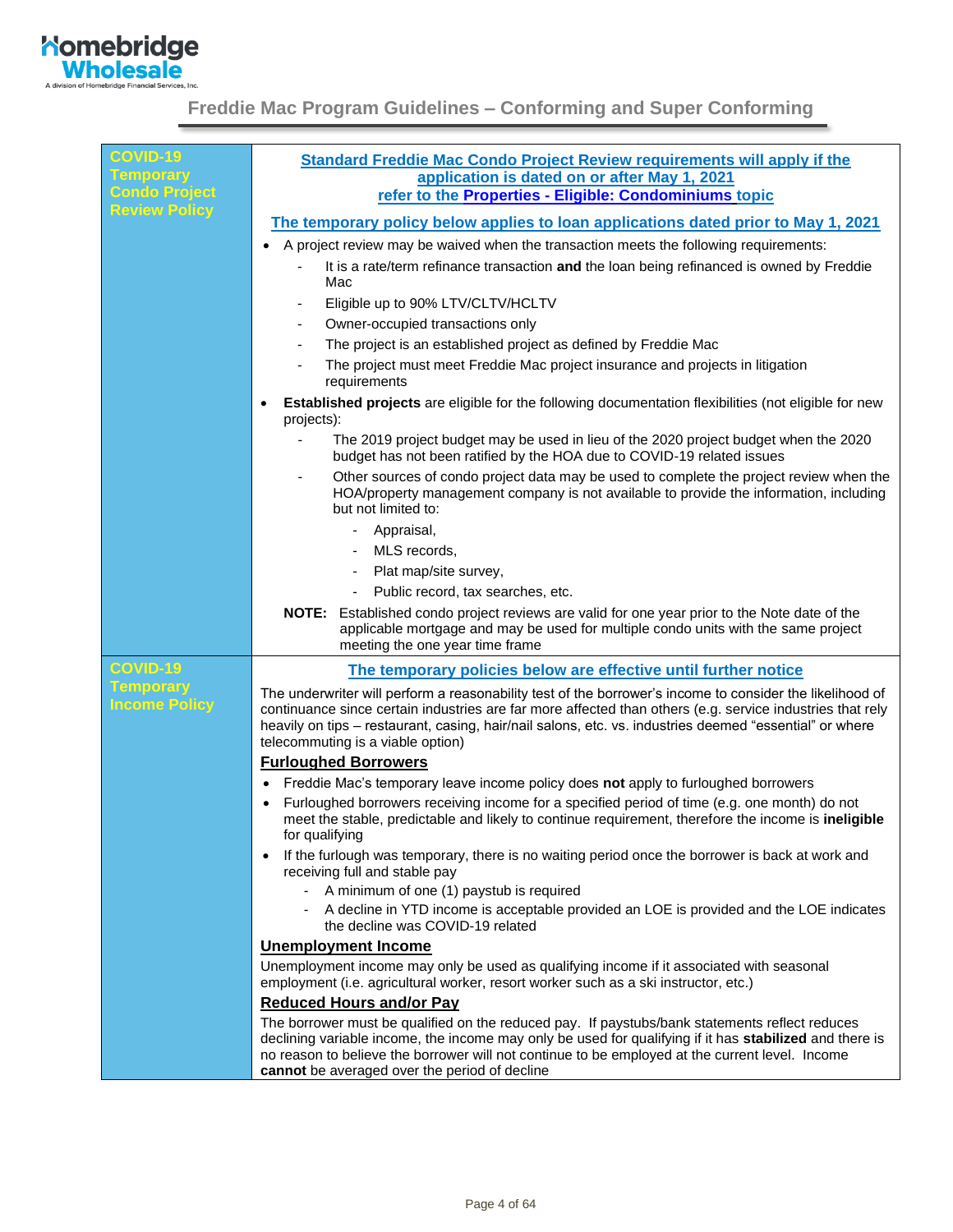

| <b>COVID-19</b>                          | <b>Deferred Debt Payments</b>                                                                                                                                                                                                                                                                                           |
|------------------------------------------|-------------------------------------------------------------------------------------------------------------------------------------------------------------------------------------------------------------------------------------------------------------------------------------------------------------------------|
| <b>Temporary</b><br><b>Income Policy</b> | Any debt payments (e.g. student loan, auto loan, etc.) that may be temporarily deferred due to<br>COVID-19 must be included in the borrower's DTI                                                                                                                                                                       |
| (cont.)                                  | <b>Fluctuating Income (Overtime, Commission, Tips, and Hourly Workers)</b>                                                                                                                                                                                                                                              |
|                                          | Fluctuating income is calculated based on the history of receipt, frequency of payment and the<br>fluctuating income trend. In addition to standard fluctuating income policy the following applies:                                                                                                                    |
|                                          | <b>Determining Fluctuating Income Stability</b>                                                                                                                                                                                                                                                                         |
|                                          | Freddie Mac does not require a minimum amount of time the borrower must be back at work after<br>$\bullet$<br>a gap in receipt of income for the income to be considered stable                                                                                                                                         |
|                                          | If the borrower is actively employed and there is no expiration date for the receipt of the income<br>$\bullet$<br>and the history of receipt is documented and meets Freddie Mac requirements the income is<br>considered stable.                                                                                      |
|                                          | An LOE will be required from the borrower if the borrower's income has declined. COVID-19 is an<br>$\bullet$<br>acceptable reason to explain any decline in income however the LOE should explain in detail why<br>the borrower believes the decline in income has stabilized                                           |
|                                          | NOTE: Future income cannot be considered when determining the stability of fluctuating income                                                                                                                                                                                                                           |
|                                          | <b>Calculating Fluctuating Income</b>                                                                                                                                                                                                                                                                                   |
|                                          | If the borrower experienced an employment gap due to COVID-19 the gap period cannot be<br>$\bullet$<br>excluded from the YTD income. YTD income must be calculated over the entire time period<br>including months with \$0 income                                                                                      |
|                                          | Fluctuating income is subject to a trending analysis. The monthly YTD income amount is<br>$\bullet$<br>compared to prior years' earnings to determine the appropriate amount of qualifying income<br>- If the trend in the amount of fluctuating income is stable or increasing the income<br>amount is averaged        |
|                                          | If the trend was declining but has stabilized and there is no reason to believe the<br>borrower will not continue to be employed at the current level, the current lower amount<br>of fluctuating income will be used (i.e. the averaged YTD income amount)                                                             |
|                                          | If the trend is declining and has not stabilized the income cannot be considered                                                                                                                                                                                                                                        |
|                                          | NOTE: Gaps in employment that are not related to COVID-19, standard Freddie Mac policy<br>applies                                                                                                                                                                                                                       |
|                                          | <b>Self-Employed Paycheck Protection Program Loan Recipients</b>                                                                                                                                                                                                                                                        |
|                                          | Homebridge is not required to inquire if the borrower has received a PPP loan however if it becomes<br>evident during the underwriting process, the following applies:                                                                                                                                                  |
|                                          | PPP loan documentation is not required<br>$\bullet$                                                                                                                                                                                                                                                                     |
|                                          | The expected/anticipated payment is not included in the DTI and it is not considered in the<br>$\bullet$<br>income calculation (i.e. deducted from income)                                                                                                                                                              |
|                                          | The existence of the PPP loan will be considered when analyzing the borrower's business<br>$\bullet$<br>situation and its effect on the flow of income                                                                                                                                                                  |
|                                          | PPP funds are not considered business assets when qualifying the borrower and cannot be used<br>for down payment, closing costs, or to satisfy reserve requirements.                                                                                                                                                    |
|                                          | PPP funds cannot be used to support the business revenue reported on the YTD P&L<br>$\bullet$<br>Payroll and other business expenses such as utilities, rent, that are temporarily covered under<br>٠<br>PPP funds cannot be excluded when assessing the businesses current cash flow as they are on-<br>going expenses |
|                                          |                                                                                                                                                                                                                                                                                                                         |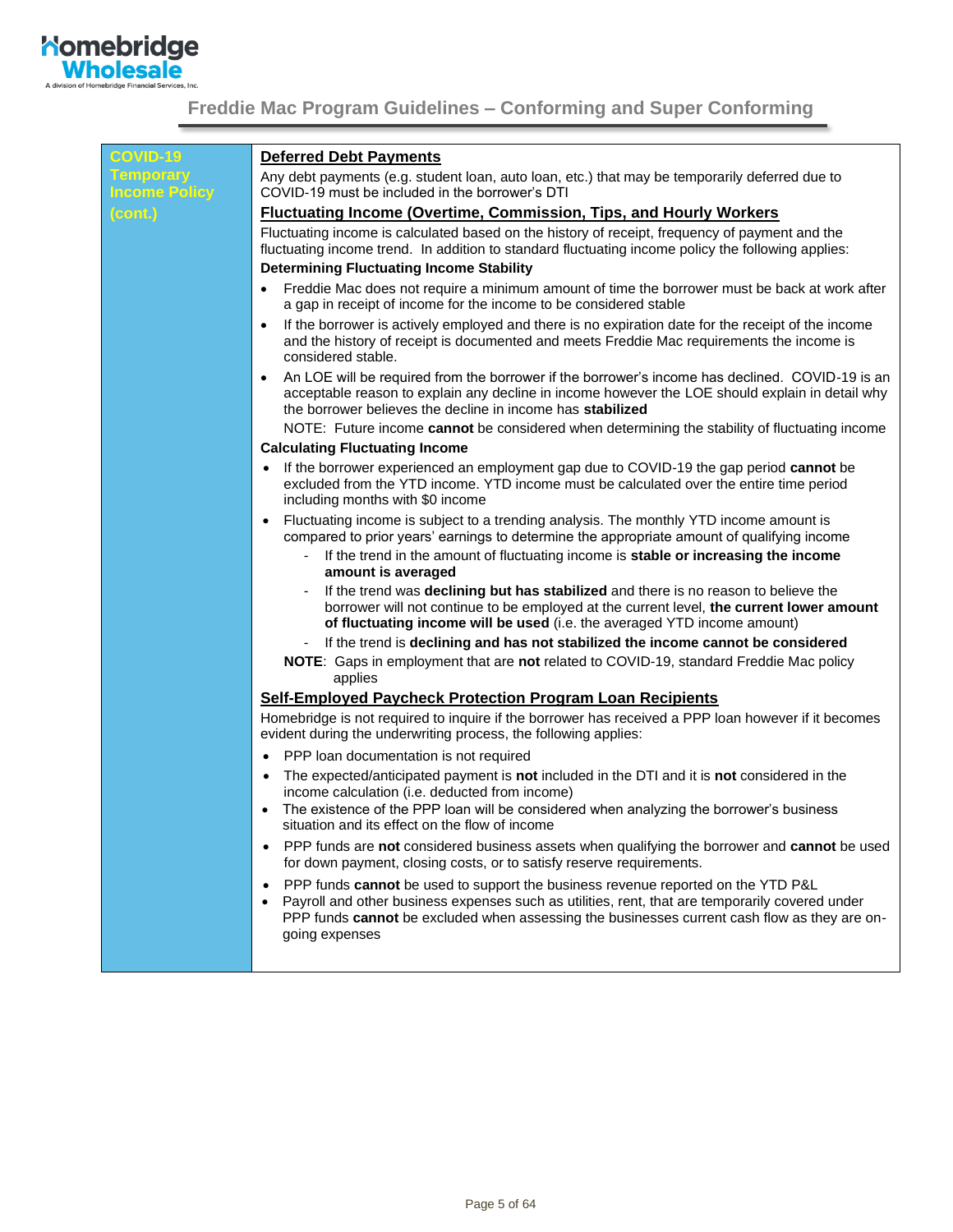

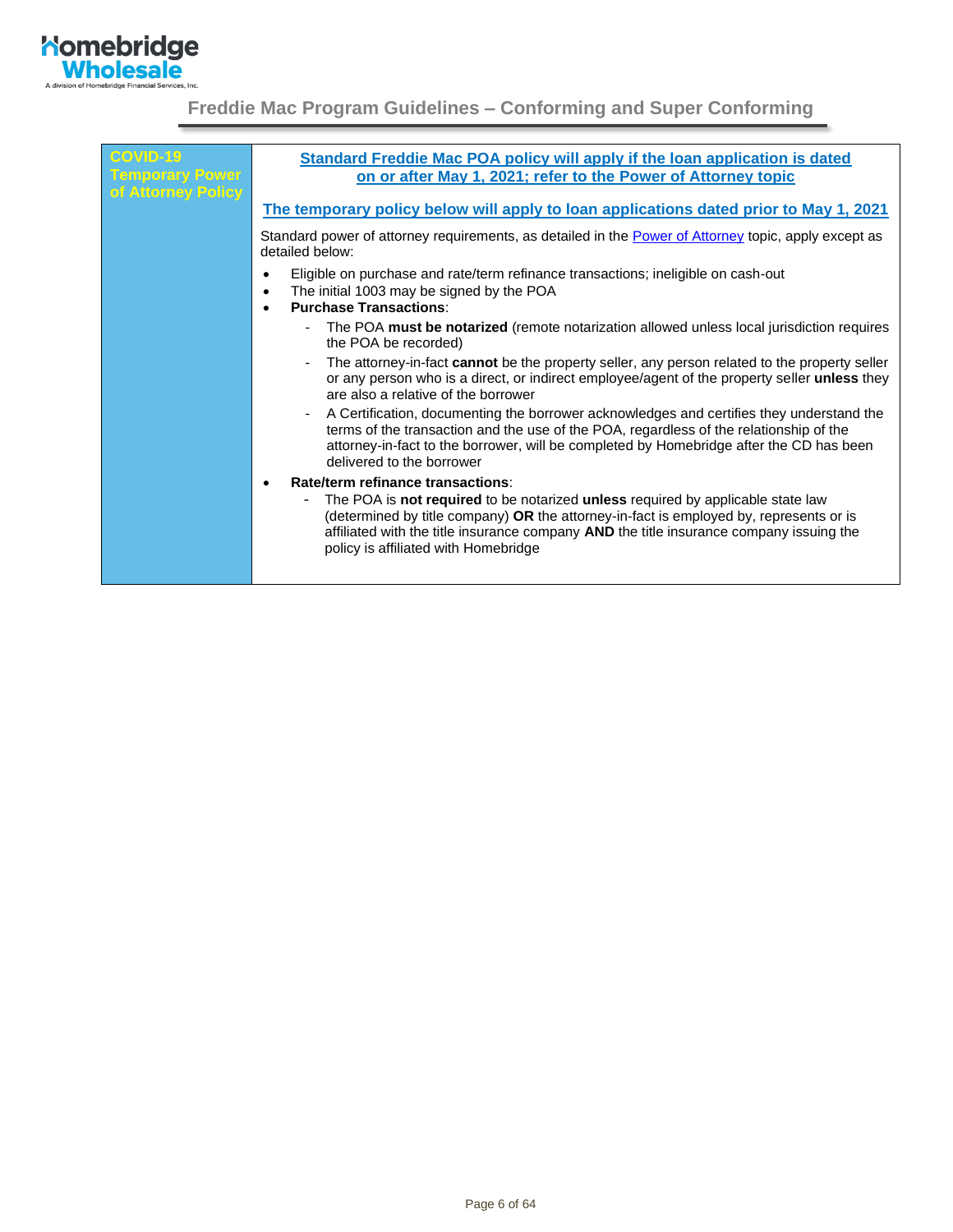

<span id="page-6-0"></span>

| 4506-C         | Signed 4506-C required prior to loan closing for both personal and business tax returns (if<br>$\bullet$<br>applicable)                                                                                                                                                                        |
|----------------|------------------------------------------------------------------------------------------------------------------------------------------------------------------------------------------------------------------------------------------------------------------------------------------------|
|                | Tax transcripts are not required                                                                                                                                                                                                                                                               |
|                | NOTE: At underwriter discretion transcripts may be required in certain circumstances (e.g.<br>handwritten paystubs, borrower employed by family member, etc.)                                                                                                                                  |
|                | Homebridge will order transcripts at random for quality control purposes<br>$\bullet$                                                                                                                                                                                                          |
|                | <b>Wage Earners</b>                                                                                                                                                                                                                                                                            |
|                | W-2 transcripts for the previous one or two years, as applicable, required                                                                                                                                                                                                                     |
|                | Self-Employed                                                                                                                                                                                                                                                                                  |
|                | Transcripts for both personal and business tax returns (if applicable) required                                                                                                                                                                                                                |
|                |                                                                                                                                                                                                                                                                                                |
|                |                                                                                                                                                                                                                                                                                                |
| 95.01%-97% LTV | Purchase and rate/term refinance eligible as follows:                                                                                                                                                                                                                                          |
|                | Property is a 1-unit primary residence (SFR, condo, townhouse); manufactured ineligible<br>$\bullet$                                                                                                                                                                                           |
|                | All borrowers must occupy the subject property as their primary residence<br>$\bullet$                                                                                                                                                                                                         |
|                | Fixed rate with a 15, 20, or 30 year loan term<br>$\bullet$                                                                                                                                                                                                                                    |
|                | LPA "Approve" is received<br>٠                                                                                                                                                                                                                                                                 |
|                | Conforming loan amounts only<br>$\bullet$                                                                                                                                                                                                                                                      |
|                | Maximum 97% LTV/CLTV/HCLTV<br>٠                                                                                                                                                                                                                                                                |
|                | At least one borrower must have a usable credit score<br>٠                                                                                                                                                                                                                                     |
|                | 35% mortgage insurance coverage<br>$\bullet$                                                                                                                                                                                                                                                   |
|                | Standard minimum borrower contribution requirements apply (purchase transactions)                                                                                                                                                                                                              |
|                | <b>Purchase transactions</b> at least one borrower is a first-time home buyer and will occupy the<br>$\bullet$<br>subject property (first time homebuyer defined as a borrower who has not had an ownership<br>interest, sole or joint, in a residential property in the previous 3 years)     |
|                | NOTE: If all borrowers are first-time homebuyers, homebuyer education required by at least<br>one borrower. This requirement may be fulfilled using Freddie Mac's free, online<br>program CreditSmart. A copy of the completion certificate must be provided and included<br>in the loan file. |
|                | Refinance transactions require documentation that the loan is currently owned by Freddie Mac<br>(e.g. screen shot from Freddie Mac's Loan Look-Up Tool, documentation from loan servicer, etc.)                                                                                                |
|                | Loan meets all other Homebridge guidelines                                                                                                                                                                                                                                                     |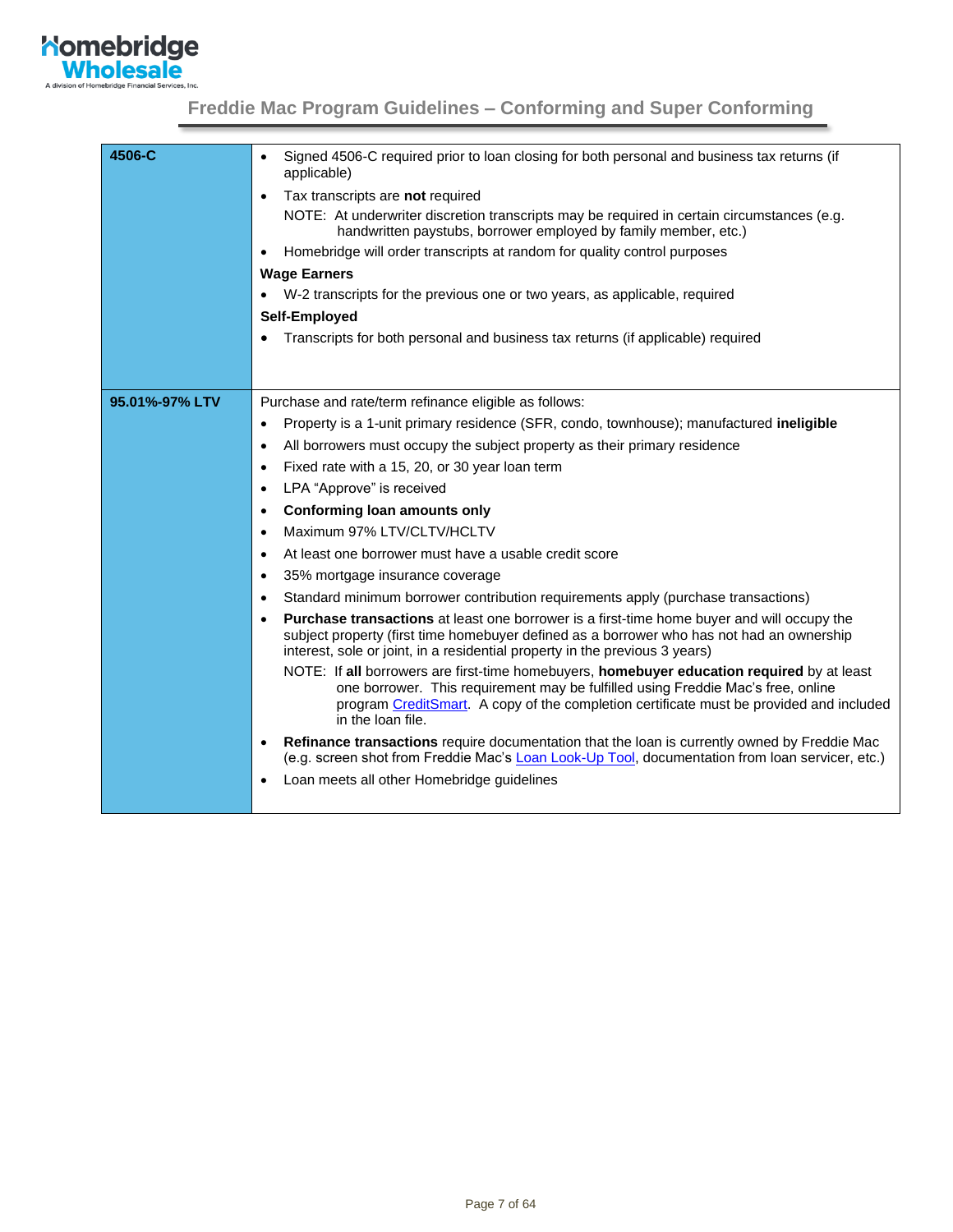

<span id="page-7-0"></span>

| <b>Age of Documents</b> | All credit, employment, income and asset documentation must be dated within 120 days of the<br>$\bullet$                                                                                                                                                                             |
|-------------------------|--------------------------------------------------------------------------------------------------------------------------------------------------------------------------------------------------------------------------------------------------------------------------------------|
|                         | Note date<br>Preliminary title policies must be dated within 180 days of the Note date<br>$\bullet$                                                                                                                                                                                  |
|                         | Appraisal documents must have an effective date within 120 days from the Note date<br>$\bullet$                                                                                                                                                                                      |
| <b>Appraisals</b>       | Appraisal requirement determined by LPA.<br>$\bullet$                                                                                                                                                                                                                                |
|                         | Appraisals must be Uniform Appraisal Data (UAD) compliant and meet Freddie Mac's Appraiser<br>$\bullet$<br>Independence Requirements (AIR).                                                                                                                                          |
|                         | A Freddie Mac Submission Summary Report (SSR) is required on all appraisals.<br>$\bullet$                                                                                                                                                                                            |
|                         | Manufactured homes: The appraisal must be completed on Freddie Mac Form 70B and the<br>$\bullet$<br>appraiser must address the marketability of the property. Refer to the Appraisals - Manufactured<br>Housing topic for additional appraisal requirements for manufactured housing |
|                         | If an applicable law, regulation or Homebridge policy requires more than one (1) appraisal be<br>obtained, the single most accurate appraisal must be used for underwriting and submission to the<br>Uniform Collateral Data Portal (UCDP)                                           |
|                         | A full appraisal must provide legible interior and exterior original photos of the subject property:<br>$\bullet$                                                                                                                                                                    |
|                         | - The exterior photos of the subject must contain photos of the front, back and street scene.                                                                                                                                                                                        |
|                         | The interior photos, at minimum, must include:                                                                                                                                                                                                                                       |
|                         | - Kitchen, (free-standing stove/range or refrigerator not required)                                                                                                                                                                                                                  |
|                         | - Main living area,                                                                                                                                                                                                                                                                  |
|                         | - All bathrooms,                                                                                                                                                                                                                                                                     |
|                         | - Examples of physical deterioration, if present                                                                                                                                                                                                                                     |
|                         | Examples of any recent updates, if present (i.e. remodel, renovation, restoration)<br>$\bullet$                                                                                                                                                                                      |
|                         | Comparable sales photos require the front view of all properties used as comparable sales. The<br>$\bullet$<br>photos must be clear electronic images, which may include copies of MLS photographs, in lieu of<br>original photographs.                                              |
|                         | A minimum of 3 closed comparable sales are required. The source of the closed comparable<br>$\bullet$<br>sales used in the appraisal must be from one of the following or a desk review will be required:                                                                            |
|                         | MLS, or                                                                                                                                                                                                                                                                              |
|                         | Comps Inc., or                                                                                                                                                                                                                                                                       |
|                         | GeoData Plus (NY only), or<br>$\overline{\phantom{a}}$                                                                                                                                                                                                                               |
|                         | PropertyShark (NY only), or                                                                                                                                                                                                                                                          |
|                         | StreetEasy (NY only)                                                                                                                                                                                                                                                                 |
|                         | NOTE: Comparables from a public independent source are only eligible in rural areas and/or in<br>Maine, New Hampshire, and Vermont where MLS is not common                                                                                                                           |
|                         |                                                                                                                                                                                                                                                                                      |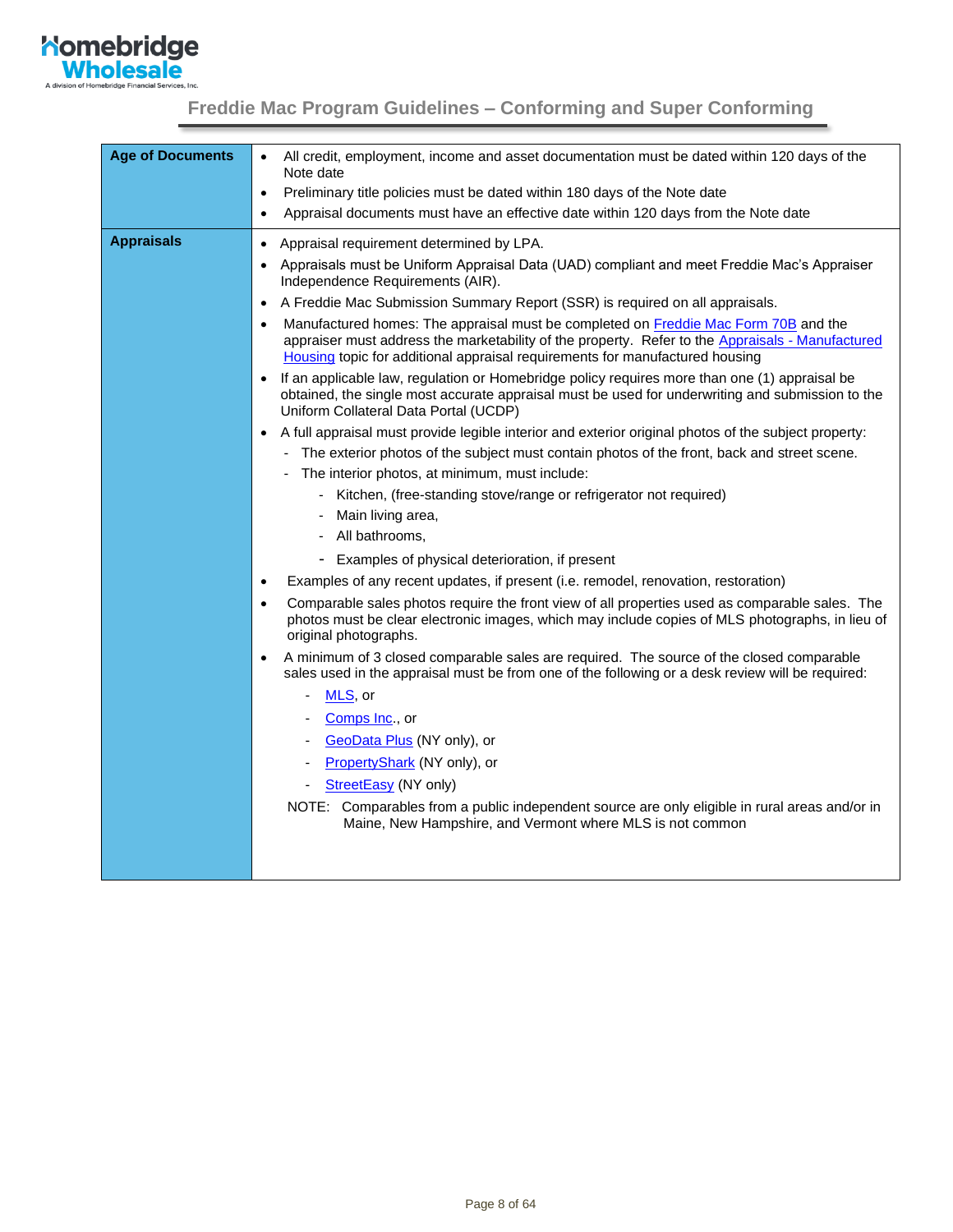

| <b>Appraisals (cont.)</b> | Comparable sales used for new construction properties (subdivisions, PUDs, condo projects,<br>$\bullet$<br>newly converted) are subject to the following:                                                                                                                                                                                                                                                                                                                                                                                                                                                                                          |  |  |  |  |
|---------------------------|----------------------------------------------------------------------------------------------------------------------------------------------------------------------------------------------------------------------------------------------------------------------------------------------------------------------------------------------------------------------------------------------------------------------------------------------------------------------------------------------------------------------------------------------------------------------------------------------------------------------------------------------------|--|--|--|--|
|                           | If all three of the comparable sales used to support the value of the subject property were<br>obtained from one of the above sources (public source eligible in New Hampshire, Maine,<br>and Vermont only) no further action is required.                                                                                                                                                                                                                                                                                                                                                                                                         |  |  |  |  |
|                           | If the comparable sales are not all obtained from a MLS, MRIS, MRED, NTREIS, or from<br>an independent source (Vermont and Maine only), the appraiser must comment that the<br>subject property development is being marketed in an "open" or "public" environment (i.e.<br>newspaper advertisements, bill board signs, website, etc.)                                                                                                                                                                                                                                                                                                             |  |  |  |  |
|                           | - Additionally, the following applies:                                                                                                                                                                                                                                                                                                                                                                                                                                                                                                                                                                                                             |  |  |  |  |
|                           | One of the comparable sales must be outside the project the subject property is<br>located in and be from an MLS, MRIS, MRED, NTREIS, SABOR, GeoData,<br>Comps Inc. or public source (public source Maine/New Hampshire/Vermont<br>only).                                                                                                                                                                                                                                                                                                                                                                                                          |  |  |  |  |
|                           | Two of the comparable sales must be from sources other than the subject<br>property builder.                                                                                                                                                                                                                                                                                                                                                                                                                                                                                                                                                       |  |  |  |  |
|                           | If the new development or condo project does not have any units under<br>contract, all comparable sales may be from outside the development/project<br>however the appraiser must comment on the marketability of the<br>development/project and justify/support the use of comparable sales from<br>outside the development/project. The appraiser may use comparable sales that<br>are older than 12 months as long as the appraiser can justify and support such<br>use in the appraisal report.                                                                                                                                                |  |  |  |  |
|                           | NOTE: The appraiser is always allowed to provide more than three comparable sales to<br>support the property value                                                                                                                                                                                                                                                                                                                                                                                                                                                                                                                                 |  |  |  |  |
|                           | The appraisal must identify and address properties located within a declining market.<br>$\bullet$                                                                                                                                                                                                                                                                                                                                                                                                                                                                                                                                                 |  |  |  |  |
|                           | The property must have legal, appropriate ingress and egress. The streets that allow access to<br>$\bullet$<br>the subject property must be maintained in a manner that generally meets community standards.<br>The comparable sales should include street maintenance similar to the subject property. When<br>differences exist between the ownership or maintenance of the subject property street and the<br>comparable sale's streets, adjustments must be applied as applicable and an explanation is<br>required and the appraisal must address the effect any differences might have on the subject<br>property's value and marketability. |  |  |  |  |
|                           | NOTE: A private road maintenance agreement is not required.                                                                                                                                                                                                                                                                                                                                                                                                                                                                                                                                                                                        |  |  |  |  |
|                           | Modular/Prefabricated homes: The appraiser must address the marketability of the property<br>$\bullet$                                                                                                                                                                                                                                                                                                                                                                                                                                                                                                                                             |  |  |  |  |
|                           | Homebridge requires properties to be, at minimum, in average condition. Additionally, the<br>$\bullet$<br>following applies:                                                                                                                                                                                                                                                                                                                                                                                                                                                                                                                       |  |  |  |  |
|                           | A conventional heat source with the ability to maintain a temperature of 50° in areas of the<br>property where there is plumbing.                                                                                                                                                                                                                                                                                                                                                                                                                                                                                                                  |  |  |  |  |
|                           | Any broken glass that is a health hazard must be removed and the opening closed.                                                                                                                                                                                                                                                                                                                                                                                                                                                                                                                                                                   |  |  |  |  |
|                           | Properties with an unpermitted addition are eligible subject to the following:<br>$\bullet$                                                                                                                                                                                                                                                                                                                                                                                                                                                                                                                                                        |  |  |  |  |
|                           | The appraiser comments in the appraisal that the addition was completed with<br>"workmanlike quality"                                                                                                                                                                                                                                                                                                                                                                                                                                                                                                                                              |  |  |  |  |
|                           | The addition does not result in a change in the number of units comprising the property<br>$\qquad \qquad \blacksquare$<br>(e.g. a one unit converted to two unit)                                                                                                                                                                                                                                                                                                                                                                                                                                                                                 |  |  |  |  |
|                           | If the appraiser gives the unpermitted addition value, the appraiser must demonstrate<br>market acceptance by the use of comparable sales with similar additions and address the<br>following in the appraisal:                                                                                                                                                                                                                                                                                                                                                                                                                                    |  |  |  |  |
|                           | Unpermitted additions are typical for the market area and a typical buyer would<br>consider the unpermitted additional square footage to be part of the overall square<br>footage of the property, and                                                                                                                                                                                                                                                                                                                                                                                                                                             |  |  |  |  |
|                           | The appraiser has no reason to believe the addition would not pass inspection for a<br>permits                                                                                                                                                                                                                                                                                                                                                                                                                                                                                                                                                     |  |  |  |  |
|                           | Appraisal transfers are considered on a case-by-case basis.<br>$\bullet$                                                                                                                                                                                                                                                                                                                                                                                                                                                                                                                                                                           |  |  |  |  |
|                           | A new appraisal will be required when the appraisal is dated more than 120 days from the Note<br>٠<br>date.                                                                                                                                                                                                                                                                                                                                                                                                                                                                                                                                        |  |  |  |  |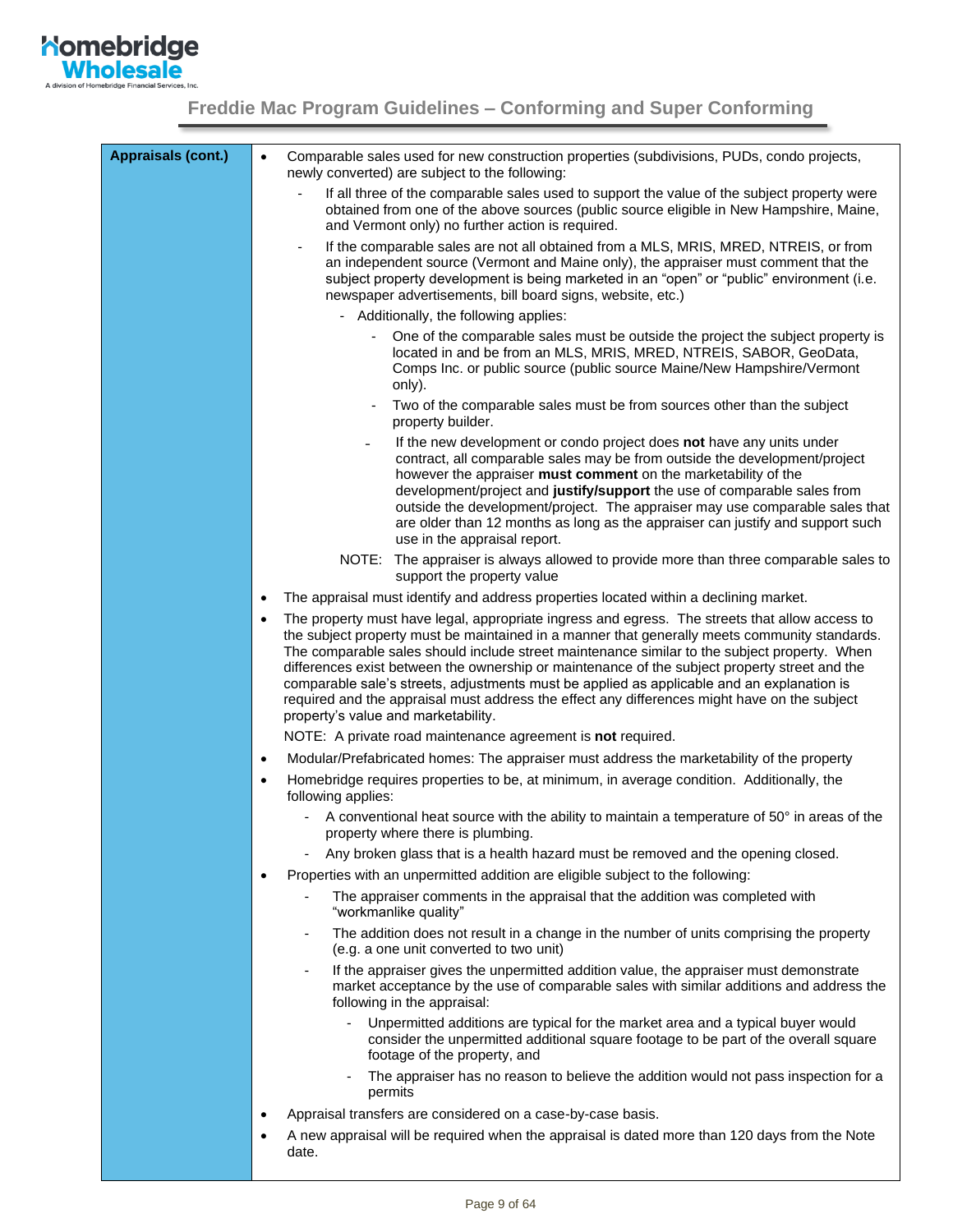

| Appraisals (cont.)      | Properties located in a FEMA Disaster Declaration area will be subject to additional appraisal<br>$\bullet$<br>review.                                                                                                         |
|-------------------------|--------------------------------------------------------------------------------------------------------------------------------------------------------------------------------------------------------------------------------|
|                         | <b>Freddie Appraisal Form Numbers:</b><br>$\bullet$                                                                                                                                                                            |
|                         | - Uniform Residential Appraisal Report (Freddie Mac Form 70/Fannie Mae Form 1004)                                                                                                                                              |
|                         | - Individual Condominium Unit Appraisal Report (Freddie Mac Form 465/Fannie Mae Form<br>1073)                                                                                                                                  |
|                         | - Small Residential Income Property Appraisal Report (Freddie Mac Form 72/Fannie Mae<br>Form 1025)                                                                                                                             |
|                         | Exterior-Only Inspection Residential Appraisal Report (Freddie Mac/Fannie Mae Form 2055)<br>۰                                                                                                                                  |
|                         | Exterior-Only Inspection Individual Condominium Unit Appraisal Report (Freddie Mac Form<br>466/Fannie Mae Form 1075                                                                                                            |
|                         | Manufactured Home Appraisal Report (Freddie Mac Form 70B/Fannie Mae Form 1004C)                                                                                                                                                |
| <b>Appraisal -</b>      | If LP issues an Automated Collateral Evaluation (ACE) offer the following applies:                                                                                                                                             |
| <b>Automated</b>        | The LPA Feedback Certificate must indicate:                                                                                                                                                                                    |
| Collateral              | An "Accept" finding, and                                                                                                                                                                                                       |
| <b>Evaluation (ACE)</b> | The transaction is eligible for collateral representation and warranty relief with an<br>appraisal waiver                                                                                                                      |
|                         | The appraisal waiver offer is valid for 120 days. The loan must be resubmitted to LPA if the<br>appraisal waiver offer is more than 120 days old as of the Note date to determine if the<br>appraisal waiver is still eligible |
|                         | NOTE: If the loan criteria changes (e.g. address of the property, loan amount, loan type,<br>occupancy, etc.) in a subsequent LPA submission, the original appraisal waiver offer<br>may no longer be eligible.                |
|                         | Eligible for ACE (appraisal waiver) Option                                                                                                                                                                                     |
|                         | The following are eligible for the ACE option:                                                                                                                                                                                 |
|                         | 1-unit primary residence and second home (SFR, PUDs, condos)                                                                                                                                                                   |
|                         | Reminder: When an ACE offer is accepted on a condo, a Limited Review is required                                                                                                                                               |
|                         | Purchase, limited cash-out (rate/term), and cash-out refinance transactions<br>$\bullet$                                                                                                                                       |
|                         | Maximum LTV is determined by transaction type and occupancy:<br>$\bullet$                                                                                                                                                      |
|                         | Purchase transactions primary residence and second home: Maximum 80% LTV                                                                                                                                                       |
|                         | Rate/term refinance primary residence and second home: Maximum 90% LTV                                                                                                                                                         |
|                         | Cash-out refinance:                                                                                                                                                                                                            |
|                         | - Primary residence: Maximum 70% LTV                                                                                                                                                                                           |
|                         | - Second home: Maximum 60% LTV                                                                                                                                                                                                 |
|                         | Ineligible for ACE (appraisal waiver) option regardless of LP Findings:                                                                                                                                                        |
|                         | $\bullet$ 2-4 units                                                                                                                                                                                                            |
|                         | A 1-unit property with an ADU and rental income from the ADU is being used for qualifying                                                                                                                                      |
|                         | Leaseholds                                                                                                                                                                                                                     |
|                         | Loans where the value of the subject property provided to LPA is $\geq$ \$1,000,000<br>Non-arm's length transactions                                                                                                           |
|                         | Properties subject to resale/deed restrictions                                                                                                                                                                                 |
|                         | Manufactured                                                                                                                                                                                                                   |
|                         | Construction-to-perm                                                                                                                                                                                                           |
|                         | Purchase transactions involving REO properties<br>$\bullet$                                                                                                                                                                    |
|                         | Texas Section 50(a)(6) transactions                                                                                                                                                                                            |
|                         | Freddie Mac Relief Refinance Mortgage                                                                                                                                                                                          |
|                         | Properties located in a disaster impacted area,                                                                                                                                                                                |
|                         | Transactions where, by law, an appraisal is required to be obtained                                                                                                                                                            |
|                         | A transaction where an appraisal for the subject property has already been uploaded to the                                                                                                                                     |
|                         | Freddie Mac portal                                                                                                                                                                                                             |
|                         | Transactions where the Freddie Mac settlement date for the mortgage was more than 120 days<br>from the Note date                                                                                                               |
|                         | The sales contract/property inspection identifies adverse physical property conditions                                                                                                                                         |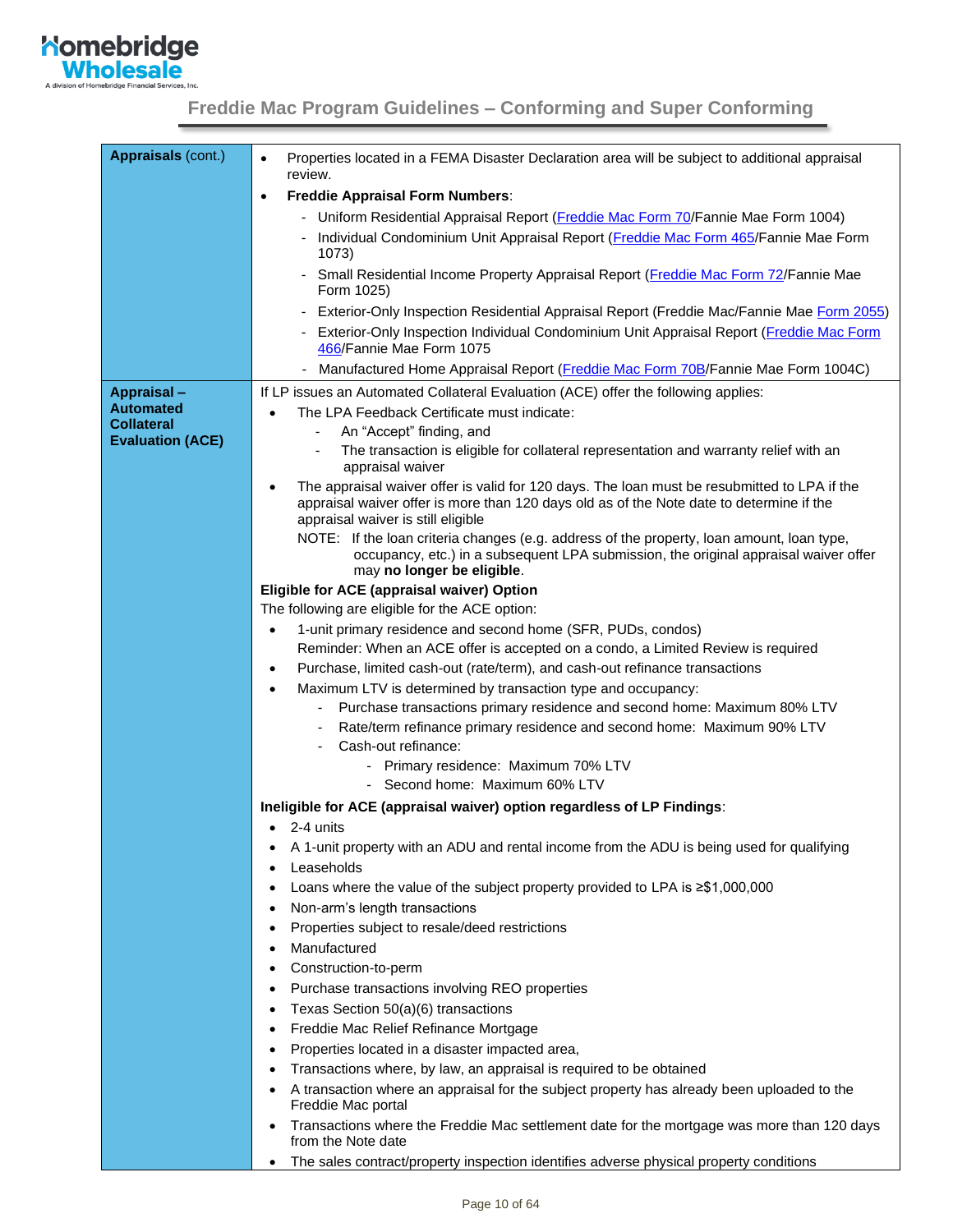

<span id="page-10-0"></span>

| Appraisal-<br><b>Desktop</b>          | Desktop appraisal eligibility is determined by LPA. Transactions with the following criteria may be<br>eligible (desktop option is not guaranteed):                                                                                                                                                                                                                                                                                                              |
|---------------------------------------|------------------------------------------------------------------------------------------------------------------------------------------------------------------------------------------------------------------------------------------------------------------------------------------------------------------------------------------------------------------------------------------------------------------------------------------------------------------|
|                                       | Purchase transaction,<br>$\bullet$                                                                                                                                                                                                                                                                                                                                                                                                                               |
|                                       | 1-unit primary residence (SFR only including 1-unit property with ADU)<br>$\bullet$                                                                                                                                                                                                                                                                                                                                                                              |
|                                       | The LTV is $\leq 90\%$<br>$\bullet$                                                                                                                                                                                                                                                                                                                                                                                                                              |
|                                       | The casefile includes the complete subject property address, and<br>$\bullet$                                                                                                                                                                                                                                                                                                                                                                                    |
|                                       | An LPA "Accept" finding is received (offer must be included on the final feedback certificate).<br>٠<br>When a desktop appraisal is offered and obtained the loan remains eligible as longs as the loan<br>amount does not increase and all other requirements continue to be met, even if the LTV exceeds<br>90% due to the value returned by the desktop appraisal<br>NOTE: A full appraisal may always be obtained if the borrower prefers; acceptance of the |
|                                       | desktop option is not required<br>If the transaction includes any of the following criteria the transaction will not be eligible for the                                                                                                                                                                                                                                                                                                                         |
|                                       | desktop appraisal option:                                                                                                                                                                                                                                                                                                                                                                                                                                        |
|                                       | Rate/term and cash-out refinance transactions,<br>$\bullet$                                                                                                                                                                                                                                                                                                                                                                                                      |
|                                       | Second home, investment properties, 2-4 unit properties, and leasehold estates<br>$\bullet$<br>Construction-to-perm, and new construction that has not previously been occupied<br>$\bullet$                                                                                                                                                                                                                                                                     |
|                                       | Condos and manufactured homes,<br>$\bullet$                                                                                                                                                                                                                                                                                                                                                                                                                      |
|                                       | Renovation mortgages,<br>$\bullet$                                                                                                                                                                                                                                                                                                                                                                                                                               |
|                                       | Properties undergoing renovations or rehabilitation<br>$\bullet$                                                                                                                                                                                                                                                                                                                                                                                                 |
|                                       | Community land trusts or other properties with resale restrictions<br>$\bullet$                                                                                                                                                                                                                                                                                                                                                                                  |
|                                       | The data sources used to develop the desktop appraisal (including the sales contract) reflect the<br>$\bullet$<br>presence of physical deficiencies, or other adverse conditions that indicate the properties<br>condition rating of C5 or C6 or a qualify rating of Q6                                                                                                                                                                                          |
|                                       |                                                                                                                                                                                                                                                                                                                                                                                                                                                                  |
|                                       | The appraiser must include a floor plan, including interior walls for the subject property and the<br>appraiser cannot make any guarantees, express or implied, regarding the accuracy of the data                                                                                                                                                                                                                                                               |
| <b>Appraisals-</b>                    | In addition to general appraisal requirements, the following applies to manufactured homes:                                                                                                                                                                                                                                                                                                                                                                      |
| <b>Manufactured</b><br><b>Housing</b> | The appraiser must have experience appraising manufactured homes and be knowledgeable of<br>the local manufactured home market, the manufactured home construction process, and have<br>access to the appropriate data sources to render an opinion of value. Refer to the Sources of<br>Manufactured Housing Data topic below for further details                                                                                                               |
|                                       | Purchase transactions: The appraiser must be provided the following:<br>٠                                                                                                                                                                                                                                                                                                                                                                                        |
|                                       | A copy of the executed sales contract for the both the manufactured home and the land                                                                                                                                                                                                                                                                                                                                                                            |
|                                       | NOTE: If the borrower has owned the land for $\geq 12$ months the copy of the land contract is<br>not required.                                                                                                                                                                                                                                                                                                                                                  |
|                                       | A copy of the manufacturer's invoice if the manufactured home is new                                                                                                                                                                                                                                                                                                                                                                                             |
|                                       | If the home was installed after October 20, 2008 the appraiser must be provided a copy of the<br>٠<br>Certification of Installation or the comparable state-specific form and any additional information<br>the appraiser may need as part of the ordering of the completion repot or appraisal updated                                                                                                                                                          |
|                                       | The appraiser must, at minimum:<br>٠                                                                                                                                                                                                                                                                                                                                                                                                                             |
|                                       | Perform a complete visual inspection of the interior and exterior areas of the home                                                                                                                                                                                                                                                                                                                                                                              |
|                                       | Inspect the neighborhood                                                                                                                                                                                                                                                                                                                                                                                                                                         |
|                                       | Inspect each comparable form at least the street                                                                                                                                                                                                                                                                                                                                                                                                                 |
|                                       | Research, verify, and analyze data from reliable public and/or private sources,                                                                                                                                                                                                                                                                                                                                                                                  |
|                                       | Develop an opinion of the market value of the manufactured home based on the sales<br>comparison approach to value. Non-realty items such and insurance, warranties, or<br>furniture must be excluded from the established value,                                                                                                                                                                                                                                |
|                                       | Develop a cost approach to support the sales comparison approach,                                                                                                                                                                                                                                                                                                                                                                                                |
|                                       | Ensure the manufacturer's serial number(s) and the HUD Certification Label number(s)                                                                                                                                                                                                                                                                                                                                                                             |
|                                       | on the home match the numbers on the contract for sale, manufacturer's invoice and any<br>other documentation provided. If the numbers do not match, the appraisal report must<br>clearly state the home is not the dwelling referenced on the contract for sale and other<br>applicable documentation.                                                                                                                                                          |
|                                       |                                                                                                                                                                                                                                                                                                                                                                                                                                                                  |
|                                       |                                                                                                                                                                                                                                                                                                                                                                                                                                                                  |
|                                       | (cont. on next page)                                                                                                                                                                                                                                                                                                                                                                                                                                             |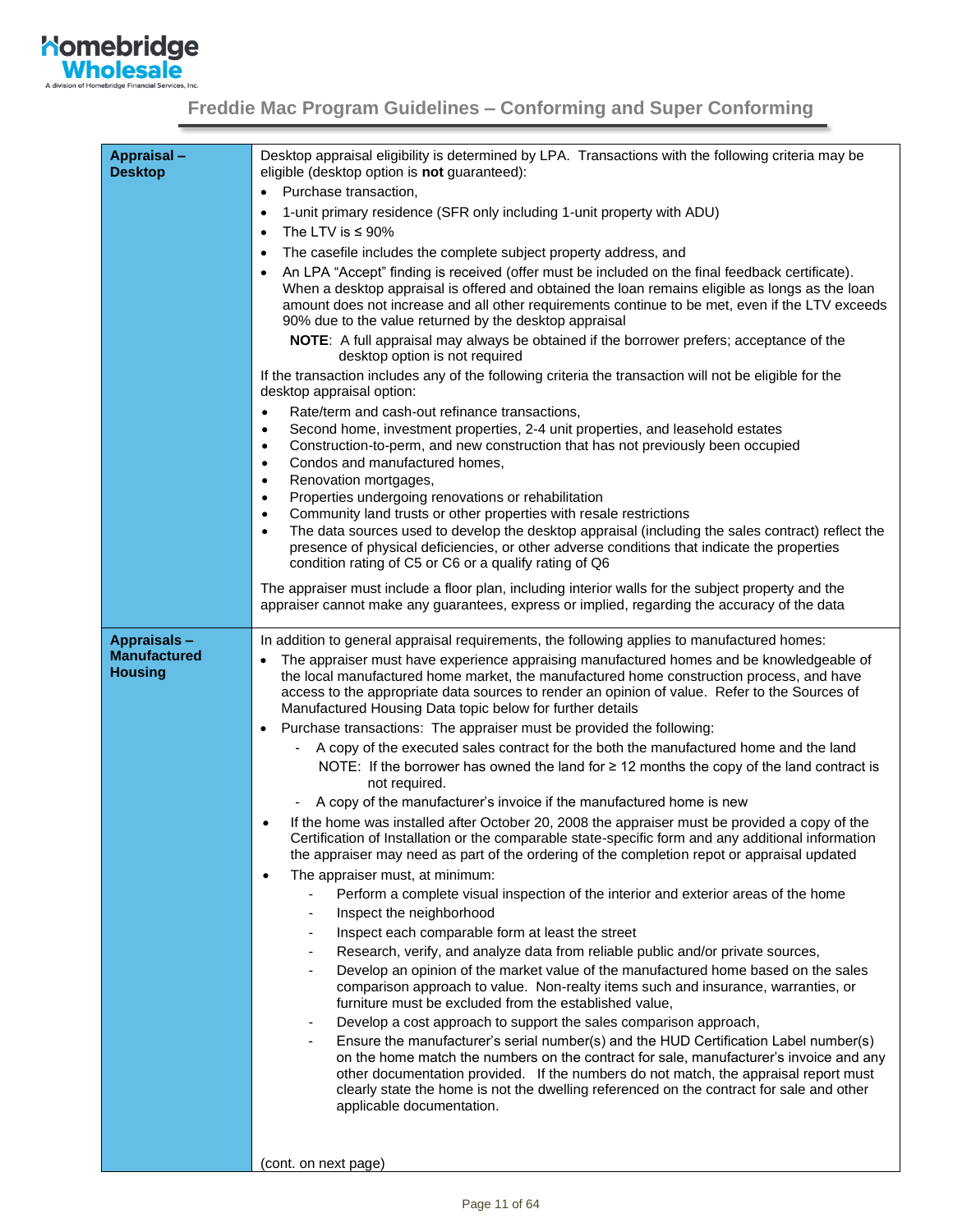

| Appraisals-<br><b>Manufactured</b><br><b>Housing</b> | If the appraisal is completed prior to the home being delivered and installed on the<br>permanent foundation, documentation must be provided that the home is complete. If a<br>new appraisal is required, the appraiser must provide an analysis of previously<br>unavailable information.<br>If the new appraisal is an appraisal update that is being used to document completion the<br>$\overline{\phantom{a}}$<br>appraiser must state that the conditions of the underlying appraisal have been satisfied. |
|------------------------------------------------------|-------------------------------------------------------------------------------------------------------------------------------------------------------------------------------------------------------------------------------------------------------------------------------------------------------------------------------------------------------------------------------------------------------------------------------------------------------------------------------------------------------------------|
|                                                      | Sales Comparison Approach - Required                                                                                                                                                                                                                                                                                                                                                                                                                                                                              |
|                                                      | The following applies:                                                                                                                                                                                                                                                                                                                                                                                                                                                                                            |
|                                                      | The appraiser must state the number of manufactured home sales and listings as well as the<br>$\bullet$<br>respective price ranges that were used                                                                                                                                                                                                                                                                                                                                                                 |
|                                                      | The appraisal must contain a minimum of 2 comparable manufactured home sales of<br>$\bullet$<br>similar configuration (i.e. multi-wide comparable for multi-wide subject) and quality If a minimum<br>of 2 comparable sales of similar manufactured homes cannot be provided the transaction is<br>ineligible                                                                                                                                                                                                     |
|                                                      | Site-built housing or different type of factory built housing may be used as the third comparable<br>$\bullet$<br>if the appraiser explains the reason for using the comparable, the applicable adjustments have<br>been made and it supports the appraiser's opinion of the value.                                                                                                                                                                                                                               |
|                                                      | If the home is located in a controlled market (e.g. new subdivision) at least one comparable sale<br>$\bullet$<br>must be outside of the influence of the builder, developer or property seller. Resales within the<br>subject subdivision may be used                                                                                                                                                                                                                                                            |
|                                                      | The appraiser cannot combine vacant land sales with the contract purchase price of the subject<br>$\bullet$<br>home to create a comparable sale.                                                                                                                                                                                                                                                                                                                                                                  |
|                                                      | <b>Cost Approach - Required</b>                                                                                                                                                                                                                                                                                                                                                                                                                                                                                   |
|                                                      | The following applies:                                                                                                                                                                                                                                                                                                                                                                                                                                                                                            |
|                                                      | A cost approach is required on all manufactured homes to support the sales comparison<br>approach.                                                                                                                                                                                                                                                                                                                                                                                                                |
|                                                      | It must, at minimum, include all of the information required on Freddie Mac Appraisal form 70B<br>$\bullet$<br>and provide sufficient information and data to validate the cost figures and calculations used.                                                                                                                                                                                                                                                                                                    |
|                                                      | The appraiser must provide a quality rating based on objective criteria<br>$\bullet$                                                                                                                                                                                                                                                                                                                                                                                                                              |
|                                                      | The appraiser must provide their opinion of site value supported by a summary of comparable<br>$\bullet$<br>land sales or other methods used for estimating site value.                                                                                                                                                                                                                                                                                                                                           |
| <b>Appraisal</b>                                     | Appraisals must be ordered from the AMC assigned by Homebridge by region/territory as follows:                                                                                                                                                                                                                                                                                                                                                                                                                    |
| <b>Management</b>                                    | Colorado, New Mexico, Oklahoma, and Texas: Nationwide Property & Appraisal Services<br>٠                                                                                                                                                                                                                                                                                                                                                                                                                          |
| <b>Companies (AMC)</b>                               | Northeast/Midwest: Nationwide Property & Appraisal Services                                                                                                                                                                                                                                                                                                                                                                                                                                                       |
|                                                      | Northwest/Southwest/Central: Axis Management Solutions                                                                                                                                                                                                                                                                                                                                                                                                                                                            |
|                                                      | Southeast: Nationwide Appraisal Network                                                                                                                                                                                                                                                                                                                                                                                                                                                                           |
|                                                      | West: Golden State AMC                                                                                                                                                                                                                                                                                                                                                                                                                                                                                            |
|                                                      | $\bullet$<br>Brokers assigned to the Homebridge Inside Sales team are required to order appraisals as follows:                                                                                                                                                                                                                                                                                                                                                                                                    |
|                                                      |                                                                                                                                                                                                                                                                                                                                                                                                                                                                                                                   |
|                                                      | Inside Sales Team - East: Nationwide Property & Appraisal Services                                                                                                                                                                                                                                                                                                                                                                                                                                                |
|                                                      | Inside Sales Team - West: Golden State AMC                                                                                                                                                                                                                                                                                                                                                                                                                                                                        |
|                                                      | To view a map of the territories, broken down by state, click here Homebridge Wholesale                                                                                                                                                                                                                                                                                                                                                                                                                           |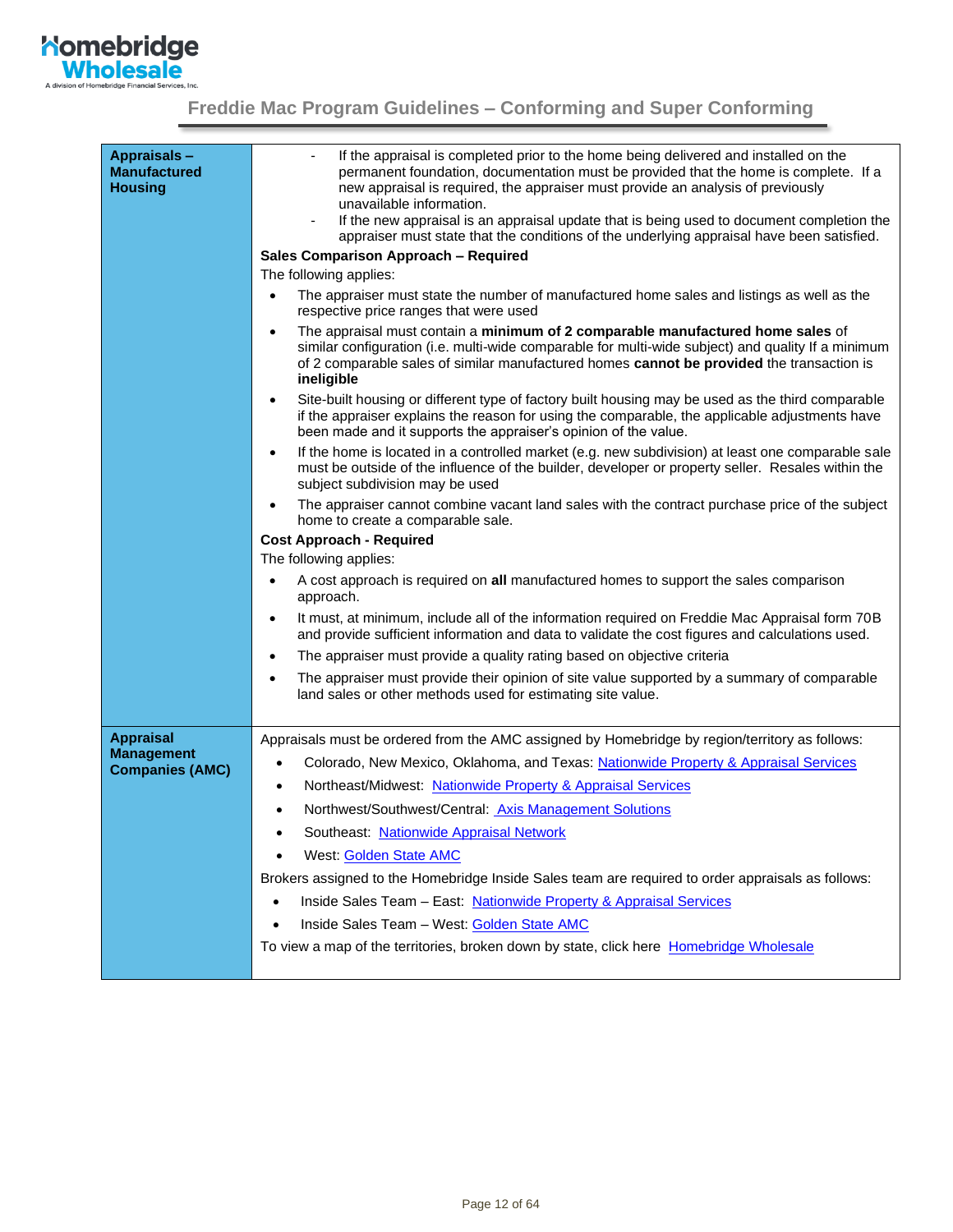

| <b>Assets</b> | Asset documentation is per LPA Findings                                                                                                                                                                                                                                                                                                                                                                                                     |
|---------------|---------------------------------------------------------------------------------------------------------------------------------------------------------------------------------------------------------------------------------------------------------------------------------------------------------------------------------------------------------------------------------------------------------------------------------------------|
|               | All funds used to close the transaction must be disclosed on the 1003 and input into LPA<br><b>Earnest Money Deposit (EMD):</b>                                                                                                                                                                                                                                                                                                             |
|               | EMD funds do not require sourcing if the borrower is not required to meet Freddie<br>Mac's minimum contribution requirement (MCR) and the underwriter does not need to<br>consider the funds in the asset evaluation. Evidence the settlement agent received the<br>EMD is required as detailed below. Transactions that do not require a borrower MCR:                                                                                     |
|               | - 1-2 unit primary residence regardless of LTV                                                                                                                                                                                                                                                                                                                                                                                              |
|               | 3-4 unit primary and the LTV is $\leq 80\%$                                                                                                                                                                                                                                                                                                                                                                                                 |
|               | 1-unit second home and the LTV is $\leq 80\%$                                                                                                                                                                                                                                                                                                                                                                                               |
|               | <b>Documenting Settlement Agent Received EMD Funds:</b> Acceptable evidence the<br>settlement agent received the EMD funds are as follows:                                                                                                                                                                                                                                                                                                  |
|               | Borrower's cancelled check, or<br>-                                                                                                                                                                                                                                                                                                                                                                                                         |
|               | Evidence the funds were wired to the settlement agent's account, or<br>$\overline{\phantom{0}}$                                                                                                                                                                                                                                                                                                                                             |
|               | Written verification from the settlement agent<br>$\overline{\phantom{a}}$                                                                                                                                                                                                                                                                                                                                                                  |
|               | EMD funds are required to be sourced when the transaction requires the borrower to<br>meet the MCR. Transactions that require a borrower MCR:                                                                                                                                                                                                                                                                                               |
|               | 1-unit second home and the LTV is > 80%                                                                                                                                                                                                                                                                                                                                                                                                     |
|               | 1-4 unit investment transactions regardless of LTV                                                                                                                                                                                                                                                                                                                                                                                          |
|               | NOTE: Transactions that require a borrower MCR, a copy of the canceled deposit<br>check is acceptable to document the source of the EMD funds. Two months<br>bank statements, all pages, covering the period up to and including the date<br>the earnest money check cleared the bank are required.                                                                                                                                         |
|               | The borrower must provide evidence of sufficient assets to cover the down payment, closing<br>$\bullet$<br>costs, prepaids and reserve (if applicable) and all funds must be verified to ensure they are<br>coming from eligible sources. Evidence required:                                                                                                                                                                                |
|               | One or two months' most recent bank or financial statements, all pages as required by<br>LPA. The statements must:                                                                                                                                                                                                                                                                                                                          |
|               | Identify the financial institution,                                                                                                                                                                                                                                                                                                                                                                                                         |
|               | Identify the account owner(s)                                                                                                                                                                                                                                                                                                                                                                                                               |
|               | Identify the account number (minimum acceptable ID is last four digits)                                                                                                                                                                                                                                                                                                                                                                     |
|               | Show all transactions and the ending balance                                                                                                                                                                                                                                                                                                                                                                                                |
|               | Show period covered<br>$\overline{\phantom{a}}$                                                                                                                                                                                                                                                                                                                                                                                             |
|               | Indicate any outstanding loans secured by the asset                                                                                                                                                                                                                                                                                                                                                                                         |
|               | Computer-generated statements downloaded from the internet or from the financial<br>institution's computer system, are acceptable provided all of the above information is<br>provided and the financial institution's name and the source is included (unless used on<br>combination with other asset verifications containing the missing information and it clearly<br>establishes the transaction history pertains to the same account) |
|               | If cryptocurrency is being used to satisfy funds need for the transaction (down payment, closing<br>costs, reserves) it must be exchanged into U.S. dollars. Refer to the Cryptocurrency topic for<br>complete cryptocurrency policy                                                                                                                                                                                                        |
|               | A VOD is ineligible as stand-alone documentation<br>$\bullet$                                                                                                                                                                                                                                                                                                                                                                               |
|               | Refinance transactions require verification of funds to close.<br>٠                                                                                                                                                                                                                                                                                                                                                                         |
|               | If the borrower uses a credit card, cash advance, or unsecured line of credit to pay for fees<br>associated with the loan application process (e.g. appraisal, credit report, etc.) the following is<br>required:                                                                                                                                                                                                                           |
|               | A copy of the account statement showing the amount charged/advanced, and                                                                                                                                                                                                                                                                                                                                                                    |
|               | Verify the borrower has sufficient funds to pay the charges/advance, or                                                                                                                                                                                                                                                                                                                                                                     |
|               | Include the payment for the amount charged/advanced in the monthly DTI calculation.                                                                                                                                                                                                                                                                                                                                                         |
|               |                                                                                                                                                                                                                                                                                                                                                                                                                                             |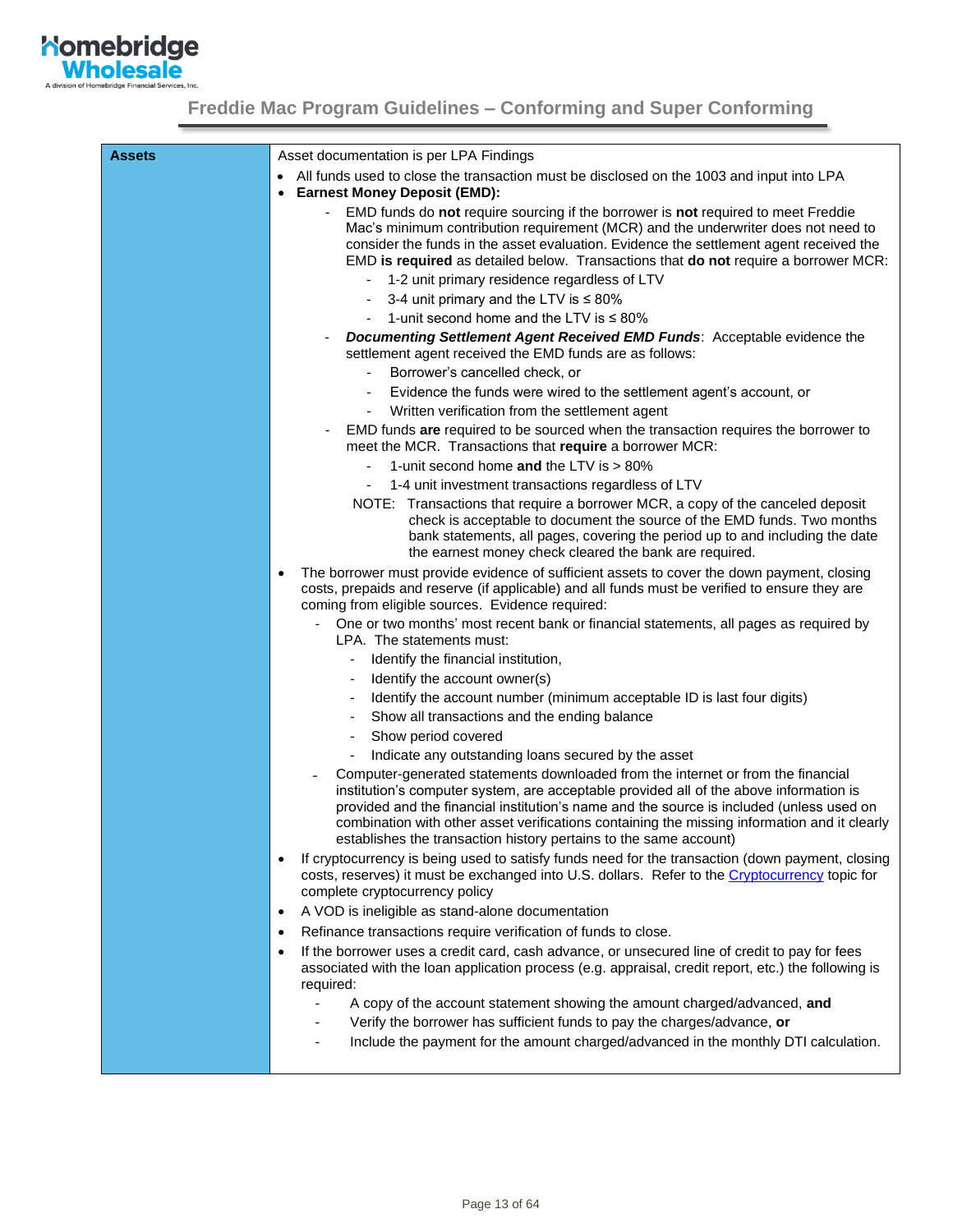

| <b>Assets (cont.)</b> | Business funds of a self-employed borrower may be used for down payment, closing costs<br>and/or reserve requirements subject to the following:<br>The borrower must be listed as an owner on the account. If the borrower's name is not<br>listed on the business account statement, documentation that the borrower is an<br>authorized signer on the account is required. This applies to all business accounts,<br>including sole proprietorships, when business account funds are being utilized for down<br>payment, closing costs and/or reserves. Examples of acceptable documentation:<br>- Letter from the bank confirming borrower is an authorized signer, or<br>Online documentation that confirms borrower is an authorized signer<br>NOTE: Use of business funds when the borrower does not own a significant<br>percentage of the business will be at underwriter discretion (e.g. borrower has<br>a 10% ownership interest and is using a significant amount of the business<br>funds for down payment/closing costs).<br>A cash flow analysis, based on 3 months business bank statements, dated within 60 |
|-----------------------|------------------------------------------------------------------------------------------------------------------------------------------------------------------------------------------------------------------------------------------------------------------------------------------------------------------------------------------------------------------------------------------------------------------------------------------------------------------------------------------------------------------------------------------------------------------------------------------------------------------------------------------------------------------------------------------------------------------------------------------------------------------------------------------------------------------------------------------------------------------------------------------------------------------------------------------------------------------------------------------------------------------------------------------------------------------------------------------------------------------------------|
|                       | days of the closing date, is required to determine the withdrawal of business funds will<br>not have a negative impact on the business. The cash flow analysis:<br>Must indicate that the average running balance in the account for the previous 3<br>months stayed the same or was better, and<br>The amount of funds used for the transaction must not deplete the account i.e.<br>the balance remaining in the account should not be less than half of what was in<br>the account prior to the withdrawal                                                                                                                                                                                                                                                                                                                                                                                                                                                                                                                                                                                                                |
|                       | Cash on hand, unsecured borrowed funds, and unverified funds are ineligible sources for<br>$\bullet$<br>assets.<br>In states where real estate taxes are paid in arrears, prorated real estate tax credits may not<br>be considered an eligible asset. The underwriter must verify the borrower has sufficient assets<br>without relying on any anticipated tax credit except as follows:                                                                                                                                                                                                                                                                                                                                                                                                                                                                                                                                                                                                                                                                                                                                    |
|                       | The Settlement Statement/CD indicates that an escrow account is established and<br>includes the portion of real estate taxes owed by the property seller for the period they<br>owned the property. In this case, a prorated tax credit from the property seller offsets<br>that portion of the charge for the establishment of the escrow account.<br>Payout from a life insurance policy is acceptable for down payment or closing costs. A copy of                                                                                                                                                                                                                                                                                                                                                                                                                                                                                                                                                                                                                                                                        |
|                       | the check or payout statement issued by the insurance company is required. If the cash value<br>is being used for reserves, documentation of the cash value is required however the policy<br>does not need to be liquidated.<br>Proceeds from the sale/refinance of a property currently owned by the borrower (including a<br>٠<br>1031 exchange or bridge loan) are eligible for down payment and closing costs. The final CD<br>for the existing property must be provided before or at closing to show sufficient net cash                                                                                                                                                                                                                                                                                                                                                                                                                                                                                                                                                                                              |
|                       | proceeds to close the purchase. If a cash-out refinance, the proceeds from the subject<br>refinance cannot be used to satisfy reserve requirements.<br>Funds received as a wedding gift from related and/or unrelated persons are an acceptable<br>source of funds for down payment and closing costs. The following applies:<br>The funds must have been deposited into the borrower's account within 90 days of the<br>date on the marriage license/certificate. A copy of the license/certificate and acceptable<br>documentation the funds are in the borrower's account is required.                                                                                                                                                                                                                                                                                                                                                                                                                                                                                                                                    |
|                       | Deposits that represent funds awarded to the borrower (e.g. disaster relief funds, lottery<br>$\bullet$<br>winnings, court-awarded settlements are eligible as long as the source providing the funds is<br>not an interested party to the transaction.<br>Real estate commissions earned by a borrower who is a licensed real estate agent are eligible<br>$\bullet$                                                                                                                                                                                                                                                                                                                                                                                                                                                                                                                                                                                                                                                                                                                                                        |
|                       | for down payment/closing costs when purchasing a property. The CD must reflect the<br>commission earned and the credit toward the transaction.<br>Large deposits are considered to be a single deposit where any unsourced portion of the<br>٠<br>deposit exceeds 50% of the combined gross monthly income of the borrower(s). If the deposit<br>includes both sourced and unsourced funds, only the unsourced portion is used to calculate<br>whether the deposit meets the 50% definition. Direct deposits, such as IRS or state income tax<br>refunds, transfer of funds between verified accounts, that are easily identified on the account                                                                                                                                                                                                                                                                                                                                                                                                                                                                             |
|                       | statement do not require documentation.<br>Large unsourced deposits must be explained and verified<br>٠                                                                                                                                                                                                                                                                                                                                                                                                                                                                                                                                                                                                                                                                                                                                                                                                                                                                                                                                                                                                                      |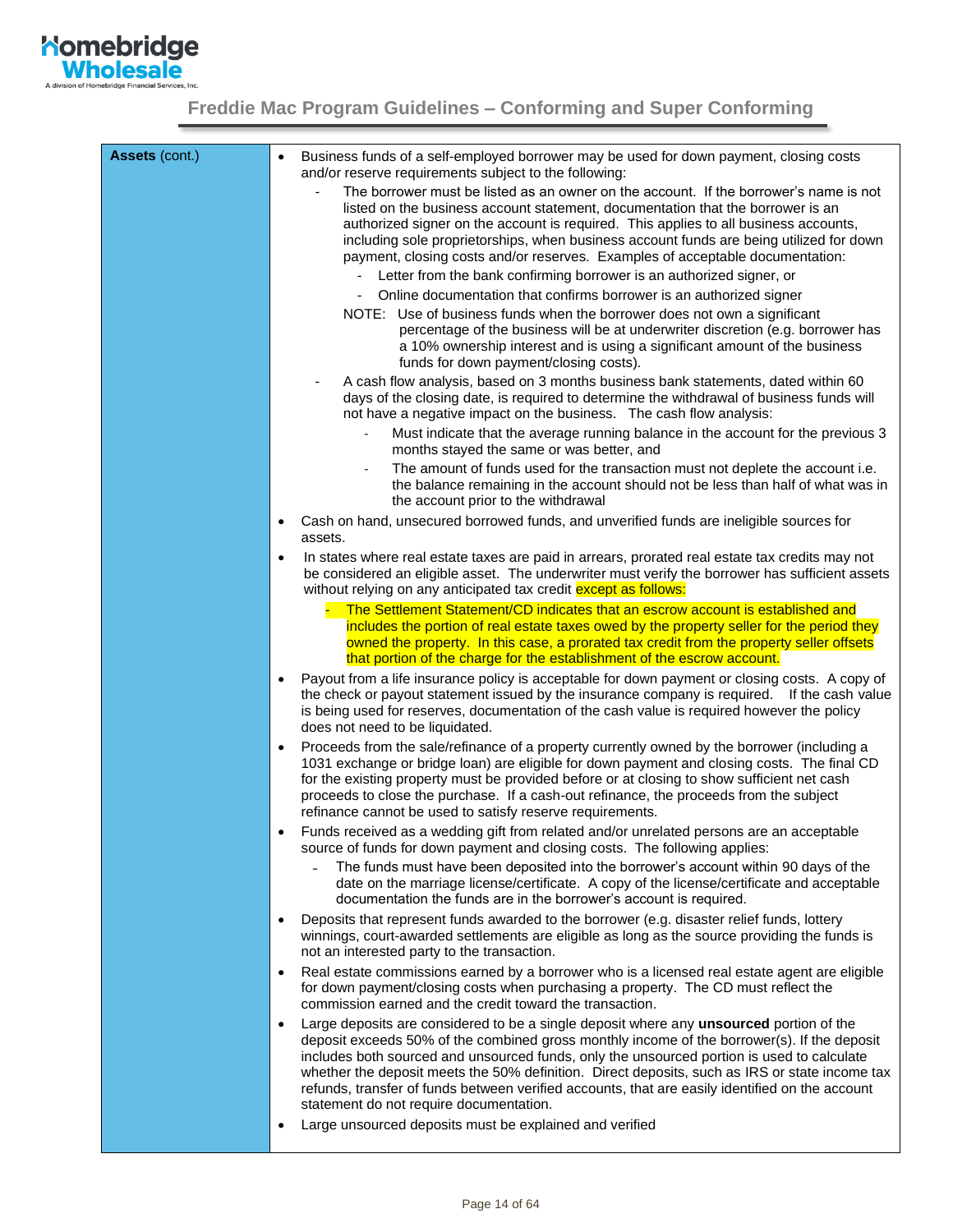

| Assets (cont.) | Requirements for documenting large deposits are as follows:<br>$\bullet$                                                                                                                                                                                                                                                                                                      |
|----------------|-------------------------------------------------------------------------------------------------------------------------------------------------------------------------------------------------------------------------------------------------------------------------------------------------------------------------------------------------------------------------------|
|                | Refinance transactions: Large deposits are not required to be sourced and explained<br>however, at underwriter discretion, explanation and sourcing may be necessary as<br>Freddie Mac requires any payment on borrowed funds be included in the DTI ratios.                                                                                                                  |
|                | Purchase transactions: If the funds from a large deposit are needed for the down<br>payment, closing costs or reserves on the transaction documentation must be provided<br>that the funds are from an acceptable source. Any undocumented large deposit will be<br>deducted from the amount of verified funds and the reduced asset amount will be used<br>for qualification |
|                | Examples:                                                                                                                                                                                                                                                                                                                                                                     |
|                | The borrower has a monthly income of \$4,000 and a bank account with a balance of<br>1.<br>\$20,000. A deposit of \$3,000 was made but \$2,500 of the deposit is documented as<br>the borrower's tax refund (sourced).                                                                                                                                                        |
|                | In this example only the \$500 is considered "unsourced" (\$3000 total deposit minus<br>\$2500 tax refund) and is included in the large deposit calculation.                                                                                                                                                                                                                  |
|                | The unsourced \$500.00 is only 12.5% of the borrower's monthly income therefore it<br>does not meet the large deposit definition (50% of the borrower's total monthly<br>qualifying income). In this example, documentation is not required and the entire<br>\$20,000 balance in the borrower's bank account may be used for underwriting<br>purposes.                       |
|                | The same borrower has a deposit of \$3,000 but only \$500 is documented as the<br>2.<br>borrower's tax refund (sourced) leaving \$2,500 has unsourced.                                                                                                                                                                                                                        |
|                | In this example the unsourced \$2,500 is 63% of the borrower's \$4,000 monthly<br>income which does meet the definition of a large deposit.                                                                                                                                                                                                                                   |
|                | The unsourced \$2,500 must be deducted from the borrower's \$20,000 bank account<br>balance leaving \$17,500 that may be used for underwriting purposes.                                                                                                                                                                                                                      |
|                | The same borrower has 3 separate unsourced deposits of \$1800 which technically<br>3.<br>does not meet the 50% of the borrower's gross monthly income requirement since<br>each deposit is less than \$2,000 (50% of \$4,000) however at underwriter discretion<br>sourcing/documentation may be required.                                                                    |
|                | Funds from outside the United States that will be needed for closing are eligible subject to the<br>$\bullet$<br>following requirements:                                                                                                                                                                                                                                      |
|                | Funds must be transferred into a U.S. financial institution (cannot go directly to closing<br>agent/escrow) and funds must be verified in U.S. dollars prior to loan closing, OR                                                                                                                                                                                              |
|                | The combined value of the assets must be at least 20% greater than the amount from<br>these assets need for closing, AND                                                                                                                                                                                                                                                      |
|                | All documents of foreign origin must be filled out in English or the originator must provide<br>a translation, attached to each page that warrants the translation is complete and<br>accurate, AND                                                                                                                                                                           |
|                | All foreign currency amounts must be converted to U.S. dollars at the time of translation                                                                                                                                                                                                                                                                                     |
|                |                                                                                                                                                                                                                                                                                                                                                                               |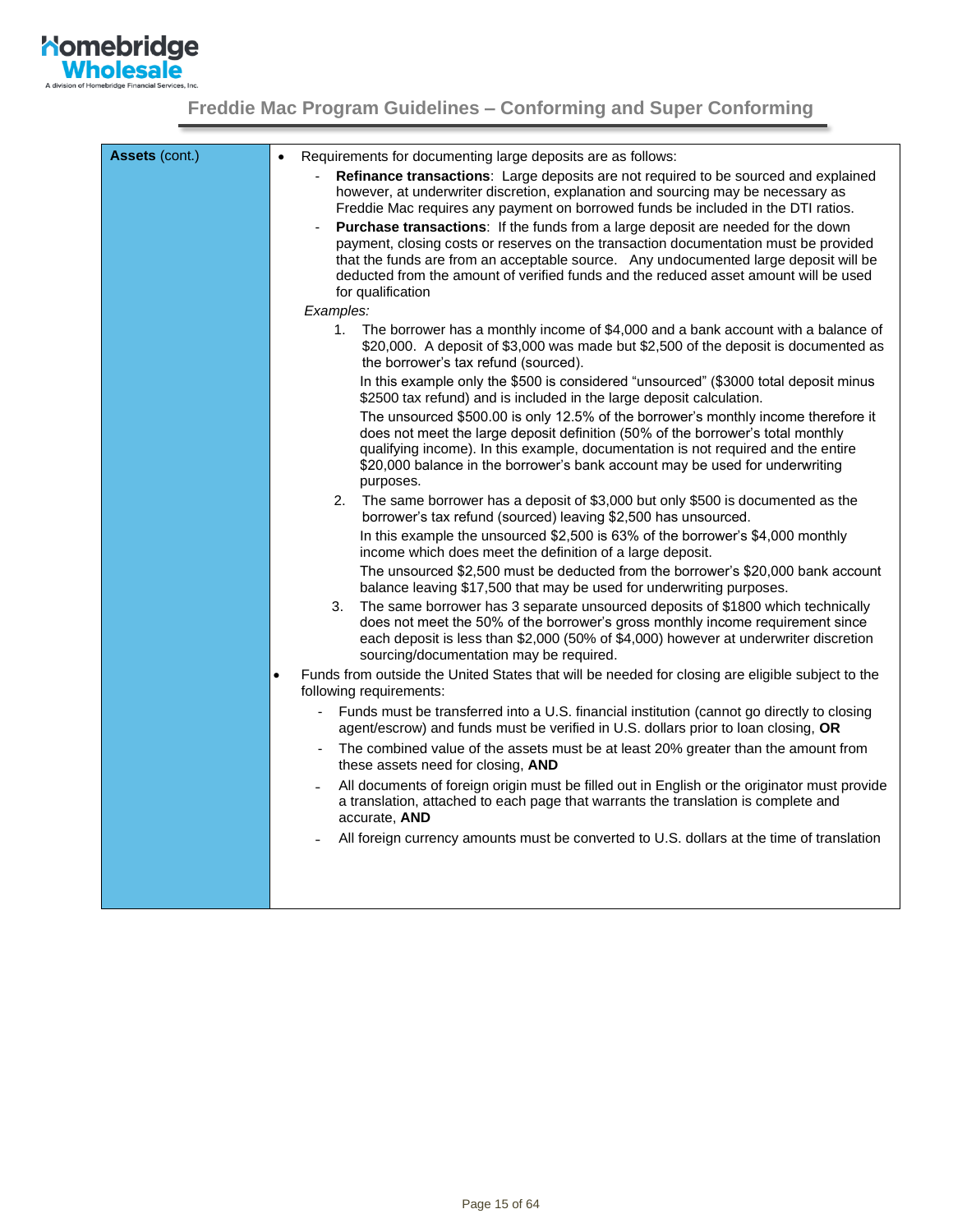

<span id="page-15-0"></span>

| <b>Assets Used for</b><br><b>Repayment of</b> | Assets may be used as the source for repayment of monthly obligations subject to the following:                                                                                                                                                |
|-----------------------------------------------|------------------------------------------------------------------------------------------------------------------------------------------------------------------------------------------------------------------------------------------------|
| <b>Obligations</b>                            | The transaction involves a 1-2 unit primary residence or second home, and<br>$\bullet$                                                                                                                                                         |
|                                               | Eligible on purchase and rate/term refinance transactions only, and<br>$\bullet$                                                                                                                                                               |
|                                               | Maximum 80% LTVCLTV<br>$\bullet$                                                                                                                                                                                                               |
|                                               | NOTE: Cryptocurrency is not eligible as a source of assets used for repayment of monthly<br>obligations. Refer to the <i>Cryptocurrency</i> topic for complete cryptocurrency policy                                                           |
|                                               | <b>Types of Assets Eligible for Repayment of Obligations</b>                                                                                                                                                                                   |
|                                               | <b>Retirement Assets</b><br>$\bullet$                                                                                                                                                                                                          |
|                                               | - Eligibility:                                                                                                                                                                                                                                 |
|                                               | The retirement asset must be in a retirement account recognized by the IRS (e.g. IRA,<br>401(k) account, etc.), and                                                                                                                            |
|                                               | The borrower must be the sole owner of the account and the account is fully vested                                                                                                                                                             |
|                                               | The account is not currently used as a source of income by the borrower, and                                                                                                                                                                   |
|                                               | As of the Note date, the borrower has access to withdraw the funds in their entirety<br>without being subject to a penalty or additional early distribution tax (less any<br>portion pledged as collateral for a loan or otherwise encumbered) |
|                                               | <b>Documentation:</b>                                                                                                                                                                                                                          |
|                                               | Documentation evidencing the account meets the above requirements must be<br>provided along with the most recent account statement for the retirement account                                                                                  |
|                                               | Lump-Sum Distribution (Funds Not Deposited in an Eligible Retirement Asset)<br>$\bullet$                                                                                                                                                       |
|                                               | - Eligibility:                                                                                                                                                                                                                                 |
|                                               | The lump-sum distribution funds must be from a retirement account recognized by the<br>IRS (e.g. IRA, 401(k) account) and must be deposited into a depository or non-<br>retirement securities account. and                                    |
|                                               | The borrower on the mortgage must have been the recipient of the lump-sum<br>distribution, and                                                                                                                                                 |
|                                               | Any party that has an ownership interest in the account holding the lump sum<br>payment must also be obligated on the mortgage or the funds are ineligible, and                                                                                |
|                                               | The entire amount of the funds from the lump-sum distribution must be immediately<br>accessible and cannot have been or currently be subject to a penalty or early<br>distribution tax                                                         |
|                                               | <b>Documentation:</b>                                                                                                                                                                                                                          |
|                                               | Documentation evidencing all of the following required:                                                                                                                                                                                        |
|                                               | Receipt and type of lump-sum distribution funds (e.g. employer distribution<br>letter(s), or check-stub(s), or IRS 1099-R), and                                                                                                                |
|                                               | The funds were derived from an eligible retirement asset, and                                                                                                                                                                                  |
|                                               | The funds were not, or are currently not, subject to a penalty or early<br>distribution tax                                                                                                                                                    |
|                                               |                                                                                                                                                                                                                                                |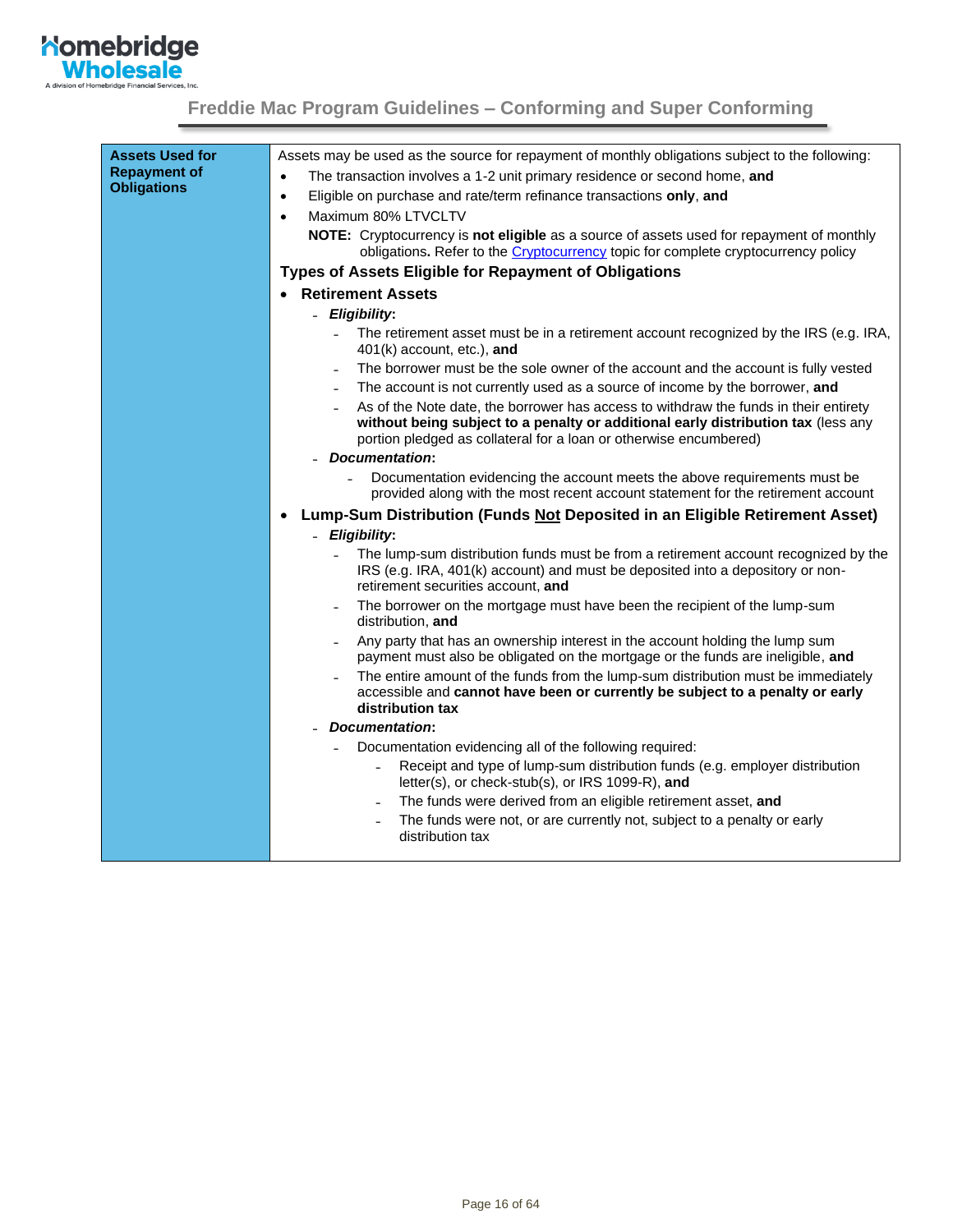

| <b>Assets Used for</b><br><b>Repayment of</b> | <b>Depository Accounts and Securities</b><br>- Definitions                                                                                                                                                                                                                                                           |
|-----------------------------------------------|----------------------------------------------------------------------------------------------------------------------------------------------------------------------------------------------------------------------------------------------------------------------------------------------------------------------|
| Obligations (cont.)                           | - Depository accounts are defined by Freddie Mac as accounts used to deposit and<br>withdraw cash (e.g. checking, savings, money market, certificates of deposit, etc.)                                                                                                                                              |
|                                               | Securities accounts are defined by Freddie Mac as accounts that are traded on an<br>exchange or marketplace (e.g. stocks, vested stock options, bonds, mutual funds,<br>U.S. government securities, etc.)                                                                                                            |
|                                               | <b>Eligibility</b><br>$\blacksquare$                                                                                                                                                                                                                                                                                 |
|                                               | The borrower must be the sole owner of the asset or, if owned jointly, the joint owner<br>$\blacksquare$<br>must also be a borrower on the loan and/or on title to the subject property, and                                                                                                                         |
|                                               | At least one borrower who is an account owner must be at least 62 years old, and                                                                                                                                                                                                                                     |
|                                               | As of the Note date, the borrower has access to withdraw the funds in their entirety<br>without being subject to a penalty or additional early distribution tax (less any<br>portion pledged as collateral for a loan or otherwise encumbered), and                                                                  |
|                                               | The account must be located in as U.S. or state regulated financial institution and the<br>funds must be verified in U.S. dollars                                                                                                                                                                                    |
|                                               | <b>Documentation</b>                                                                                                                                                                                                                                                                                                 |
|                                               | Documentation evidencing the account meets all of the above requirements, and                                                                                                                                                                                                                                        |
|                                               | An account statement covering one or two months as required by LPA, and                                                                                                                                                                                                                                              |
|                                               | NOTE: For securities only if the borrower does not receive a stock/security<br>statement evidence the borrower owns the security and verification of the<br>value of the stock using stock prices from a financial publication or web site<br>is acceptable                                                          |
|                                               | Any deposit exceeding 10% of the borrower's total eligible assets in depository and/<br>or securities account must be verified to ensure the deposit does not include gifts or<br>borrower funds. If verification cannot be provided the borrower's eligible assets must<br>be reduced by the amount of the deposit. |
|                                               | NOTE: If the source of the deposit can be clearly identified on the account<br>statement (e.g. direct deposit, etc.) no further documentation is required.                                                                                                                                                           |
|                                               | Assets from the Sale of the Borrower's Business<br>٠                                                                                                                                                                                                                                                                 |
|                                               | <b>Eligibility</b>                                                                                                                                                                                                                                                                                                   |
|                                               | The borrower(s) must be the sole owner(s) of the proceeds from the sale of the<br>business that were deposited in the depository or non-retirement securities account<br>(see definitions under Depository Accounts and Securities account above), and                                                               |
|                                               | The borrower must be the sole owner of the account where the proceeds from the<br>sale of the business is deposited or, if owned jointly, the joint owner(s) must also be<br>a borrower on the loan or the funds are ineligible                                                                                      |
|                                               | The entire proceeds from the sale of the business must be immediately accessible,<br>and                                                                                                                                                                                                                             |
|                                               | The sale of the business cannot have resulted in any of the following                                                                                                                                                                                                                                                |
|                                               | Retention of business assets, or                                                                                                                                                                                                                                                                                     |
|                                               | Existing secured or unsecured debt, or                                                                                                                                                                                                                                                                               |
|                                               | An ownership interest, or                                                                                                                                                                                                                                                                                            |
|                                               | Seller-held notes to buyer of the business<br><b>Documentation</b>                                                                                                                                                                                                                                                   |
|                                               | The most recent three months' depository or securities account statements, and                                                                                                                                                                                                                                       |
|                                               | Copy of the contract for the sale of the business, and                                                                                                                                                                                                                                                               |
|                                               | Copy of the fully executed closing documents for the final sale of the business that<br>includes the sales price and net proceeds, and                                                                                                                                                                               |
|                                               | Most recent tax return for the business prior to the sale of the business, and                                                                                                                                                                                                                                       |
|                                               | Evidence that the funds in the non-retirement account that are being used for<br>qualification were derived from the sale of the business                                                                                                                                                                            |
|                                               |                                                                                                                                                                                                                                                                                                                      |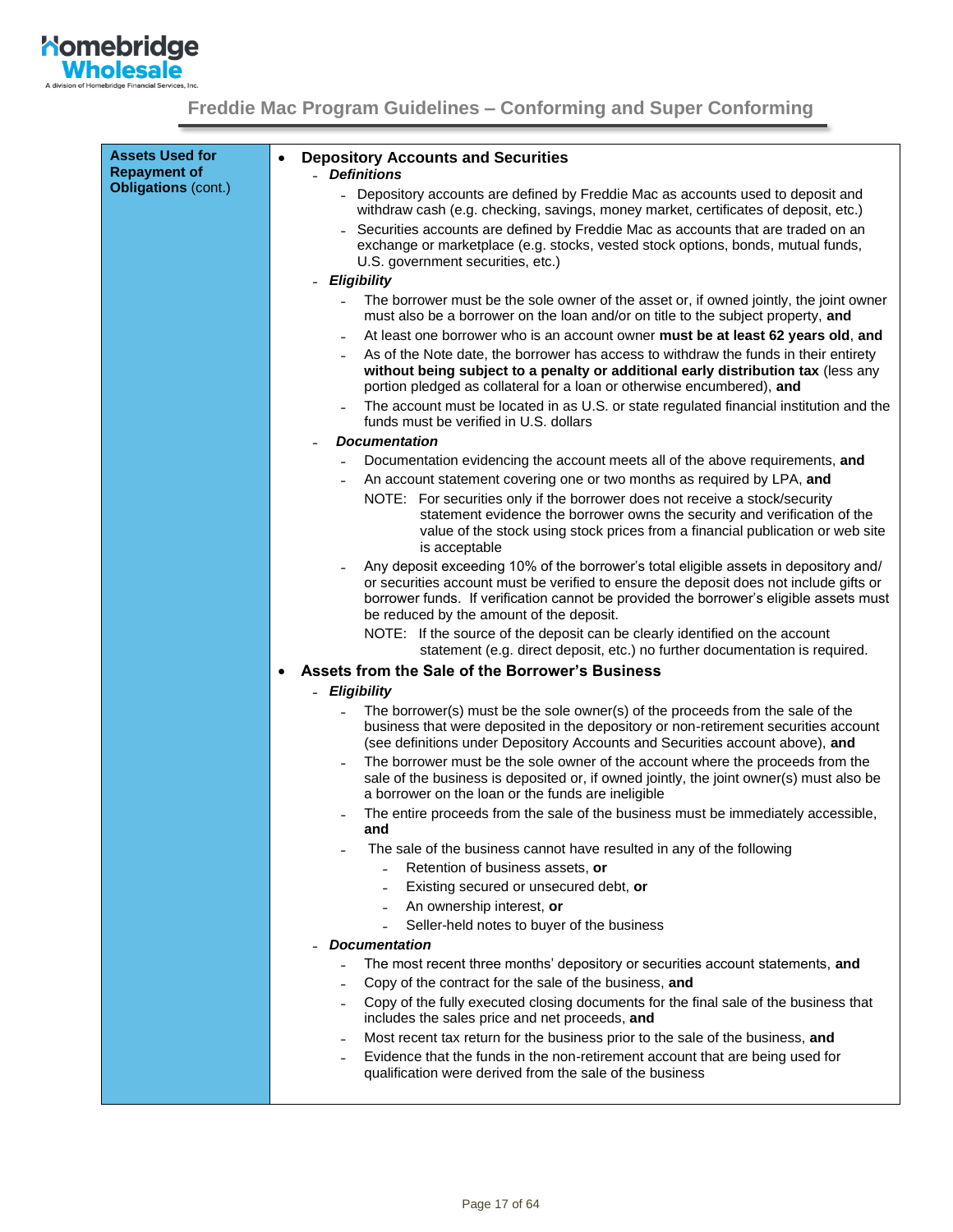

| <b>Assets Used for</b>                            | <b>Calculation of Assets Used for Repayment of Obligations</b>                                                                                                                                                                                                                          |
|---------------------------------------------------|-----------------------------------------------------------------------------------------------------------------------------------------------------------------------------------------------------------------------------------------------------------------------------------------|
| <b>Repayment of</b><br><b>Obligations (cont.)</b> | Asset calculation is determined by taking the net eligible assets (see below) and dividing by 240<br>months (regardless of loan term) which equals the eligible asset amount:                                                                                                           |
|                                                   | Net eligible assets divided by 240 months = asset amount eligible for qualification                                                                                                                                                                                                     |
|                                                   | The following must be subtracted from the total amount of eligible assets to determine net assets<br>used as the basis for the DTI calculation:                                                                                                                                         |
|                                                   | Funds required to be paid by the borrower to close the transactions (e.g. down payment,<br>$\bullet$<br>closing costs, etc.), and                                                                                                                                                       |
|                                                   | Any gift or borrowed funds, and<br>$\bullet$                                                                                                                                                                                                                                            |
|                                                   | Any portion of the assets that are pledged as collateral for a loan or otherwise encumbered<br>$\bullet$                                                                                                                                                                                |
| <b>Assumptions</b>                                | Not allowed                                                                                                                                                                                                                                                                             |
| <b>AUS</b>                                        | LPA "Accept" is required. Documentation requirements are generally determined by LPA.<br>$\bullet$<br>Manual underwriting is ineligible.<br>$\bullet$                                                                                                                                   |
| <b>Available Markets</b>                          | All 50 states<br>$\bullet$                                                                                                                                                                                                                                                              |
|                                                   | Guam, Puerto Rico and the Virgin Islands are ineligible.<br>$\bullet$                                                                                                                                                                                                                   |
| <b>Borrowers - Eligible</b>                       | U.S. citizens<br>$\bullet$                                                                                                                                                                                                                                                              |
|                                                   | Revocable inter vivos trust that meets Freddie Mac guidelines. Trusts are eligible on:<br>$\bullet$                                                                                                                                                                                     |
|                                                   | 1 unit owner-occupied or second home.                                                                                                                                                                                                                                                   |
|                                                   | NOTE: Trusts are ineligible on 2-4 unit primary residence and investment property.<br>A Power of Attorney is ineligible with an inter vivos trust.                                                                                                                                      |
|                                                   | Non-U.S. Citizens:                                                                                                                                                                                                                                                                      |
|                                                   | Borrowers who are lawful permanent or lawful non-permanent resident aliens are eligible<br>subject to the following:                                                                                                                                                                    |
|                                                   | Freddie Mac does not specify the documentation required to determine if the borrower is<br>legally present in the United States. Homebridge will make the determination of the non-<br>U.S. citizens status on a case-by-case basis using documentation Homebridge deems<br>appropriate |
|                                                   | If a borrower is a non-permanent resident alien, Homebridge will determine visa eligibility.<br>Refer to the Visa Eligibility for Non-Citizens (Non-Permanent Resident Aliens) document<br>on the Homebridge website for visa eligibility and documentation requirements                |
|                                                   | All loans delivered to Freddie Mac require Homebridge to rep and warrant the borrower is<br>legally present in the U.S.                                                                                                                                                                 |
|                                                   | Borrowers with a Deferred Action for Childhood Arrivals (DACA) status, are not eligible<br>All borrowers are required to have a valid social security and meet legal residency                                                                                                          |
|                                                   | documentation requirements<br>$\bullet$                                                                                                                                                                                                                                                 |
| <b>Borrowers - Ineligible</b>                     | Foreign Nationals<br>$\bullet$                                                                                                                                                                                                                                                          |
|                                                   | Borrowers with diplomatic immunity<br>$\bullet$                                                                                                                                                                                                                                         |
|                                                   | Borrowers without a social security number or a number that cannot be validated with the SSA<br>$\bullet$                                                                                                                                                                               |
|                                                   | Borrowers with non-traditional credit<br>$\bullet$                                                                                                                                                                                                                                      |
|                                                   | Borrowers that receive Government/Public Assistance Income (Section 8 income)<br>$\bullet$<br>Borrowers previously convicted of mortgage fraud<br>$\bullet$                                                                                                                             |
|                                                   |                                                                                                                                                                                                                                                                                         |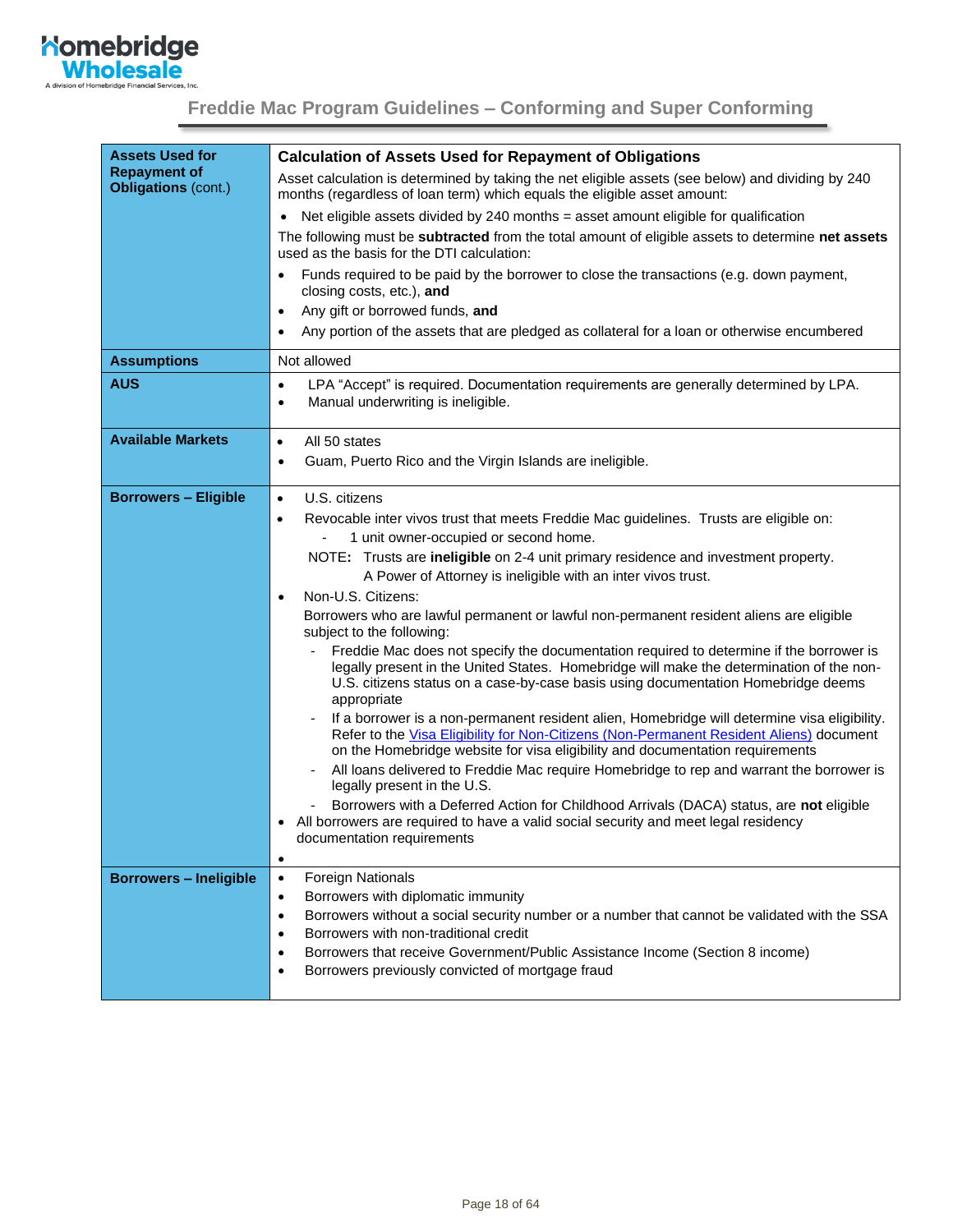**Momebridge**<br> **Wholesale** A division of He

| <b>Borrower Types</b>       | Co-Borrower:<br>$\bullet$                                                                                                                                                                                                                                                                                                                                                                                                                                                                                                                                                                                                                                                                                                                                                   |
|-----------------------------|-----------------------------------------------------------------------------------------------------------------------------------------------------------------------------------------------------------------------------------------------------------------------------------------------------------------------------------------------------------------------------------------------------------------------------------------------------------------------------------------------------------------------------------------------------------------------------------------------------------------------------------------------------------------------------------------------------------------------------------------------------------------------------|
|                             | An individual, who applies jointly with the applicant, takes title to the property and is liable                                                                                                                                                                                                                                                                                                                                                                                                                                                                                                                                                                                                                                                                            |
|                             | for the debt                                                                                                                                                                                                                                                                                                                                                                                                                                                                                                                                                                                                                                                                                                                                                                |
|                             | Signs all loan documents<br>$\qquad \qquad \blacksquare$<br>Income, assets and debt used for loan qualification                                                                                                                                                                                                                                                                                                                                                                                                                                                                                                                                                                                                                                                             |
|                             | <b>Non-Occupant Borrower:</b><br>$\bullet$                                                                                                                                                                                                                                                                                                                                                                                                                                                                                                                                                                                                                                                                                                                                  |
|                             | An individual, who applies with the applicant, takes title to the property and is liable for<br>the debt but does not live in the property                                                                                                                                                                                                                                                                                                                                                                                                                                                                                                                                                                                                                                  |
|                             | Signs all loan documents<br>$\qquad \qquad \blacksquare$                                                                                                                                                                                                                                                                                                                                                                                                                                                                                                                                                                                                                                                                                                                    |
|                             | The non-occupant borrower's income is included in the DTI calculation<br>$\overline{\phantom{0}}$                                                                                                                                                                                                                                                                                                                                                                                                                                                                                                                                                                                                                                                                           |
|                             | Co-Signer:<br>$\bullet$                                                                                                                                                                                                                                                                                                                                                                                                                                                                                                                                                                                                                                                                                                                                                     |
|                             | An individual who has no ownership interest in the property, but is liable for the debt                                                                                                                                                                                                                                                                                                                                                                                                                                                                                                                                                                                                                                                                                     |
|                             | Signs all loan documents (except Mortgage/Deed of Trust)                                                                                                                                                                                                                                                                                                                                                                                                                                                                                                                                                                                                                                                                                                                    |
|                             | Income, assets, and income are used for qualification                                                                                                                                                                                                                                                                                                                                                                                                                                                                                                                                                                                                                                                                                                                       |
|                             | Cannot have an interest in the transaction (seller, builder, real estate broker, etc.)                                                                                                                                                                                                                                                                                                                                                                                                                                                                                                                                                                                                                                                                                      |
|                             | <b>Non-Borrowing/Non Purchasing Spouse:</b>                                                                                                                                                                                                                                                                                                                                                                                                                                                                                                                                                                                                                                                                                                                                 |
|                             | Generally has no ownership interest in the property and is not liable for the debt.                                                                                                                                                                                                                                                                                                                                                                                                                                                                                                                                                                                                                                                                                         |
|                             | In community property/marital rights states the non-borrowing spouse does have an<br>interest in the property and is required to execute the security instrument and all<br>applicable documents as determined by state law                                                                                                                                                                                                                                                                                                                                                                                                                                                                                                                                                 |
|                             | NOTE: Community property states: Arizona, California, Idaho, Louisiana, Nevada, New<br>Mexico, Texas, Washington, and Wisconsin                                                                                                                                                                                                                                                                                                                                                                                                                                                                                                                                                                                                                                             |
| <b>Construction to Perm</b> | The conversion of construction-to-permanent financing involves the granting of a long-term mortgage<br>to a borrower for the purpose of replacing interim construction financing that the borrower has<br>obtained to fund the construction of a new residence.                                                                                                                                                                                                                                                                                                                                                                                                                                                                                                             |
|                             | Construction-to-permanent financing can be structured as a transaction with one or two separate<br>closings; however Homebridge will not provide the construction financing (a one closing<br>transaction). The borrower must hold title to the lot, which may have been previously acquired<br>or be purchased as part of the transaction.                                                                                                                                                                                                                                                                                                                                                                                                                                 |
|                             | All construction work, including any work that could entitle a party to file a mechanics' lien or<br>$\bullet$<br>materialmen's lien, must be completed and paid for, and all mechanics' liens, and any other liens<br>and claims that could become liens relating to the construction must be satisfied before the loan<br>is closed with Homebridge. Homebridge will retain the appraiser's certificate of completion and<br>a photograph of the completed property in the loan file. When a construction-to-perm mortgage<br>loan provides funds for acquisition or refinancing of an unimproved lot and the construction of a<br>residence on the loan, Homebridge will retain a certificate of occupancy or an equivalent from<br>the applicable government authority. |
|                             | Units in a condo project are not eligible for construction-to-permanent financing.                                                                                                                                                                                                                                                                                                                                                                                                                                                                                                                                                                                                                                                                                          |
|                             | <b>Two-Closing Transactions</b>                                                                                                                                                                                                                                                                                                                                                                                                                                                                                                                                                                                                                                                                                                                                             |
|                             | The first closing is to obtain the interim construction financing (and may include the purchase<br>$\bullet$<br>of the lot). Construction financing is not eligible through Homebridge.                                                                                                                                                                                                                                                                                                                                                                                                                                                                                                                                                                                     |
|                             | The second closing (aka "end" loan) is to obtain the permanent financing upon completion of<br>$\bullet$<br>the improvements and is eligible through Homebridge.                                                                                                                                                                                                                                                                                                                                                                                                                                                                                                                                                                                                            |
|                             | A modification may not be used to update the original Note; a new Note must be completed<br>$\bullet$<br>and signed by the borrowers.                                                                                                                                                                                                                                                                                                                                                                                                                                                                                                                                                                                                                                       |
|                             | The borrower is underwritten based on the terms of the permanent mortgage.<br>$\bullet$                                                                                                                                                                                                                                                                                                                                                                                                                                                                                                                                                                                                                                                                                     |
|                             | Transactions are subject to the limited cash-out and cash-out refinance maximum<br>$\bullet$<br>LTV/CLTV/HCLTV ratios, as applicable.                                                                                                                                                                                                                                                                                                                                                                                                                                                                                                                                                                                                                                       |
|                             | Cash-out refinance transactions require the borrower to have held legal title to the lot for at<br>$\bullet$<br>least 6 months prior to the closing of the permanent mortgage.                                                                                                                                                                                                                                                                                                                                                                                                                                                                                                                                                                                              |
|                             | All other standard cash-out refinance eligibility and underwriting requirements apply.<br>$\bullet$                                                                                                                                                                                                                                                                                                                                                                                                                                                                                                                                                                                                                                                                         |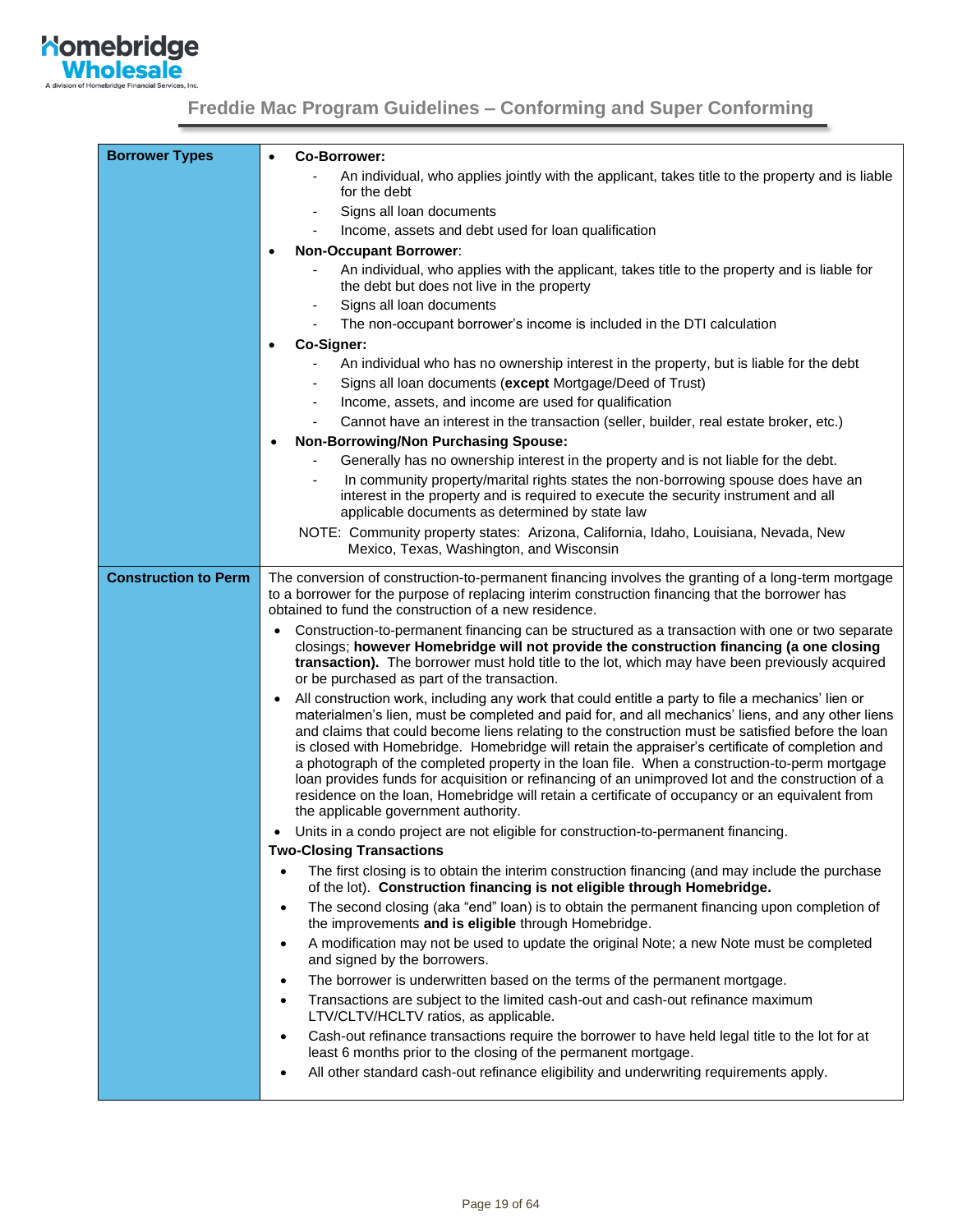

| <b>Contingent Liabilities</b> | $\bullet$ | <b>Business Debt</b>                                                                                                                                                                                                                                          |
|-------------------------------|-----------|---------------------------------------------------------------------------------------------------------------------------------------------------------------------------------------------------------------------------------------------------------------|
|                               |           | - Business debt that appears on a self-employed borrower's personal credit report requires                                                                                                                                                                    |
|                               |           | documentation that the debt is paid from company funds and considered in the cash flow<br>analysis for the borrower's business.                                                                                                                               |
|                               |           | Business debt does not need to be considered as part of the borrower's individual recurring                                                                                                                                                                   |
|                               |           | monthly debt when:                                                                                                                                                                                                                                            |
|                               |           | The account does not have a history of delinquency, and<br>۰.                                                                                                                                                                                                 |
|                               |           | Documentation is provided that the debt was paid from the borrower's business funds<br>(e.g. 12 months cancelled business checks), and                                                                                                                        |
|                               |           | The tax returns evidence that the business expenses associated with the debt (e.g.<br>interest, lease payments, taxes, insurance, etc.) have been reported and support that<br>the debt has been paid by the business                                         |
|                               |           | If documentation of payment from the business funds cannot be provided, or there is history of<br>delinquency on the account the debt must be considered as part of the borrower's individual<br>recurring debt obligation.                                   |
|                               | $\bullet$ | <b>Co-Signed Debt - Mortgage</b>                                                                                                                                                                                                                              |
|                               |           | Co-signed debt is not required to be included in the borrower's DTI calculation if all of<br>the following applies:                                                                                                                                           |
|                               |           | The debt is current and the other party has been making the entire payment for the<br>most recent 12 months, and                                                                                                                                              |
|                               |           | The party making the payments is obligated on the Note for the mortgage, and<br>$\overline{\phantom{a}}$                                                                                                                                                      |
|                               |           | The borrower is not on the title of the mortgaged property, and<br>$\overline{\phantom{a}}$                                                                                                                                                                   |
|                               |           | 12 months most recent consecutive cancelled checks are provided documenting<br>$\qquad \qquad \blacksquare$<br>the primary party obligated on the debt has been making the payments (the checks<br>cannot be from an account co-owned with the borrower), and |
|                               |           | The party making the payment is not an interested party to the subject transaction                                                                                                                                                                            |
|                               |           | Co-signed debt must be included in the borrower's DTI calculation if all of the above<br>requirements are not met.                                                                                                                                            |
|                               |           | Refer to the Credit - Installment/Revolving/Student Loan topic for non-mortgage debt paid by<br>others                                                                                                                                                        |
|                               |           | <b>Assumed Mortgage Debt</b>                                                                                                                                                                                                                                  |
|                               |           | The monthly payment may be excluded from the DTI calculation if there is evidence the<br>borrower no longer owns the property and a copy of the fully executed assumption<br>agreement is provided                                                            |
|                               | ٠         | <b>Court Ordered Assignment of Debt</b>                                                                                                                                                                                                                       |
|                               |           | Debt that has been assigned by order of the court is not required to be included in the<br>borrower's DTI calculation. A copy of the court order is required.                                                                                                 |
|                               |           |                                                                                                                                                                                                                                                               |
|                               |           |                                                                                                                                                                                                                                                               |
|                               |           |                                                                                                                                                                                                                                                               |
|                               |           |                                                                                                                                                                                                                                                               |
|                               |           |                                                                                                                                                                                                                                                               |
|                               |           |                                                                                                                                                                                                                                                               |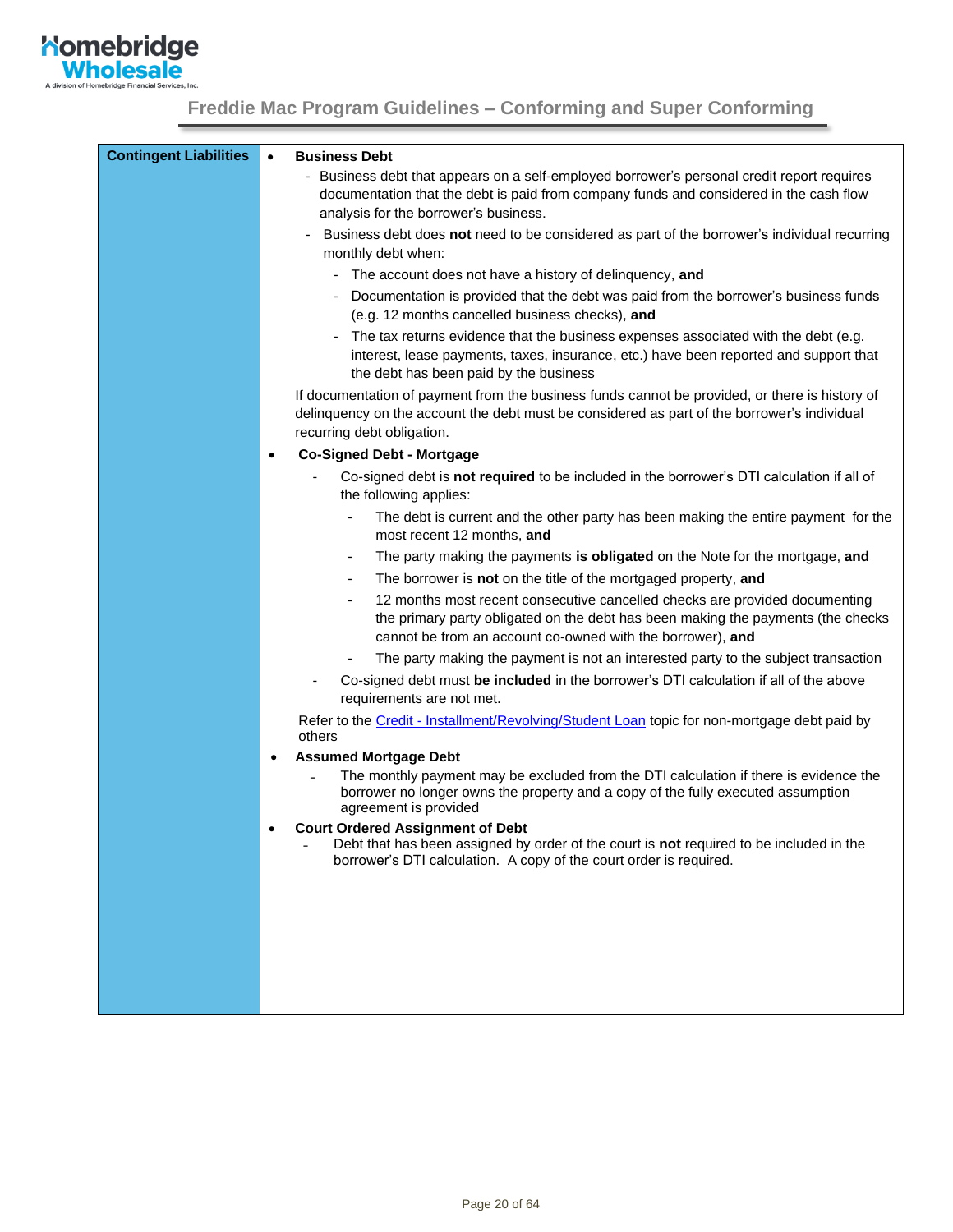

| <b>Conversion of</b><br><b>Principal Residence</b><br>or Pending Sale | <b>Pending Sale:</b><br>If the borrower is purchasing a new primary residence, and the current primary residence is<br>pending sale and the transaction will not close prior to the new transaction, the following is<br>required:<br>The borrower is qualified using their current PITIA and the proposed PITIA (principal,<br>$\blacksquare$<br>interest, taxes, insurance, and other assessments). The PITIA payment for the current<br>property (pending sale) may be excluded from the DTI calculation when one of the<br>following is provided:<br>1. An executed sales contract is provided. If the sales contract includes a<br>financing contingency the following is required:<br>Evidence the financing contingency has been cleared, or<br>A lender's commitment to the buyer of the property pending sale; OR<br>2. An executed buyout agreement that is part of an employer relocation plan where<br>the employer/relocation company takes responsibility for the outstanding<br>mortgage.<br>Reserve requirements are per LPA<br><b>Conversion to Second Home:</b><br>The borrower is qualified using the PITIA payments for both properties.<br>Reserve requirements are per LPA<br><b>Conversion to Investment Property:</b><br>$\bullet$<br>Reserve requirements are per LPA<br>Standard rental income requirements apply. Refer to the Investment Property<br>Requirements topic for details. |
|-----------------------------------------------------------------------|------------------------------------------------------------------------------------------------------------------------------------------------------------------------------------------------------------------------------------------------------------------------------------------------------------------------------------------------------------------------------------------------------------------------------------------------------------------------------------------------------------------------------------------------------------------------------------------------------------------------------------------------------------------------------------------------------------------------------------------------------------------------------------------------------------------------------------------------------------------------------------------------------------------------------------------------------------------------------------------------------------------------------------------------------------------------------------------------------------------------------------------------------------------------------------------------------------------------------------------------------------------------------------------------------------------------------------------------------------------------------------------------------------------|
|                                                                       |                                                                                                                                                                                                                                                                                                                                                                                                                                                                                                                                                                                                                                                                                                                                                                                                                                                                                                                                                                                                                                                                                                                                                                                                                                                                                                                                                                                                                  |
| <b>Credit History</b>                                                 | Trade line requirements per LPA Feedback Certificate.<br>$\bullet$                                                                                                                                                                                                                                                                                                                                                                                                                                                                                                                                                                                                                                                                                                                                                                                                                                                                                                                                                                                                                                                                                                                                                                                                                                                                                                                                               |
|                                                                       | Authorized user trade lines require underwriter review to ensure the trade lines are an accurate<br>$\bullet$<br>reflection of the borrower's credit history.                                                                                                                                                                                                                                                                                                                                                                                                                                                                                                                                                                                                                                                                                                                                                                                                                                                                                                                                                                                                                                                                                                                                                                                                                                                    |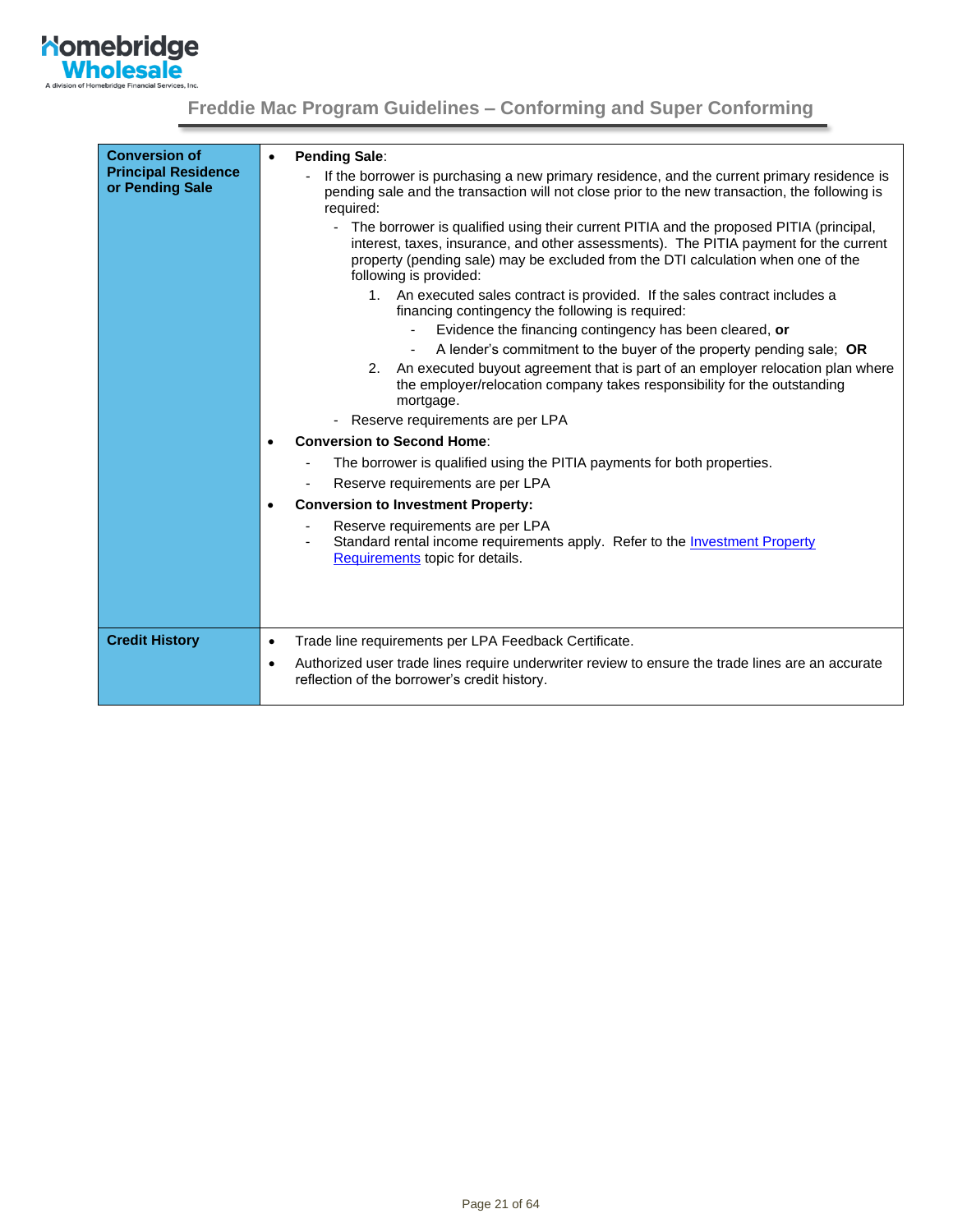| Credit -<br>Installment/Revolving | All debts will be run through LPA to ensure accurate LPA Feedback Certificate. Documentation of all<br>monthly liability payment amounts must be included in the loan file                                                                                                                                                                                                     |
|-----------------------------------|--------------------------------------------------------------------------------------------------------------------------------------------------------------------------------------------------------------------------------------------------------------------------------------------------------------------------------------------------------------------------------|
|                                   | <b>Installment Debt</b><br>$\bullet$                                                                                                                                                                                                                                                                                                                                           |
|                                   | Installment debt is considered as a recurring monthly debt obligation and included in the<br>borrower's long-term debt when there are more than 10 months payments remaining.                                                                                                                                                                                                  |
|                                   | Installment debt with ≤ 10 months remaining will be considered as a recurring monthly debt<br>obligation if it significantly affects the borrower's ability to meet their credit obligations. If<br>installment debt is excluded based on ≤ 10 months remaining the credit report or other<br>documentation must be provided that reflects $\leq$ 10 months payments remaining |
|                                   | NOTE: All lease payments (auto, furniture, appliances, etc.) regardless of the number of<br>payments remaining, must be included in the borrower's monthly debt (only solar<br>panel lease payments may be excluded subject to the below)                                                                                                                                      |
|                                   | Lease payments for solar panels may be excluded as follows:                                                                                                                                                                                                                                                                                                                    |
|                                   | If the lease provides for delivery of a specific amount of energy for an agreed upon<br>payment during the given period and                                                                                                                                                                                                                                                    |
|                                   | Includes a production guarantee under which the borrower is compensated on a<br>prorated basis when the energy produced by the solar panels is less than the level<br>required in the lease agreement, or                                                                                                                                                                      |
|                                   | Payments for solar panels subject to a PPA or similar type of agreement may be<br>excluded if the payment is calculated based only on the generated energy                                                                                                                                                                                                                     |
|                                   | A copy of the lease agreement or PPA must be included in the loan file                                                                                                                                                                                                                                                                                                         |
|                                   | - If the installment debt payment is not listed on the credit report or is listed as deferred,<br>documentation of the payment amount is required (i.e. direct verification from the creditor, or<br>a copy of the installment loan agreement)                                                                                                                                 |
|                                   | <b>Revolving Debt</b><br>$\bullet$                                                                                                                                                                                                                                                                                                                                             |
|                                   | Revolving debt is considered part of the borrower's recurring monthly debt. Revolving debt<br>includes credit cards and personal lines of credit (equity lines, secured by real estate, are<br>included in the housing expense). Revolving debt is subject to the following:                                                                                                   |
|                                   | If the monthly payment is not included on the credit report or no other documentation<br>indicating the actual payment is available, 5% of the outstanding balance will used to<br>determine the monthly payment. The actual payment must be used if known.                                                                                                                    |
|                                   | If the revolving account is to be paid off at or prior to closing, a monthly payment is not<br>required to be included in the debt ratio. The account does not need to be closed as a<br>condition of excluding the payment from the borrower's debt ratio.                                                                                                                    |
|                                   | If the revolving account is to be paid off prior to closing, documentation that the<br>debt was paid in full and source of funds must be provided and verified.                                                                                                                                                                                                                |
|                                   | If the revolving account is to be paid off at closing, the payoff must be shown on<br>the Closing Disclosure.                                                                                                                                                                                                                                                                  |
|                                   | Open 30 Day Charge Account                                                                                                                                                                                                                                                                                                                                                     |
|                                   | Open 30 day charge accounts require sufficient assets to pay off the debt in order to be<br>excluded from the debt ratio. If the monthly payment must be included in the DTI calculation the<br>actual payment, from the credit report or documentation verification will be used. If the actual<br>payment is not known, 5% of the outstanding balance will be used.          |
|                                   | Alimony/Child Support/Separate Maintenance Payments<br>$\bullet$                                                                                                                                                                                                                                                                                                               |
|                                   | Alimony/child support or separate maintenance payments that are required to be paid due<br>to a divorce decree, separation agreement or other legal document must be included in<br>the borrower's monthly debt obligations if they will continue for > 10 months. A copy of the<br>documentation stating the payment amount must be included in the loan file.                |
|                                   | If the payment due is excluded based on $\leq 10$ months remaining the credit report or<br>other documentation must be provided that reflects ≤ 10 months payments remaining                                                                                                                                                                                                   |
|                                   | Voluntary payments are not required to be considered in the DTI calculation.                                                                                                                                                                                                                                                                                                   |
|                                   |                                                                                                                                                                                                                                                                                                                                                                                |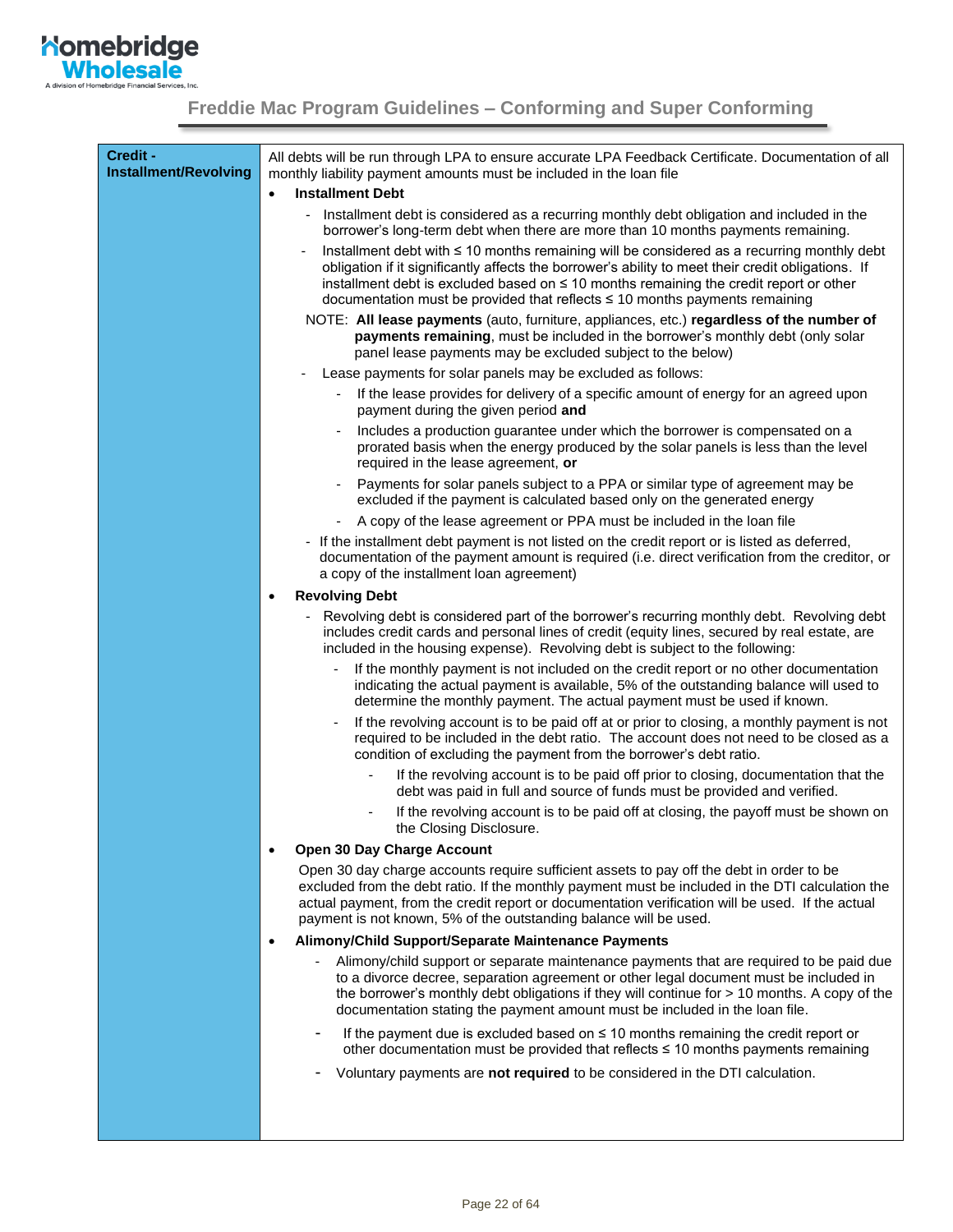<span id="page-22-0"></span>

| Credit -                     |                                                                                                                                                                                                                                                                                                                                                                                                                                                                                          |
|------------------------------|------------------------------------------------------------------------------------------------------------------------------------------------------------------------------------------------------------------------------------------------------------------------------------------------------------------------------------------------------------------------------------------------------------------------------------------------------------------------------------------|
| <b>Installment/Revolving</b> | Debt Paid by Others - Non-Mortgage<br>$\bullet$                                                                                                                                                                                                                                                                                                                                                                                                                                          |
| (cont.)                      | When the borrower is obligated on non-mortgage debt (i.e. installment loans, revolving<br>accounts, lease payments) but is not making the payment the debt may be excluded from the<br>DTI calculation subject to the following:                                                                                                                                                                                                                                                         |
|                              | The other party has been paying the entire monthly payment for a minimum of 12 months<br>(the other party is not required to be obligated on the debt)                                                                                                                                                                                                                                                                                                                                   |
|                              | 12 months cancelled checks or bank statements from the party making the payments are<br>required to document 12 months' pay history.                                                                                                                                                                                                                                                                                                                                                     |
|                              | NOTE: The above does not apply if the party paying the debt is an interested party to the<br>subject transactions.                                                                                                                                                                                                                                                                                                                                                                       |
|                              | <b>IRS Tax Payment Plans</b><br>$\bullet$<br>Borrowers in a valid payment plan are eligible subject to the following:                                                                                                                                                                                                                                                                                                                                                                    |
|                              | A Notice of Federal Tax Lien has not been filed in the county where the subject property is<br>located, and                                                                                                                                                                                                                                                                                                                                                                              |
|                              | Copies of the approved IRS installment agreement that includes the repayment terms,<br>including the monthly payment amount and the total amount due, and                                                                                                                                                                                                                                                                                                                                |
|                              | The borrower has made a minimum of 1 months' scheduled payment and documentation<br>of the payment(s) is required prior to disbursement of the new loan, and                                                                                                                                                                                                                                                                                                                             |
|                              | A satisfactory payment history is required for all payments that have been made under the<br>repayment plan and the borrower must be current (i.e. if 5 months payments have made<br>as part of the repayment plan then all 5 months payments must be paid as agreed).<br>Acceptable evidence of the payment history includes the most recent payment reminder<br>from the IRS, reflecting the last payment amount and the date of the next payment amount<br>owed and the due date, and |
|                              | The payment must be included in the DTI calculation                                                                                                                                                                                                                                                                                                                                                                                                                                      |
|                              | NOTE: If a tax lien has been filed the lien must be paid off prior to close                                                                                                                                                                                                                                                                                                                                                                                                              |
|                              | Student Loans - Repayment, Deferment, Forbearance<br>$\bullet$                                                                                                                                                                                                                                                                                                                                                                                                                           |
|                              | All student loans payments must be included in the DTI calculation when there are more than<br>10 months of payments remaining. The following applies:                                                                                                                                                                                                                                                                                                                                   |
|                              | Payment Amount greater than Zero: If the monthly payment amount is greater than<br>zero, use the monthly payment amount reported on the credit report or other<br>documentation provided, OR                                                                                                                                                                                                                                                                                             |
|                              | Payment Amount Zero: If the monthly amount reported on the credit report is zero, use<br>0.5% of the outstanding loan balance as reported on the credit report                                                                                                                                                                                                                                                                                                                           |
|                              | Student Loans - Forgiveness, Cancellation, Discharge, Employment-Contingent<br>$\bullet$                                                                                                                                                                                                                                                                                                                                                                                                 |
|                              | A loan in one of these categories may be excluded from the DTI if documentation is provided<br>that indicates the following:                                                                                                                                                                                                                                                                                                                                                             |
|                              | The loan has 10 months or less of payments remaining until the full balance of the loan is<br>forgiven, cancelled, discharged or, if employment-contingent, paid,                                                                                                                                                                                                                                                                                                                        |
|                              | <b>OR</b>                                                                                                                                                                                                                                                                                                                                                                                                                                                                                |
|                              | The monthly payment is deferred or in forbearance and the full balance of the student<br>loan will be forgiven, cancelled, discharged, or, if employment-contingent, paid at the end<br>of the deferment or forbearance period,<br><b>AND</b>                                                                                                                                                                                                                                            |
|                              | The borrower currently meets the requirements for the student loan forgiveness,                                                                                                                                                                                                                                                                                                                                                                                                          |
|                              | cancellation, discharge or employment-contingent repayment program. Evidence of<br>eligibility/approval must be provided by the student loan program or the employer                                                                                                                                                                                                                                                                                                                     |
|                              |                                                                                                                                                                                                                                                                                                                                                                                                                                                                                          |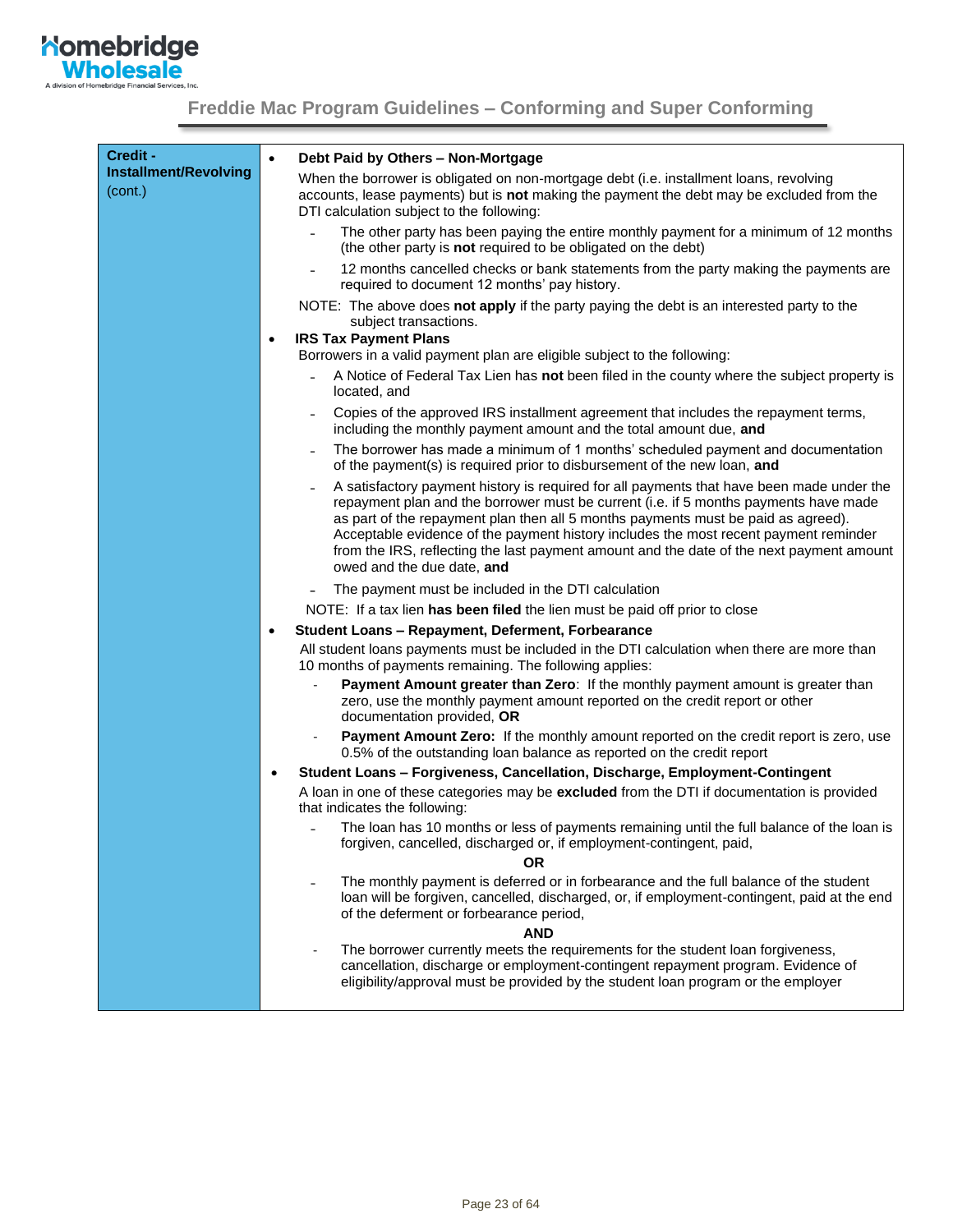

| <b>Credit Report/Scores</b>                 | Credit score per LPA Findings<br>$\bullet$                                                                                                                                                                                                                                             |
|---------------------------------------------|----------------------------------------------------------------------------------------------------------------------------------------------------------------------------------------------------------------------------------------------------------------------------------------|
|                                             | NOTES: A minimum of 3 tradelines must be used to generate a credit score for the credit score<br>to be usable                                                                                                                                                                          |
|                                             | Any debt not reported on the credit report requires documentation that it has been paid<br>satisfactorily                                                                                                                                                                              |
|                                             | Homebridge will re-issue a credit report when provided by a Homebridge approved Freddie<br>$\bullet$<br>Mac credit vendor.                                                                                                                                                             |
|                                             | Approved vendors include:                                                                                                                                                                                                                                                              |
|                                             | <b>Credit Plus</b>                                                                                                                                                                                                                                                                     |
|                                             | <b>CIS</b>                                                                                                                                                                                                                                                                             |
|                                             | <b>Credit Technologies</b>                                                                                                                                                                                                                                                             |
|                                             | <b>CBC Innovis</b>                                                                                                                                                                                                                                                                     |
|                                             | Equifax<br>$\qquad \qquad \blacksquare$                                                                                                                                                                                                                                                |
|                                             | <b>Universal Credit Services</b>                                                                                                                                                                                                                                                       |
|                                             | Credit reports provided by a Freddie Mac credit vendor not approved by Homebridge<br>will require Homebridge to re-pull credit.                                                                                                                                                        |
|                                             | A tri-merged credit report is required for all borrowers<br>$\bullet$                                                                                                                                                                                                                  |
|                                             | NOTE: Borrowers with frozen credit, no more than one of the national credit repositories can<br>have frozen credit information                                                                                                                                                         |
|                                             | The representative credit score is determined as follows:<br>$\bullet$                                                                                                                                                                                                                 |
|                                             | If there are three (3) valid scores, the middle score is used. If two of the three scores are<br>a duplicate, the duplicate score is used.                                                                                                                                             |
|                                             | If there are two (2) valid scores, the lower of the two is used                                                                                                                                                                                                                        |
|                                             | If there is one (1) valid score, that score is used                                                                                                                                                                                                                                    |
|                                             | The representative score for the loan is the lowest representative score for all borrowers.                                                                                                                                                                                            |
|                                             | The borrower(s) must address all credit inquiries indicated on the credit report within the<br>$\bullet$<br>previous 90 days and indicate the reason for and result of the inquiry (i.e. was new credit<br>obtained or not)                                                            |
|                                             | The credit report must be dated within 120 days of the Note date<br>$\bullet$                                                                                                                                                                                                          |
| <b>Credit Report/Scores</b>                 | Not All Borrowers Have a Usable Credit Score                                                                                                                                                                                                                                           |
| <b>Not All/No Borrowers</b>                 | When not all the borrowers have a usable credit score, but at least one does, the following applies:                                                                                                                                                                                   |
| <b>Have a Usable Credit</b><br><b>Score</b> | $\bullet$<br>The transaction must be a purchase or rate/term refinance,                                                                                                                                                                                                                |
|                                             | The property securing the loan must be a 1-unit primary residence and all borrowers must<br>$\bullet$<br>occupy the property                                                                                                                                                           |
|                                             | If the borrower(s) without a usable credit score contributes more than 50% of the total monthly<br>$\bullet$<br>income the following applies:                                                                                                                                          |
|                                             | • Each borrower without a usable credit score must have a minimum of 2 payment<br>references in the U.S. from noncredit payment references and/or tradelines not appearing<br>on the credit report. The payment references must have existed for at least the most<br>recent 12 months |
|                                             | NOTE: If 2 or more borrowers have the same payment references, the references may<br>count for each borrower                                                                                                                                                                           |
|                                             | Housing Payment History Reference: At least one borrower without a usable credit<br>score must have a housing payment history as one of the payment references<br>0x30 payment history for the most recent 12 months required, or if less than 12                                      |
|                                             | months, 0x30 for the length of the payment history. If more than one borrower has a<br>housing payment history, each housing history must be verified and meet the 0x30<br>in 12 months requirement                                                                                    |
|                                             | <b>Other Payment History References:</b>                                                                                                                                                                                                                                               |
|                                             | No more than one payment reference may have a 1x30 in most recent 12 months,<br>and                                                                                                                                                                                                    |
|                                             | 0x60 in most recent 12 months for all payment references                                                                                                                                                                                                                               |
|                                             | Borrowers without a usable credit score cannot have any collections (excluding medical),<br>judgments, or tax liens filed in the most recent 24 months                                                                                                                                 |
|                                             | All payment references must be documented, meet Freddie Mac requirements applicable<br>to written verifications, and meet age of documents requirements                                                                                                                                |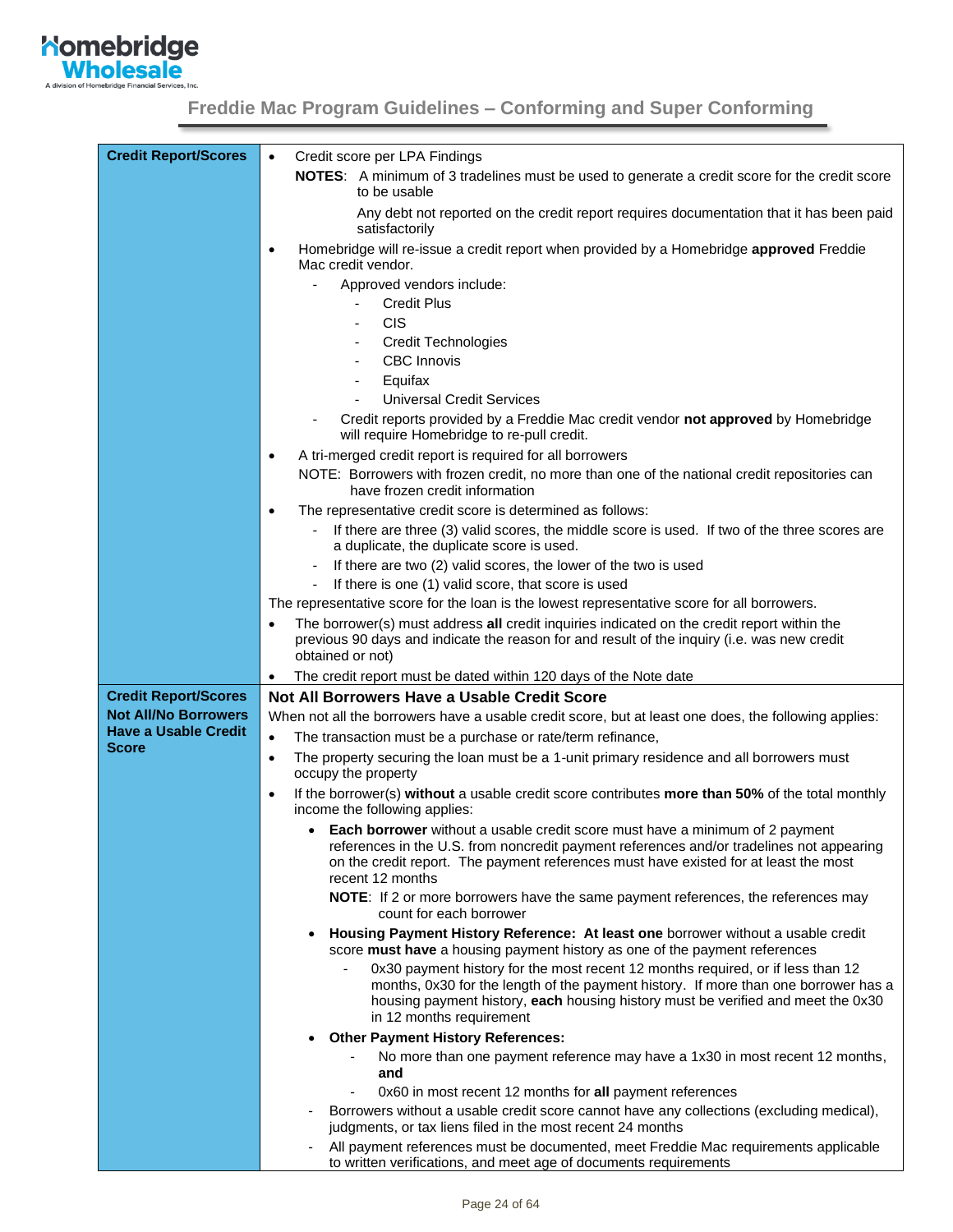

| <b>Credit Report/Scores</b><br><b>Not All/No Borrowers</b> | No Borrower Has a Usable Credit Score<br>When no borrower has a usable credit score the following applies:                                                                                                                                                                             |  |  |  |
|------------------------------------------------------------|----------------------------------------------------------------------------------------------------------------------------------------------------------------------------------------------------------------------------------------------------------------------------------------|--|--|--|
| <b>Have a Usable Credit</b>                                | The transaction must be a fixed rate purchase or rate/term refinance,<br>$\bullet$                                                                                                                                                                                                     |  |  |  |
| Score (cont.)                                              | The property securing the loan must be a 1-unit primary residence and all borrowers must<br>$\bullet$                                                                                                                                                                                  |  |  |  |
|                                                            | occupy the property,                                                                                                                                                                                                                                                                   |  |  |  |
|                                                            | Maximum 95% LTV/CLTV,<br>$\bullet$                                                                                                                                                                                                                                                     |  |  |  |
|                                                            | Conforming loan amounts only,<br>$\bullet$                                                                                                                                                                                                                                             |  |  |  |
|                                                            | The borrower(s) cannot have any collections (excluding medical), judgments, or tax liens filed in<br>$\bullet$<br>the most recent 24 months,                                                                                                                                           |  |  |  |
|                                                            | Each borrower must have a minimum of 2 payment references in the U.S. from noncredit<br>$\bullet$<br>payment references and/or tradelines not appearing on the credit report. The payment<br>references must have existed for at least the most recent 12 months                       |  |  |  |
|                                                            | <b>NOTE:</b> If 2 or more borrowers have the same payment references, the references may count for<br>each borrower                                                                                                                                                                    |  |  |  |
|                                                            | Housing Payment History Reference: At least one borrower must have a housing payment<br>$\bullet$<br>history as one of the payment references                                                                                                                                          |  |  |  |
|                                                            | 0x30 payment history for the most recent 12 months required, or if less than 12 months,<br>0x30 for the length of the payment history. If more than one borrower has a housing<br>payment history, each housing history must be verified and meet the 0x30 in 12 months<br>requirement |  |  |  |
|                                                            | <b>Other Payment History References:</b>                                                                                                                                                                                                                                               |  |  |  |
|                                                            | No more than one payment reference may have a 1x30 in most recent 12 months                                                                                                                                                                                                            |  |  |  |
|                                                            | All payment references must have 0x60 in most recent 12 months                                                                                                                                                                                                                         |  |  |  |
|                                                            | All payment references must be documented, meet Freddie Mac requirements applicable to<br>$\bullet$<br>written verifications, and meet age of documents requirements                                                                                                                   |  |  |  |
|                                                            | At least one borrower must participate in a homeownership education program prior to the Note<br>$\bullet$<br>date and documentation of completion must be provided. The following options are eligible to<br>satisfy the homeownership education requirement:                         |  |  |  |
|                                                            | 1. Education/counseling programs developed by:                                                                                                                                                                                                                                         |  |  |  |
|                                                            | <b>HUD Approved Counseling Agencies,</b>                                                                                                                                                                                                                                               |  |  |  |
|                                                            | Housing Finance Agencies (HFAs), or                                                                                                                                                                                                                                                    |  |  |  |
|                                                            | <b>Community Development Financial Institutions (CDFIs)</b>                                                                                                                                                                                                                            |  |  |  |
|                                                            | 2. Homeownership education programs developed by mortgage insurance companies or other<br>provider programs that meet the standards of the National Industry Standards for<br>Homeownership Education and Counseling (www.homeownershipstandards.com)                                  |  |  |  |
|                                                            | 3. Freddie Mac's free online CreditSmart curriculum provided the borrower completes all of<br>the following modules under the CreditSmart- Homebuyer U                                                                                                                                 |  |  |  |
|                                                            | Overview and Introduction of the Homebuying Process                                                                                                                                                                                                                                    |  |  |  |
|                                                            | Managing Your Money                                                                                                                                                                                                                                                                    |  |  |  |
|                                                            | Your Credit and Why it is Important                                                                                                                                                                                                                                                    |  |  |  |
|                                                            | Getting a Mortgage                                                                                                                                                                                                                                                                     |  |  |  |
|                                                            | Finding a Home and Closing on a Loan<br>Preserving Homeownership                                                                                                                                                                                                                       |  |  |  |
|                                                            |                                                                                                                                                                                                                                                                                        |  |  |  |
|                                                            | <b>Documenting Homeownership Education/Counseling</b>                                                                                                                                                                                                                                  |  |  |  |
|                                                            | Option 1 or 2: If the borrower completes one of the programs under Options 1 or 2 above<br>$\bullet$<br>completion of the program must be documented with:                                                                                                                             |  |  |  |
|                                                            | Freddie Mac Exhibit 20 Homeownership Education Certification or similar document<br>signed by the counselor                                                                                                                                                                            |  |  |  |
|                                                            | Option 3: If the borrower completes Option 3, CreditSmart - Homebuyer U completion of the<br>$\bullet$<br>program must be documented with:                                                                                                                                             |  |  |  |
|                                                            | The Certificate of Completion generated by CreditSmart once the borrower successfully<br>completes the final quiz                                                                                                                                                                      |  |  |  |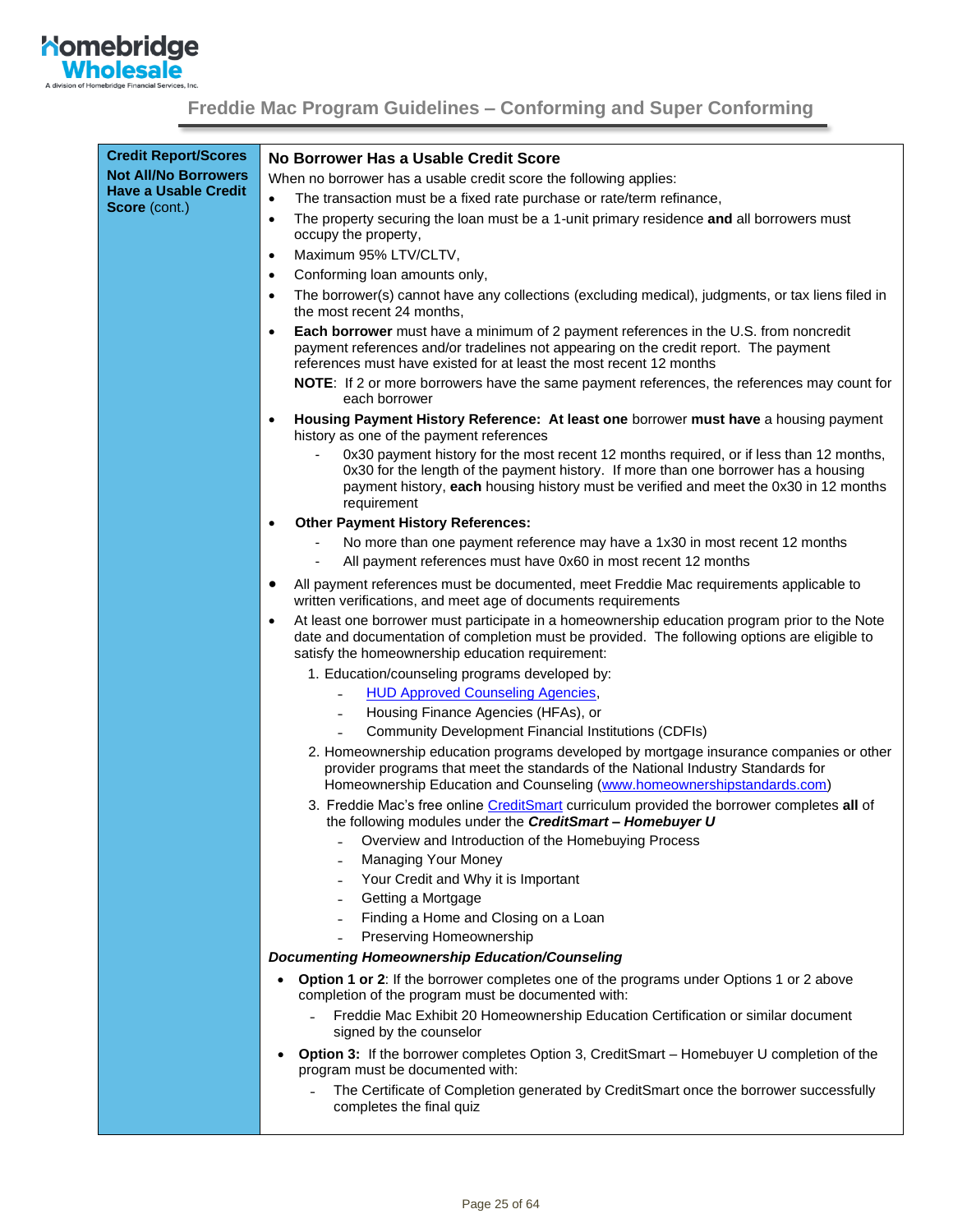

<span id="page-25-0"></span>

| <b>Cryptocurrency</b>                    |                                                                                                                                                                                                                                                            | The following applies to cryptocurrency:                                                                                                                                 |                                                                                                                                                                                                                                                                                 |  |
|------------------------------------------|------------------------------------------------------------------------------------------------------------------------------------------------------------------------------------------------------------------------------------------------------------|--------------------------------------------------------------------------------------------------------------------------------------------------------------------------|---------------------------------------------------------------------------------------------------------------------------------------------------------------------------------------------------------------------------------------------------------------------------------|--|
|                                          |                                                                                                                                                                                                                                                            | Income paid to the borrower in cryptocurrency is not eligible as qualifying income                                                                                       |                                                                                                                                                                                                                                                                                 |  |
|                                          | If evidence of sufficient remaining assets is required to establish likely continuance of the income<br>(e.g. retirement account distributions, trust income, dividend and interest income, etc.) those<br>assets may not be in the form of cryptocurrency |                                                                                                                                                                          |                                                                                                                                                                                                                                                                                 |  |
|                                          | • Cryptocurrency is not eligible to be used when calculating assets as a basis for repayment of                                                                                                                                                            |                                                                                                                                                                          |                                                                                                                                                                                                                                                                                 |  |
|                                          | debt<br>Any monthly payment(s) on debt secured by cryptocurrency must be included in the borrower's<br>$\bullet$                                                                                                                                           |                                                                                                                                                                          |                                                                                                                                                                                                                                                                                 |  |
|                                          |                                                                                                                                                                                                                                                            | required for the transaction (down payment, closing costs, and reserves)                                                                                                 | DTI calculation; standard installment debt secured by financial asset policy does not apply<br>Cryptocurrency must be exchanged for U.S. dollars when it is used by the borrower for any funds                                                                                  |  |
| Deed / Resale                            |                                                                                                                                                                                                                                                            |                                                                                                                                                                          |                                                                                                                                                                                                                                                                                 |  |
| <b>Restrictions</b>                      | Properties with age related restrictions (55+ communities) are eligible subject to Freddie Mac<br>requirements. All other properties subject to deed/resale restrictions are ineligible.                                                                   |                                                                                                                                                                          |                                                                                                                                                                                                                                                                                 |  |
|                                          |                                                                                                                                                                                                                                                            |                                                                                                                                                                          | If the resale restriction terminates upon foreclosure, at the end of any foreclosure redemption period<br>(if applicable), or at the time a deed-in-lieu of foreclosure is recorded the following applies:                                                                      |  |
|                                          |                                                                                                                                                                                                                                                            |                                                                                                                                                                          | The appraisal must reflect the market value of the property without the resale restriction                                                                                                                                                                                      |  |
|                                          |                                                                                                                                                                                                                                                            |                                                                                                                                                                          | The seller of the property must ensure the borrower and the appraiser are aware of the resale                                                                                                                                                                                   |  |
|                                          | appraisal report:                                                                                                                                                                                                                                          |                                                                                                                                                                          | restriction and must advise the appraiser the statement below must be included in the                                                                                                                                                                                           |  |
|                                          |                                                                                                                                                                                                                                                            |                                                                                                                                                                          | "This appraisal is made on the basis of a hypothetical condition that the property rights being appraised are                                                                                                                                                                   |  |
|                                          |                                                                                                                                                                                                                                                            |                                                                                                                                                                          | without resale and other restrictions that are terminated automatically upon the latter of foreclosure or the<br>expiration of any applicable redemption period, or upon recordation of a deed-in-lieu of foreclosure."                                                         |  |
|                                          |                                                                                                                                                                                                                                                            |                                                                                                                                                                          | The requirement for the appraiser to provide two comparable sales with similar resale restrictions                                                                                                                                                                              |  |
|                                          | no longer applies. The appraiser is only required to state the existence of the resale restriction<br>and note any impact the restriction may have on the property's value and marketability                                                               |                                                                                                                                                                          |                                                                                                                                                                                                                                                                                 |  |
|                                          |                                                                                                                                                                                                                                                            | The applicable LTV/CLTV/HCLTV is determined using the appraised value                                                                                                    |                                                                                                                                                                                                                                                                                 |  |
| <b>Derogatory Credit</b>                 |                                                                                                                                                                                                                                                            | Derogatory credit waiting periods subject to the following:                                                                                                              |                                                                                                                                                                                                                                                                                 |  |
|                                          |                                                                                                                                                                                                                                                            | <b>Derogatory Event Type</b>                                                                                                                                             | <b>Waiting Period Requirements*</b>                                                                                                                                                                                                                                             |  |
|                                          |                                                                                                                                                                                                                                                            | Bankruptcy - Chapter 7, 11, 13                                                                                                                                           | Per LPA                                                                                                                                                                                                                                                                         |  |
|                                          |                                                                                                                                                                                                                                                            | <b>Foreclosure</b>                                                                                                                                                       | Per LPA                                                                                                                                                                                                                                                                         |  |
|                                          |                                                                                                                                                                                                                                                            | Deed-in-Lieu of Foreclosure                                                                                                                                              | Per LPA                                                                                                                                                                                                                                                                         |  |
|                                          |                                                                                                                                                                                                                                                            | <b>Short Sale</b>                                                                                                                                                        | Per LPA                                                                                                                                                                                                                                                                         |  |
|                                          |                                                                                                                                                                                                                                                            | *Measured from the applicable event end date to application date                                                                                                         |                                                                                                                                                                                                                                                                                 |  |
|                                          |                                                                                                                                                                                                                                                            | <b>Judgments and Tax Liens</b>                                                                                                                                           |                                                                                                                                                                                                                                                                                 |  |
|                                          |                                                                                                                                                                                                                                                            | Must be paid prior to close                                                                                                                                              |                                                                                                                                                                                                                                                                                 |  |
|                                          |                                                                                                                                                                                                                                                            | <b>Delinquent Child Support</b>                                                                                                                                          |                                                                                                                                                                                                                                                                                 |  |
|                                          | Delinquent child support must be paid current or in a payment plan. On a case-by-case basis this<br>requirement may be waived subject to underwriter review.                                                                                               |                                                                                                                                                                          |                                                                                                                                                                                                                                                                                 |  |
| <b>Down Payment</b><br><b>Assistance</b> | Ineligible                                                                                                                                                                                                                                                 |                                                                                                                                                                          |                                                                                                                                                                                                                                                                                 |  |
| <b>DTI</b>                               | $\bullet$                                                                                                                                                                                                                                                  | Per LPA with an "Accept" approval                                                                                                                                        |                                                                                                                                                                                                                                                                                 |  |
|                                          | $\bullet$                                                                                                                                                                                                                                                  | All borrower liabilities must accurately be entered into LPA                                                                                                             |                                                                                                                                                                                                                                                                                 |  |
|                                          | $\bullet$                                                                                                                                                                                                                                                  |                                                                                                                                                                          | The monthly housing expense (mortgage or rent) is based on the full monthly payment amount                                                                                                                                                                                      |  |
|                                          |                                                                                                                                                                                                                                                            |                                                                                                                                                                          | for the property including, for a mortgage, the principal and interest, hazard insurance, taxes,<br>and, as applicable, mortgage insurance premium, flood insurance, leasehold payment, HOA                                                                                     |  |
|                                          |                                                                                                                                                                                                                                                            | dues, payment on any secondary financing, HELOC payment, bridge loan payment (if applicable)<br>and any special assessments with more than 10 monthly payments remaining |                                                                                                                                                                                                                                                                                 |  |
|                                          |                                                                                                                                                                                                                                                            |                                                                                                                                                                          | The above guidance, as applicable, also applies to any other properties the borrower owns                                                                                                                                                                                       |  |
|                                          |                                                                                                                                                                                                                                                            |                                                                                                                                                                          | <b>NOTE:</b> HEOC payment must be included when there is an outstanding balance. If the payment<br>amount is not included on the credit report or documentation cannot be provided of the<br>payment amount, 1.5% of the outstanding balance will be used as the payment amount |  |
|                                          | $\bullet$                                                                                                                                                                                                                                                  |                                                                                                                                                                          | Any monthly payment(s) on debt secured by cryptocurrency must be included in the borrower's<br>DTI calculation. Refer to the Cryptocurrency topic for complete cryptocurrency policy                                                                                            |  |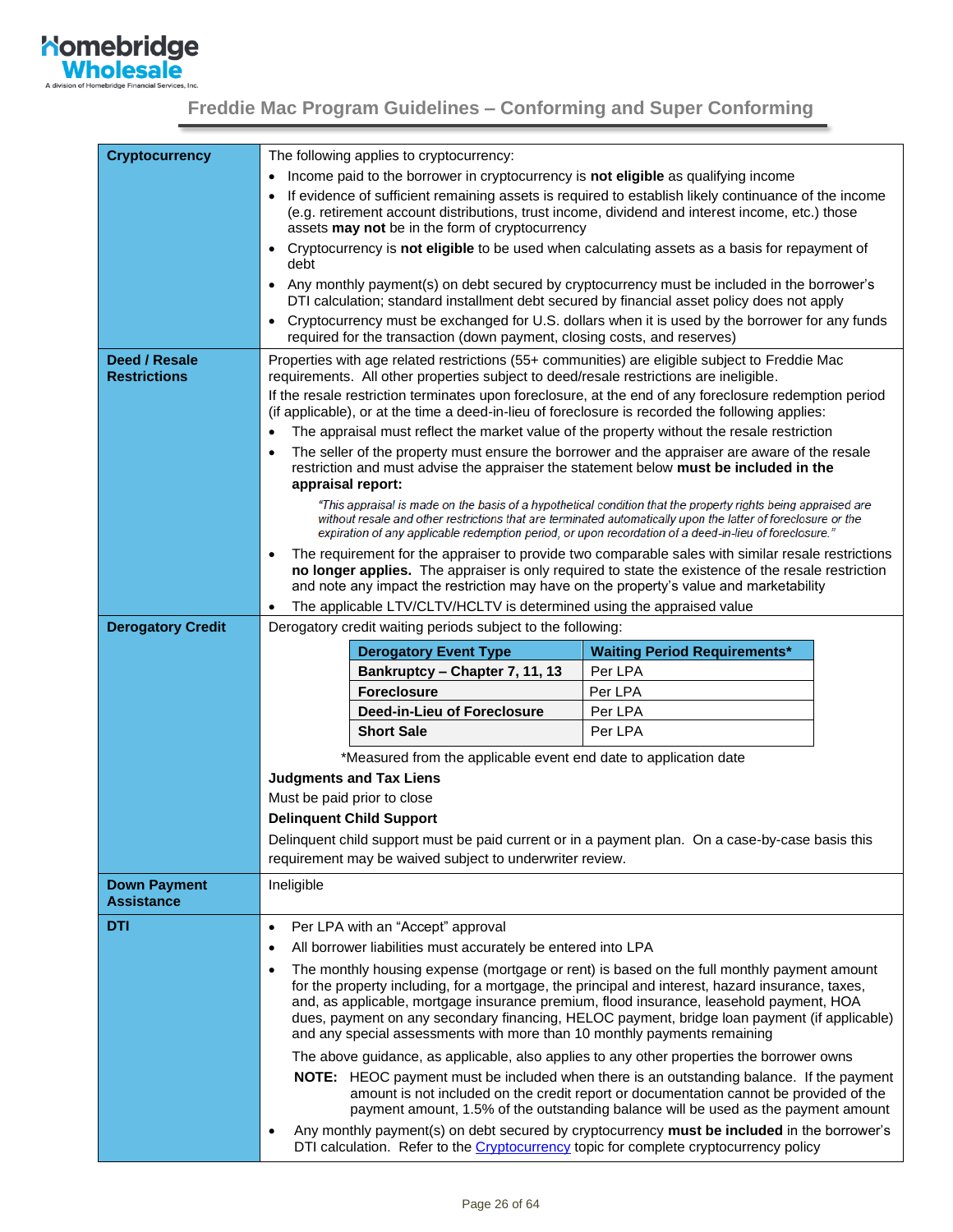

<span id="page-26-1"></span><span id="page-26-0"></span>

| <b>Employment-</b><br><b>General</b><br><b>Requirements</b> | A two year employment history is generally required for both wage earner and self-employed<br>$\bullet$<br>borrowers for the income to be considered stable. Refer to the <b>Employment History</b> topic below<br>for examples of when a less than 2-year history may be considered                                                                                                                                                                                                  |
|-------------------------------------------------------------|---------------------------------------------------------------------------------------------------------------------------------------------------------------------------------------------------------------------------------------------------------------------------------------------------------------------------------------------------------------------------------------------------------------------------------------------------------------------------------------|
|                                                             | NOTE: A 2-year history does not apply to military personnel.                                                                                                                                                                                                                                                                                                                                                                                                                          |
|                                                             | Self-employed borrowers with a 12-24 month history of self-employment may be eligible subject<br>$\bullet$<br>to Homebridge management review and the following:                                                                                                                                                                                                                                                                                                                      |
|                                                             | Borrower has a documented 2 year history of receipt of income at the same or greater<br>level in a field that provides the same products or services as the current business or an<br>occupation with similar responsibilities as the current business, and                                                                                                                                                                                                                           |
|                                                             | The borrower's level of experience and the amount of business debt will be considered,<br>and                                                                                                                                                                                                                                                                                                                                                                                         |
|                                                             | The service or product provided are well accepted in the market                                                                                                                                                                                                                                                                                                                                                                                                                       |
|                                                             | The underwriter must review a YTD financial statement for the business and/or the most<br>recent 3 months bank statements to determine if the income is stable.                                                                                                                                                                                                                                                                                                                       |
|                                                             | A verbal verification of employment (VVOE) is required within the 10 business days prior to the<br>$\bullet$<br>Note date for salaried borrowers and within the 30 calendar days prior to the Note date for self-<br>employed borrowers.                                                                                                                                                                                                                                              |
|                                                             | A military Leave and Earnings Statement dated within the 120 days prior to the Note date is<br>$\bullet$<br>acceptable for active duty military in lieu of a VVOE.                                                                                                                                                                                                                                                                                                                    |
|                                                             | A current paystub with YTD income and most recent W-2s are required for wage earners.<br>$\bullet$                                                                                                                                                                                                                                                                                                                                                                                    |
|                                                             | Self-employed borrowers require verification of the business by a third party source (e.g. CPA,<br>$\bullet$<br>or Federal Tax ID Certificate, or Business License, etc.). Self- employed borrowers are<br>individuals who have 25% or greater ownership interest in a business.                                                                                                                                                                                                      |
|                                                             | <b>Employment Contracts:</b><br>$\bullet$                                                                                                                                                                                                                                                                                                                                                                                                                                             |
|                                                             | <b>Educational Fields:</b> The income identified on a renewable or term employment contract<br>$\blacksquare$<br>for the educational industry, (e.g. teachers) may be considered stable monthly income and<br>likely to continue as long as there is no documentation in the file to indicate otherwise.                                                                                                                                                                              |
|                                                             | Other Industries (Non-educational): The income identified on an employment contract<br>may considered stable monthly income if employment contracts are reasonably common to<br>the particular employment field and/or region as long as the borrower has a document<br>ability maintain consistent employment and income with the form or similar form of income<br>identified on the contract for the most recent 2-years.                                                          |
|                                                             | Employment and Income Commencing After the Note Date: Income from new employment<br>or a salary increase from the borrower's current employer may be considered stable monthly<br>income subject to the following:                                                                                                                                                                                                                                                                    |
|                                                             | A copy of the non-contingent offer letter, that includes the terms of employment and<br>income, that is signed by the borrower indicating acceptance                                                                                                                                                                                                                                                                                                                                  |
|                                                             | Refer to Income Commencing After the Note Date in the "Income" topic for complete<br>requirements.                                                                                                                                                                                                                                                                                                                                                                                    |
| <b>Employment History</b>                                   | If a borrower has less than a 2-year employment history, the Homebridge Underwriter must<br>determine the stability of the income by reviewing the income and/or employment characteristics and<br>the overall loan risk factors including the borrower's demonstrated ability to repay. The justification<br>for allowing $\lt$ 2-years employment must be included in the loan file. Examples of $\lt$ 24 months<br>income that may be acceptable, include, but are not limited to: |
|                                                             | <b>Newly Employed</b>                                                                                                                                                                                                                                                                                                                                                                                                                                                                 |
|                                                             | The income earned by a borrower with less than a 2-year employment history may be used for<br>qualifying if documentation is provided the borrower was attending school or in a vocational/ training<br>program immediately prior to their current employment.                                                                                                                                                                                                                        |
|                                                             | <b>Re-Entering the Workforce</b>                                                                                                                                                                                                                                                                                                                                                                                                                                                      |
|                                                             | If the borrower is re-entering the workforce after an extended absence, for any reason, the<br>employment may be considered stable if documentation is provided to support a stable employment<br>history that directly preceded the extended absence.                                                                                                                                                                                                                                |
|                                                             | <b>Gaps in Employment</b>                                                                                                                                                                                                                                                                                                                                                                                                                                                             |
|                                                             | Any gaps in employment (> 30 days) the borrower must provide documentation explaining the<br>circumstances surrounding the gap                                                                                                                                                                                                                                                                                                                                                        |
|                                                             | <b>Fluctuating Hourly Employment</b>                                                                                                                                                                                                                                                                                                                                                                                                                                                  |
|                                                             | If a borrower's income is derived from fluctuating hourly employment earnings, the borrower must<br>have a minimum of 12 month employment history; less than 12 months is not allowed                                                                                                                                                                                                                                                                                                 |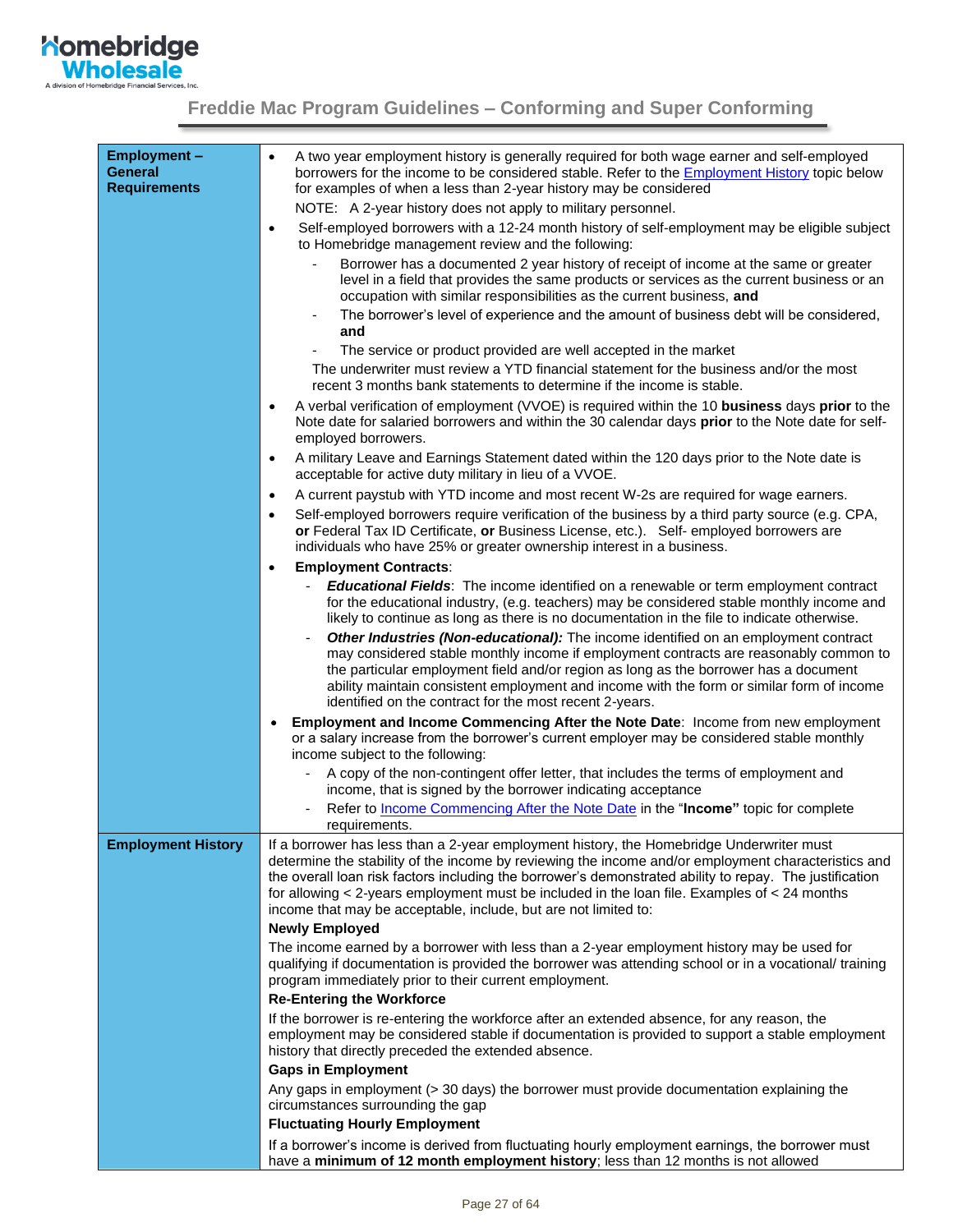

<span id="page-27-0"></span>

| <b>Escrow Holdbacks</b>    | Homebridge offers the Home Fixer-Repair Escrow Option Program which allows escrow holdbacks<br>subject to the following:                                                                                                                                        |  |
|----------------------------|-----------------------------------------------------------------------------------------------------------------------------------------------------------------------------------------------------------------------------------------------------------------|--|
|                            | • Repairs cannot affect the safety or habitability of the property                                                                                                                                                                                              |  |
|                            | Repair work is limited to a maximum of \$5,000<br>$\bullet$                                                                                                                                                                                                     |  |
|                            | • An estimate from a licensed contractor or qualified professional is required, detailing all repairs                                                                                                                                                           |  |
|                            | • Homebridge will hold 1.5 times of the repair estimate. Borrower's using their own funds to<br>establish the escrow holdback account must have sufficient documented assets to cover the<br>down payment, closing costs and escrow holdback funds.             |  |
|                            | • All repairs must be completed within 14 calendar days of closing and the final inspection must be<br>completed within 72 hours of completion.                                                                                                                 |  |
|                            | NOTE: Properties that do not meet the "average condition" appraisal requirement may be<br>eligible for an Escrow holdback. If an escrow holdback is approved, the appraiser<br>must confirm the work completed will bring the property up to average condition. |  |
| <b>Escrow/Impound</b>      | > 80% LTV required unless prohibited by state law; CA transactions ≥ 90% LTV<br>$\bullet$                                                                                                                                                                       |  |
| <b>Account</b>             | < 80% LTV not required; refer to rate sheet for pricing adjustment                                                                                                                                                                                              |  |
|                            | Reminder: If flood insurance is required, escrow/impounds are required regardless of LTV;<br>escrows cannot be waived                                                                                                                                           |  |
| <b>Financed Properties</b> | Owner-occupied properties: Unlimited<br>$\bullet$                                                                                                                                                                                                               |  |
|                            | Second home and Investment:<br>$\bullet$                                                                                                                                                                                                                        |  |
|                            | Maximum of ten (10) 1-4 unit properties on which the borrower(s) are personally                                                                                                                                                                                 |  |
|                            | obligated (e.g. Notes, land contracts and/or any other debt or obligations) including<br>subject and borrower's primary residence are included when calculating the number of                                                                                   |  |
|                            | financed properties.                                                                                                                                                                                                                                            |  |
|                            | NOTE: The calculation applies to each borrower individually and all borrowers<br>collectively                                                                                                                                                                   |  |
|                            | Borrowers who own more than one financed investment property are eligible for<br>$\overline{a}$<br>fixed rate or a 7/6 or 10/6 ARM only; a 5/6 ARM is ineligible                                                                                                |  |
|                            | Reserve requirements are determined by the number of financed properties. LPA will<br>provide the amount of reserves required to be verified in the LPA Feedback<br><b>Certificate</b>                                                                          |  |
|                            | One to Six Financed Properties: If the borrower(s) has 1-6 financed properties<br>$\overline{\phantom{a}}$<br>the following applies;                                                                                                                            |  |
|                            | The borrower must have two (2) months of PITIA payments for each financed<br>property in reserves                                                                                                                                                               |  |
|                            | Seven to Ten Financed Properties: If the borrower(s) has 7-10 financed<br>properties the following applies:                                                                                                                                                     |  |
|                            | A minimum 720 credit score is required, and                                                                                                                                                                                                                     |  |
|                            | The borrower must have eight (8) months of PITIA payments for each<br>property in reserves                                                                                                                                                                      |  |
|                            | The following are not included in the number of financed properties calculation:                                                                                                                                                                                |  |
|                            | Commercial real estate,<br>٠                                                                                                                                                                                                                                    |  |
|                            | Multifamily property (5 or more units),<br>٠                                                                                                                                                                                                                    |  |
|                            | Property held in the name of the borrower's business provided the borrower is not personally<br>$\bullet$<br>obligated on the Note, land contract and/or any debt or obligation related to the property,                                                        |  |
|                            | Property titled in the name of a trust where the borrower is the trustee provided the borrower is<br>$\bullet$<br>not personally obligated on the Note, land contract and/or any debt or obligation related to the<br>property,                                 |  |
|                            | Timeshare,<br>٠                                                                                                                                                                                                                                                 |  |
|                            | Vacant residential lot,                                                                                                                                                                                                                                         |  |
|                            | Manufactured home on leasehold estate not titled as real property.<br>Homebridge limits its exposure to a maximum of 4 loans per borrower                                                                                                                       |  |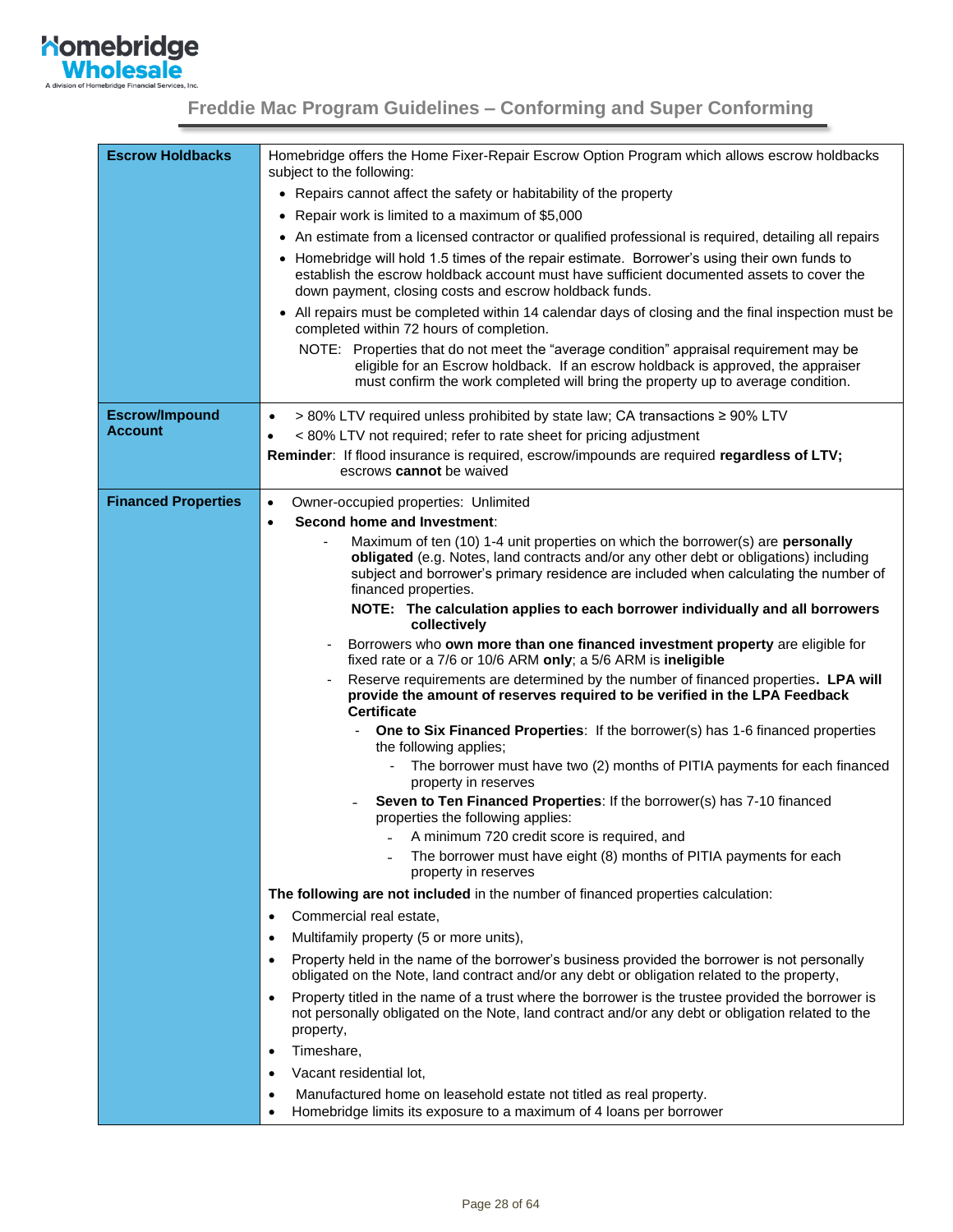

| <b>Gift Funds</b>                                  | Gift funds, from an acceptable donor, may be used for all or part of the down payment, closing<br>costs, or reserve requirements as long as the borrower meets the minimum contribution<br>requirements.                                                                                                                  |
|----------------------------------------------------|---------------------------------------------------------------------------------------------------------------------------------------------------------------------------------------------------------------------------------------------------------------------------------------------------------------------------|
|                                                    | Borrowers are required to make a 5% minimum down payment from borrower own funds on:<br>$\bullet$                                                                                                                                                                                                                         |
|                                                    | 1-unit second home and the LTV/CLTV/TLTV is > 80%                                                                                                                                                                                                                                                                         |
|                                                    | Gift funds are not allowed on investment transactions.<br>$\bullet$                                                                                                                                                                                                                                                       |
|                                                    | Gift funds may be provided by any of the following:<br>$\bullet$                                                                                                                                                                                                                                                          |
|                                                    | A relative, defined as the borrower's spouse, child, or other dependent, or by another<br>individual who is related to the borrower by blood marriage, adoption or legal<br>guardianship, or                                                                                                                              |
|                                                    | - A fiancé or fiancée, or domestic partner.                                                                                                                                                                                                                                                                               |
|                                                    | The gift fund donor cannot be affiliated with the builder, developer, real estate agent, broker, or<br>٠<br>any other interested party to the transaction.                                                                                                                                                                |
|                                                    | The gift must be evidenced by a gift letter, signed by the donor and it must:<br>$\bullet$                                                                                                                                                                                                                                |
|                                                    | Specify the dollar amount,<br>$\qquad \qquad \blacksquare$                                                                                                                                                                                                                                                                |
|                                                    | Be signed by the donor and the borrower,                                                                                                                                                                                                                                                                                  |
|                                                    | Specify the date the funds were transferred,<br>٠                                                                                                                                                                                                                                                                         |
|                                                    | Indicate the donor(s) name, address, phone number, and relationship to the borrower,                                                                                                                                                                                                                                      |
|                                                    | and                                                                                                                                                                                                                                                                                                                       |
|                                                    | Include a statement by the donor that no repayment of the gift funds is expected.<br>$\overline{a}$                                                                                                                                                                                                                       |
|                                                    | The transfer of the gift funds must be documented. Gift funds must be transferred directly from<br>٠<br>the donor's financial institution account to the borrower's account or to the settlement/closing<br>agent except as noted below under gift funds for earnest money deposit. Acceptable<br>documentation includes: |
|                                                    | Copy of the donor's cancelled check and the borrower's deposit slip                                                                                                                                                                                                                                                       |
|                                                    | Copy of the donor's withdrawal slip and the borrower's deposit slip                                                                                                                                                                                                                                                       |
|                                                    | Copy of the donor's check to the closing agent, or                                                                                                                                                                                                                                                                        |
|                                                    | The settlement statement showing receipt of the donor's check.                                                                                                                                                                                                                                                            |
|                                                    | NOTE: Funds transferred using a third-party money transfer application or service (e.g.<br>Venmo, Zelle, PayPal, etc.) are acceptable as long as documentation is provided<br>showing the funds went directly from the donor's account to the borrower's account or<br>to the settlement/closing agent                    |
|                                                    | Gift funds for earnest money deposit: When gift funds are provided for the earnest money<br>٠<br>deposit, the donor may transfer the funds directly to the real estate agent or builder. The<br>transfer of funds to the earnest money deposit holder must be documented. Acceptable<br>documentation includes:           |
|                                                    | Copy of the cancelled check/cashier's check, or                                                                                                                                                                                                                                                                           |
|                                                    | Wire transfer confirmation                                                                                                                                                                                                                                                                                                |
|                                                    | If funds not transferred prior to settlement, documentation the donor gave the closing agent the<br>gift funds in the form of a certified/cashier's check, other official check, or wire transfer<br>confirmation                                                                                                         |
| <b>Gift of Equity</b>                              | If the requirements below are met, the gift of equity is not subject to the interested party contribution<br>requirements:                                                                                                                                                                                                |
|                                                    | Allowed from an immediate family member only.                                                                                                                                                                                                                                                                             |
|                                                    | Eligible on primary residence and second home purchase transactions.<br>$\bullet$                                                                                                                                                                                                                                         |
|                                                    | A gift letter must be provided (refer to gift funds above for gift letter requirements).                                                                                                                                                                                                                                  |
|                                                    | $\bullet$                                                                                                                                                                                                                                                                                                                 |
|                                                    | The Closing Disclosure must indicate "gift of equity".<br>$\bullet$                                                                                                                                                                                                                                                       |
| <b>Higher Priced and</b><br><b>High Cost Loans</b> | Higher priced mortgage loans (HPML) are eligible subject to the following:<br>$\bullet$<br>Establishment of an escrow account for taxes and insurance on primary residence<br>transactions, and                                                                                                                           |
|                                                    | The loan must meet all applicable and/or federal compliance requirements, and                                                                                                                                                                                                                                             |
|                                                    | The loan must be fixed rate                                                                                                                                                                                                                                                                                               |
|                                                    | High cost loans are ineligible                                                                                                                                                                                                                                                                                            |
|                                                    |                                                                                                                                                                                                                                                                                                                           |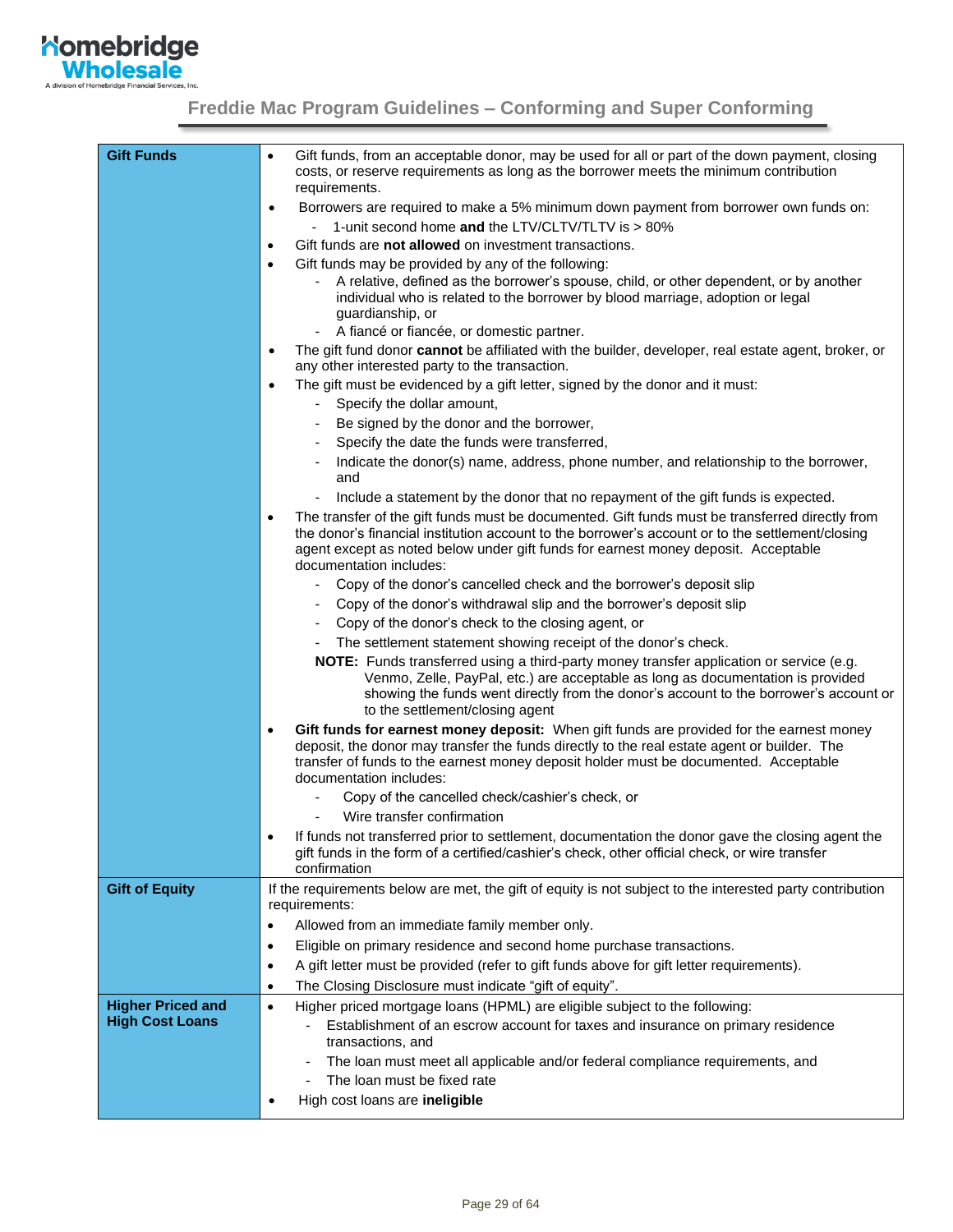

| <b>Income</b> | Income documentation is determined by LPA however, at underwriter discretion, additional<br>$\bullet$<br>documentation may be required.                                                                                                                    |  |  |
|---------------|------------------------------------------------------------------------------------------------------------------------------------------------------------------------------------------------------------------------------------------------------------|--|--|
|               | NOTE: The use of assets to pay obligations is eligible. Refer to the Assets Used for Repayment<br>of Obligations topic for details                                                                                                                         |  |  |
|               | <b>Wage Earner Borrowers:</b>                                                                                                                                                                                                                              |  |  |
|               | Applies to Loans with a Note Date Prior to November 12, 2021                                                                                                                                                                                               |  |  |
|               | At minimum, a current paystub with YTD earnings and the most recent W-2 is required                                                                                                                                                                        |  |  |
|               | Applies to Loans with a Note Date On or After November 12, 2021                                                                                                                                                                                            |  |  |
|               | At minimum, a current paystub with YTD earnings, dated no more than 30 days prior to<br>the application date, and the most recent W-2 is required                                                                                                          |  |  |
|               | NOTE: Income paid to the borrower in cryptocurrency is not eligible for qualifying income.<br>Refer to the <i>Cryptocurrency</i> topic for complete cryptocurrency policy                                                                                  |  |  |
|               | <b>Self-Employed Borrowers Tax Return Requirements:</b>                                                                                                                                                                                                    |  |  |
|               | An income analysis (Freddie Mac Form 91 or similar) must be completed for self-employed<br>borrowers                                                                                                                                                       |  |  |
|               | NOTE: Self-employment income not used for qualifying, (i.e. primary source of income is<br>salaried income, or self-employed income is secondary source of income)<br>documentation and evaluation of the self-employment income is not required           |  |  |
|               | <b>Businesses operating 5 or more years:</b><br>$\blacksquare$                                                                                                                                                                                             |  |  |
|               | 1 year of tax returns (business and personal) is required. The tax returns must reflect<br>a full 12 months self-employment income.                                                                                                                        |  |  |
|               | Example: If 2016 tax returns used for qualification, documentation must be provided<br>the borrower's business was in existence on or before 12/31/15 to meet<br>the full 12 months self-employment requirement.                                           |  |  |
|               | Refer to the <b>Employment</b> topic for length of self-employment requirements and to the<br>Self-Employed Documentation Requirements topic required documents                                                                                            |  |  |
|               | Businesses operating < 5 years:                                                                                                                                                                                                                            |  |  |
|               | 2 years of tax returns (business and personal) are required. Copies of the most<br>recent 2 years signed federal individual and business tax returns with all schedules.                                                                                   |  |  |
|               | Self-Employed - Profit and Loss Statements                                                                                                                                                                                                                 |  |  |
|               | A year-to-date Profit & Loss (P&L) statement and balance sheet are required if more than a<br>calendar quarter has elapsed since date of most recent calendar or fiscal-year end tax<br>return was filed by the borrower (borrower prepared is acceptable) |  |  |
|               | NOTE: A balance sheet is not required for Schedule C borrowers                                                                                                                                                                                             |  |  |
|               | Additionally, if the income used to qualify the borrower exceeds the two year average of tax<br>returns, an audited P&L or signed quarterly tax returns obtained from the IRS are required                                                                 |  |  |
|               |                                                                                                                                                                                                                                                            |  |  |
|               |                                                                                                                                                                                                                                                            |  |  |
|               |                                                                                                                                                                                                                                                            |  |  |
|               |                                                                                                                                                                                                                                                            |  |  |
|               |                                                                                                                                                                                                                                                            |  |  |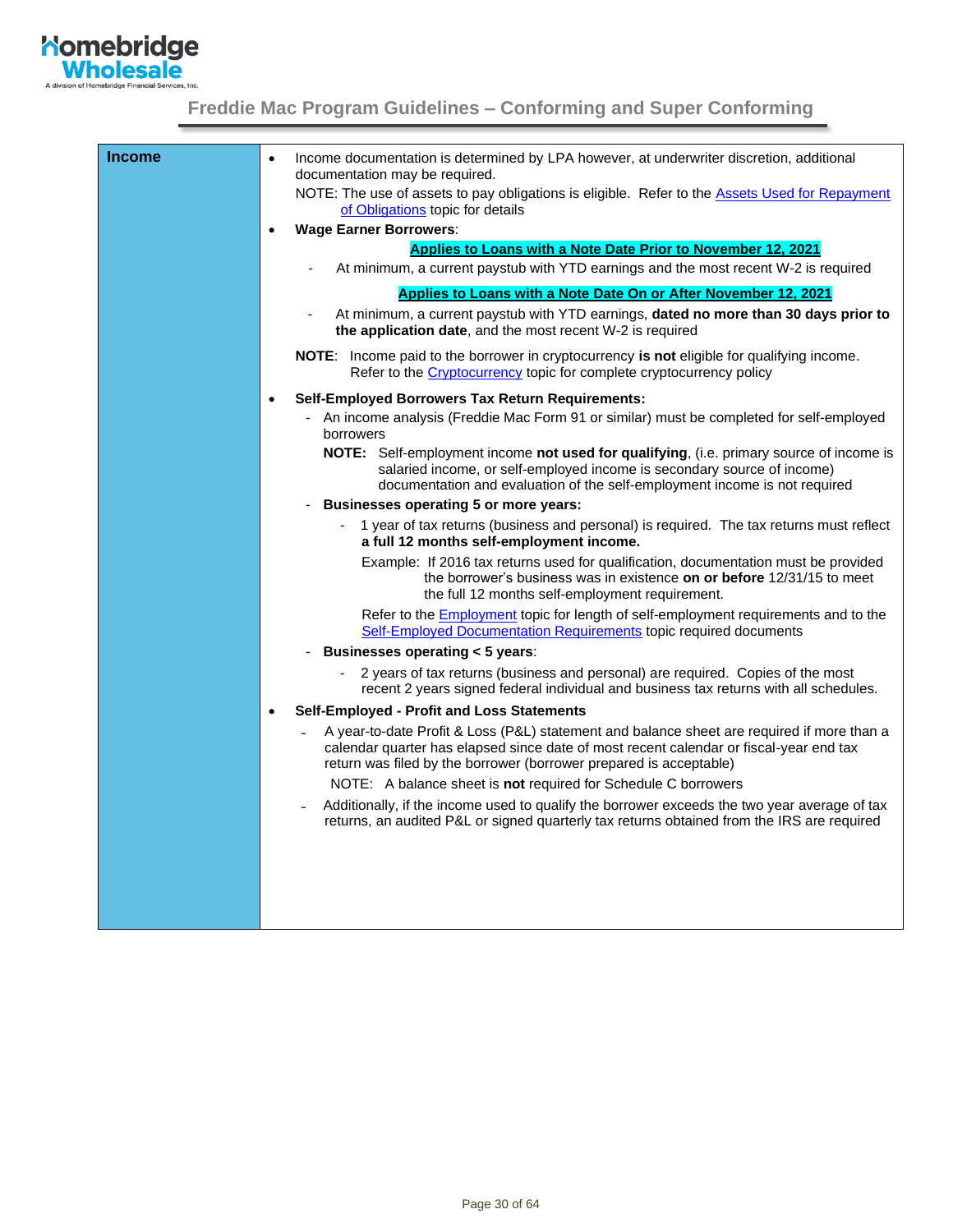

| Income (cont.) | <b>Self-Employed Documentation Requirements</b><br>$\bullet$<br>Partnerships/S Corp/Corporations: Tax returns must indicate the number of years the<br>business has been in existence |                                                                                                                                                                                           |                                                                                                                                                                     |                                                                                                                                                             |
|----------------|---------------------------------------------------------------------------------------------------------------------------------------------------------------------------------------|-------------------------------------------------------------------------------------------------------------------------------------------------------------------------------------------|---------------------------------------------------------------------------------------------------------------------------------------------------------------------|-------------------------------------------------------------------------------------------------------------------------------------------------------------|
|                | $\bullet$                                                                                                                                                                             | Sole Proprietorship: Any documentation provided must not contradict the information provided<br>on the loan application regarding the number of years the business has been in existence. |                                                                                                                                                                     |                                                                                                                                                             |
|                |                                                                                                                                                                                       | <b>Business Structure</b>                                                                                                                                                                 | Business Operating ≥ 5 years                                                                                                                                        | <b>Business Operating &lt; 5 years</b>                                                                                                                      |
|                |                                                                                                                                                                                       | <b>Sole</b><br>Proprietorship<br>(100% Owner)                                                                                                                                             | Signed individual federal tax<br>return for most recent year                                                                                                        | Signed individual federal tax<br>returns for most recent 2 years                                                                                            |
|                |                                                                                                                                                                                       | Partnership                                                                                                                                                                               | Signed individual and business<br>federal tax returns (Partnership<br>IRS Form 1065) including K-1s<br>for the most recent year                                     | Signed individual and business<br>federal tax returns (Partnership<br>IRS Form 1065) including K-1s<br>for the most recent 2 years                          |
|                |                                                                                                                                                                                       | <b>S</b> Corp                                                                                                                                                                             | Signed individual and business<br>federal tax returns (S-corp IRS<br>Form 1120S) including K-1s,<br>Form 1125-E and W-2s for the<br>most recent year                | Signed individual and business<br>federal tax returns (S-corp IRS<br>Form 1120S) including K-1s,<br>Form 1125-E and W-2s for the<br>most recent 2-years     |
|                |                                                                                                                                                                                       | Corporation                                                                                                                                                                               | Signed individual and business<br>federal tax returns<br>(Corporation IRS Form 1120)<br>including K-1s, Form 1125-E<br>and W-2s for the most recent<br>year         | Signed individual and business<br>federal tax returns (Corporation<br>IRS Form 1120) including K-1s,<br>Form 1125-E and W-2s for the<br>most recent 2-years |
|                |                                                                                                                                                                                       |                                                                                                                                                                                           | Rental income and expenses reported on Rental Real Estate Income and Expenses of a<br>regardless of whether or not the borrower is personally obligated on the Note | Partnership or an S Corporation (IRS Form 8825) will be treated as self-employment income,                                                                  |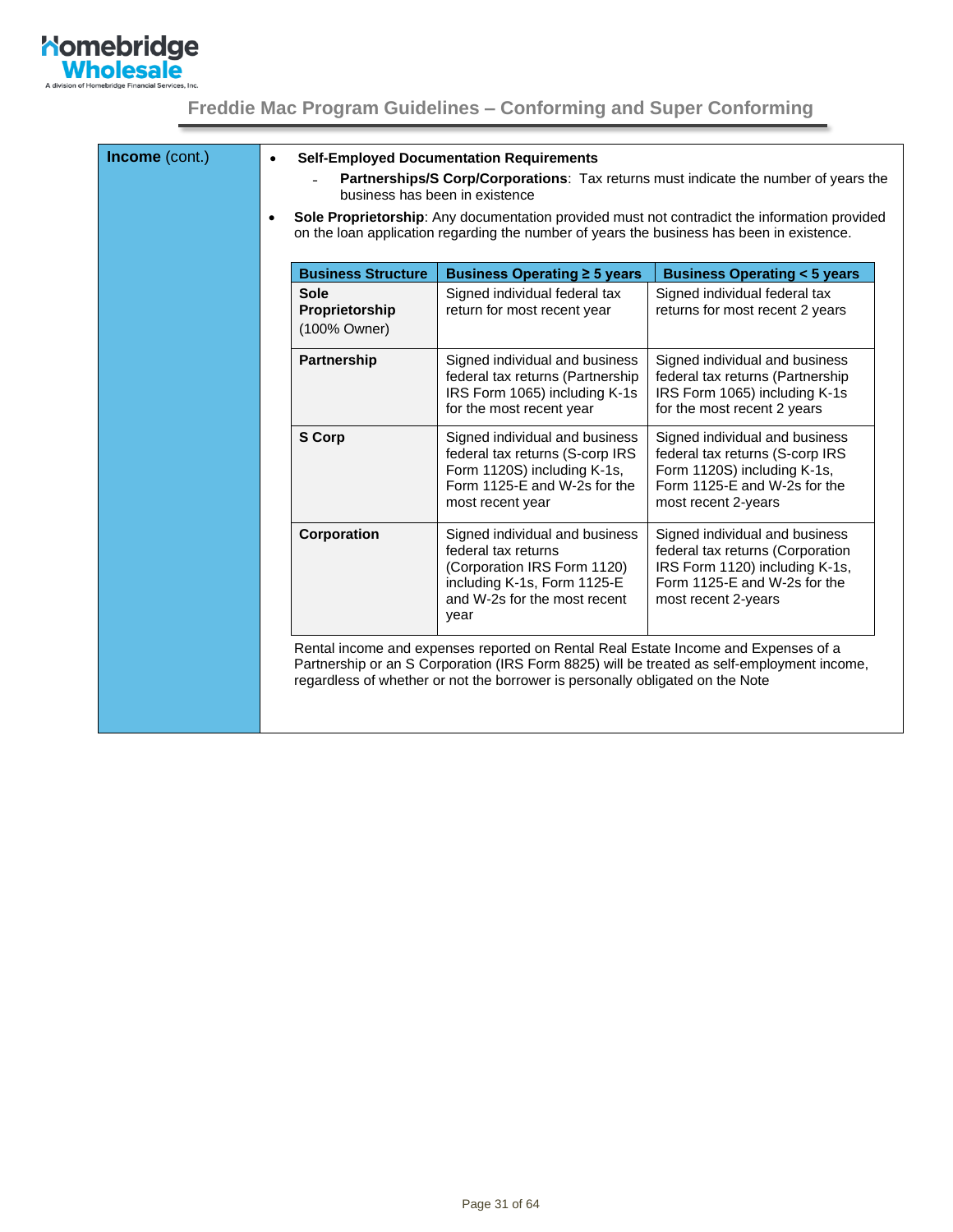

<span id="page-31-0"></span>

| Income (cont.) | The Additional Requirements DO NOT APPLY if the Self-employed Borrower<br>is Qualified Using 2020 OR 2021 Tax Returns                                                                                                                                                                                                                                                |  |  |
|----------------|----------------------------------------------------------------------------------------------------------------------------------------------------------------------------------------------------------------------------------------------------------------------------------------------------------------------------------------------------------------------|--|--|
|                |                                                                                                                                                                                                                                                                                                                                                                      |  |  |
|                | Self-Employed Borrowers - Applications Dated On/After December 14, 2020<br>Additional documentation is required for self-employed borrowers with an application dated on or<br>after December 14, 2020. Refer to the Income - Additional Documentation Requirements for Self-<br>Employed Borrowers: Applications Dated on/after December 14, 2020 topic for details |  |  |
|                | <b>Temporary Leave</b>                                                                                                                                                                                                                                                                                                                                               |  |  |
|                | Temporary leave is generally short in duration and is used for circumstances such as family and<br>$\bullet$<br>medical reasons, maternity, short-term disability, etc. The income from a borrower who is on<br>temporary leave is eligible for qualification subject to the following:                                                                              |  |  |
|                | The borrower's employment and income meet standard eligibility requirements,                                                                                                                                                                                                                                                                                         |  |  |
|                | The borrower must provide written confirmation of the intent to return to work and indicate<br>$\overline{\phantom{0}}$<br>the return date,                                                                                                                                                                                                                          |  |  |
|                | Documentation must be provided verifying the borrower's pre-leave income (i.e. regular<br>$\overline{\phantom{0}}$<br>base pay, commission, bonus income, etc., as applicable)                                                                                                                                                                                       |  |  |
|                | Documentation generated by the employer confirming the borrower's eligibility to return to<br>-<br>work after the leave (e.g. employer-approved leave request, Family Medical Leave<br>Family, etc.). Documentation may be provided by the employer or a third party vendor.                                                                                         |  |  |
|                | The borrower must demonstrate their ability to repay the mortgage and all other monthly<br>-<br>obligations.                                                                                                                                                                                                                                                         |  |  |
|                | Calculation of the income is as follows:                                                                                                                                                                                                                                                                                                                             |  |  |
|                | Borrower returning to work by the first mortgage payment due date: The borrower's<br>pre-leave gross monthly income is used for qualifying                                                                                                                                                                                                                           |  |  |
|                | Borrower is not returning to work by the first mortgage payment due date:                                                                                                                                                                                                                                                                                            |  |  |
|                | The temporary leave income that will be received for the duration of the leave, or                                                                                                                                                                                                                                                                                   |  |  |
|                | In the event the temporary leave income is reduced or interrupted the temporary<br>leave income may be combined with the borrower's available liquid assets.                                                                                                                                                                                                         |  |  |
|                | NOTE: Assets required for down payment, closing/financing costs, prepaids/escrows<br>and reserves are ineligible to use for qualification.                                                                                                                                                                                                                           |  |  |
|                | The total qualifying income cannot exceed the borrower's pre-leave gross monthly<br>income                                                                                                                                                                                                                                                                           |  |  |
|                | In addition to the documentation noted above, the following documentation is also<br>required for borrower's returning to work after the first mortgage payment is due:                                                                                                                                                                                              |  |  |
|                | Documentation evidencing the amount, duration and consistency of all temporary<br>leave income sources used to qualify the borrower (e.g. short-term disability,<br>insurance, sick leave benefits, temporarily reduced income from the employer, etc.)<br>that is being received by the borrower during the leave, and                                              |  |  |
|                | Documentation that substantiates and verifies any liquid assets used to supplement<br>the reduced income due to the leave, and                                                                                                                                                                                                                                       |  |  |
|                | A written statement from the underwriter explaining the analyses used to determine<br>the qualifying income.                                                                                                                                                                                                                                                         |  |  |
|                | <b>Union Workers</b>                                                                                                                                                                                                                                                                                                                                                 |  |  |
|                | Union workers are subject to the following:<br>$\bullet$                                                                                                                                                                                                                                                                                                             |  |  |
|                | Union workers employed full time through their employer and has a W-2, employment<br>verification is per LPA Feedback Certificate.                                                                                                                                                                                                                                   |  |  |
|                | Union workers employed through the union (i.e. contract employees, tradesmen) and/or<br>-<br>receive variable sources of income from assigned union jobs, additional verification may<br>be required to evidence stability of employment/income (e.g. 2 years tax returns)                                                                                           |  |  |
|                | <b>Rental Income</b><br>Rental income is eligible for qualifying subject to requirements detailed under the <i>Investment</i><br>$\bullet$<br><b>Property Requirements topic.</b>                                                                                                                                                                                    |  |  |
|                | <b>Employment Contracts</b>                                                                                                                                                                                                                                                                                                                                          |  |  |
|                | Educational Field: If the borrower provides an annually renewable or term contract, and it is<br>$\bullet$<br>reasonable to assume it continuance, there are no unique requirements if the borrower is in the<br>educational field (e.g. teacher)                                                                                                                    |  |  |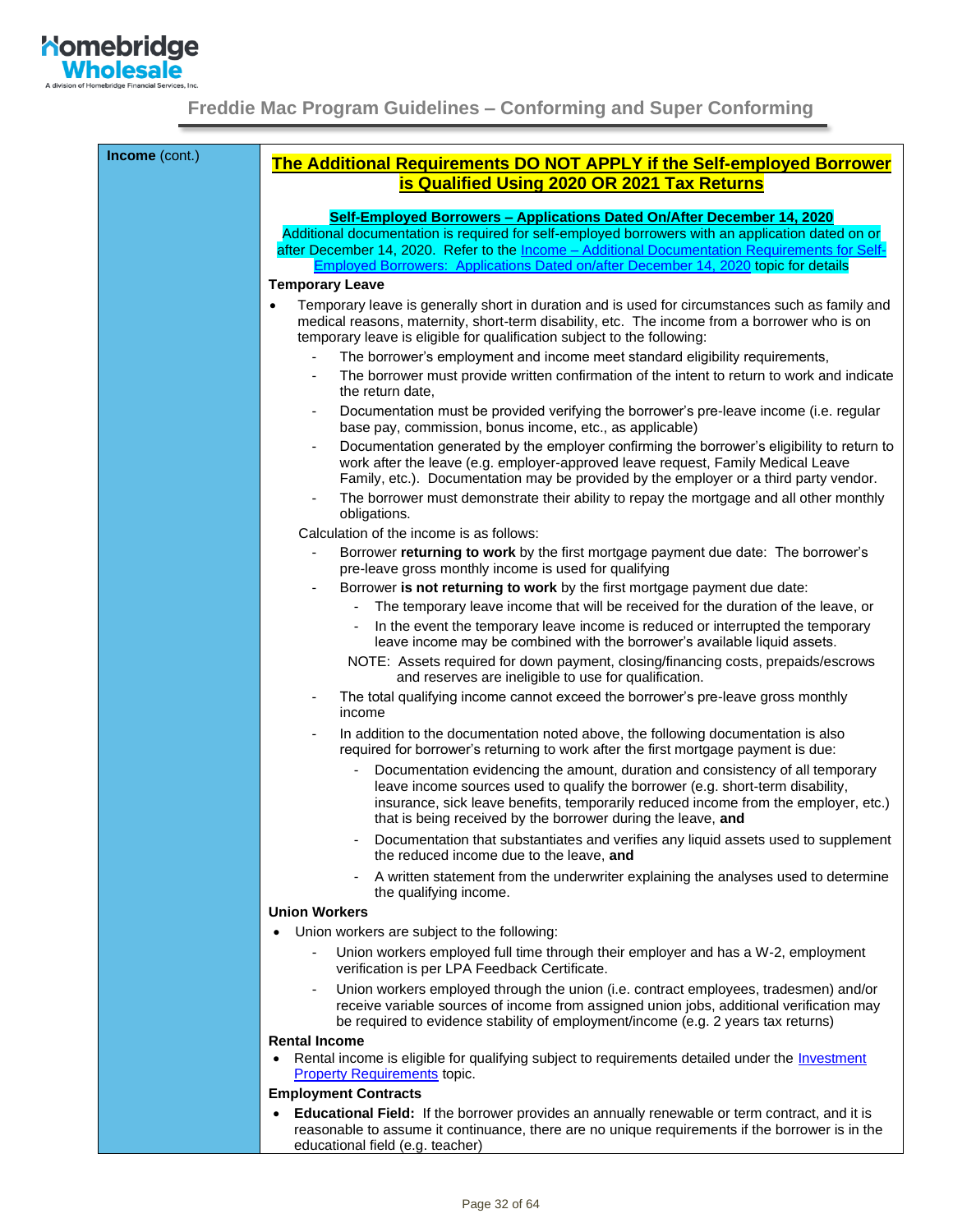

<span id="page-32-1"></span><span id="page-32-0"></span>

| Income (cont.) | <b>Employment Contracts (cont.)</b>                                                                                                                                                                                                                                                                                                                                                                                                                                                                                         |  |  |  |
|----------------|-----------------------------------------------------------------------------------------------------------------------------------------------------------------------------------------------------------------------------------------------------------------------------------------------------------------------------------------------------------------------------------------------------------------------------------------------------------------------------------------------------------------------------|--|--|--|
|                | Non-Educational Fields: An employment contract is eligible to document stable monthly<br>income, when the employment contract is common for the type of employment field and/or the<br>region. The pay structure must be detailed in the contract and the borrower has demonstrated<br>the ability to maintain consistent employment and income with this form or similar form of pay<br>structure over the most recent 2 years.                                                                                            |  |  |  |
|                | If the contract does not detail the non-fluctuating base pay structure documentation of a 2-<br>year history of income and employment in the same field or similar field/industry must be<br>obtained.                                                                                                                                                                                                                                                                                                                      |  |  |  |
|                | <b>Income Commencing After the Note Date:</b> Borrowers starting new employment or receiving a<br>future salary increase from their current employer are eligible subject to Homebridge management<br>approval                                                                                                                                                                                                                                                                                                              |  |  |  |
|                | <b>Other Sources of Income</b>                                                                                                                                                                                                                                                                                                                                                                                                                                                                                              |  |  |  |
|                | Other sources of income are eligible for qualifying the borrower. LPA determines the<br>٠<br>documentation, verification and continuation requirements for other sources of income.<br>Freddie Mac requires a 2 year consecutive history of receipt, with 3 years likely continuance,<br>$\bullet$<br>on the following types of income when used for qualifying:                                                                                                                                                            |  |  |  |
|                | Capital gains,<br>$\overline{\phantom{0}}$                                                                                                                                                                                                                                                                                                                                                                                                                                                                                  |  |  |  |
|                | Commission, bonus income, overtime,                                                                                                                                                                                                                                                                                                                                                                                                                                                                                         |  |  |  |
|                | Foster care,                                                                                                                                                                                                                                                                                                                                                                                                                                                                                                                |  |  |  |
|                | Tip income,<br>$\overline{\phantom{a}}$                                                                                                                                                                                                                                                                                                                                                                                                                                                                                     |  |  |  |
|                | Automobile allowance,<br>$\overline{\phantom{a}}$                                                                                                                                                                                                                                                                                                                                                                                                                                                                           |  |  |  |
|                | Dividend and interest documented by signed individual federal tax returns<br>$\overline{\phantom{a}}$<br>Income from a second/additional job and seasonal employment                                                                                                                                                                                                                                                                                                                                                        |  |  |  |
|                | If evidence of sufficient remaining assets is required to establish likely continuance of the<br>$\bullet$<br>income (e.g. retirement account distribution trust income, dividend and interest income, etc.)<br>those assets may not be in the form of cryptocurrency. Refer to the Cryptocurrency topic for<br>complete cryptocurrency policy<br>Tax exempt/non-taxable income is eligible subject to the following (see tax exempt social<br>$\bullet$<br>security income below for social security income requirements): |  |  |  |
|                | A history of receipt not required<br>-                                                                                                                                                                                                                                                                                                                                                                                                                                                                                      |  |  |  |
|                | The income must be likely to remain tax exempt                                                                                                                                                                                                                                                                                                                                                                                                                                                                              |  |  |  |
|                | The amount that may be grossed-up is determined using:                                                                                                                                                                                                                                                                                                                                                                                                                                                                      |  |  |  |
|                | 25% of the tax exempt portion of the income, OR                                                                                                                                                                                                                                                                                                                                                                                                                                                                             |  |  |  |
|                | - The current federal and state income tax withholding table                                                                                                                                                                                                                                                                                                                                                                                                                                                                |  |  |  |
|                | A copy of the borrowers most recent tax return or other documentation evidencing the<br>income, or a portion of the income, is tax exempt                                                                                                                                                                                                                                                                                                                                                                                   |  |  |  |
|                | Tax exempt/non-taxable social security income (i.e. retirement income, disability benefits,<br>$\bullet$<br>survivor benefits, and SSI) is subject to the following:                                                                                                                                                                                                                                                                                                                                                        |  |  |  |
|                | A history of receipt not required<br>٠                                                                                                                                                                                                                                                                                                                                                                                                                                                                                      |  |  |  |
|                | The income must be likely to remain tax exempt                                                                                                                                                                                                                                                                                                                                                                                                                                                                              |  |  |  |
|                | The amount that may be grossed-up is determined using:                                                                                                                                                                                                                                                                                                                                                                                                                                                                      |  |  |  |
|                | 25% of the tax exempt portion of the income, OR                                                                                                                                                                                                                                                                                                                                                                                                                                                                             |  |  |  |
|                | The current federal and state income tax withholding table<br>$\overline{\phantom{a}}$                                                                                                                                                                                                                                                                                                                                                                                                                                      |  |  |  |
|                | 15% of the social security income may be grossed up without obtaining<br>documentation to validate the portion of the social security income is tax exempt/non-<br>taxable                                                                                                                                                                                                                                                                                                                                                  |  |  |  |
|                | <b>Example:</b> If SSI is \$1,000 per month it can be grossed up \$150 to \$1150 without<br>documentation (\$1000 x 15% = \$150)                                                                                                                                                                                                                                                                                                                                                                                            |  |  |  |
|                | If grossing up more than 15% of the social security income, to the maximum allowed of<br>25% for tax exempt income, documentation is required as follows:                                                                                                                                                                                                                                                                                                                                                                   |  |  |  |
|                | The borrowers most recent tax return, or                                                                                                                                                                                                                                                                                                                                                                                                                                                                                    |  |  |  |
|                | Other documentation evidencing the income, or a portion of the income, is tax<br>exempt                                                                                                                                                                                                                                                                                                                                                                                                                                     |  |  |  |
|                | (cont. on next page)                                                                                                                                                                                                                                                                                                                                                                                                                                                                                                        |  |  |  |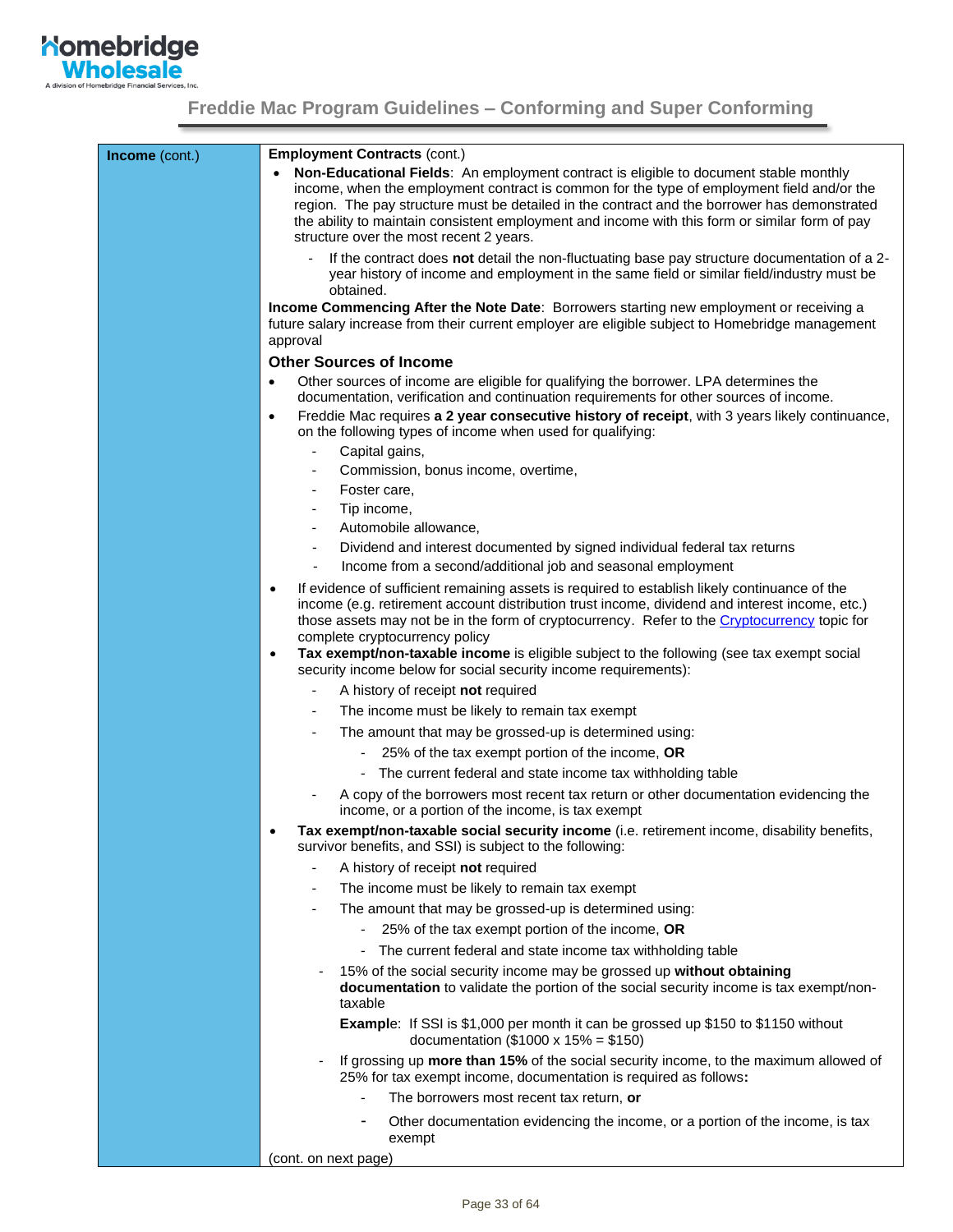

| Income (cont.) | Reminder: Even with documentation the maximum amount non-taxable/tax exempt income<br>may be grossed up is 25% (e.g. if SSI is \$1,000 per month the maximum it may be<br>grossed up is \$250 to \$1250 (\$1000 x 25% = \$1250) |                                                                                                                                                                                                                                                          |  |  |
|----------------|---------------------------------------------------------------------------------------------------------------------------------------------------------------------------------------------------------------------------------|----------------------------------------------------------------------------------------------------------------------------------------------------------------------------------------------------------------------------------------------------------|--|--|
|                | Restricted Stock (RS) and Restricted Stock Units (RSU) income is eligible subject to<br>determining the stability of the income and the guidance below.                                                                         |                                                                                                                                                                                                                                                          |  |  |
|                | The stability of the RS and/or RSU income must be determined; the following applies:                                                                                                                                            |                                                                                                                                                                                                                                                          |  |  |
|                |                                                                                                                                                                                                                                 | An analysis of changes in the company's stock price as well as past and future<br>distributions detailed in a vesting schedule is required                                                                                                               |  |  |
|                | monthly income                                                                                                                                                                                                                  | If the YTD earnings are consistent with prior years or trending upward, the<br>applicable calculation, detailed in the charts below, are used to determine eligible                                                                                      |  |  |
|                |                                                                                                                                                                                                                                 | If the YTD earnings are not consistent (i.e. the value of the vested share<br>distributions has decreased substantially) additional analysis and documentation is<br>required to determine eligibility                                                   |  |  |
|                | <b>Income Type</b>                                                                                                                                                                                                              | <b>Requirements</b>                                                                                                                                                                                                                                      |  |  |
|                | <b>Restricted Stock (RS) and</b>                                                                                                                                                                                                | <b>History of Receipt</b>                                                                                                                                                                                                                                |  |  |
|                | <b>Restricted Stock Units (RSU)</b>                                                                                                                                                                                             | • Requires 2 years consecutive receipt                                                                                                                                                                                                                   |  |  |
|                | Subject to:                                                                                                                                                                                                                     | The RS and RSU must be vested and have been                                                                                                                                                                                                              |  |  |
|                | <b>Performance-Based Vesting</b><br><b>Provisions</b>                                                                                                                                                                           | distributed to the borrower from their current employer<br>without restriction                                                                                                                                                                           |  |  |
|                |                                                                                                                                                                                                                                 | Must be likely to continue for a minimum of the next three<br>$\bullet$<br>(3) years (documentation not required unless loan file<br>contains information that income no longer received or<br>likely to cease)                                          |  |  |
|                |                                                                                                                                                                                                                                 | <b>Documentation</b>                                                                                                                                                                                                                                     |  |  |
|                |                                                                                                                                                                                                                                 | • YTD paystub which includes YTD earnings including the<br>RS and RSU payouts                                                                                                                                                                            |  |  |
|                |                                                                                                                                                                                                                                 | W-2s for the most recent 2 years                                                                                                                                                                                                                         |  |  |
|                |                                                                                                                                                                                                                                 | Evidence the stock is publicly traded                                                                                                                                                                                                                    |  |  |
|                |                                                                                                                                                                                                                                 | Copy of the RS and/or RSU Agreement or offer letter                                                                                                                                                                                                      |  |  |
|                |                                                                                                                                                                                                                                 | The current vesting schedule(s) detailing past and future<br>vesting                                                                                                                                                                                     |  |  |
|                |                                                                                                                                                                                                                                 | Evidence of receipt of previous years payouts of RS/RSU<br>(e.g. year-end paystub, employer-provided statement<br>paired with a brokerage or bank statement) showing<br>transfer of shares or funds that at minimum include:                             |  |  |
|                |                                                                                                                                                                                                                                 | The number of vested shares or its cash equivalent<br>distributed to the borrower (pre-tax)                                                                                                                                                              |  |  |
|                |                                                                                                                                                                                                                                 | <b>Calculation</b>                                                                                                                                                                                                                                       |  |  |
|                |                                                                                                                                                                                                                                 | RS/RSU Distributed as Shares - calculate as follows:<br>Multiply the 52-week average stock price as of the<br>application date by the total number of vested<br>shares distributed (pre-tax) to the borrower in the<br>previous 2 years and divide by 24 |  |  |
|                |                                                                                                                                                                                                                                 | Example: If 200 vested shares were distributed (pre-tax)<br>in the past 2-years and the 52-week average<br>stock price as of the application date is \$10,<br>multiply 200 by \$10 then divide by $24 = $83.33$<br>monthly income                        |  |  |
|                |                                                                                                                                                                                                                                 | <b>RS/RSU Distributed as Cash Equivalent</b><br>$\bullet$<br>The total dollar amount distributed (pre-tax) from<br>the cash equivalent of vested shares for the                                                                                          |  |  |
|                |                                                                                                                                                                                                                                 | previous 2-years is divided by 24                                                                                                                                                                                                                        |  |  |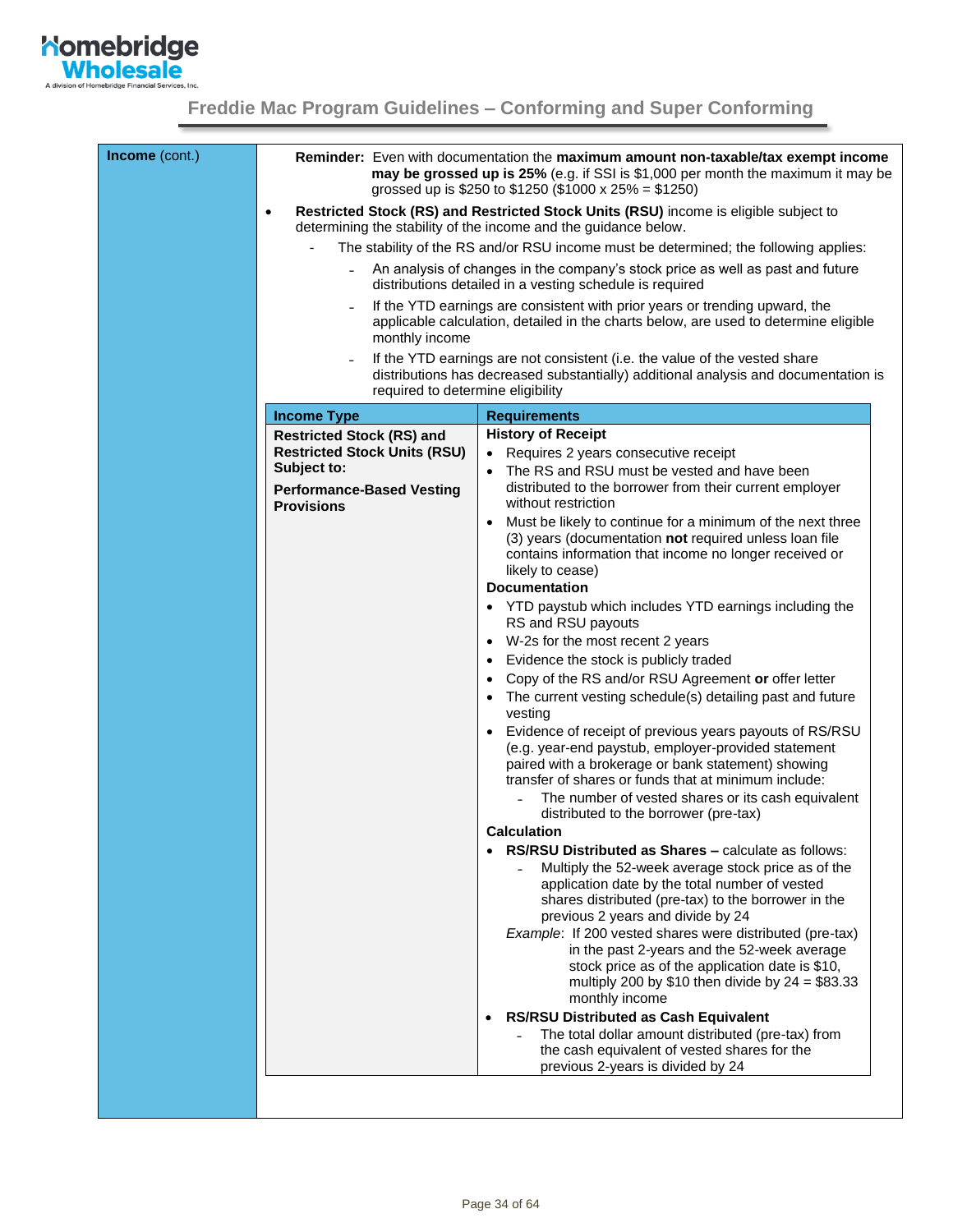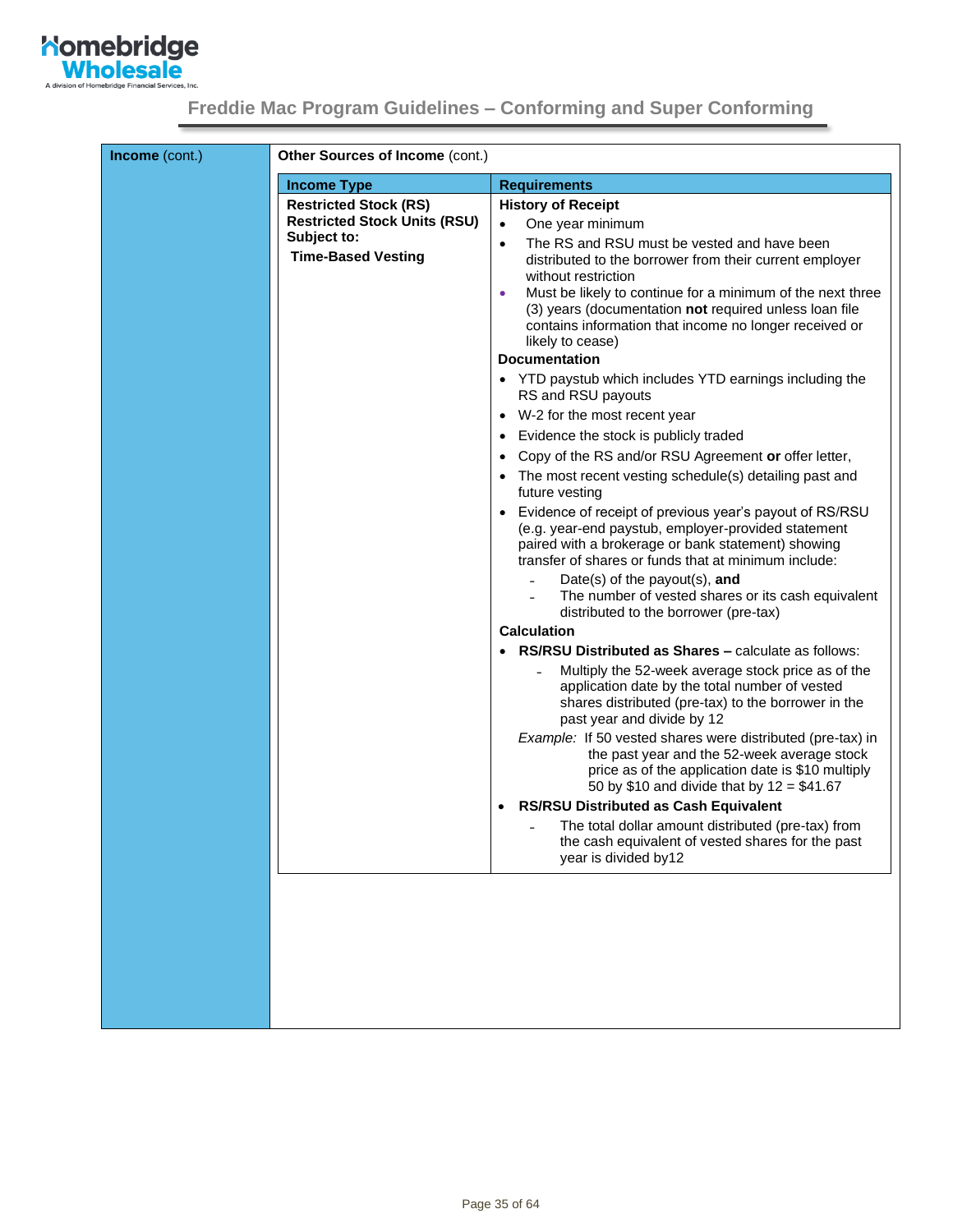

| Income (cont.) | Other Sources of Income (cont.)                                                                                                                                            | Social Security Retirement Income, Long-Term Disability, Survivor and Dependent<br>and Social Security Supplement Security Income (SSI). The following applies:                                                                                                                                                                                                                                                                                                                                                                                                                                                                                                                                                                                                                                                                                                                                                                                                                                                                                                                                                                                                 |  |  |
|----------------|----------------------------------------------------------------------------------------------------------------------------------------------------------------------------|-----------------------------------------------------------------------------------------------------------------------------------------------------------------------------------------------------------------------------------------------------------------------------------------------------------------------------------------------------------------------------------------------------------------------------------------------------------------------------------------------------------------------------------------------------------------------------------------------------------------------------------------------------------------------------------------------------------------------------------------------------------------------------------------------------------------------------------------------------------------------------------------------------------------------------------------------------------------------------------------------------------------------------------------------------------------------------------------------------------------------------------------------------------------|--|--|
|                |                                                                                                                                                                            | Documentation and likelihood of continuance requirements are determined based on<br>the type of benefit as detailed in the table below and on the following page                                                                                                                                                                                                                                                                                                                                                                                                                                                                                                                                                                                                                                                                                                                                                                                                                                                                                                                                                                                                |  |  |
|                |                                                                                                                                                                            | A history of receipt is not required for the income to be considered stable                                                                                                                                                                                                                                                                                                                                                                                                                                                                                                                                                                                                                                                                                                                                                                                                                                                                                                                                                                                                                                                                                     |  |  |
|                |                                                                                                                                                                            | Refer to the tax exempt guidance for requirements pertaining to the tax exempt<br>portion of social security income                                                                                                                                                                                                                                                                                                                                                                                                                                                                                                                                                                                                                                                                                                                                                                                                                                                                                                                                                                                                                                             |  |  |
|                | <b>Income Type</b>                                                                                                                                                         | <b>Requirements</b>                                                                                                                                                                                                                                                                                                                                                                                                                                                                                                                                                                                                                                                                                                                                                                                                                                                                                                                                                                                                                                                                                                                                             |  |  |
|                | <b>Retirement</b><br>(Social Security/Pension/<br>Annuity)<br>Does not apply to retirement<br>account distributions; refer to<br>next page for 401(k)/IRA<br>distributions | <b>Currently Received</b><br>Document the type, source, amount, frequency received<br>with:<br>- Award letter, benefit verification letter, or equivalent<br>documentation<br>Document current receipt with:<br>$\bullet$<br>- 1 month bank statement, pay statement<br>NOTE: Separate verification of current receipt is not<br>required if the award letter, benefit verification letter<br>verifies current receipt<br>A 3-year likely continuance is required<br>$\bullet$<br><b>NOTE:</b> Social Security Retirement Benefits: Either the<br>benefit verification letter OR documentation<br>evidencing receipt may be provided; both are not<br>required<br><b>Newly Established Benefit</b><br>• If newly established the following applies:<br>- Current receipt verification is not required<br>- Documentation that provides the type, source,<br>frequency, date the income will begin and the<br>payment to be received is required. Acceptable<br>documentation includes:<br>- An award letter, benefit verification letter or<br>equivalent documentation<br>- The income must begin prior to or on the first<br>payment due date of the mortgage |  |  |
|                |                                                                                                                                                                            |                                                                                                                                                                                                                                                                                                                                                                                                                                                                                                                                                                                                                                                                                                                                                                                                                                                                                                                                                                                                                                                                                                                                                                 |  |  |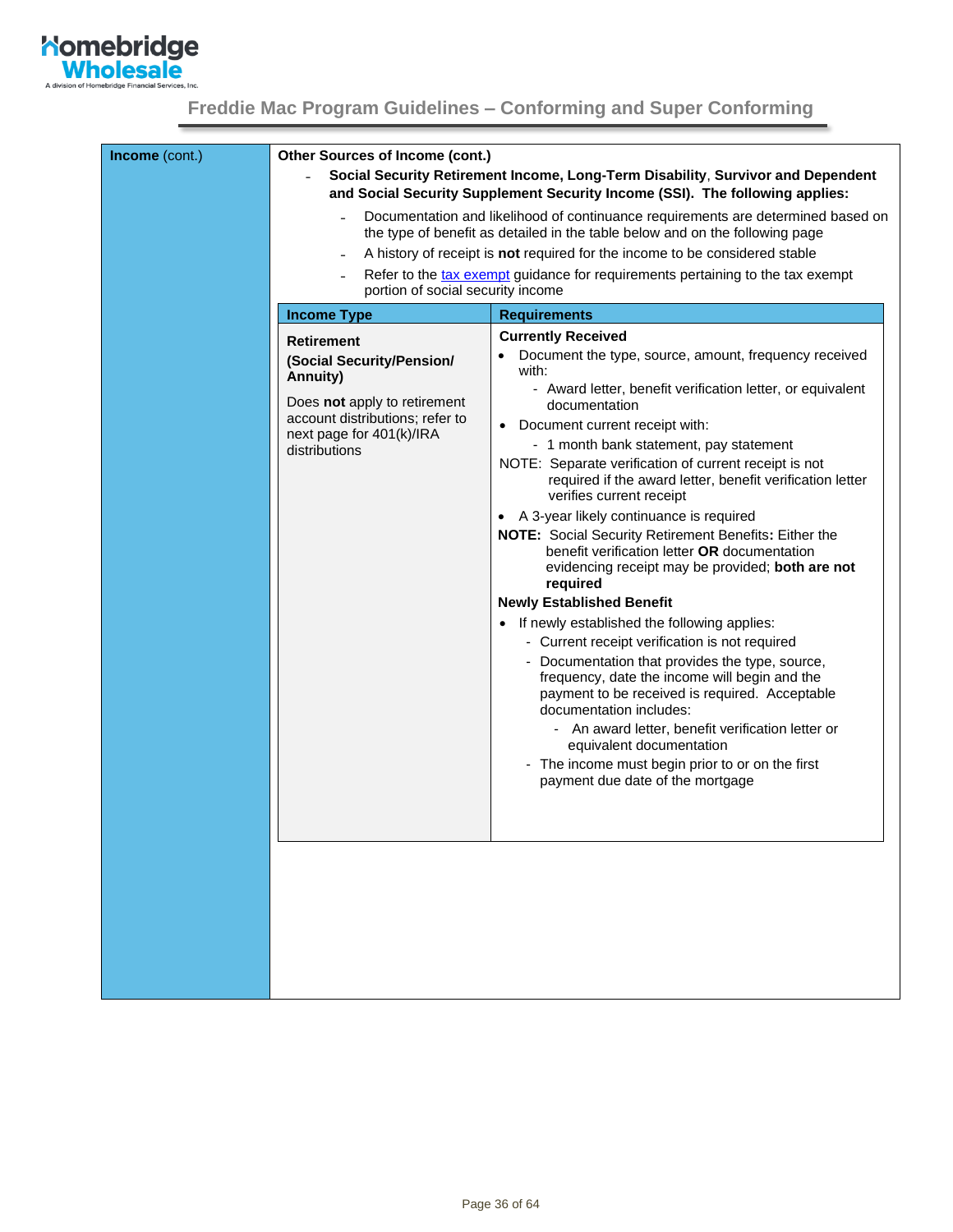

|                                       | <b>Other Sources of Income (cont.)</b>                                                                                                                                                                                                                                                            |  |  |  |  |
|---------------------------------------|---------------------------------------------------------------------------------------------------------------------------------------------------------------------------------------------------------------------------------------------------------------------------------------------------|--|--|--|--|
| <b>Income Type</b>                    | <b>Requirements</b>                                                                                                                                                                                                                                                                               |  |  |  |  |
| <b>Retirement Account</b>             | <b>Eligibility</b>                                                                                                                                                                                                                                                                                |  |  |  |  |
| Distributions (401(K)/IRA<br>$etc.$ ) | The distribution must be without penalty (i.e. early<br>withdrawal penalty), and                                                                                                                                                                                                                  |  |  |  |  |
|                                       | Document the type, source, amount, frequency received<br>and history of receipt with the most recent retirement<br>account statement, and                                                                                                                                                         |  |  |  |  |
|                                       | <b>Required Distributions: If distributions are due to the</b><br>borrower taking the minimum distribution as required by the<br>IRS and evidence of current receipt is documented, history<br>of receipt is not required, or                                                                     |  |  |  |  |
|                                       | Non-Required Distributions: If the distribution is not a<br>required distribution the Underwriter must determine the<br>stability of the income and review the history of receipt as<br>detailed below:                                                                                           |  |  |  |  |
|                                       | Review the frequency and regularity of receipt                                                                                                                                                                                                                                                    |  |  |  |  |
|                                       | Determine the history of receipt and if that receipt<br>demonstrates a stable pattern                                                                                                                                                                                                             |  |  |  |  |
|                                       | The Underwriter must document the analysis used to<br>$\overline{\phantom{a}}$<br>determine the eligible qualifying income and include<br>in the loan file, and                                                                                                                                   |  |  |  |  |
|                                       | Documentation that evidences sufficient assets to support<br>the qualifying income for a minimum of three (3) years from<br>the Note date required (the borrower's retirement assets in<br>aggregate may be considered when confirming<br>continuance)                                            |  |  |  |  |
|                                       | <b>NOTE:</b> Any retirement assets used to verify continuance<br>may not be used as a source of funds for closing<br>or reserves, as a current source of income, or for<br>calculation of assets as a basis for repayment<br>obligations, and                                                     |  |  |  |  |
|                                       | Document current receipt with 1 month bank or pay<br>statement                                                                                                                                                                                                                                    |  |  |  |  |
|                                       | NOTE: If distributions are not received monthly, (i.e.<br>annual, semi-annual etc.) a copy of the retirement<br>account statement, 1099 or equivalent<br>documentation for each account issuing a<br>distribution that is being used for qualifying, is<br>acceptable to document current receipt |  |  |  |  |
|                                       |                                                                                                                                                                                                                                                                                                   |  |  |  |  |
|                                       |                                                                                                                                                                                                                                                                                                   |  |  |  |  |
|                                       |                                                                                                                                                                                                                                                                                                   |  |  |  |  |
|                                       |                                                                                                                                                                                                                                                                                                   |  |  |  |  |
|                                       |                                                                                                                                                                                                                                                                                                   |  |  |  |  |
|                                       |                                                                                                                                                                                                                                                                                                   |  |  |  |  |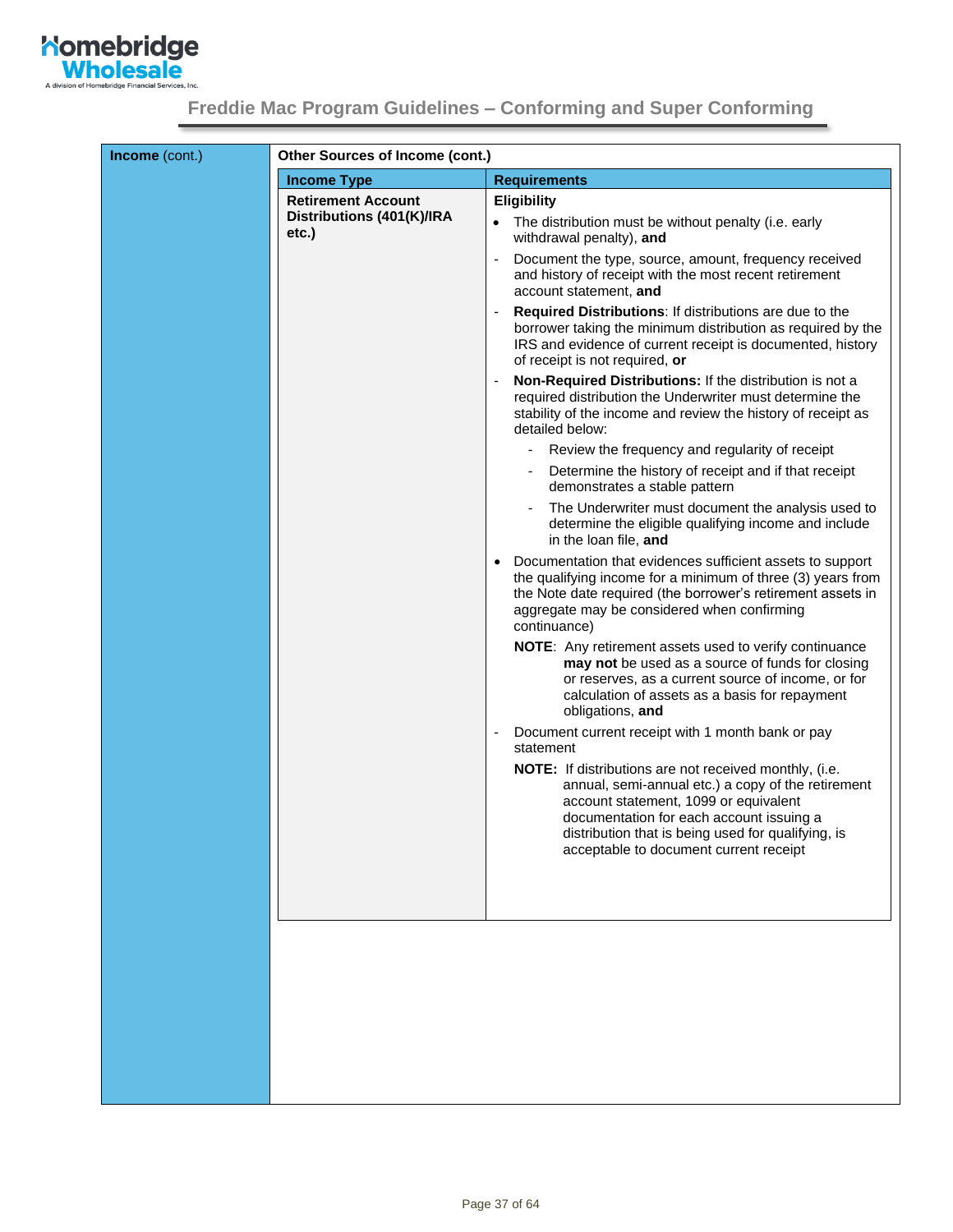

| Income (cont.) | Other Sources of Income (cont.)                                |                                                                                                                                                                                                       |  |  |  |
|----------------|----------------------------------------------------------------|-------------------------------------------------------------------------------------------------------------------------------------------------------------------------------------------------------|--|--|--|
|                | <b>Income Type</b>                                             | <b>Requirements</b>                                                                                                                                                                                   |  |  |  |
|                | <b>Long-Term Disability</b>                                    | <b>Currently Received</b>                                                                                                                                                                             |  |  |  |
|                | (Social Security/VA/Workers<br><b>Comp/Private Disability)</b> | Document the type, source, amount, frequency received<br>with:                                                                                                                                        |  |  |  |
|                |                                                                | - Award letter, benefit verification letter, or equivalent<br>documentation                                                                                                                           |  |  |  |
|                |                                                                | Document current receipt with:<br>$\bullet$                                                                                                                                                           |  |  |  |
|                |                                                                | - 1 month bank statement, pay statement                                                                                                                                                               |  |  |  |
|                |                                                                | NOTE: Separate verification of current receipt is not<br>required if the award letter, benefit verification letter<br>verifies current receipt                                                        |  |  |  |
|                |                                                                | Continuance may be assumed unless there is a pre-<br>$\bullet$<br>determined insurance/benefit expiration date that is less<br>than 3 years (e.g. stated expiration on a private<br>insurance policy) |  |  |  |
|                |                                                                | <b>NOTE:</b> Social Security Disability Benefits: Either the benefit<br>verification letter OR documentation evidencing<br>receipt may be provided; both are not required                             |  |  |  |
|                |                                                                | <b>Newly Established or Future Benefit</b>                                                                                                                                                            |  |  |  |
|                |                                                                | If newly established the following applies:                                                                                                                                                           |  |  |  |
|                |                                                                | - Current receipt verification is not required                                                                                                                                                        |  |  |  |
|                |                                                                | - Documentation that provides the type, source,<br>frequency, date the income will begin and the<br>payment to be received is required. Acceptable<br>documentation includes:                         |  |  |  |
|                |                                                                | - An award letter, benefit verification letter or<br>equivalent documentation                                                                                                                         |  |  |  |
|                |                                                                | The income must begin prior to or on the first<br>payment due date of the mortgage, OR                                                                                                                |  |  |  |
|                |                                                                | The income may begin after the first payment due<br>date subject to:                                                                                                                                  |  |  |  |
|                |                                                                | The borrower is currently receiving short-term<br>disability benefits that will be converting to long-<br>term benefits, and                                                                          |  |  |  |
|                |                                                                | The borrower is qualified on the lesser amount<br>of the long-term or short-term disability<br>payments, and                                                                                          |  |  |  |
|                |                                                                | The documentation requirements stated above<br>are met                                                                                                                                                |  |  |  |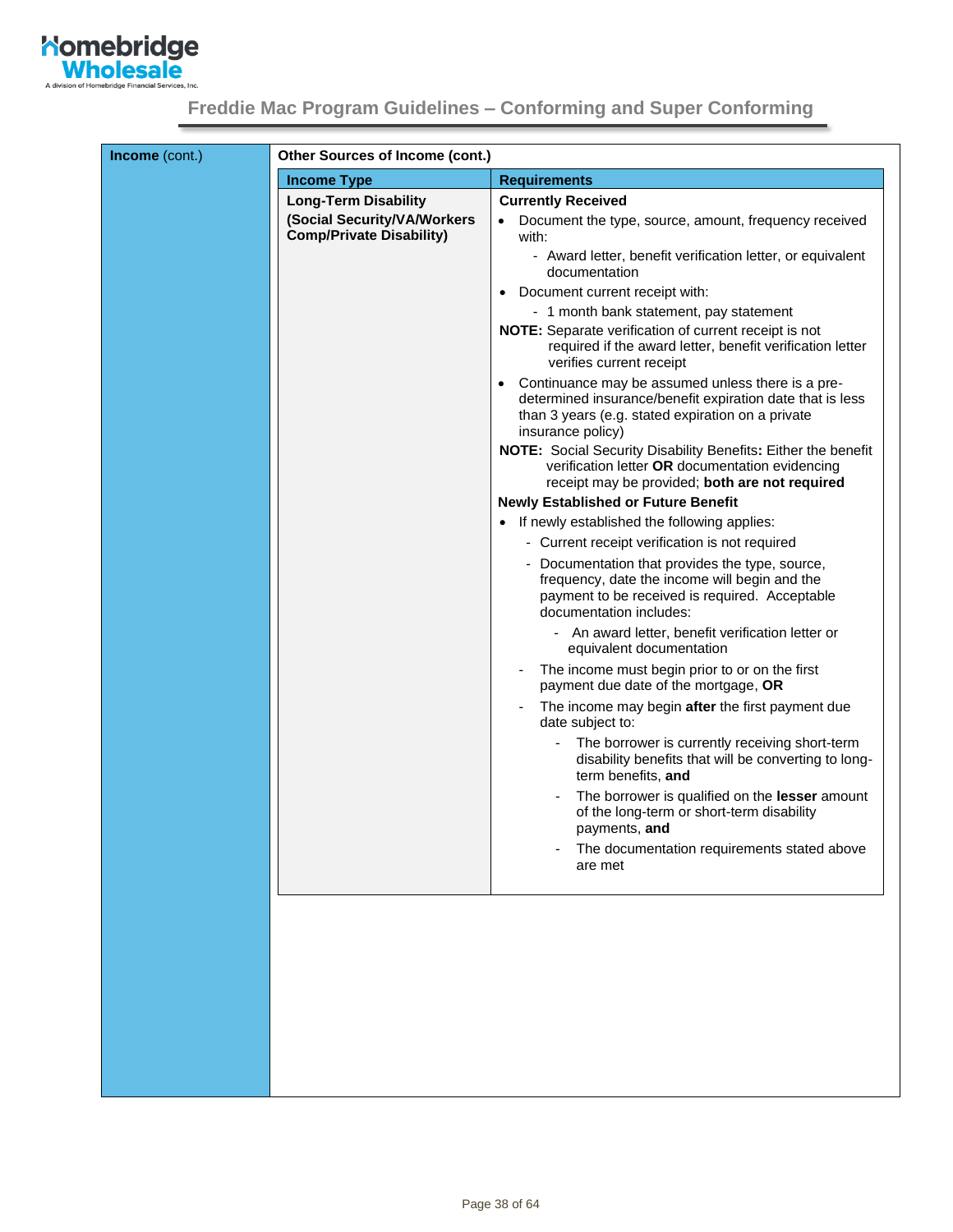

|                                                   | <b>Other Sources of Income (cont.)</b>                                                                                                                                        |  |  |  |
|---------------------------------------------------|-------------------------------------------------------------------------------------------------------------------------------------------------------------------------------|--|--|--|
| <b>Income Type</b>                                | <b>Requirements</b>                                                                                                                                                           |  |  |  |
| <b>Survivor/Dependent Benefit</b>                 | <b>Currently Received</b>                                                                                                                                                     |  |  |  |
| (Social Security/VA or other<br>similar benefits) | Document the type, source, amount, frequency received<br>with:                                                                                                                |  |  |  |
|                                                   | - Award letter, benefit verification letter, or equivalent<br>documentation                                                                                                   |  |  |  |
|                                                   | Document current receipt with:<br>$\bullet$                                                                                                                                   |  |  |  |
|                                                   | - 1 month bank statement, pay statement                                                                                                                                       |  |  |  |
|                                                   | NOTE: Separate verification of current receipt is not<br>required if the award letter, benefit verification letter<br>verifies current receipt                                |  |  |  |
|                                                   | A 3-year likely continuance is required<br>$\bullet$                                                                                                                          |  |  |  |
|                                                   | <b>Newly Established Benefit</b>                                                                                                                                              |  |  |  |
|                                                   | If newly established the following applies:<br>$\bullet$                                                                                                                      |  |  |  |
|                                                   | - Current receipt verification is not required                                                                                                                                |  |  |  |
|                                                   | - Documentation that provides the type, source,<br>frequency, date the income will begin and the<br>payment to be received is required. Acceptable<br>documentation includes: |  |  |  |
|                                                   | - An award letter, benefit verification letter or<br>equivalent documentation                                                                                                 |  |  |  |
|                                                   | The income must begin prior to or on the first<br>payment due date of the mortgage                                                                                            |  |  |  |
| <b>Social Security</b>                            | <b>Currently Received</b>                                                                                                                                                     |  |  |  |
| <b>Supplemental Security</b><br>Income (SSI)      | Document the type, source, amount, frequency received<br>with:                                                                                                                |  |  |  |
|                                                   | - Award letter, benefit verification letter, or equivalent<br>documentation                                                                                                   |  |  |  |
|                                                   | Document current receipt with:<br>$\bullet$                                                                                                                                   |  |  |  |
|                                                   | - 1 month bank statement, pay statement                                                                                                                                       |  |  |  |
|                                                   | NOTE: Separate verification of current receipt is not<br>required if the award letter, benefit verification letter<br>verifies current receipt                                |  |  |  |
|                                                   | Continuance may be expected unless there is evidence<br>$\bullet$<br>of a pre-determined expiration date                                                                      |  |  |  |
|                                                   | <b>Newly Established Benefit</b>                                                                                                                                              |  |  |  |
|                                                   | If newly established the following applies:<br>٠                                                                                                                              |  |  |  |
|                                                   | - Current receipt verification is not required                                                                                                                                |  |  |  |
|                                                   | Documentation that provides the type, source,<br>frequency, date the income will begin and the<br>payment to be received is required. Acceptable<br>documentation includes:   |  |  |  |
|                                                   | - An award letter, benefit verification letter or<br>equivalent documentation                                                                                                 |  |  |  |
|                                                   | - The income must begin prior to or on the first<br>payment due date of the mortgage                                                                                          |  |  |  |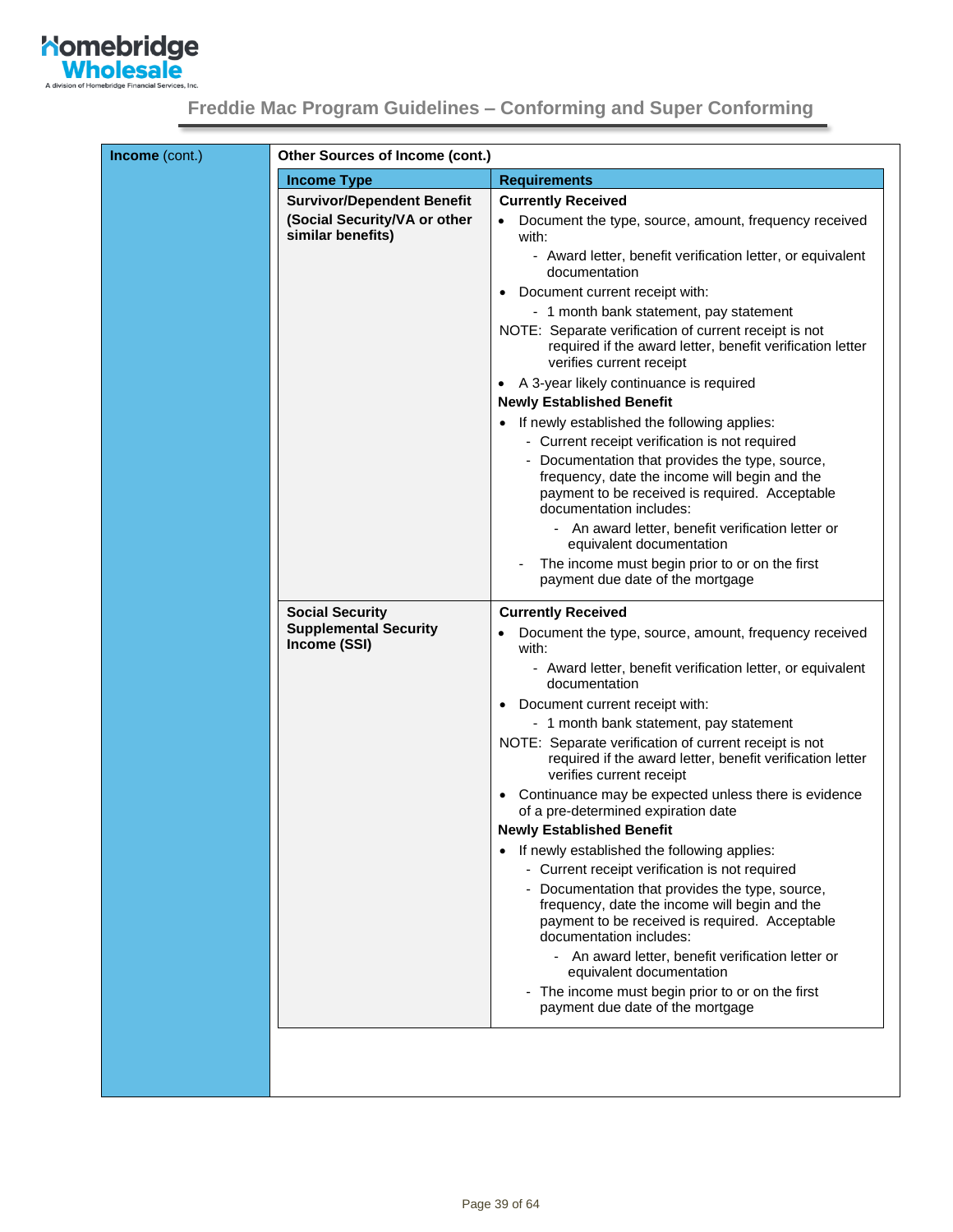

<span id="page-39-0"></span>

| <b>Income - Additional</b><br><b>Documentation</b> | <b>Below ONLY Required if the Self-Employed Borrower is NOT</b>                                                                                                                                                                     |
|----------------------------------------------------|-------------------------------------------------------------------------------------------------------------------------------------------------------------------------------------------------------------------------------------|
| <b>Requirements for Self-</b>                      | <b>Qualified Using 2020 or 2021 Tax Returns</b>                                                                                                                                                                                     |
| <b>Employed Borrowers:</b>                         | <b>Additional Requirements for Self-Employed Borrowers with</b>                                                                                                                                                                     |
| <b>Applications Dated</b>                          | <b>Applications Dated On or After December 14, 2020</b>                                                                                                                                                                             |
| on/after December 14,                              | In addition to the standard self-employed requirements the following applies:                                                                                                                                                       |
| 2020                                               | <b>Additional Documentation Requirements</b>                                                                                                                                                                                        |
|                                                    | Borrower to provide one of the following:                                                                                                                                                                                           |
|                                                    | <b>Audited YTD P&amp;L:</b>                                                                                                                                                                                                         |
|                                                    | Must be prepared and signed by a licensed accounting firm; borrower prepared is not                                                                                                                                                 |
|                                                    | allowed even if borrower is an accountant or works for accounting firm                                                                                                                                                              |
|                                                    | The borrower must sign and date the P&L<br>$\qquad \qquad \blacksquare$                                                                                                                                                             |
|                                                    | P&L must cover the most recent month preceding the loan application date, and<br>$\overline{\phantom{a}}$                                                                                                                           |
|                                                    | The P&L must be dated $\leq 60$ calendar days prior to the Note date,<br>$\overline{\phantom{a}}$                                                                                                                                   |
|                                                    | <b>OR</b>                                                                                                                                                                                                                           |
|                                                    | <b>Unaudited YTD P&amp;L:</b><br>$\bullet$                                                                                                                                                                                          |
|                                                    | The P&L may be prepared by the borrower or a financial professional and be signed<br>and dated by the borrower                                                                                                                      |
|                                                    | P&L must cover the most recent month preceding the loan application date,                                                                                                                                                           |
|                                                    | The P&L must be dated $\leq 60$ calendar days prior to the Note date, AND                                                                                                                                                           |
|                                                    | Three (3) months business bank statements                                                                                                                                                                                           |
|                                                    | Bank statements cannot be older than the last three (3) months represented on<br>the YTD P&L (e.g. P&L dated through October 31 <sup>st</sup> , bank statements provided<br>must be from August, September, and October)            |
|                                                    | Personal bank statements are acceptable when the borrower does not have a<br>business bank account subject to:                                                                                                                      |
|                                                    | All deposits must be specifically identified, to determine which were<br>personal and which were business related                                                                                                                   |
|                                                    | A reasonability test applies. Personal bank statements are only<br>٠<br>acceptable for smaller businesses; larger businesses with significant<br>income on business tax returns are not eligible to use personal bank<br>statements |
|                                                    | Businesses claiming to operate on a cash basis where business or personal bank<br>statements reflect minimal deposits will be subject to additional review and/or<br>documentation and Homebridge management approval               |
|                                                    | The Note date must be $\leq 60$ calendar days from the end of the most recent bank<br>statement                                                                                                                                     |
|                                                    |                                                                                                                                                                                                                                     |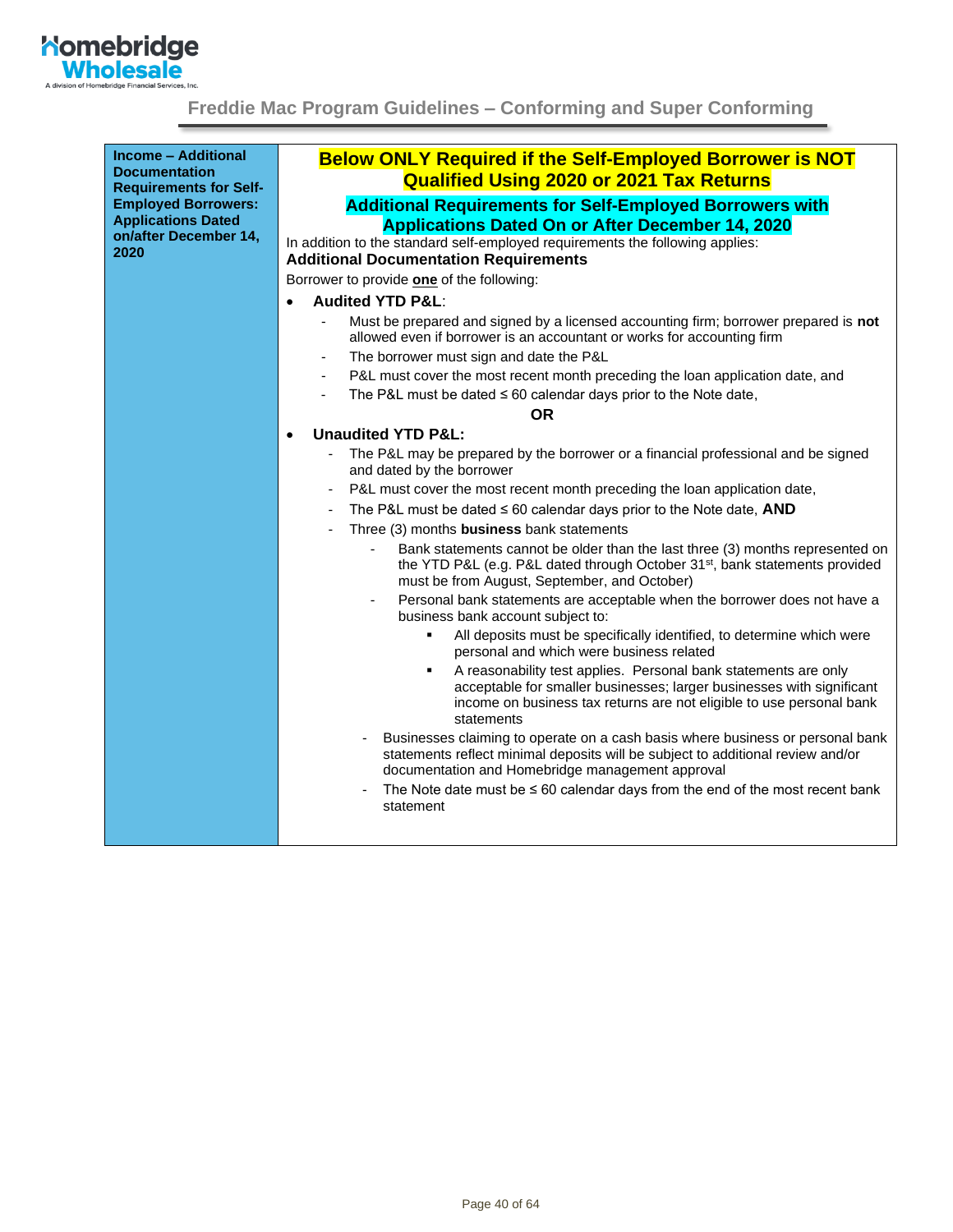

| <b>Income - Additional</b><br><b>Documentation</b>                                       | <b>Below ONLY Required if the Self-Employed Borrower is NOT</b><br><b>Qualified Using 2020 or 2021 Tax Returns</b>                                                                                                                                                                                                                                                                                                                                                                                                  |
|------------------------------------------------------------------------------------------|---------------------------------------------------------------------------------------------------------------------------------------------------------------------------------------------------------------------------------------------------------------------------------------------------------------------------------------------------------------------------------------------------------------------------------------------------------------------------------------------------------------------|
| <b>Requirements for Self-</b><br><b>Employed Borrowers:</b><br><b>Applications Dated</b> | <b>Additional Requirements for Self-Employed Borrowers with</b>                                                                                                                                                                                                                                                                                                                                                                                                                                                     |
| on/after December 14,                                                                    | <b>Applications Dated On or After December 14, 2020 (cont.)</b>                                                                                                                                                                                                                                                                                                                                                                                                                                                     |
| 2020 (cont.)                                                                             | <b>Income Analysis Requirements</b>                                                                                                                                                                                                                                                                                                                                                                                                                                                                                 |
|                                                                                          | The income analysis requirement is determined by the type of P&L provided                                                                                                                                                                                                                                                                                                                                                                                                                                           |
|                                                                                          | Audited P&L provided: If an audited YTD P&L, prepared and signed by a licensed<br>accounting firm, was provided no further validation of the is required                                                                                                                                                                                                                                                                                                                                                            |
|                                                                                          | Unaudited P&L provided: If a YTD unaudited P&L was provided, the P&L must be<br>validated by comparing it to the bank statements:                                                                                                                                                                                                                                                                                                                                                                                   |
|                                                                                          | The gross revenue/gross income on the P&L must be reasonably consistent with the<br>deposits listed on the bank statements. Homebridge will consider a 10% variance<br>reasonable                                                                                                                                                                                                                                                                                                                                   |
|                                                                                          | NOTE: Expenses are not required to be analyzed against the bank statements                                                                                                                                                                                                                                                                                                                                                                                                                                          |
|                                                                                          | If the information on the bank statements and the P&L are consistent, the P&L is<br>considered validated                                                                                                                                                                                                                                                                                                                                                                                                            |
|                                                                                          | If the information is not consistent, additional documentation will be required to validate<br>the unaudited P&L (e.g. month-to-month or quarterly trending reports with additional<br>bank statements)                                                                                                                                                                                                                                                                                                             |
|                                                                                          | If the information is not consistent due to the cyclical or seasonal nature of the<br>business, the income still may be eligible if the cyclical/seasonal nature of the business<br>is established and the income is likely to continue without being negatively impacted<br>by COVID-19 closures, stay-at-home orders, etc. For example, additional business<br>bank statements from the same months of the prior year may be provided to establish<br>typical revenue/expenses during the pre-pandemic time frame |
|                                                                                          | <b>Establishing Income Stability</b>                                                                                                                                                                                                                                                                                                                                                                                                                                                                                |
|                                                                                          | The following applies once the P&L has been validated:                                                                                                                                                                                                                                                                                                                                                                                                                                                              |
|                                                                                          | The net income on the validated P&L is compared to the qualifying income (qualifying<br>$\bullet$<br>income is determined by standard self-employment income guidelines) to determine the<br>stability of the business and income. Requirements vary based on the results of the<br>comparison                                                                                                                                                                                                                      |
|                                                                                          | Income level has NOT declined: The qualifying income is calculated using standard<br>$\bullet$<br>Freddie Mac self-employed income requirements. The P&L (audited or unaudited) is not<br>considered                                                                                                                                                                                                                                                                                                                |
|                                                                                          | Income level HAS declined: Additional documentation is required when the income level<br>$\bullet$<br>has declined to determine if it is now stable. The following is required:                                                                                                                                                                                                                                                                                                                                     |
|                                                                                          | A letter of explanation (LOE) provided by the borrower and/or their accountant/CPA is<br>required. The LOE must specifically address:                                                                                                                                                                                                                                                                                                                                                                               |
|                                                                                          | The decline in income, and                                                                                                                                                                                                                                                                                                                                                                                                                                                                                          |
|                                                                                          | Why they believe the decline has stabilized, and                                                                                                                                                                                                                                                                                                                                                                                                                                                                    |
|                                                                                          | That the net income is not expected to further decline                                                                                                                                                                                                                                                                                                                                                                                                                                                              |
|                                                                                          | If the LOE validates the income is now stable, no more than the current level of<br>monthly income from the P&L can be used for qualifying                                                                                                                                                                                                                                                                                                                                                                          |
|                                                                                          | If the LOE does not validate the income is now stable, the income cannot be used<br>for qualifying                                                                                                                                                                                                                                                                                                                                                                                                                  |
| <b>Inspections</b>                                                                       | Septic inspections are only required when the appraiser indicates there is evidence the<br>$\bullet$<br>septic system be failing.                                                                                                                                                                                                                                                                                                                                                                                   |
|                                                                                          | Termite inspections are only required when the purchase contract requires one, or the<br>$\bullet$<br>appraiser indicates there is evidence of active infestation                                                                                                                                                                                                                                                                                                                                                   |
|                                                                                          | Well inspections are only required when state or local regulations require, or if there is<br>$\bullet$<br>indication the well may be contaminated                                                                                                                                                                                                                                                                                                                                                                  |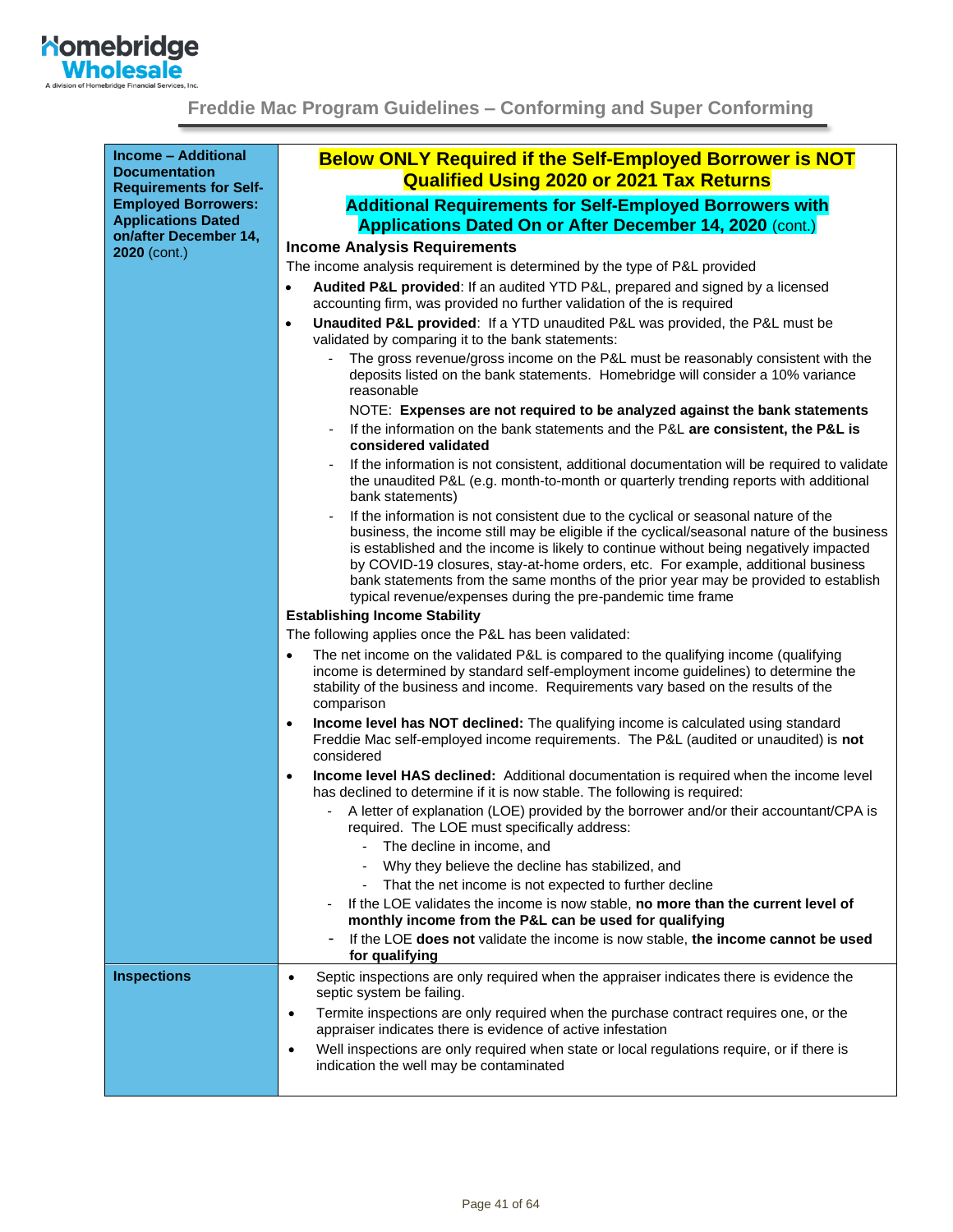

<span id="page-41-0"></span>

| <b>Interested Party</b><br><b>Contributions</b> |                                                                                                                                                                                                                                                | the terms and sale/transfer of the subject property such as:               |                                                            | Interested party contributions (IPC) pay for costs that are normally charged to the buyer of the<br>property (borrower) and are provided by a party that has a financial interest in, or can influence                                                                                                                                                                       |
|-------------------------------------------------|------------------------------------------------------------------------------------------------------------------------------------------------------------------------------------------------------------------------------------------------|----------------------------------------------------------------------------|------------------------------------------------------------|------------------------------------------------------------------------------------------------------------------------------------------------------------------------------------------------------------------------------------------------------------------------------------------------------------------------------------------------------------------------------|
|                                                 | $\bullet$                                                                                                                                                                                                                                      | Seller,                                                                    |                                                            |                                                                                                                                                                                                                                                                                                                                                                              |
|                                                 | Builder/developer,                                                                                                                                                                                                                             |                                                                            |                                                            |                                                                                                                                                                                                                                                                                                                                                                              |
|                                                 | Real estate agent,                                                                                                                                                                                                                             |                                                                            |                                                            |                                                                                                                                                                                                                                                                                                                                                                              |
|                                                 | Broker, or                                                                                                                                                                                                                                     |                                                                            |                                                            |                                                                                                                                                                                                                                                                                                                                                                              |
|                                                 |                                                                                                                                                                                                                                                | highest possible sales price.                                              |                                                            | Any affiliate of the above who will benefit from the sale of the property and/or at the                                                                                                                                                                                                                                                                                      |
|                                                 |                                                                                                                                                                                                                                                | IPCs can be either financing concessions or sales concessions and include: |                                                            |                                                                                                                                                                                                                                                                                                                                                                              |
|                                                 |                                                                                                                                                                                                                                                | Funds paid directly from the interested party to the borrower              |                                                            |                                                                                                                                                                                                                                                                                                                                                                              |
|                                                 |                                                                                                                                                                                                                                                | nonprofit entities, to the borrower,                                       |                                                            | Funds that flow from an interested party through a third-party organization, including                                                                                                                                                                                                                                                                                       |
|                                                 | $\bullet$                                                                                                                                                                                                                                      | (includes third party organization and nonprofit agency),                  |                                                            | Funds that flow to the transactions on the borrower's behalf from an interested party,                                                                                                                                                                                                                                                                                       |
|                                                 | $\bullet$                                                                                                                                                                                                                                      | costs for the transaction.                                                 |                                                            | Funds donated to a third party who provides the funds to pay some or all of the closing                                                                                                                                                                                                                                                                                      |
|                                                 | $\bullet$                                                                                                                                                                                                                                      |                                                                            |                                                            | If the borrower is a realtor purchasing a home, the realtor's commission funds from the<br>transaction are an acceptable IPC, subject to the limits below, but they cannot be used for<br>down payment, reserves, and/or minimum borrower contribution requirements.                                                                                                         |
|                                                 |                                                                                                                                                                                                                                                |                                                                            | included in financing concession limits                    | NOTE: Prorated real estate tax credits, contributed by the property seller in areas where<br>real estate taxes are paid in arrears, are not considered IPCs and are not                                                                                                                                                                                                      |
|                                                 |                                                                                                                                                                                                                                                | Interested party contributions are limited as follows:                     |                                                            |                                                                                                                                                                                                                                                                                                                                                                              |
|                                                 |                                                                                                                                                                                                                                                | <b>Occupancy Type</b>                                                      | <b>LTV/CLTV</b>                                            | <b>Maximum Allowable Contribution</b>                                                                                                                                                                                                                                                                                                                                        |
|                                                 |                                                                                                                                                                                                                                                | <b>Primary Residence</b>                                                   | > 90%                                                      | 3%                                                                                                                                                                                                                                                                                                                                                                           |
|                                                 |                                                                                                                                                                                                                                                | or                                                                         | 75.01% - 90%                                               | 6%                                                                                                                                                                                                                                                                                                                                                                           |
|                                                 |                                                                                                                                                                                                                                                | Second Home                                                                | 75% or less                                                | 9%<br>2%                                                                                                                                                                                                                                                                                                                                                                     |
|                                                 |                                                                                                                                                                                                                                                | <b>Investment Property</b>                                                 | All                                                        |                                                                                                                                                                                                                                                                                                                                                                              |
|                                                 | NOTE: IPC limits do not apply to Freddie Mac REO properties (concessions contributed by<br>FHLMC as the property seller)                                                                                                                       |                                                                            |                                                            |                                                                                                                                                                                                                                                                                                                                                                              |
|                                                 | $\bullet$                                                                                                                                                                                                                                      | meet any minimum borrower contribution requirement.                        |                                                            | IPCs cannot be used to make the borrower's down payment, reserve requirements or to                                                                                                                                                                                                                                                                                          |
|                                                 | Sales concessions items such as furniture, automobiles, decorator allowances, cash, etc.<br>$\bullet$<br>and financing concessions that exceed the limits above must be deducted from the sales<br>price when calculating the LTV/CLTV ratios. |                                                                            |                                                            |                                                                                                                                                                                                                                                                                                                                                                              |
|                                                 |                                                                                                                                                                                                                                                | include:                                                                   |                                                            | Financing concessions are subject to the IPC limits noted above. Financing concessions                                                                                                                                                                                                                                                                                       |
|                                                 |                                                                                                                                                                                                                                                | ä,<br>financing transaction,                                               |                                                            | Financial contributions from an interested party that benefits the borrower in the                                                                                                                                                                                                                                                                                           |
|                                                 |                                                                                                                                                                                                                                                | ۰                                                                          | Payments or credits related to acquiring the property, and |                                                                                                                                                                                                                                                                                                                                                                              |
|                                                 |                                                                                                                                                                                                                                                |                                                                            | the HOA and documented on the Closing Disclosure           | Payments or credits for financing term, closing costs, or prepaids, including up to 12<br>months HOA dues. HOA dues must be collected at closing and transferred directly to                                                                                                                                                                                                 |
|                                                 |                                                                                                                                                                                                                                                |                                                                            |                                                            | Financing concessions generally include origination fee, discount points, commitment fee,                                                                                                                                                                                                                                                                                    |
|                                                 |                                                                                                                                                                                                                                                | paid MI.                                                                   |                                                            | appraisal cost, transfer taxes, attorney's fees, title insurance premiums, etc. They may also<br>include prepaid items such as interest charges (no more than 30 days), real estate taxes<br>covering any period after the settlement date, hazard insurance premiums (≤ 14 months),<br>HOA dues (≤ 12 months), mortgage insurance premiums and escrow accruals for borrower |
|                                                 | $\bullet$                                                                                                                                                                                                                                      |                                                                            |                                                            | NOTE: Fees and/or closing costs paid by the seller that are considered common and<br>customary are not subject to IPC limits e.g. owner's title and transfer tax.<br>Undisclosed IPCs are ineligible i.e. borrower paid closing costs moved to seller side of CD                                                                                                             |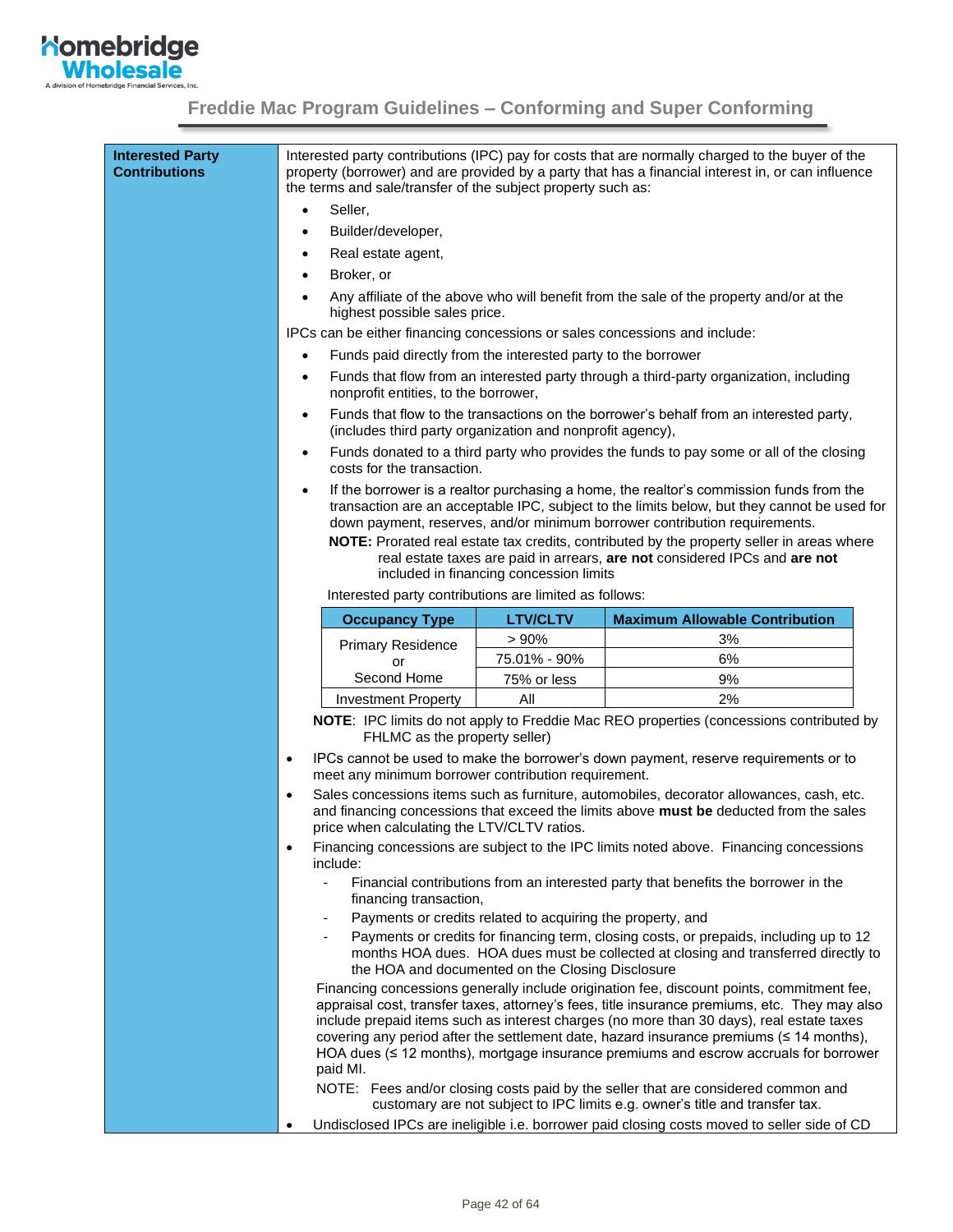

| <b>Requirements</b> |                                           | <b>Rental Income - General Eligibility</b>                                           |                                                                                                                                                    |
|---------------------|-------------------------------------------|--------------------------------------------------------------------------------------|----------------------------------------------------------------------------------------------------------------------------------------------------|
|                     |                                           | Rental income from the following property types is eligible:                         |                                                                                                                                                    |
|                     | $\bullet$                                 | 2-4 unit primary residence (income from the units not occupied by the borrower)      |                                                                                                                                                    |
|                     | 1-4 unit investment property<br>$\bullet$ |                                                                                      |                                                                                                                                                    |
|                     | $\bullet$                                 | i.e. commercial property allowed)                                                    | Non-subject investment property owned by the borrower (not restricted to residential property,                                                     |
|                     |                                           | IMPORTANT NOTE: Whether purchasing a new rental property or converting a             |                                                                                                                                                    |
|                     |                                           |                                                                                      | primary residence to a rental property, the borrower must                                                                                          |
|                     |                                           |                                                                                      | currently own a primary residence to use rental income when                                                                                        |
|                     |                                           | purchasing a new rental property                                                     |                                                                                                                                                    |
|                     | $\bullet$                                 | must be reasonably expected to continue for a minimum of 3 years                     | Eligible rental income must be stable, generated from an acceptable and verifiable source and                                                      |
|                     | $\bullet$                                 | Gift funds are ineligible on investment transactions.                                |                                                                                                                                                    |
|                     | $\bullet$                                 | Required reserves will be determined by LPA; refer to the Reserves topic for details |                                                                                                                                                    |
|                     | $\bullet$                                 | Rent loss insurance not required                                                     |                                                                                                                                                    |
|                     | $\bullet$                                 | one of the following documents at closing:                                           | Investment property files, regardless of whether or not income is used to qualify, must contain                                                    |
|                     |                                           | (can be noted on the appraisal report), or                                           | If the property is vacant, verification from the appraiser that all units are currently vacant                                                     |
|                     |                                           |                                                                                      | If the property has any tenants, verification from the title company that they will not have                                                       |
|                     |                                           |                                                                                      | a "Tenants in Possession" exception in the title policy. Specific verification from the title                                                      |
|                     |                                           | will not have a "tenants in possession" exception, or                                | company is required; the title company must provide in writing documentation that they                                                             |
|                     |                                           | A copy of the lease documentation that specifically indicates one of the following:  |                                                                                                                                                    |
|                     |                                           | The lease is subordinate to any mortgage, or                                         |                                                                                                                                                    |
|                     |                                           | Any tenant's right to purchase the property or any rights that could affect          |                                                                                                                                                    |
|                     |                                           |                                                                                      | Homebridge's interest have been formally waived by all tenants of the property.                                                                    |
|                     |                                           |                                                                                      |                                                                                                                                                    |
|                     |                                           | <b>Appraisal Form Requirements and Analysis</b>                                      |                                                                                                                                                    |
|                     |                                           | <b>Subject Property</b>                                                              | <b>Subject Property</b>                                                                                                                            |
|                     |                                           | 1-unit Investment Property                                                           | $2-4$ unit<br><b>Primary or Investment Property</b>                                                                                                |
|                     |                                           | FHLMC/FNMA Form 1000/1007                                                            | FHLMC/FNMA Form 72/1025                                                                                                                            |
|                     | <b>Documentation</b>                      | <b>Single Family Comparable Rent</b><br><b>Schedule</b>                              | <b>Small Residential Income Property</b><br><b>Appraisal Report</b>                                                                                |
|                     | <b>Underwriter</b><br><b>Analysis</b>     |                                                                                      | • Determine if the current market rents reasonably support the gross rents                                                                         |
|                     |                                           |                                                                                      | reported on Schedule E or the gross monthly lease income, as applicable<br>If the current market rents do not reasonable support the gross monthly |
|                     |                                           | rents reported on Schedule E or lease:                                               |                                                                                                                                                    |
|                     |                                           | discretion, and                                                                      | Additional documentation may be required at underwriter                                                                                            |
|                     |                                           |                                                                                      | The underwriter must prepare a written analysis to be included in                                                                                  |
|                     |                                           | expected to continue                                                                 | the in loan file explaining the discrepancy and documenting<br>reasons for considering the income stable and reasonable                            |
|                     |                                           |                                                                                      |                                                                                                                                                    |
|                     |                                           | (requirements continued on next page)                                                |                                                                                                                                                    |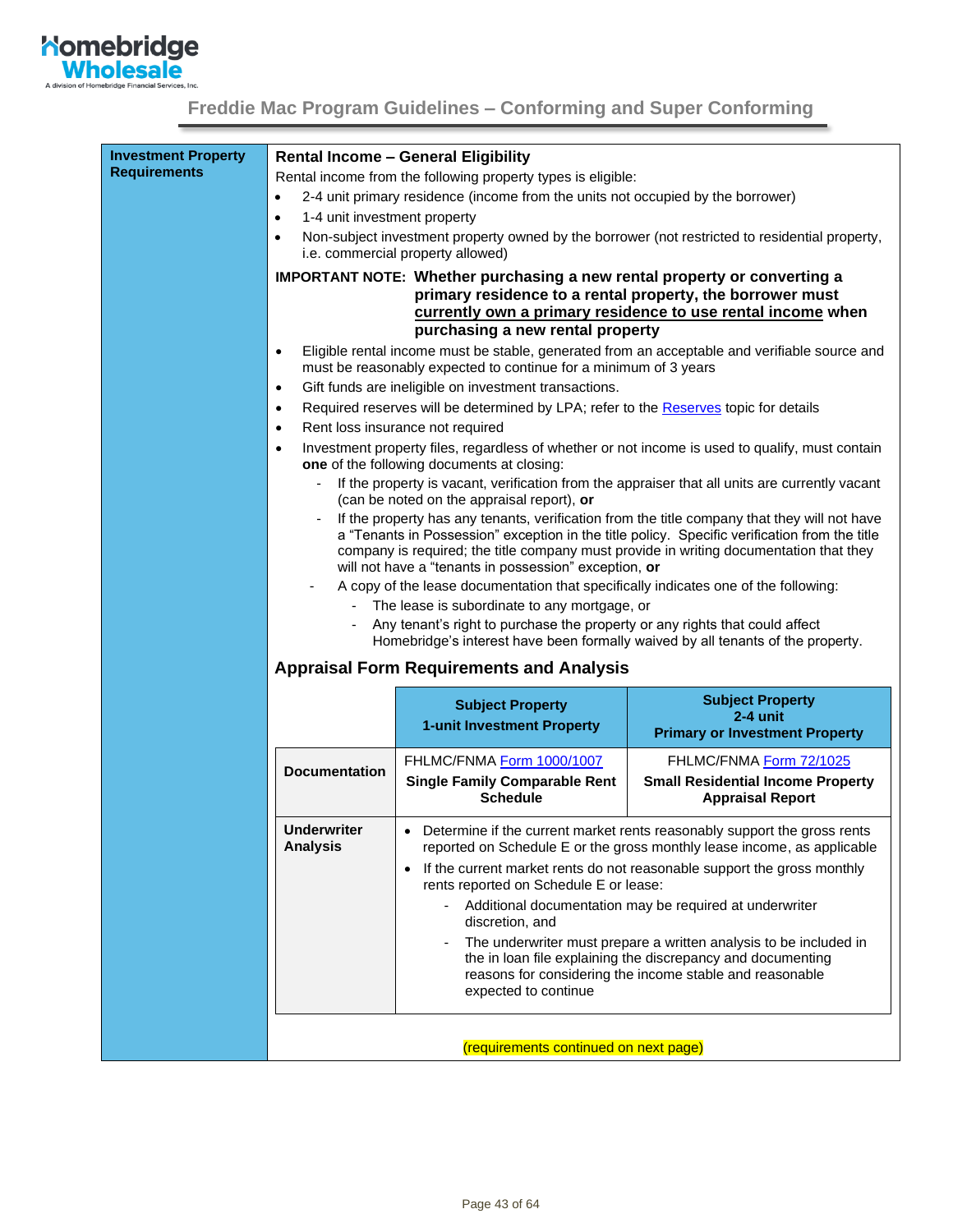

<span id="page-43-1"></span>

|  |  | Freddie Mac Program Guidelines - Conforming and Super Conforming |  |
|--|--|------------------------------------------------------------------|--|
|  |  |                                                                  |  |

<span id="page-43-0"></span>

| <b>Investment Property</b><br><b>Requirements (cont.)</b> |                                                                            | <b>Documenting Rental Income Requirements</b>                                                                                                                                                                                                                                                                    |                                                                                                                                                                                                                                                                                                                                                                                                                                                                                                                                                                                                                                                                                                                                                                                                     |
|-----------------------------------------------------------|----------------------------------------------------------------------------|------------------------------------------------------------------------------------------------------------------------------------------------------------------------------------------------------------------------------------------------------------------------------------------------------------------|-----------------------------------------------------------------------------------------------------------------------------------------------------------------------------------------------------------------------------------------------------------------------------------------------------------------------------------------------------------------------------------------------------------------------------------------------------------------------------------------------------------------------------------------------------------------------------------------------------------------------------------------------------------------------------------------------------------------------------------------------------------------------------------------------------|
|                                                           |                                                                            | <b>Subject Property</b><br><b>Purchase Transactions</b><br>2-4 Unit Primary Residence<br>and 1-4 Unit Investment                                                                                                                                                                                                 | <b>Subject Property Refinance Transactions</b><br>or Non-Subject Investment Property<br>2-4 Unit Primary Residence 1-4 Unit Investment<br>Property purchased or converted to rental<br>property in current calendar year<br>(including current primary residence<br>converting to rental property)<br>(see next page for requirements for<br>Properties owned in the prior year)                                                                                                                                                                                                                                                                                                                                                                                                                    |
|                                                           | <b>Documentation</b><br><b>Required</b>                                    | • A copy of lease(s) is<br>required (if available), OR<br>If a lease is not<br>available, one of the<br>following is required:<br>- FHLMC/FNMA Form<br>1000/1007 (Single-<br>Family Comparable<br>Rent Schedule), or<br>FHLMC/FNMA Form<br>72/1025 (Small<br>Residential Income<br>Property Appraisal<br>Report) | • A copy of the lease(s) required, AND<br>• One of the following is also required to<br>support the income on the lease:<br>- FHLMC/FNMA Form 1000/1007<br>(Single-Family Comparable Rent)<br>Schedule), or<br>FHLMC/FNMA Form 72/1025 (Small<br>Residential Income Property Appraisal<br>Report)<br><b>OR</b><br>- Two (2) months bank statements or<br>cancelled rent checks<br>• Purchase date or conversion date (primary<br>to investment) as applicable must be<br>documented                                                                                                                                                                                                                                                                                                                 |
|                                                           | Lease<br><b>Requirements</b>                                               | The following applies to the lease(s):<br>Must be current and fully executed,<br>$\bullet$<br>acceptable                                                                                                                                                                                                         | Must have an original minimum lease term of one year, and<br>If lease is documented as assigned to the borrower from the property<br>seller and is now in the automatically renewable month-to-month phase<br>of an original one year, or longer term lease, the month-to-month is                                                                                                                                                                                                                                                                                                                                                                                                                                                                                                                  |
|                                                           | <b>Maximum</b><br><b>Eligible Amount</b><br>of Net Rental<br><b>Income</b> | $\bullet$<br>applies to rental income:<br>rental property, or<br>managing investment property                                                                                                                                                                                                                    | The borrower must currently own a primary residence to use rental<br>income to qualify when purchasing a new rental property<br>If borrower currently owns a primary residence the following<br>1. Rental income may only be used to offset the PITI payment, and<br>when applicable, mortgage insurance premiums, leasehold<br>payments, and HOA dues (excluding unit utility charges) and<br>payments on secondary financing (full monthly payment) of the new<br>2. When converting primary residence, may only be used to offset PITI<br>on current primary property the borrower is vacating, and<br>3. Any rental income exceeding the PITI payment cannot be added<br>to the borrower's gross monthly qualifying income unless the<br>borrower has a minimum of 1-year documented experience |
|                                                           |                                                                            | (requirements continued on next page)                                                                                                                                                                                                                                                                            |                                                                                                                                                                                                                                                                                                                                                                                                                                                                                                                                                                                                                                                                                                                                                                                                     |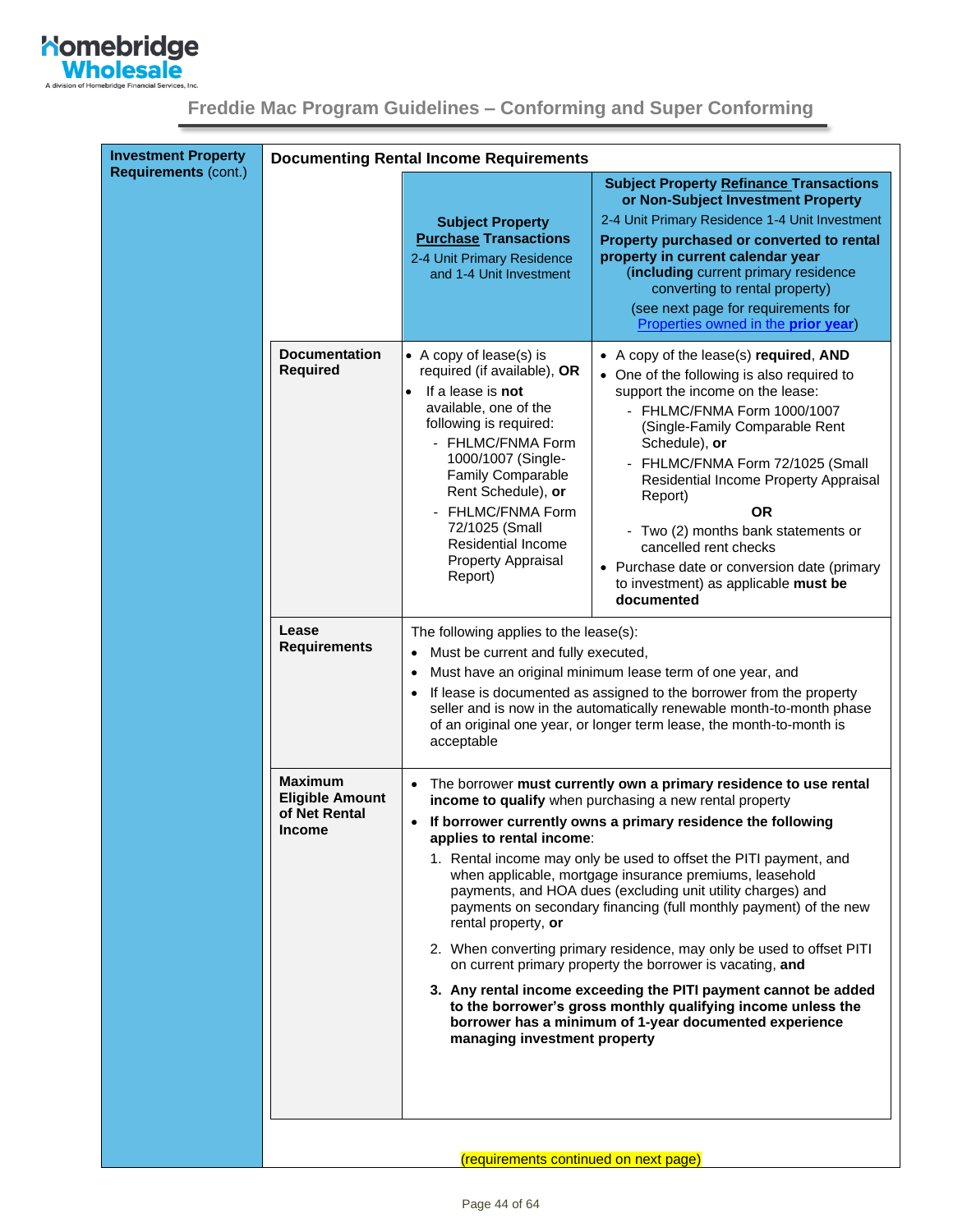

<span id="page-44-0"></span>

| <b>Investment Property</b>  | <b>Documenting Rental Income Requirements (cont.)</b> |                                                                                                                                                                                                                                                                                                                      |  |
|-----------------------------|-------------------------------------------------------|----------------------------------------------------------------------------------------------------------------------------------------------------------------------------------------------------------------------------------------------------------------------------------------------------------------------|--|
| <b>Requirements (cont.)</b> |                                                       | Rental Income from Property Owned in the Prior Calendar Year                                                                                                                                                                                                                                                         |  |
|                             | <b>Documentation</b><br><b>Required</b>               | • If rental income from the subject or non-subject property is used for<br>qualifying the following applies:                                                                                                                                                                                                         |  |
|                             |                                                       | Obtain the most recent one year's tax returns, including Schedule E<br>for the most recent year                                                                                                                                                                                                                      |  |
|                             |                                                       | If the subject property has been owned for a year or more and is<br>reported on Schedule E for the prior year, use the income or loss as<br>reported                                                                                                                                                                 |  |
|                             |                                                       | A signed lease may be used for calculating rental income if:                                                                                                                                                                                                                                                         |  |
|                             |                                                       | The property was out of service for any time period in the prior<br>year due to a documented event (e.g. renovation) and this is<br>supported by the Schedule E showing reduced number of days<br>in use and reflects repair costs, or                                                                               |  |
|                             |                                                       | The property was purchased later in the calendar year and the<br>Schedule E supports this by a reduced number of days in use                                                                                                                                                                                         |  |
|                             |                                                       | If a signed lease is used due to one of the above instances the<br>following is required to support the income on the lease                                                                                                                                                                                          |  |
|                             |                                                       | o FHLMC/FNMA Form 1000/1007 (Single-Family<br>Comparable Rent Schedule), or FHLMC/FNMA Form<br>72/1025 (Small Residential Income Property Appraisal<br>Report), OR                                                                                                                                                   |  |
|                             |                                                       | $\circ$ 2 months bank statements or cancelled rent checks<br>documenting receipt of the rental income                                                                                                                                                                                                                |  |
|                             |                                                       | Refer to the Lease Requirements topic for details on the lease                                                                                                                                                                                                                                                       |  |
|                             |                                                       | <b>NOTE:</b> If Schedule E indicates the property was out of service but<br>the loan file does not contain documentation supporting a<br>renovation/repair or that the property was purchased later in<br>the calendar year, the rental income or loss from<br>Schedule E must be used and annualized for qualifying |  |
|                             |                                                       |                                                                                                                                                                                                                                                                                                                      |  |
|                             |                                                       |                                                                                                                                                                                                                                                                                                                      |  |
|                             |                                                       |                                                                                                                                                                                                                                                                                                                      |  |
|                             |                                                       |                                                                                                                                                                                                                                                                                                                      |  |
|                             |                                                       |                                                                                                                                                                                                                                                                                                                      |  |
|                             |                                                       |                                                                                                                                                                                                                                                                                                                      |  |
|                             |                                                       |                                                                                                                                                                                                                                                                                                                      |  |
|                             |                                                       | (requirements continued on next page)                                                                                                                                                                                                                                                                                |  |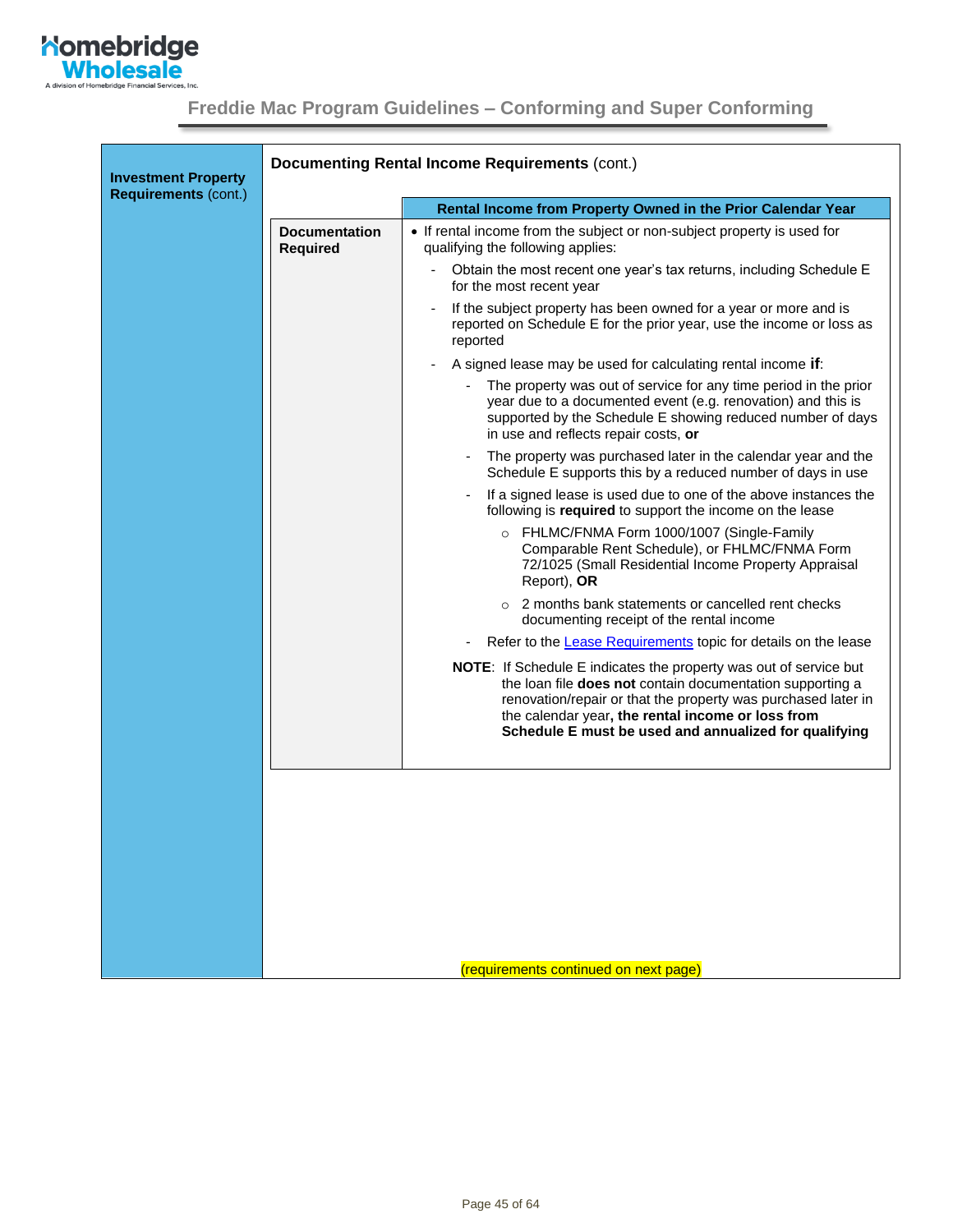

| <b>Investment Property</b>  |                                       | <b>Documenting Rental Income Requirements (cont.)</b>                                                                                                                                                                                                                                              |
|-----------------------------|---------------------------------------|----------------------------------------------------------------------------------------------------------------------------------------------------------------------------------------------------------------------------------------------------------------------------------------------------|
| <b>Requirements (cont.)</b> | <b>Rental Income</b><br><b>Source</b> | <b>Net Rental Income Calculation</b><br>Net Rental Income Calculation Determined by Rental Income Source                                                                                                                                                                                           |
|                             | Lease and/or<br><b>FHLMC/FNMA</b>     | 75% of the gross monthly rent or gross monthly market rent                                                                                                                                                                                                                                         |
|                             | Forms 1000/1007<br>or 72/1025         | Refer to the <b>Documentation Required</b> topic for lease and Forms eligibility<br>requirements                                                                                                                                                                                                   |
|                             | <b>Schedule E</b>                     | The net rental income for each individual property is determined based on<br>the history of income and expenses reported on Schedule E. The net rental<br>income from Schedule E is calculated using Freddie Mac Form 92 Net<br>Rental Income Calculations - Schedule E as follows:                |
|                             |                                       | Rents received minus total expenses. The following expenses are<br>added back:                                                                                                                                                                                                                     |
|                             |                                       | - Insurance,                                                                                                                                                                                                                                                                                       |
|                             |                                       | Mortgage interest                                                                                                                                                                                                                                                                                  |
|                             |                                       | Real estate taxes,                                                                                                                                                                                                                                                                                 |
|                             |                                       | Depreciation and/or depletion                                                                                                                                                                                                                                                                      |
|                             |                                       | - HOA dues (if reported as an expense),                                                                                                                                                                                                                                                            |
|                             |                                       | One time losses (due to a catastrophic event),<br>- Non-cash deductions                                                                                                                                                                                                                            |
|                             |                                       | NOTE: When calculating the net rental income for each individual<br>property, the insurance, mortgage interest paid, real estate<br>taxes, and HOA dues are only added back if they are included<br>in the payment being used to establish the debt payment-to-<br>income ratio for that property. |
|                             |                                       | The result of the above calculation is the net rental income divided by<br>12 months to determine monthly amount                                                                                                                                                                                   |
|                             |                                       | <b>DTI Calculation</b>                                                                                                                                                                                                                                                                             |
|                             | <b>DTI Ratio Using</b>                | <b>Subject 2-4 Unit Primary Residence:</b>                                                                                                                                                                                                                                                         |
|                             | <b>Net Rental</b><br><b>Income</b>    | The monthly housing expense is added as a liability to the DTI, and<br>The net rental income may be added to the monthly income                                                                                                                                                                    |
|                             |                                       | <b>Subject 1-4 Unit Investment:</b>                                                                                                                                                                                                                                                                |
|                             |                                       | Subtract the monthly payment amount from the net rental income:<br>If positive, add that amount to the monthly income                                                                                                                                                                              |
|                             |                                       | If negative, add that amount to the DTI                                                                                                                                                                                                                                                            |
|                             |                                       | Rental Income from Non-Subject Investment Property<br>Subtract the monthly payment amount from the net rental income:<br>If positive, add that amount to the monthly income                                                                                                                        |
|                             |                                       | If negative, add that amount to the DTI                                                                                                                                                                                                                                                            |
|                             |                                       | NOTE: If the borrower owns multiple non-subject investment properties<br>apply the above calculation and requirement to each property                                                                                                                                                              |
|                             |                                       |                                                                                                                                                                                                                                                                                                    |
|                             |                                       |                                                                                                                                                                                                                                                                                                    |
|                             |                                       |                                                                                                                                                                                                                                                                                                    |
|                             |                                       |                                                                                                                                                                                                                                                                                                    |
|                             |                                       |                                                                                                                                                                                                                                                                                                    |
|                             |                                       |                                                                                                                                                                                                                                                                                                    |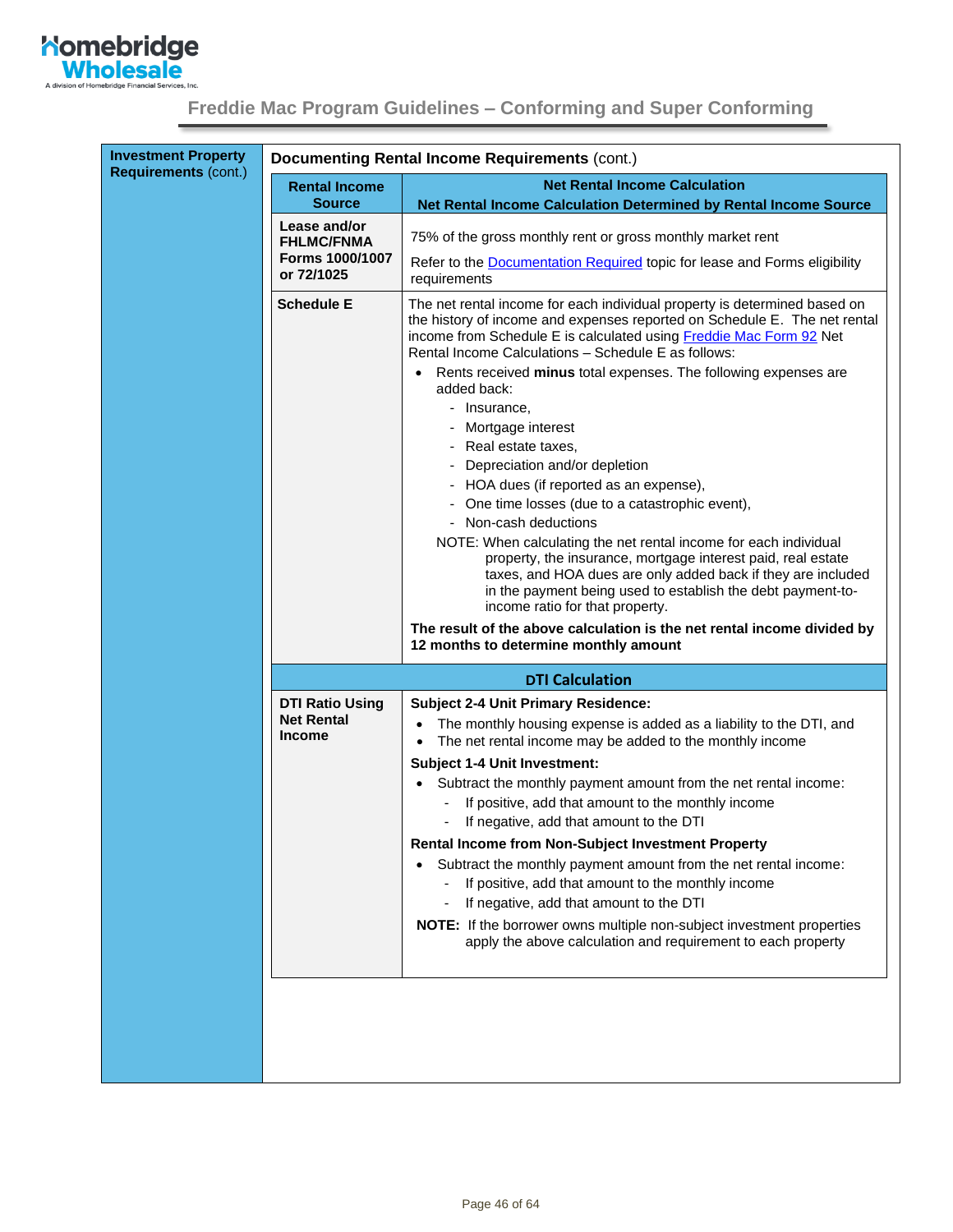

| <b>LDP/GSA and</b><br><b>Mortgage Fraud</b>     | LDP/GSA LDP/GSA<br>All of the following parties to the transaction, as applicable, must be checked against HUD's<br>Limited Denial of Participation list and the General Service Administration's Excluded Parties List<br>System.<br>Borrower(s) and Borrower(s) AKA name (if applicable)<br>$\bullet$<br>Seller(s),<br>$\bullet$<br>Real Estate Listing and Selling Agent(s),<br>$\bullet$<br>Appraiser,<br>$\bullet$<br>Appraisal Company (not the AMC)<br><b>Broker</b><br>Loan Officer, Loan Officer Assistant<br>Loan Processor,<br>$\bullet$<br>Underwriter,<br>Closing/Settlement Agent,<br>Title/Settlement Company, and<br>203(k) Consultant<br>Any transaction where any of the interested parties to the transaction have been convicted of<br>mortgage fraud will require review and approval by Homebridge management.                                                                                                                                                                                                                                                                                                                                                                                                                                                                                                          |
|-------------------------------------------------|-----------------------------------------------------------------------------------------------------------------------------------------------------------------------------------------------------------------------------------------------------------------------------------------------------------------------------------------------------------------------------------------------------------------------------------------------------------------------------------------------------------------------------------------------------------------------------------------------------------------------------------------------------------------------------------------------------------------------------------------------------------------------------------------------------------------------------------------------------------------------------------------------------------------------------------------------------------------------------------------------------------------------------------------------------------------------------------------------------------------------------------------------------------------------------------------------------------------------------------------------------------------------------------------------------------------------------------------------|
| <b>Manufactured</b><br><b>Housing: Overview</b> | Freddie Mac defines a manufactured home as a 1-unit dwelling built on a permanent chassis in<br>$\bullet$<br>accordance with the National Manufactured Construction and Safety Standards Act as<br>promulgated by the Department of Housing and Urban Development (HUD) and affixed to a<br>permanent foundation.<br>The manufactured home and the land on which it is situated must be titled as real property and<br>the borrower must own the land. Documentation must be provided to evidence the home is<br>legally classified as real property, the home is properly titled and the lien on the home is<br>property created, evidenced and perfected.<br>Homebridge follows Freddie Mac guidelines for manufactured housing unless otherwise noted<br>in these guidelines. To view Freddie Mac's complete manufactured housing requirements refer<br>to the Manufactured Housing topics in the Freddie Mac Seller Guide Chapter 5703<br>A Manufactured Housing Limited Power of Attorney signed by the borrower is required for any<br>$\bullet$<br>post-close items pertaining to the conversion of the home from personal to real property if not<br>completed prior to closing. Any post-closing documents must be included in the loan file.<br>Conforming loan amounts only; super conforming loan amounts ineligible<br>$\bullet$ |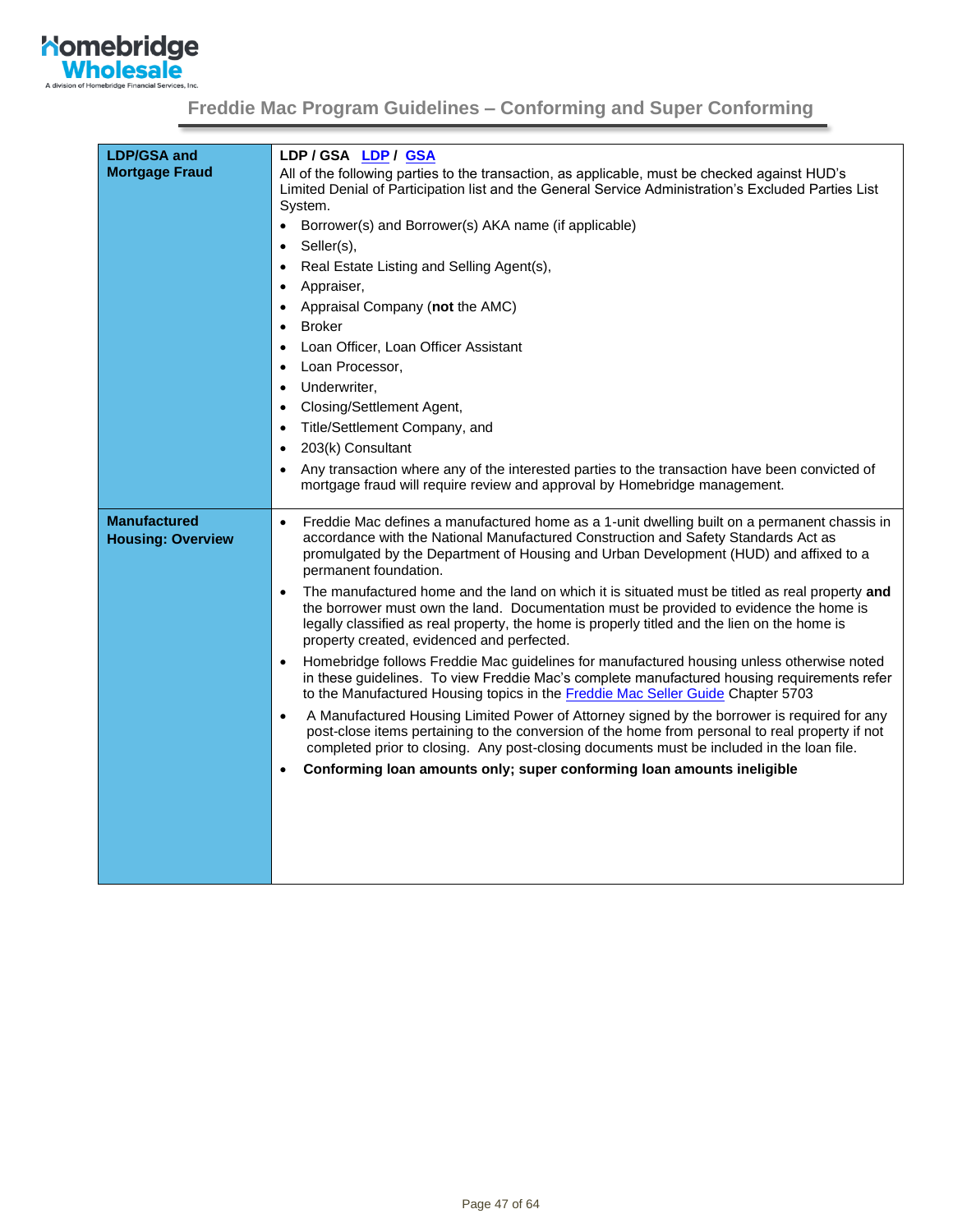

| <b>Manufactured</b><br><b>Housing: General</b><br><b>Terms</b> | HUD Certification Label (aka HUD label, seal or tag)<br>A 2"x4" metal plate affixed to the exterior of each transportable section of the manufactured home.<br>The plate includes the HUD certification label number which evidences compliance with the<br>Federal Manufactured Home Construction and Safety Standards. Information from the HUD<br>Certification Label is included in the appraisal report if available. If not available a letter of label<br>verification, obtained from the Institute for Building Technology and Safety is required<br>Institute for Building Technology and Safety<br>A letter of label verification must be obtained from The Institute for Building Technology and Safety<br>if the HUD Certification Label is missing from the manufactured home<br>HUD Data Plate (aka Compliance Certificate)<br>A paper label mounted inside the manufactured home that includes the manufacturer's name,<br>trade/model name, year manufactured, serial number, a list of the Certification Label number(s).<br>Information from data plate is included on the appraisal report<br>Engineer's Certification for Manufactured Housing Foundation: A certification the home's<br>permanent foundation is in compliance with the Permanent Foundations Guide for Manufactured<br>Housing (PFGMH)<br><b>New Manufactured Home</b><br>A home that is purchased directly from a retailer or a developer and has never been occupied and<br>has never been affixed to a permanent foundation on another site<br>HUD Codes - Regulations Applicable to Manufactured Homes<br>Federal Manufactured Home Construction and Safety Standards (MHCSS 24 CFR Part 3280)<br>$\bullet$<br>Manufactured Home Procedural and Enforcement Regulations (24 CFR Part 3282)<br>٠<br>Model Manufactured Home Installation Standards (MIS 24 CFR Part 3285/3286)<br>٠ |
|----------------------------------------------------------------|-----------------------------------------------------------------------------------------------------------------------------------------------------------------------------------------------------------------------------------------------------------------------------------------------------------------------------------------------------------------------------------------------------------------------------------------------------------------------------------------------------------------------------------------------------------------------------------------------------------------------------------------------------------------------------------------------------------------------------------------------------------------------------------------------------------------------------------------------------------------------------------------------------------------------------------------------------------------------------------------------------------------------------------------------------------------------------------------------------------------------------------------------------------------------------------------------------------------------------------------------------------------------------------------------------------------------------------------------------------------------------------------------------------------------------------------------------------------------------------------------------------------------------------------------------------------------------------------------------------------------------------------------------------------------------------------------------------------------------------------------------------------------------------------------------------------------------------------------------------------------------|
| <b>Manufactured</b><br><b>Housing: Eligibility</b>             | Manufactured homes must meet HUD codes for manufactured homes. HUD codes include:<br>Federal Manufactured Home Construction and Safety Standards<br>$\bullet$<br>Manufactured Home Procedural and Enforcement Regulations<br>$\bullet$<br>Model Manufactured Home Installation Standards<br>$\bullet$                                                                                                                                                                                                                                                                                                                                                                                                                                                                                                                                                                                                                                                                                                                                                                                                                                                                                                                                                                                                                                                                                                                                                                                                                                                                                                                                                                                                                                                                                                                                                                       |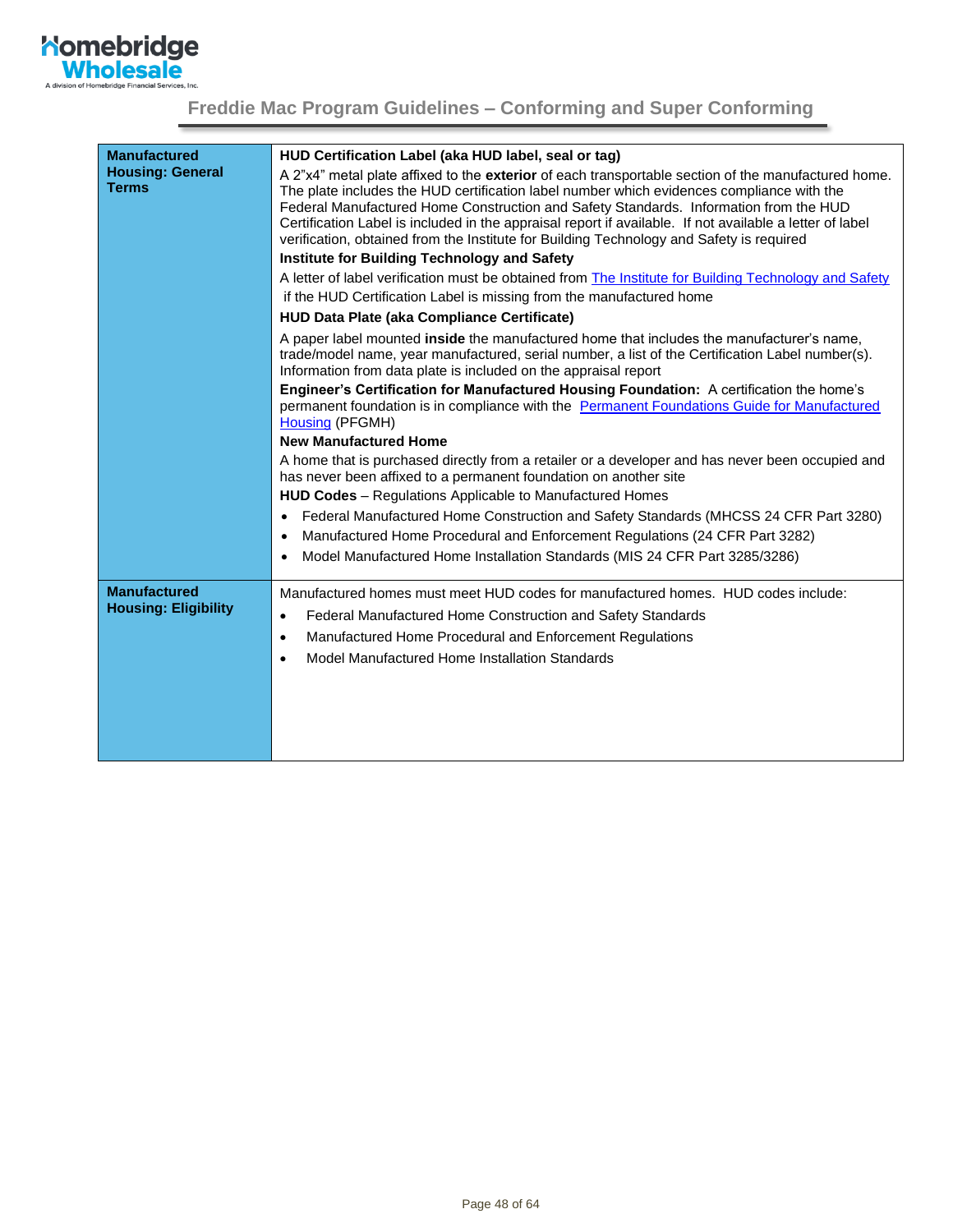

| <b>Manufactured</b>                    | Additionally the following applies:                                                                                                                                                                                                                                                                                                                                                                                                         |  |  |  |  |
|----------------------------------------|---------------------------------------------------------------------------------------------------------------------------------------------------------------------------------------------------------------------------------------------------------------------------------------------------------------------------------------------------------------------------------------------------------------------------------------------|--|--|--|--|
| <b>Housing: Eligibility</b><br>(cont.) | The home must be a 1-unit multi-wide dwelling, classified as real property and permanently<br>$\bullet$<br>affixed to a permanent foundation in compliance with HUD codes                                                                                                                                                                                                                                                                   |  |  |  |  |
|                                        | Primary residence or second home eligible<br>$\bullet$                                                                                                                                                                                                                                                                                                                                                                                      |  |  |  |  |
|                                        | The manufactured home must be a minimum of 20 feet wide<br>$\bullet$                                                                                                                                                                                                                                                                                                                                                                        |  |  |  |  |
|                                        | The wheels, axles and towing hitches must be removed from the home<br>$\bullet$                                                                                                                                                                                                                                                                                                                                                             |  |  |  |  |
|                                        | The land on which the home sits must be owned by the borrower in fee simple; leaseholds<br>$\bullet$<br>are ineligible                                                                                                                                                                                                                                                                                                                      |  |  |  |  |
|                                        | The home must have been built on or after June 15, 1976<br>$\bullet$                                                                                                                                                                                                                                                                                                                                                                        |  |  |  |  |
|                                        | If installed prior to October 20, 2008 (prior to HUD code requirements for anchoring systems<br>$\bullet$<br>were in place) the anchoring system must comply with the manufacturer's design or a<br>designed by a licensed, registered professional engineer. Documentation must be provided<br>by an appropriately licensed professional attesting the anchoring system is in compliance with<br>the manufacturer's/ or engineer's design. |  |  |  |  |
|                                        | The permanent foundation must adhere to the manufacturer's requirements and meet all local,<br>$\bullet$<br>state, or federal codes as applicable.                                                                                                                                                                                                                                                                                          |  |  |  |  |
|                                        | The home must be permanently connected to utilities (power, water and a sewage disposal<br>$\bullet$<br>system) per HUD codes                                                                                                                                                                                                                                                                                                               |  |  |  |  |
|                                        | Any improvements, modifications or repairs that affect safety, soundness, or habitability of the<br>$\bullet$<br>home must be completed prior to loan closing                                                                                                                                                                                                                                                                               |  |  |  |  |
|                                        | If the home is a new a copy of the manufacturer's invoice and purchase agreement must be<br>$\bullet$<br>provided and maintained in the loan file                                                                                                                                                                                                                                                                                           |  |  |  |  |
|                                        | The home must be built on a permanent chassis in compliances with the applicable HUD code<br>$\bullet$<br>in effect as of the date the home was constructed. The following must be present and legible<br>to evidence the home was built in compliance:                                                                                                                                                                                     |  |  |  |  |
|                                        | The HUD Certification Label, and                                                                                                                                                                                                                                                                                                                                                                                                            |  |  |  |  |
|                                        | The HUD Data Plate. The appraisal must include all of the information from the HUD<br>Data Plate and Certification label                                                                                                                                                                                                                                                                                                                    |  |  |  |  |
|                                        | If either of the above are not present, the following may be provided as evidence of<br>compliance:                                                                                                                                                                                                                                                                                                                                         |  |  |  |  |
|                                        | HUD Certification Label: A verification letter from the <b>Institute for Building</b><br>٠<br><b>Technology and Safety (IBTS)</b>                                                                                                                                                                                                                                                                                                           |  |  |  |  |
|                                        | HUD Data Plate: A copy of the Data Plate or substitute perform verification from the<br>IBTS, or                                                                                                                                                                                                                                                                                                                                            |  |  |  |  |
|                                        | A copy of the Data Plate from the In-Plant Primary Inspection Agency (IPIA), or                                                                                                                                                                                                                                                                                                                                                             |  |  |  |  |
|                                        | The manufacturer of the manufactured home                                                                                                                                                                                                                                                                                                                                                                                                   |  |  |  |  |
|                                        | NOTE: If the original/alternative documentation cannot be obtained the loan is ineligible                                                                                                                                                                                                                                                                                                                                                   |  |  |  |  |
|                                        | Ineligible                                                                                                                                                                                                                                                                                                                                                                                                                                  |  |  |  |  |
|                                        | The following are ineligible:                                                                                                                                                                                                                                                                                                                                                                                                               |  |  |  |  |
|                                        | An investment property secured by a manufactured home<br>$\bullet$                                                                                                                                                                                                                                                                                                                                                                          |  |  |  |  |
|                                        | A manufactured home subject to a leasehold estate<br>$\bullet$                                                                                                                                                                                                                                                                                                                                                                              |  |  |  |  |
|                                        | A home moved from another site (i.e. previously installed at another site) Home must have<br>$\bullet$<br>been delivered directly from the manufacturer/dealer to its current site.                                                                                                                                                                                                                                                         |  |  |  |  |
|                                        | A single wide manufactured home<br>$\bullet$                                                                                                                                                                                                                                                                                                                                                                                                |  |  |  |  |
|                                        | A manufactured home located in a condominium project<br>$\bullet$                                                                                                                                                                                                                                                                                                                                                                           |  |  |  |  |
|                                        | A manufactured home located in a senior community<br>٠                                                                                                                                                                                                                                                                                                                                                                                      |  |  |  |  |
|                                        | A mortgage secured by a manufactured home where the proceeds will be used to pay the<br>٠<br>outstanding balance under a land contract                                                                                                                                                                                                                                                                                                      |  |  |  |  |
|                                        | A super conforming loan amount secured by a manufactured home<br>$\bullet$                                                                                                                                                                                                                                                                                                                                                                  |  |  |  |  |
|                                        | A transaction involving the payoff of a land contract<br>٠<br>Construction to perm if the foundation not complete and home not fully installed prior to loan<br>٠<br>documents                                                                                                                                                                                                                                                              |  |  |  |  |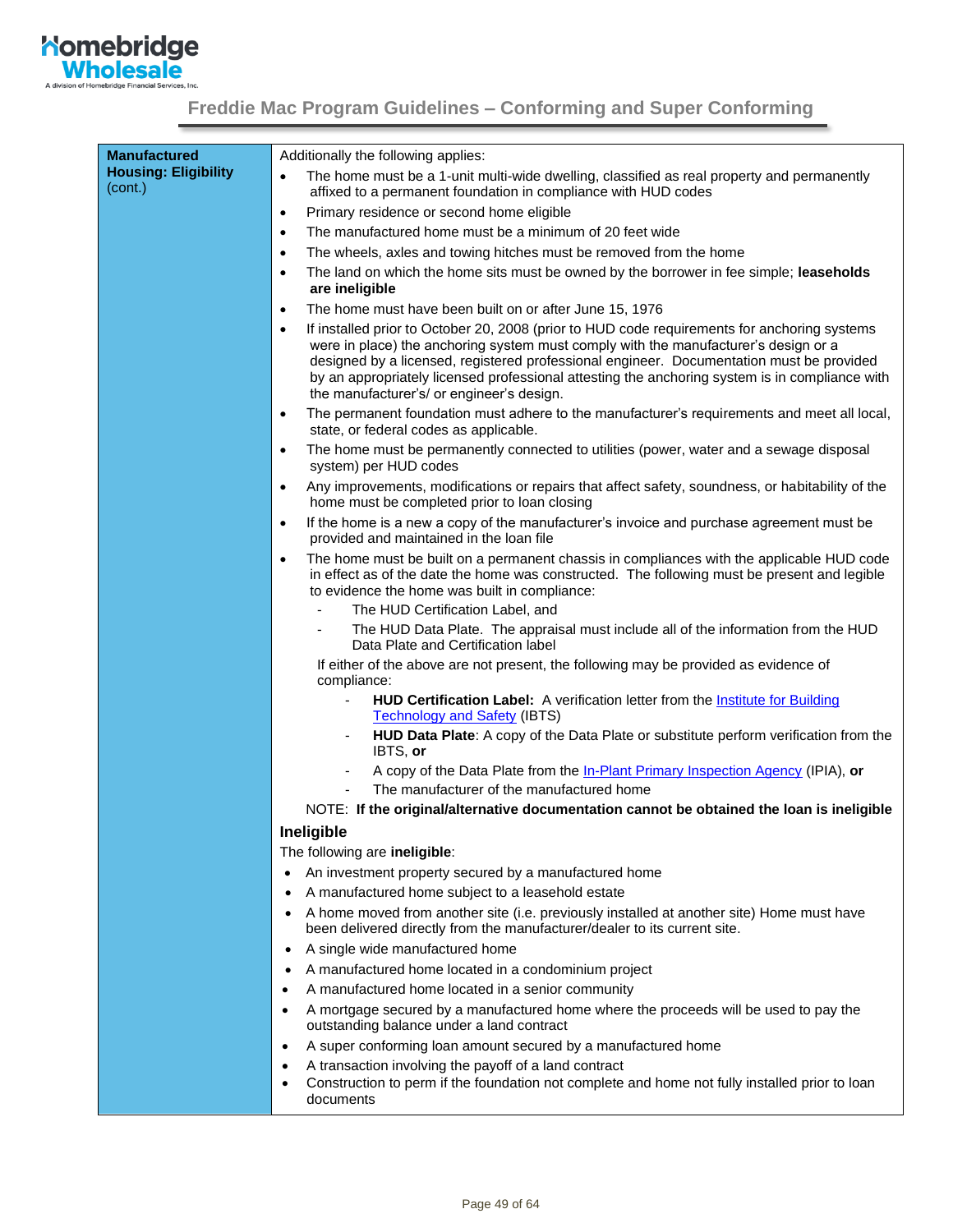

| <b>Manufactured</b><br>A purchase transaction may be used to purchase the manufactured home and the land or just the<br><b>Housing: Purchase</b><br>manufactured home if the borrower already owns the land.<br><b>Transactions</b><br>The purchase price may include documented costs for:<br>Delivery and set-up,<br>Site development,<br>Installation, and<br>Permanent utility connections (including well/septic)<br>Credit for wheels and axles and any retailer rebates must be deducted from the purchase price<br>$\bullet$<br>along with any sales concessions<br>Financing of insurance, with the exception of mortgage insurance, is not allowed<br>٠<br>A copy of the manufacturer's invoice and the manufactured home purchase agreement<br><b>New Construction</b><br>New construction is defined a home not previously owned and/or is not affixed to a permanent<br>foundation as of the application date. The maximum LTV/CLTV for a new manufactured home is<br>based on the value determined by the <b>lower of</b> :<br>The purchase price of the home, and<br>$\bullet$<br>If the land was purchased < 12 months prior to the application date, the lowest purchase<br>price at which the land was sold during that 12-month period, or<br>If the land was purchased 12 months or more prior to the application date, the current<br>appraised value of the land,<br>ΟR<br>The current appraised value of the home and land<br>$\bullet$<br><b>Existing Manufactured Home</b><br>An existing manufactured home that is affixed to a permanent foundation prior to the application<br>date. The maximum LTV/CLTV is based on the lowest of:<br>The purchase price of the home and land, or<br>$\bullet$<br>The current appraised value of the manufactured home and land, or<br>٠<br>If the home was affixed to a permanent foundation $<$ 12 months prior to the application date,<br>the lowest priced at which the home was previously sold during that 12 month period, and the<br>lower of:<br>The current appraised value of the land, or<br>The lowest price at which the land was sold during the 12-month period (if there was a<br>sale)<br><b>Manufactured</b><br>No Cash-Out (Rate/Term) Refinance<br><b>Housing: Refinance</b><br>The maximum LTV/CLTV, regardless of length of ownership, is based on the current<br>$\bullet$<br><b>Transactions</b><br>appraised value of the manufactured home and land (for both single or separate liens)<br>Cash back to the borrower not to exceed the lesser of 2% of the balance of the new loan or<br>$\bullet$<br>\$2,000<br><b>Cash-Out Refinance</b><br>A cash-out refinance involves the payoff of an existing loan secured by the home and land (or<br>loans if home and land are encumbered by separate mortgages) or allows the property owner to<br>obtain a loan on a property that does not currently have a loan against it and allows the borrower to<br>take equity out of the property.<br>To be eligible for a cash-out refinance, the borrower must have owned both the home<br>$\bullet$<br>and the land for a minimum of 12 months prior to application date.<br>The value for a cash-out refinance is based on the current appraised value of the home and<br>$\bullet$<br>land<br><b>Manufactured</b><br><b>Land Acquired Through Gift/Inheritance</b><br><b>Housing: Land</b><br>If the borrower acquired the land as a gift or inheritance or other "non-purchase" transaction, 12<br><b>Acquired through</b><br>months prior to the application date, appropriate documentation must be provided to verify the<br><b>Gift/Inheritance</b><br>acquisition and transfer of ownership of the land. In any of these cases, the value of the land is the<br>current appraised value. |  |
|-------------------------------------------------------------------------------------------------------------------------------------------------------------------------------------------------------------------------------------------------------------------------------------------------------------------------------------------------------------------------------------------------------------------------------------------------------------------------------------------------------------------------------------------------------------------------------------------------------------------------------------------------------------------------------------------------------------------------------------------------------------------------------------------------------------------------------------------------------------------------------------------------------------------------------------------------------------------------------------------------------------------------------------------------------------------------------------------------------------------------------------------------------------------------------------------------------------------------------------------------------------------------------------------------------------------------------------------------------------------------------------------------------------------------------------------------------------------------------------------------------------------------------------------------------------------------------------------------------------------------------------------------------------------------------------------------------------------------------------------------------------------------------------------------------------------------------------------------------------------------------------------------------------------------------------------------------------------------------------------------------------------------------------------------------------------------------------------------------------------------------------------------------------------------------------------------------------------------------------------------------------------------------------------------------------------------------------------------------------------------------------------------------------------------------------------------------------------------------------------------------------------------------------------------------------------------------------------------------------------------------------------------------------------------------------------------------------------------------------------------------------------------------------------------------------------------------------------------------------------------------------------------------------------------------------------------------------------------------------------------------------------------------------------------------------------------------------------------------------------------------------------------------------------------------------------------------------------------------------------------------------------------------------------------------------------------------------------------------------------------------------------------------------------------------------------------------------------------------------------------------------------------------------------------------------------------------------------------------------------------------------------------------------------------------------------------------------------------------------------------------------------------------------|--|
|                                                                                                                                                                                                                                                                                                                                                                                                                                                                                                                                                                                                                                                                                                                                                                                                                                                                                                                                                                                                                                                                                                                                                                                                                                                                                                                                                                                                                                                                                                                                                                                                                                                                                                                                                                                                                                                                                                                                                                                                                                                                                                                                                                                                                                                                                                                                                                                                                                                                                                                                                                                                                                                                                                                                                                                                                                                                                                                                                                                                                                                                                                                                                                                                                                                                                                                                                                                                                                                                                                                                                                                                                                                                                                                                                                                     |  |
|                                                                                                                                                                                                                                                                                                                                                                                                                                                                                                                                                                                                                                                                                                                                                                                                                                                                                                                                                                                                                                                                                                                                                                                                                                                                                                                                                                                                                                                                                                                                                                                                                                                                                                                                                                                                                                                                                                                                                                                                                                                                                                                                                                                                                                                                                                                                                                                                                                                                                                                                                                                                                                                                                                                                                                                                                                                                                                                                                                                                                                                                                                                                                                                                                                                                                                                                                                                                                                                                                                                                                                                                                                                                                                                                                                                     |  |
|                                                                                                                                                                                                                                                                                                                                                                                                                                                                                                                                                                                                                                                                                                                                                                                                                                                                                                                                                                                                                                                                                                                                                                                                                                                                                                                                                                                                                                                                                                                                                                                                                                                                                                                                                                                                                                                                                                                                                                                                                                                                                                                                                                                                                                                                                                                                                                                                                                                                                                                                                                                                                                                                                                                                                                                                                                                                                                                                                                                                                                                                                                                                                                                                                                                                                                                                                                                                                                                                                                                                                                                                                                                                                                                                                                                     |  |
|                                                                                                                                                                                                                                                                                                                                                                                                                                                                                                                                                                                                                                                                                                                                                                                                                                                                                                                                                                                                                                                                                                                                                                                                                                                                                                                                                                                                                                                                                                                                                                                                                                                                                                                                                                                                                                                                                                                                                                                                                                                                                                                                                                                                                                                                                                                                                                                                                                                                                                                                                                                                                                                                                                                                                                                                                                                                                                                                                                                                                                                                                                                                                                                                                                                                                                                                                                                                                                                                                                                                                                                                                                                                                                                                                                                     |  |
|                                                                                                                                                                                                                                                                                                                                                                                                                                                                                                                                                                                                                                                                                                                                                                                                                                                                                                                                                                                                                                                                                                                                                                                                                                                                                                                                                                                                                                                                                                                                                                                                                                                                                                                                                                                                                                                                                                                                                                                                                                                                                                                                                                                                                                                                                                                                                                                                                                                                                                                                                                                                                                                                                                                                                                                                                                                                                                                                                                                                                                                                                                                                                                                                                                                                                                                                                                                                                                                                                                                                                                                                                                                                                                                                                                                     |  |
|                                                                                                                                                                                                                                                                                                                                                                                                                                                                                                                                                                                                                                                                                                                                                                                                                                                                                                                                                                                                                                                                                                                                                                                                                                                                                                                                                                                                                                                                                                                                                                                                                                                                                                                                                                                                                                                                                                                                                                                                                                                                                                                                                                                                                                                                                                                                                                                                                                                                                                                                                                                                                                                                                                                                                                                                                                                                                                                                                                                                                                                                                                                                                                                                                                                                                                                                                                                                                                                                                                                                                                                                                                                                                                                                                                                     |  |
|                                                                                                                                                                                                                                                                                                                                                                                                                                                                                                                                                                                                                                                                                                                                                                                                                                                                                                                                                                                                                                                                                                                                                                                                                                                                                                                                                                                                                                                                                                                                                                                                                                                                                                                                                                                                                                                                                                                                                                                                                                                                                                                                                                                                                                                                                                                                                                                                                                                                                                                                                                                                                                                                                                                                                                                                                                                                                                                                                                                                                                                                                                                                                                                                                                                                                                                                                                                                                                                                                                                                                                                                                                                                                                                                                                                     |  |
|                                                                                                                                                                                                                                                                                                                                                                                                                                                                                                                                                                                                                                                                                                                                                                                                                                                                                                                                                                                                                                                                                                                                                                                                                                                                                                                                                                                                                                                                                                                                                                                                                                                                                                                                                                                                                                                                                                                                                                                                                                                                                                                                                                                                                                                                                                                                                                                                                                                                                                                                                                                                                                                                                                                                                                                                                                                                                                                                                                                                                                                                                                                                                                                                                                                                                                                                                                                                                                                                                                                                                                                                                                                                                                                                                                                     |  |
|                                                                                                                                                                                                                                                                                                                                                                                                                                                                                                                                                                                                                                                                                                                                                                                                                                                                                                                                                                                                                                                                                                                                                                                                                                                                                                                                                                                                                                                                                                                                                                                                                                                                                                                                                                                                                                                                                                                                                                                                                                                                                                                                                                                                                                                                                                                                                                                                                                                                                                                                                                                                                                                                                                                                                                                                                                                                                                                                                                                                                                                                                                                                                                                                                                                                                                                                                                                                                                                                                                                                                                                                                                                                                                                                                                                     |  |
|                                                                                                                                                                                                                                                                                                                                                                                                                                                                                                                                                                                                                                                                                                                                                                                                                                                                                                                                                                                                                                                                                                                                                                                                                                                                                                                                                                                                                                                                                                                                                                                                                                                                                                                                                                                                                                                                                                                                                                                                                                                                                                                                                                                                                                                                                                                                                                                                                                                                                                                                                                                                                                                                                                                                                                                                                                                                                                                                                                                                                                                                                                                                                                                                                                                                                                                                                                                                                                                                                                                                                                                                                                                                                                                                                                                     |  |
|                                                                                                                                                                                                                                                                                                                                                                                                                                                                                                                                                                                                                                                                                                                                                                                                                                                                                                                                                                                                                                                                                                                                                                                                                                                                                                                                                                                                                                                                                                                                                                                                                                                                                                                                                                                                                                                                                                                                                                                                                                                                                                                                                                                                                                                                                                                                                                                                                                                                                                                                                                                                                                                                                                                                                                                                                                                                                                                                                                                                                                                                                                                                                                                                                                                                                                                                                                                                                                                                                                                                                                                                                                                                                                                                                                                     |  |
|                                                                                                                                                                                                                                                                                                                                                                                                                                                                                                                                                                                                                                                                                                                                                                                                                                                                                                                                                                                                                                                                                                                                                                                                                                                                                                                                                                                                                                                                                                                                                                                                                                                                                                                                                                                                                                                                                                                                                                                                                                                                                                                                                                                                                                                                                                                                                                                                                                                                                                                                                                                                                                                                                                                                                                                                                                                                                                                                                                                                                                                                                                                                                                                                                                                                                                                                                                                                                                                                                                                                                                                                                                                                                                                                                                                     |  |
|                                                                                                                                                                                                                                                                                                                                                                                                                                                                                                                                                                                                                                                                                                                                                                                                                                                                                                                                                                                                                                                                                                                                                                                                                                                                                                                                                                                                                                                                                                                                                                                                                                                                                                                                                                                                                                                                                                                                                                                                                                                                                                                                                                                                                                                                                                                                                                                                                                                                                                                                                                                                                                                                                                                                                                                                                                                                                                                                                                                                                                                                                                                                                                                                                                                                                                                                                                                                                                                                                                                                                                                                                                                                                                                                                                                     |  |
|                                                                                                                                                                                                                                                                                                                                                                                                                                                                                                                                                                                                                                                                                                                                                                                                                                                                                                                                                                                                                                                                                                                                                                                                                                                                                                                                                                                                                                                                                                                                                                                                                                                                                                                                                                                                                                                                                                                                                                                                                                                                                                                                                                                                                                                                                                                                                                                                                                                                                                                                                                                                                                                                                                                                                                                                                                                                                                                                                                                                                                                                                                                                                                                                                                                                                                                                                                                                                                                                                                                                                                                                                                                                                                                                                                                     |  |
|                                                                                                                                                                                                                                                                                                                                                                                                                                                                                                                                                                                                                                                                                                                                                                                                                                                                                                                                                                                                                                                                                                                                                                                                                                                                                                                                                                                                                                                                                                                                                                                                                                                                                                                                                                                                                                                                                                                                                                                                                                                                                                                                                                                                                                                                                                                                                                                                                                                                                                                                                                                                                                                                                                                                                                                                                                                                                                                                                                                                                                                                                                                                                                                                                                                                                                                                                                                                                                                                                                                                                                                                                                                                                                                                                                                     |  |
|                                                                                                                                                                                                                                                                                                                                                                                                                                                                                                                                                                                                                                                                                                                                                                                                                                                                                                                                                                                                                                                                                                                                                                                                                                                                                                                                                                                                                                                                                                                                                                                                                                                                                                                                                                                                                                                                                                                                                                                                                                                                                                                                                                                                                                                                                                                                                                                                                                                                                                                                                                                                                                                                                                                                                                                                                                                                                                                                                                                                                                                                                                                                                                                                                                                                                                                                                                                                                                                                                                                                                                                                                                                                                                                                                                                     |  |
|                                                                                                                                                                                                                                                                                                                                                                                                                                                                                                                                                                                                                                                                                                                                                                                                                                                                                                                                                                                                                                                                                                                                                                                                                                                                                                                                                                                                                                                                                                                                                                                                                                                                                                                                                                                                                                                                                                                                                                                                                                                                                                                                                                                                                                                                                                                                                                                                                                                                                                                                                                                                                                                                                                                                                                                                                                                                                                                                                                                                                                                                                                                                                                                                                                                                                                                                                                                                                                                                                                                                                                                                                                                                                                                                                                                     |  |
|                                                                                                                                                                                                                                                                                                                                                                                                                                                                                                                                                                                                                                                                                                                                                                                                                                                                                                                                                                                                                                                                                                                                                                                                                                                                                                                                                                                                                                                                                                                                                                                                                                                                                                                                                                                                                                                                                                                                                                                                                                                                                                                                                                                                                                                                                                                                                                                                                                                                                                                                                                                                                                                                                                                                                                                                                                                                                                                                                                                                                                                                                                                                                                                                                                                                                                                                                                                                                                                                                                                                                                                                                                                                                                                                                                                     |  |
|                                                                                                                                                                                                                                                                                                                                                                                                                                                                                                                                                                                                                                                                                                                                                                                                                                                                                                                                                                                                                                                                                                                                                                                                                                                                                                                                                                                                                                                                                                                                                                                                                                                                                                                                                                                                                                                                                                                                                                                                                                                                                                                                                                                                                                                                                                                                                                                                                                                                                                                                                                                                                                                                                                                                                                                                                                                                                                                                                                                                                                                                                                                                                                                                                                                                                                                                                                                                                                                                                                                                                                                                                                                                                                                                                                                     |  |
|                                                                                                                                                                                                                                                                                                                                                                                                                                                                                                                                                                                                                                                                                                                                                                                                                                                                                                                                                                                                                                                                                                                                                                                                                                                                                                                                                                                                                                                                                                                                                                                                                                                                                                                                                                                                                                                                                                                                                                                                                                                                                                                                                                                                                                                                                                                                                                                                                                                                                                                                                                                                                                                                                                                                                                                                                                                                                                                                                                                                                                                                                                                                                                                                                                                                                                                                                                                                                                                                                                                                                                                                                                                                                                                                                                                     |  |
|                                                                                                                                                                                                                                                                                                                                                                                                                                                                                                                                                                                                                                                                                                                                                                                                                                                                                                                                                                                                                                                                                                                                                                                                                                                                                                                                                                                                                                                                                                                                                                                                                                                                                                                                                                                                                                                                                                                                                                                                                                                                                                                                                                                                                                                                                                                                                                                                                                                                                                                                                                                                                                                                                                                                                                                                                                                                                                                                                                                                                                                                                                                                                                                                                                                                                                                                                                                                                                                                                                                                                                                                                                                                                                                                                                                     |  |
|                                                                                                                                                                                                                                                                                                                                                                                                                                                                                                                                                                                                                                                                                                                                                                                                                                                                                                                                                                                                                                                                                                                                                                                                                                                                                                                                                                                                                                                                                                                                                                                                                                                                                                                                                                                                                                                                                                                                                                                                                                                                                                                                                                                                                                                                                                                                                                                                                                                                                                                                                                                                                                                                                                                                                                                                                                                                                                                                                                                                                                                                                                                                                                                                                                                                                                                                                                                                                                                                                                                                                                                                                                                                                                                                                                                     |  |
|                                                                                                                                                                                                                                                                                                                                                                                                                                                                                                                                                                                                                                                                                                                                                                                                                                                                                                                                                                                                                                                                                                                                                                                                                                                                                                                                                                                                                                                                                                                                                                                                                                                                                                                                                                                                                                                                                                                                                                                                                                                                                                                                                                                                                                                                                                                                                                                                                                                                                                                                                                                                                                                                                                                                                                                                                                                                                                                                                                                                                                                                                                                                                                                                                                                                                                                                                                                                                                                                                                                                                                                                                                                                                                                                                                                     |  |
|                                                                                                                                                                                                                                                                                                                                                                                                                                                                                                                                                                                                                                                                                                                                                                                                                                                                                                                                                                                                                                                                                                                                                                                                                                                                                                                                                                                                                                                                                                                                                                                                                                                                                                                                                                                                                                                                                                                                                                                                                                                                                                                                                                                                                                                                                                                                                                                                                                                                                                                                                                                                                                                                                                                                                                                                                                                                                                                                                                                                                                                                                                                                                                                                                                                                                                                                                                                                                                                                                                                                                                                                                                                                                                                                                                                     |  |
|                                                                                                                                                                                                                                                                                                                                                                                                                                                                                                                                                                                                                                                                                                                                                                                                                                                                                                                                                                                                                                                                                                                                                                                                                                                                                                                                                                                                                                                                                                                                                                                                                                                                                                                                                                                                                                                                                                                                                                                                                                                                                                                                                                                                                                                                                                                                                                                                                                                                                                                                                                                                                                                                                                                                                                                                                                                                                                                                                                                                                                                                                                                                                                                                                                                                                                                                                                                                                                                                                                                                                                                                                                                                                                                                                                                     |  |
|                                                                                                                                                                                                                                                                                                                                                                                                                                                                                                                                                                                                                                                                                                                                                                                                                                                                                                                                                                                                                                                                                                                                                                                                                                                                                                                                                                                                                                                                                                                                                                                                                                                                                                                                                                                                                                                                                                                                                                                                                                                                                                                                                                                                                                                                                                                                                                                                                                                                                                                                                                                                                                                                                                                                                                                                                                                                                                                                                                                                                                                                                                                                                                                                                                                                                                                                                                                                                                                                                                                                                                                                                                                                                                                                                                                     |  |
|                                                                                                                                                                                                                                                                                                                                                                                                                                                                                                                                                                                                                                                                                                                                                                                                                                                                                                                                                                                                                                                                                                                                                                                                                                                                                                                                                                                                                                                                                                                                                                                                                                                                                                                                                                                                                                                                                                                                                                                                                                                                                                                                                                                                                                                                                                                                                                                                                                                                                                                                                                                                                                                                                                                                                                                                                                                                                                                                                                                                                                                                                                                                                                                                                                                                                                                                                                                                                                                                                                                                                                                                                                                                                                                                                                                     |  |
|                                                                                                                                                                                                                                                                                                                                                                                                                                                                                                                                                                                                                                                                                                                                                                                                                                                                                                                                                                                                                                                                                                                                                                                                                                                                                                                                                                                                                                                                                                                                                                                                                                                                                                                                                                                                                                                                                                                                                                                                                                                                                                                                                                                                                                                                                                                                                                                                                                                                                                                                                                                                                                                                                                                                                                                                                                                                                                                                                                                                                                                                                                                                                                                                                                                                                                                                                                                                                                                                                                                                                                                                                                                                                                                                                                                     |  |
|                                                                                                                                                                                                                                                                                                                                                                                                                                                                                                                                                                                                                                                                                                                                                                                                                                                                                                                                                                                                                                                                                                                                                                                                                                                                                                                                                                                                                                                                                                                                                                                                                                                                                                                                                                                                                                                                                                                                                                                                                                                                                                                                                                                                                                                                                                                                                                                                                                                                                                                                                                                                                                                                                                                                                                                                                                                                                                                                                                                                                                                                                                                                                                                                                                                                                                                                                                                                                                                                                                                                                                                                                                                                                                                                                                                     |  |
|                                                                                                                                                                                                                                                                                                                                                                                                                                                                                                                                                                                                                                                                                                                                                                                                                                                                                                                                                                                                                                                                                                                                                                                                                                                                                                                                                                                                                                                                                                                                                                                                                                                                                                                                                                                                                                                                                                                                                                                                                                                                                                                                                                                                                                                                                                                                                                                                                                                                                                                                                                                                                                                                                                                                                                                                                                                                                                                                                                                                                                                                                                                                                                                                                                                                                                                                                                                                                                                                                                                                                                                                                                                                                                                                                                                     |  |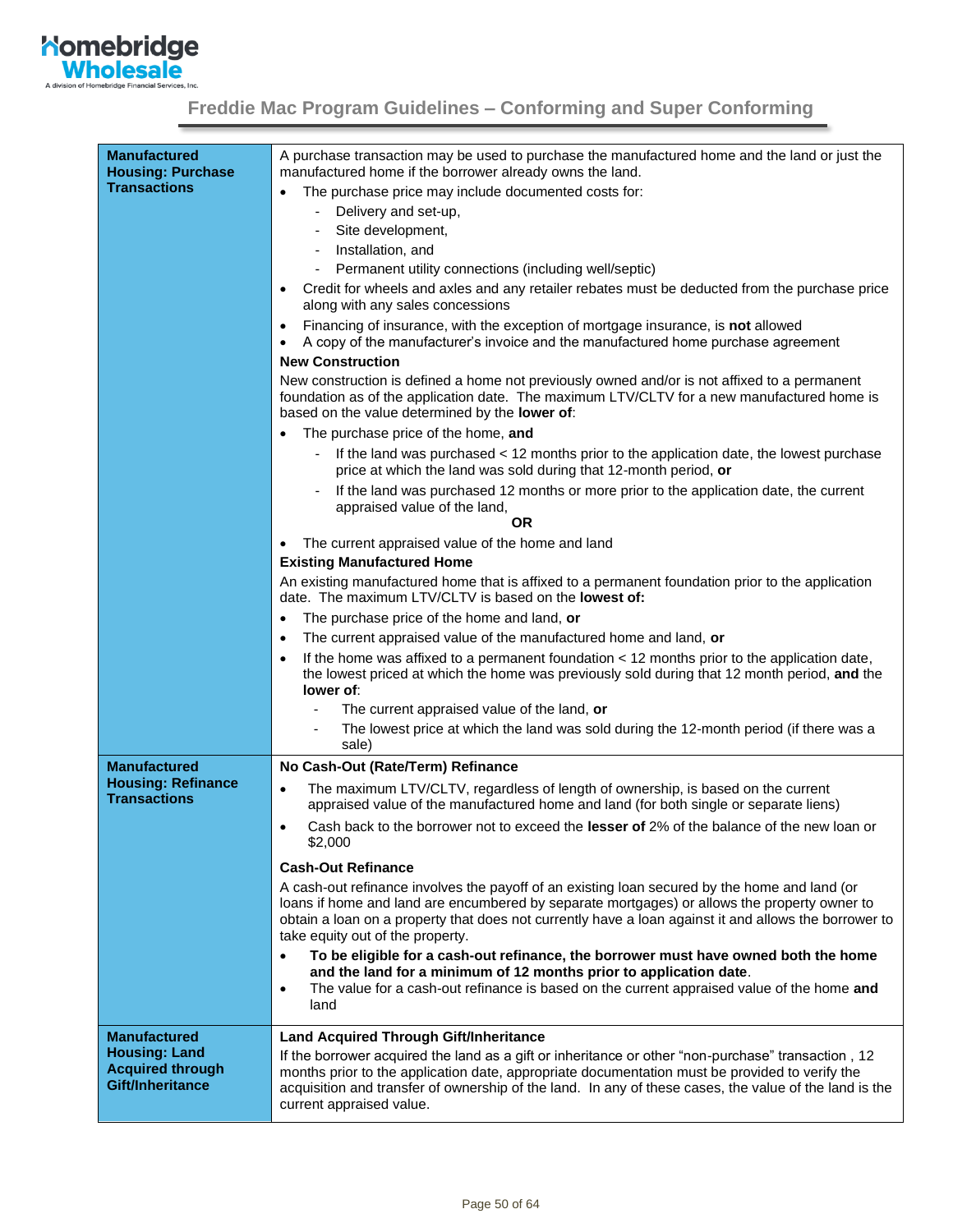

| <b>Manufactured</b><br><b>Housing: Required</b><br><b>Documentation</b> | HUD Certification Label: Verification of the HUD Certification Label: If the Certification Label<br>$\bullet$<br>is not attached to the manufactured home, an alternative to the HUD Certification Label is a<br>verification letter that provides the same information which must be provided from one of the<br>following:<br>The <b>Institute for Building Technology and Safety</b> (IBTS), or<br>An In-Plant Primary Inspection Agency (IPIA), or<br>The manufacturer of the manufactured home<br><b>AND</b> |
|-------------------------------------------------------------------------|-------------------------------------------------------------------------------------------------------------------------------------------------------------------------------------------------------------------------------------------------------------------------------------------------------------------------------------------------------------------------------------------------------------------------------------------------------------------------------------------------------------------|
|                                                                         | HUD Data Plate: Information as detailed in the appraisal topic must be included in the<br>$\bullet$<br>appraisal report                                                                                                                                                                                                                                                                                                                                                                                           |
|                                                                         | <b>AND</b>                                                                                                                                                                                                                                                                                                                                                                                                                                                                                                        |
|                                                                         | Inspection Report - Required only when an Addition/Alteration made to Home: If an<br>$\bullet$<br>addition or alteration has been made to the original manufactured home one of the following is<br>required:                                                                                                                                                                                                                                                                                                     |
|                                                                         | Evidence is provided that an inspection by a state agency to approve the modifications<br>has been completed (in states which require such inspections), OR                                                                                                                                                                                                                                                                                                                                                       |
|                                                                         | The property must be inspected by a licensed professional engineer certifying the addition<br>or structural changes were completed in accordance with the HUD Manufactured<br><b>Construction Safety Standards.</b>                                                                                                                                                                                                                                                                                               |
|                                                                         | NOTE: In either instance, a copy of the inspection report must be included in the loan file.                                                                                                                                                                                                                                                                                                                                                                                                                      |
|                                                                         | <b>AND</b> (as applicable)                                                                                                                                                                                                                                                                                                                                                                                                                                                                                        |
|                                                                         | Manufactured Home Installed on or after October 20, 2008:<br>$\bullet$                                                                                                                                                                                                                                                                                                                                                                                                                                            |
|                                                                         | An Engineers Certification completed by a licensed engineer stating the home was<br>attached to the permanent foundation in accordance with the manufacturer's requirements<br>and the foundation meets all manufacturer and state/local requirements, OR<br>A copy of the Certification of Installation or comparable state specific form                                                                                                                                                                        |
|                                                                         | <b>OR</b>                                                                                                                                                                                                                                                                                                                                                                                                                                                                                                         |
|                                                                         | Manufactured Home Installed prior to October 20, 2008:<br>$\bullet$                                                                                                                                                                                                                                                                                                                                                                                                                                               |
|                                                                         | An Engineers Certification completed by a licensed engineer stating the home was attached to<br>the permanent foundation in accordance with the manufacturer's requirements and the<br>foundation meets all manufacturer and state/local requirements                                                                                                                                                                                                                                                             |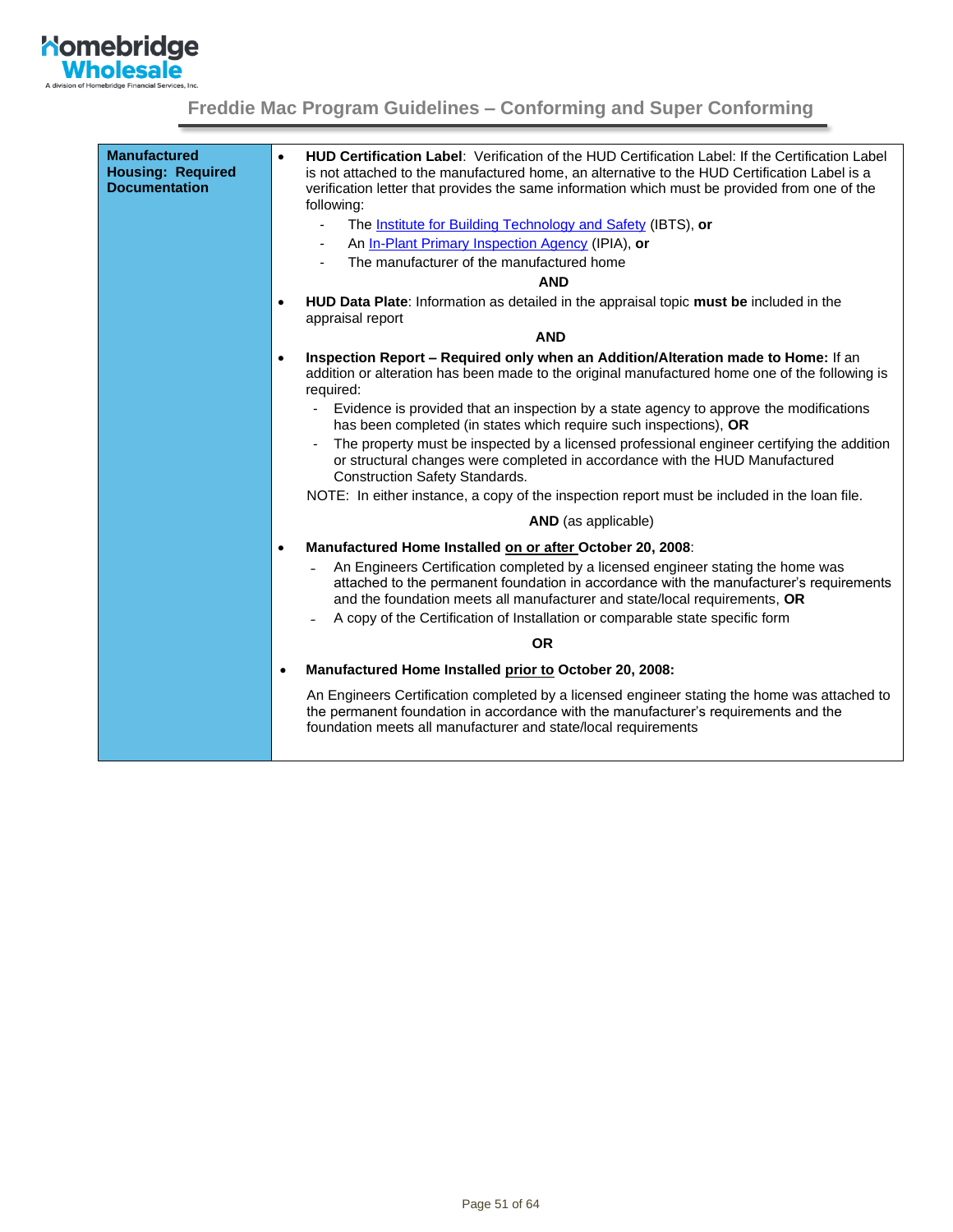

| <b>Manufactured</b><br>Housing:<br><b>Legal/Closing</b><br><b>Provisions</b> | The loan must be secured by both the manufactured home and the land on which it sits and must<br>be legally classified as real property under applicable state law. The owner of the home must own<br>both the home and the land. The following also applies:<br><b>ALTA Endorsement</b>                                                    |
|------------------------------------------------------------------------------|---------------------------------------------------------------------------------------------------------------------------------------------------------------------------------------------------------------------------------------------------------------------------------------------------------------------------------------------|
|                                                                              | An ALTA form 7.1 endorsements in states where available or Form 7 endorsement for other states<br>or its equivalent (such as a T-31 endorsement in the state of Texas) The title policy must identify<br>the home on the land an insure against any loss if the manufactured home is not real property                                      |
|                                                                              | <b>Affidavit of Affixture</b>                                                                                                                                                                                                                                                                                                               |
|                                                                              | An Affidavit of Affixture must be signed by the borrower and Homebridge indicating their intent the<br>manufactured home be a permanent part of the real property securing the mortgage. The Affidavit<br>must be notarized and recorded and a copy must be included in the loan file. Loans without the<br>Affidavit are <b>ineligible</b> |
|                                                                              | <b>Limited Power of Attorney</b>                                                                                                                                                                                                                                                                                                            |
|                                                                              | A Manufactured Housing Limited Power of Attorney signed by the borrower is required for any<br>post-close items pertaining to the conversion of the home from personal to real property. Any post-<br>closing documents must be included in the loan file.                                                                                  |
|                                                                              | <b>Certificate of Title</b>                                                                                                                                                                                                                                                                                                                 |
|                                                                              | The certificate of title is required if the property is located in a state where there is no procedure for<br>cancelling the certificate of title. If the applicable state law requires the owner of the home to retain<br>the original certificate of title a copy is acceptable                                                           |
|                                                                              | <b>Closing Instructions</b>                                                                                                                                                                                                                                                                                                                 |
|                                                                              | The following applies to closing instructions:                                                                                                                                                                                                                                                                                              |
|                                                                              | Closing instructions must be provided to the closing agent that instruct the agent to obtain<br>$\bullet$<br>the required documentation evidencing the home is affixed to a permanent foundation                                                                                                                                            |
|                                                                              | In non-certificate of title states the closing agent must provide documentation the home is<br>$\bullet$<br>real property and does not require a certificate of title including documentation the home<br>has been permanently installed                                                                                                    |
|                                                                              | In certificate of title surrender states, the instructions must instruct the closing agent to<br>$\bullet$<br>perform all procedures to assure the certificate of title was properly cancelled, or the<br>manufacturer's statement of origin properly surrendered, and include evidence in the loan<br>file                                 |
|                                                                              | <b>Closing Protection Letter (CPL)</b>                                                                                                                                                                                                                                                                                                      |
|                                                                              | An insured CPL is required for each mortgage securing the manufactured home unless not allowed<br>under state law. If an insured CPL is not available it must be documented in the loan file                                                                                                                                                |
|                                                                              | <b>Uniform Commercial Code (UCC)</b><br>If state law requires a UCC filing in order to perfect a security interest in the home, the filing is<br>required.                                                                                                                                                                                  |
|                                                                              | Security Instrument and Manufactured Home Rider                                                                                                                                                                                                                                                                                             |
|                                                                              | The security instrument must:                                                                                                                                                                                                                                                                                                               |
|                                                                              | Indicate that the manufactured home is an improvement to the land and an immovable fixture<br>$\bullet$<br>or similar language that the manufactured home will be treated as real property under<br>applicable state law, and                                                                                                               |
|                                                                              | Include a comprehensive description of the home and the land in the property section or on a<br>$\bullet$<br>separate, attached addendum. The description must include:                                                                                                                                                                     |
|                                                                              | The serial number or VIN (required for each unit),<br>$\blacksquare$                                                                                                                                                                                                                                                                        |
|                                                                              | Make,                                                                                                                                                                                                                                                                                                                                       |
|                                                                              | Model,                                                                                                                                                                                                                                                                                                                                      |
|                                                                              | Size, and                                                                                                                                                                                                                                                                                                                                   |
|                                                                              | Any other information required by applicable law to definitely identify the home.                                                                                                                                                                                                                                                           |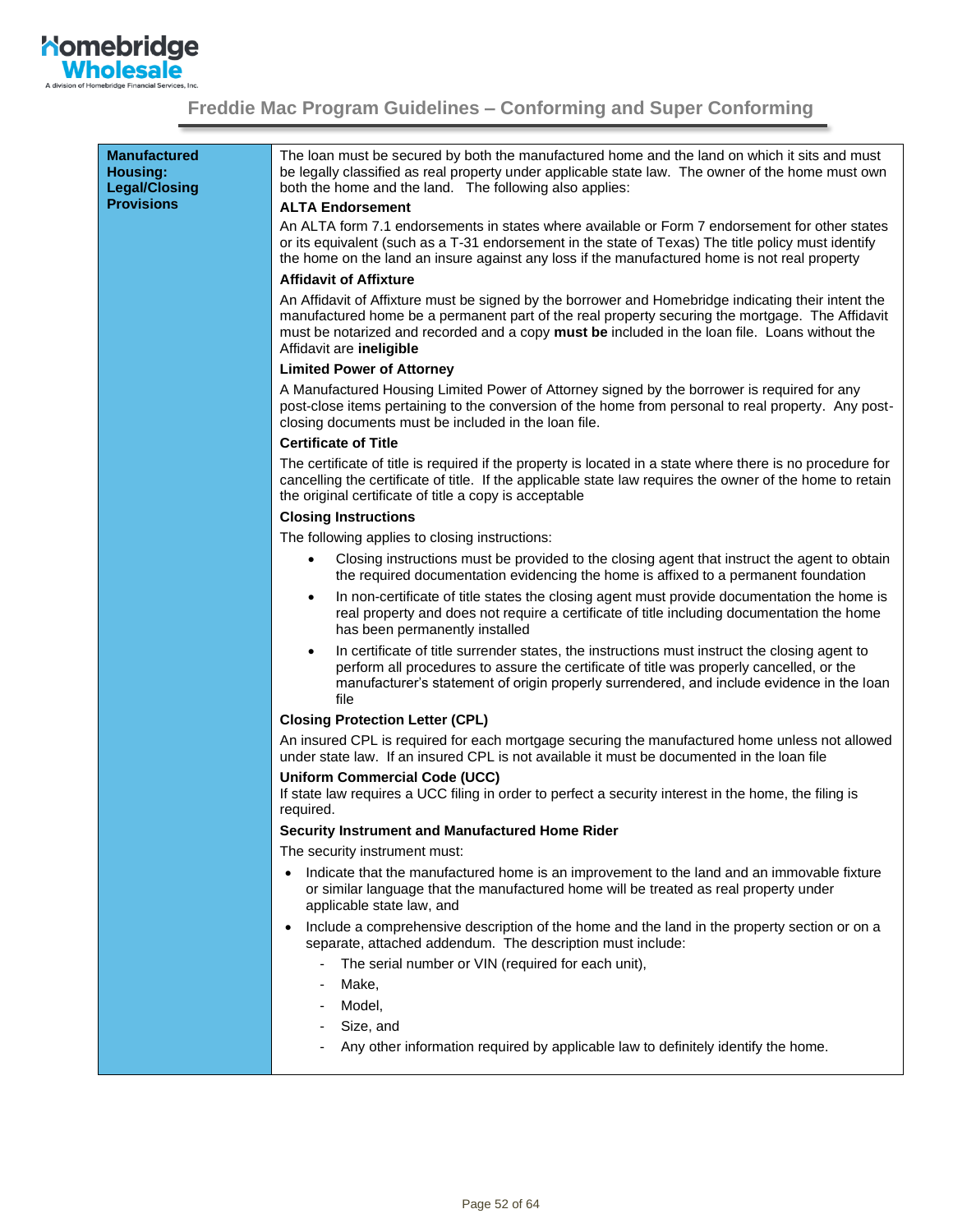

<span id="page-52-0"></span>

| <b>Mortgage Insurance</b>               | Loans with > 80% LTV, mortgage insurance is required and are subject to MI guidelines. The<br>$\bullet$<br>more restrictive of Homebridge or MI company guidelines apply. Links to review<br>individual MI Company guidelines are provided below.                                                       |                                                                                     |                             |                    |                  |  |
|-----------------------------------------|---------------------------------------------------------------------------------------------------------------------------------------------------------------------------------------------------------------------------------------------------------------------------------------------------------|-------------------------------------------------------------------------------------|-----------------------------|--------------------|------------------|--|
|                                         | $\bullet$                                                                                                                                                                                                                                                                                               | Eligible MI products:                                                               |                             |                    |                  |  |
|                                         |                                                                                                                                                                                                                                                                                                         | - Borrower paid mortgage insurance (BPMI). Monthly or single premiums are eligible. |                             |                    |                  |  |
|                                         |                                                                                                                                                                                                                                                                                                         | Lender paid mortgage insurance (LPMI). Single premium only.                         |                             |                    |                  |  |
|                                         | $\bullet$                                                                                                                                                                                                                                                                                               | Eligible MI options:                                                                |                             |                    |                  |  |
|                                         |                                                                                                                                                                                                                                                                                                         | - Financed MI eligible for BPMI single premium                                      |                             |                    |                  |  |
|                                         |                                                                                                                                                                                                                                                                                                         | Non-refundable                                                                      |                             |                    |                  |  |
|                                         |                                                                                                                                                                                                                                                                                                         | Refundable (eligible with BPMI single premium only)                                 |                             |                    |                  |  |
|                                         |                                                                                                                                                                                                                                                                                                         | Renewal type: Level/constant                                                        |                             |                    |                  |  |
|                                         | $\bullet$                                                                                                                                                                                                                                                                                               | Homebridge approved MI companies are:                                               |                             |                    |                  |  |
|                                         | Arch                                                                                                                                                                                                                                                                                                    |                                                                                     |                             |                    |                  |  |
|                                         | <b>Essent</b>                                                                                                                                                                                                                                                                                           |                                                                                     |                             |                    |                  |  |
|                                         |                                                                                                                                                                                                                                                                                                         | <b>Enact (formerly Genworth)</b>                                                    |                             |                    |                  |  |
|                                         | Radian                                                                                                                                                                                                                                                                                                  |                                                                                     |                             |                    |                  |  |
|                                         | $\bullet$                                                                                                                                                                                                                                                                                               | Manufactured housing: MI must be obtained from Radian                               |                             |                    |                  |  |
|                                         | Mortgage insurance coverage is determined by LTV and loan term as detailed below.<br>$\bullet$                                                                                                                                                                                                          |                                                                                     |                             |                    |                  |  |
|                                         |                                                                                                                                                                                                                                                                                                         |                                                                                     | <b>Required MI Coverage</b> |                    |                  |  |
|                                         |                                                                                                                                                                                                                                                                                                         |                                                                                     |                             | <b>LTV</b>         |                  |  |
|                                         |                                                                                                                                                                                                                                                                                                         | <b>Loan Term</b><br>25/30 year                                                      | 80.01-85%<br>12%            | 85.01 - 90%<br>25% | 90.01-95%<br>30% |  |
|                                         |                                                                                                                                                                                                                                                                                                         | 10/15/20 year                                                                       | 6%                          | 12%                | 25%              |  |
|                                         |                                                                                                                                                                                                                                                                                                         |                                                                                     |                             |                    |                  |  |
| Mortgage Insurance -<br><b>New York</b> | New York state statute supersedes Freddie Mac standard requirements for calculating the LTV<br>used for determining the need for mortgage insurance. The following applies to loans secured by<br>properties in New York:<br><b>Calculating the LTV to Determine if MI Required</b>                     |                                                                                     |                             |                    |                  |  |
|                                         |                                                                                                                                                                                                                                                                                                         |                                                                                     |                             |                    |                  |  |
|                                         | The appraised value is always used to calculate the LTV ratio to determine whether or not<br>mortgage insurance is required. If MI required determine coverage as outlined below.                                                                                                                       |                                                                                     |                             |                    |                  |  |
|                                         |                                                                                                                                                                                                                                                                                                         | Determining the Required Amount of MI Coverage                                      |                             |                    |                  |  |
|                                         | If mortgage insurance is required, the lesser of the appraised value or the sales price is<br>used to calculate the LTV ratio that determines the amount/percentage of mortgage insurance<br>coverage required (see Required MI Coverage chart above for required coverage amounts by<br>LTV/Loan Term) |                                                                                     |                             |                    |                  |  |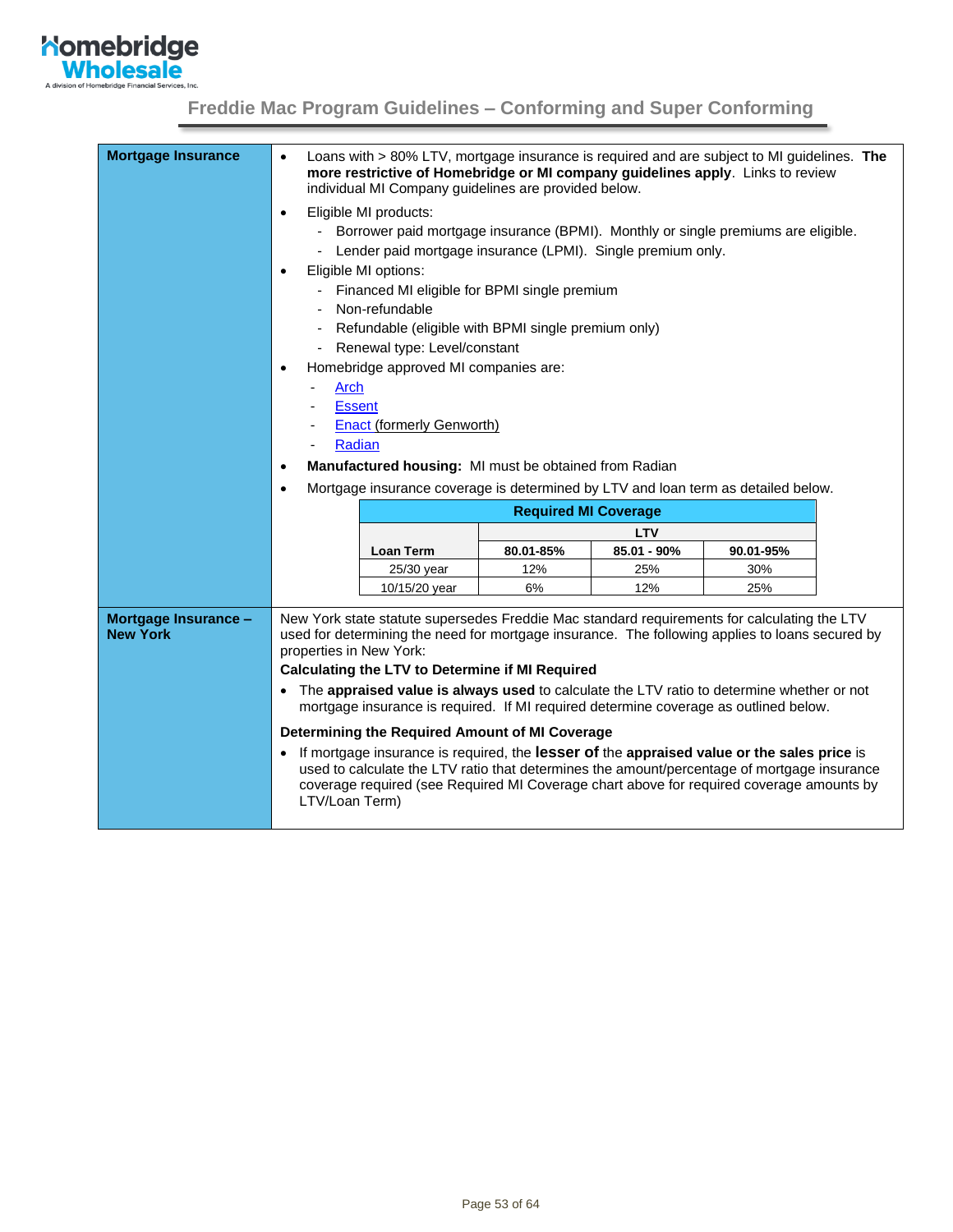

<span id="page-53-0"></span>

| <b>Mortgage/Rental</b><br><b>History</b>           | Per LPA. If delinquencies are allowed, a satisfactory explanation is required and is subject to<br>$\bullet$<br>underwriter review.                                                                                                                                                                                                                                                                                                                                                      |
|----------------------------------------------------|------------------------------------------------------------------------------------------------------------------------------------------------------------------------------------------------------------------------------------------------------------------------------------------------------------------------------------------------------------------------------------------------------------------------------------------------------------------------------------------|
|                                                    | Current mortgage must be current for the month closing<br>$\bullet$                                                                                                                                                                                                                                                                                                                                                                                                                      |
|                                                    | Third-party documentation, to verify the monthly payment amount, is required if the credit<br>$\bullet$<br>report does not provide the monthly housing payment.                                                                                                                                                                                                                                                                                                                          |
|                                                    | <b>Forbearance Plan Policy</b>                                                                                                                                                                                                                                                                                                                                                                                                                                                           |
|                                                    | The policy below applies to the subject property and to any other real estate mortgage loan where<br>the borrower is in a forbearance plan,                                                                                                                                                                                                                                                                                                                                              |
|                                                    | <b>Subject Property Lien (Loan being Refinanced) and is Current</b>                                                                                                                                                                                                                                                                                                                                                                                                                      |
|                                                    | • If the borrower is current and has not missed a payment, the loan is eligible                                                                                                                                                                                                                                                                                                                                                                                                          |
|                                                    | <b>Other REO OR Subordinating Second Lien and is Current</b>                                                                                                                                                                                                                                                                                                                                                                                                                             |
|                                                    | The loan is eligible if the borrower is current and has never missed a payment, and<br>٠                                                                                                                                                                                                                                                                                                                                                                                                 |
|                                                    | Written evidence, provided directly from the servicer, confirming the forbearance plan has<br>been withdrawn, closed or cancelled prior to the closing of the new subject loan required.<br>NOTE: Documentation must be obtained for loans in a forbearance plan and for loans where                                                                                                                                                                                                     |
|                                                    | borrower inquired about forbearance and the servicer flags the inquiry                                                                                                                                                                                                                                                                                                                                                                                                                   |
|                                                    | <b>Subject Property, Subordinating Second Lien, AND Other REO NOT</b><br><b>Current/Missed Payment AND Loan is Brought Current (Reinstatement)</b>                                                                                                                                                                                                                                                                                                                                       |
|                                                    | If the borrower has brought the loan current (aka reinstatement), using their own funds, the<br>loan is eligible subject to:                                                                                                                                                                                                                                                                                                                                                             |
|                                                    | - The funds used to bring the loan current must be the borrower's own funds and must<br>be sourced and seasoned, and                                                                                                                                                                                                                                                                                                                                                                     |
|                                                    | The borrower <b>cannot</b> have entered into a forbearance repayment plan or loan<br>modification agreement, and                                                                                                                                                                                                                                                                                                                                                                         |
|                                                    | Proceeds from a refinance cannot be used to bring the loan current or, if cash-out, to<br>reinstate the mortgage on other REO, and                                                                                                                                                                                                                                                                                                                                                       |
|                                                    | The payoff cannot include any deferred or missed payments                                                                                                                                                                                                                                                                                                                                                                                                                                |
|                                                    | Other REO or Subordinating Second ONLY: Written evidence must be provided<br>directly from the servicer confirming that the forbearance plan has been with<br>withdrawn or otherwise close out/canceled prior to closing of our new Homebridge loan                                                                                                                                                                                                                                      |
|                                                    | Subject Property AND Other REO NOT Current/Missed Payment AND Borrower in                                                                                                                                                                                                                                                                                                                                                                                                                |
|                                                    | Forbearance Repayment Plan, Loan Modification, Payment Deferral, or Other Loss<br><b>Mitigation Solution</b>                                                                                                                                                                                                                                                                                                                                                                             |
|                                                    | The following applies to loans in a repayment plan, had a loan modification, payment deferral or<br>any other loss mitigation solution.                                                                                                                                                                                                                                                                                                                                                  |
|                                                    | - The loan is eligible if the borrower has made three (3) on-time payments per the<br>applicable agreement                                                                                                                                                                                                                                                                                                                                                                               |
|                                                    | When the above requirement is met for the existing mortgage being refinanced, the new<br>loan amount may include the full amount required to satisfy the existing mortgage                                                                                                                                                                                                                                                                                                               |
|                                                    | NOTE: The borrower is only required to have made the three (3) consecutive payments;<br>completion of the applicable plan is not required                                                                                                                                                                                                                                                                                                                                                |
| Non-Arm's Length or                                | A non-arm's length transaction is a purchase transaction where the is a relationship or<br>$\bullet$                                                                                                                                                                                                                                                                                                                                                                                     |
| <b>Identity of Interest</b><br><b>Transactions</b> | business affiliation between the buyer and seller of the property                                                                                                                                                                                                                                                                                                                                                                                                                        |
|                                                    | Non-arm's length transactions are eligible for re-sale properties on all occupancy types.<br>$\bullet$                                                                                                                                                                                                                                                                                                                                                                                   |
|                                                    | When a non-arm's length transaction occurs on a property that is new construction, the<br>$\bullet$<br>property must be a primary residence only. Non-arm's length transactions on new<br>construction properties are ineligible if the property is a second home or investment.                                                                                                                                                                                                         |
|                                                    | An identity of interest transaction involves parties who are not related and do not have close<br>$\bullet$<br>personal ties, however they have a strong interest in the transaction. Identity of interest<br>transactions are eligible on owner-occupied transactions, however additional review will be<br>required to ensure validity of the transaction, value, etc. Additional documentation and/or a<br>desk review or second appraisal may be required at underwriter discretion. |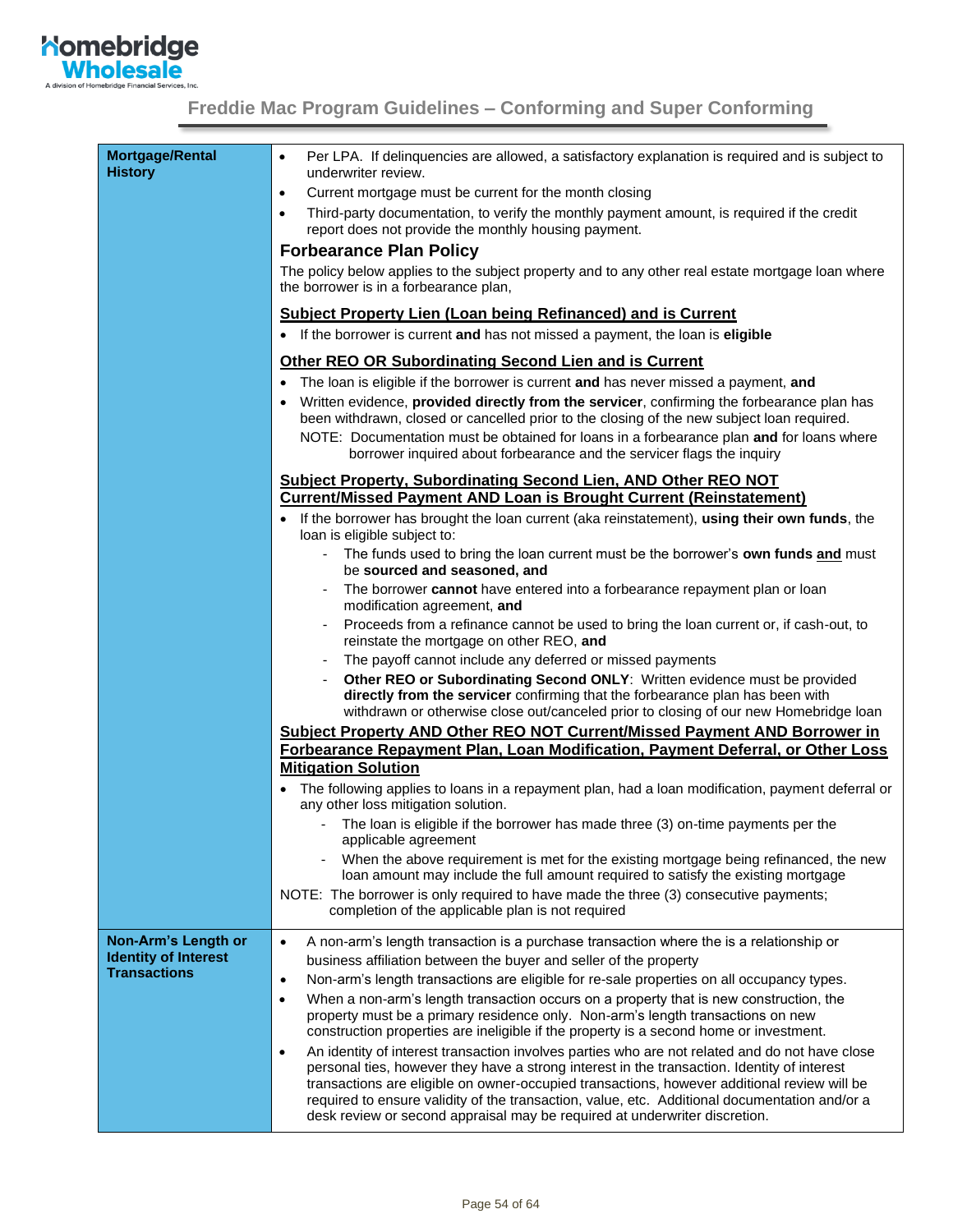

<span id="page-54-0"></span>

| <b>Occupancy</b>         | 1-4 unit owner-occupied primary residence<br>$\bullet$                                                                                                                                                                                                                                                                                                                                                                                                                    |  |  |  |  |
|--------------------------|---------------------------------------------------------------------------------------------------------------------------------------------------------------------------------------------------------------------------------------------------------------------------------------------------------------------------------------------------------------------------------------------------------------------------------------------------------------------------|--|--|--|--|
|                          | Active duty military borrowers who are unable to immediately occupy the property due to<br>military service are eligible. The borrower's military orders must confirm the borrower will                                                                                                                                                                                                                                                                                   |  |  |  |  |
|                          | temporarily be unable to occupy the property due to their military deployment                                                                                                                                                                                                                                                                                                                                                                                             |  |  |  |  |
|                          | <b>NOTE:</b> The security instrument establishes occupancy requirements (generally 60 days<br>from closing)                                                                                                                                                                                                                                                                                                                                                               |  |  |  |  |
|                          | 1-unit second home:<br>$\bullet$                                                                                                                                                                                                                                                                                                                                                                                                                                          |  |  |  |  |
|                          | Borrower must occupy the property for some portion of the year,                                                                                                                                                                                                                                                                                                                                                                                                           |  |  |  |  |
|                          | The property must be available for the borrower's personal use and enjoyment more<br>than half of the calendar year                                                                                                                                                                                                                                                                                                                                                       |  |  |  |  |
|                          | The property must be in a location that is reasonable for a second home,                                                                                                                                                                                                                                                                                                                                                                                                  |  |  |  |  |
|                          | The property must be suitable for year-round occupancy with the following exception:<br>$\qquad \qquad \blacksquare$                                                                                                                                                                                                                                                                                                                                                      |  |  |  |  |
|                          | A property with seasonal limitations (e.g. lack of accessibility in the winter) is<br>$\overline{\phantom{a}}$<br>acceptable if the appraiser includes a minimum of one (1) comparable sale with a<br>similar limitation to demonstrate the marketability of the property                                                                                                                                                                                                 |  |  |  |  |
|                          | The borrower may rent the property on a short-term basis subject to:                                                                                                                                                                                                                                                                                                                                                                                                      |  |  |  |  |
|                          | The property cannot be subject to a rental pool or rental agreement that requires<br>the borrower to rent the property, and                                                                                                                                                                                                                                                                                                                                               |  |  |  |  |
|                          | A management/other entity cannot have any control over the occupancy of the<br>property and there cannot be any revenue sharing between any owners, the<br>developer or any other another party                                                                                                                                                                                                                                                                           |  |  |  |  |
|                          | The property cannot be subject to a timeshare or other shared ownership arrangement                                                                                                                                                                                                                                                                                                                                                                                       |  |  |  |  |
|                          | 1-4 unit investment (non-owner occupied). Manufactured home investment ineligible<br>$\bullet$                                                                                                                                                                                                                                                                                                                                                                            |  |  |  |  |
| <b>Power of Attorney</b> | A Power of Attorney (POA) is allowed on a case-by-case basis on purchase and rate/term                                                                                                                                                                                                                                                                                                                                                                                    |  |  |  |  |
|                          | refinance transactions. A POA is eligible on cash-out transactions with Homebridge management<br>review and approval. The use of a POA is subject to the following:                                                                                                                                                                                                                                                                                                       |  |  |  |  |
|                          | The use of a POA is only eligible in the event of:                                                                                                                                                                                                                                                                                                                                                                                                                        |  |  |  |  |
|                          | A medical emergency,                                                                                                                                                                                                                                                                                                                                                                                                                                                      |  |  |  |  |
|                          | Natural disaster,                                                                                                                                                                                                                                                                                                                                                                                                                                                         |  |  |  |  |
|                          | Military deployment,                                                                                                                                                                                                                                                                                                                                                                                                                                                      |  |  |  |  |
|                          | Other hardship that prevents the borrower from signing the required docs, OR                                                                                                                                                                                                                                                                                                                                                                                              |  |  |  |  |
|                          | If an applicable law requires the use of a POA.                                                                                                                                                                                                                                                                                                                                                                                                                           |  |  |  |  |
|                          | NOTE: An explanation for the use is required and must be maintained in the loan file. Freddie<br>Mac does not allow the use of a POA just for the convenience of the parties                                                                                                                                                                                                                                                                                              |  |  |  |  |
|                          | The person acting as the attorney-in-fact must:<br>$\bullet$                                                                                                                                                                                                                                                                                                                                                                                                              |  |  |  |  |
|                          | Have a familial or fiduciary relationship with the borrower, or<br>-                                                                                                                                                                                                                                                                                                                                                                                                      |  |  |  |  |
|                          | Be an individual employed by the title insurer that is underwriting the title insurance<br>insuring the mortgage, or                                                                                                                                                                                                                                                                                                                                                      |  |  |  |  |
|                          | Be an individual employed or engaged contractually by the title agency issuing the title<br>insurance for the mortgage and closing and closing the transaction IF the title insurer has<br>issued a CPL (or similar contractual indemnity) relating to the transaction for such policy<br>issuing agent                                                                                                                                                                   |  |  |  |  |
|                          | Must include the borrower name, property address and loan amount<br>$\bullet$                                                                                                                                                                                                                                                                                                                                                                                             |  |  |  |  |
|                          | The POA is not required to be specific to the transaction but must be fully executed and<br>$\bullet$<br>notarized                                                                                                                                                                                                                                                                                                                                                        |  |  |  |  |
|                          | If the use of a POA is approved by Homebridge management on a cash-out transaction, the<br>$\bullet$<br>following applies:                                                                                                                                                                                                                                                                                                                                                |  |  |  |  |
|                          | After the terms of the loan are finalized but prior to closing, the Broker/NDC is required to<br>$\overline{a}$<br>review the terms of the loan with the borrower. The attorney-in-fact is not required to be a<br>participant. This requirement may be waived in the event the borrower is unavailable due<br>to military service or is incapacitated such that the borrower cannot participate in the<br>discussion. The following must be addressed with the borrower: |  |  |  |  |
|                          | A review of the rate, term, and principal balance of the mortgage, and                                                                                                                                                                                                                                                                                                                                                                                                    |  |  |  |  |
|                          | The address of the property that will be securing the mortgage, and                                                                                                                                                                                                                                                                                                                                                                                                       |  |  |  |  |
|                          | The fact that the attorney-in-fact will use the borrower's POA to sign documents on<br>٠<br>behalf of the borrower, and                                                                                                                                                                                                                                                                                                                                                   |  |  |  |  |
|                          | The scheduled/estimated closing date of the transaction                                                                                                                                                                                                                                                                                                                                                                                                                   |  |  |  |  |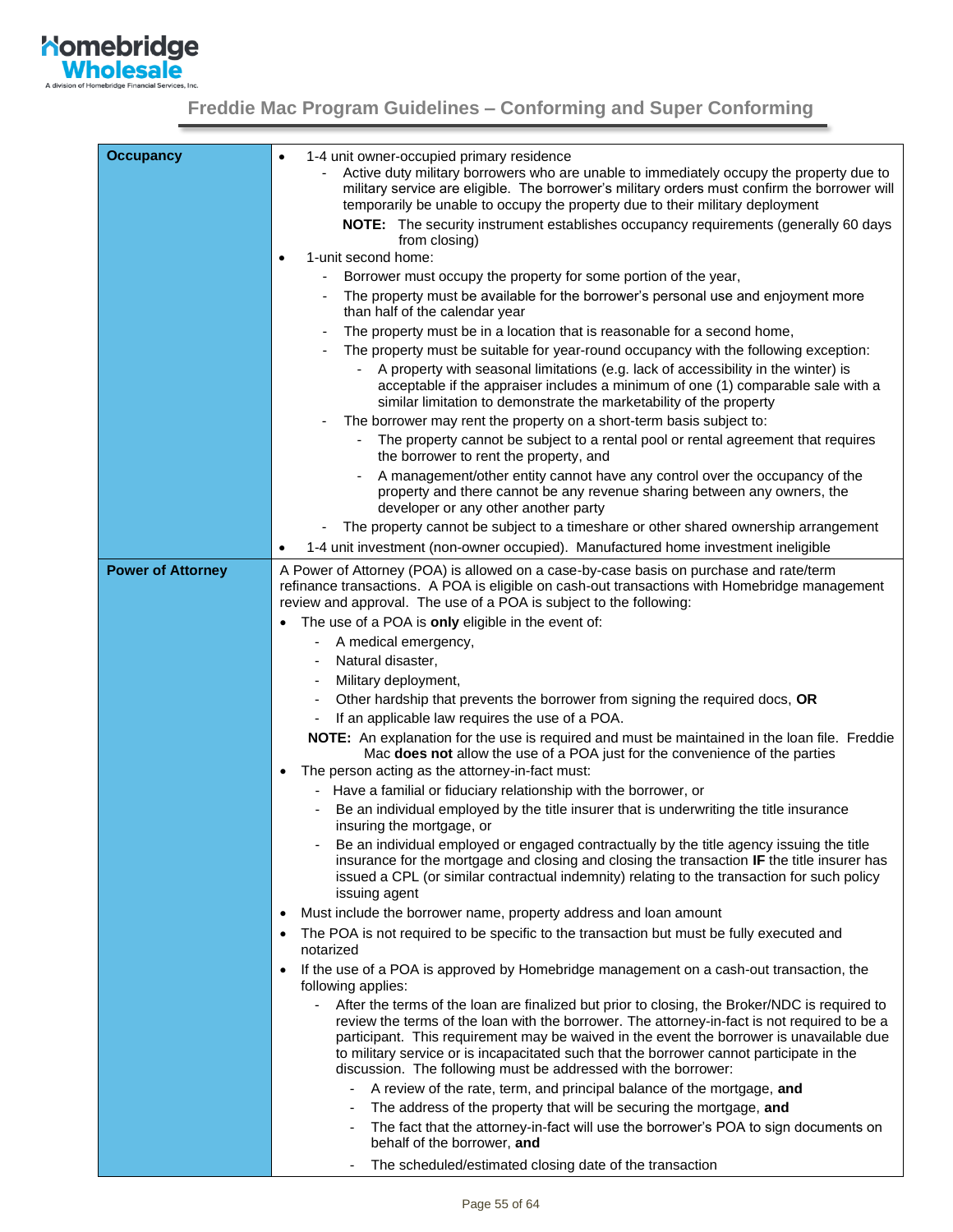

| <b>Power of Attorney</b><br>(cont.) | The discussion must be acknowledged, in writing, by the borrower. The acknowledgment<br>may be:                                                                                                   |  |  |  |
|-------------------------------------|---------------------------------------------------------------------------------------------------------------------------------------------------------------------------------------------------|--|--|--|
|                                     | In writing, or<br>۰                                                                                                                                                                               |  |  |  |
|                                     | An e-mail exchange with the borrower is acceptable provided it uses a borrower                                                                                                                    |  |  |  |
|                                     | email address that is on file, and                                                                                                                                                                |  |  |  |
|                                     | The acknowledgement must be maintained in the loan file<br>$\blacksquare$                                                                                                                         |  |  |  |
|                                     | Homebridge to review and approve prior to loan closing<br>$\bullet$                                                                                                                               |  |  |  |
|                                     | The POA must be recorded along with the mortgage                                                                                                                                                  |  |  |  |
| <b>Prepayment Penalty</b>           | Not permitted                                                                                                                                                                                     |  |  |  |
| <b>Products</b>                     | <b>Fixed Rate: 10, 15, 20, 25 and 30 year</b><br>٠                                                                                                                                                |  |  |  |
|                                     | ARMs: 5/6, 7/6, and 10/6; Index: SOFR 30 day average                                                                                                                                              |  |  |  |
|                                     | 5/6 ARM: Caps 2/1/5                                                                                                                                                                               |  |  |  |
|                                     | Qualify at the greater of the fully indexed rate or the Note rate plus 2%                                                                                                                         |  |  |  |
|                                     | NOTE: 5/6 ARM ineligible for borrowers who own more than one financed investment<br>property                                                                                                      |  |  |  |
|                                     | 7/6 and 10/6 ARM: Caps: 5/1/5                                                                                                                                                                     |  |  |  |
|                                     | - Qualify at the greater of the fully indexed rate or Note rate                                                                                                                                   |  |  |  |
|                                     | <b>Manufactured Home Specific</b>                                                                                                                                                                 |  |  |  |
|                                     | <b>Cash-out</b> transactions secured by a manufactured home:                                                                                                                                      |  |  |  |
|                                     | - Fixed rate 15 or 20 year loan term fixed rate; fixed rate 25 and 30 year loan term                                                                                                              |  |  |  |
|                                     | ineligible, or                                                                                                                                                                                    |  |  |  |
|                                     | - ARMs 7/6 or 10/6 ARM; 5/6 ARM ineligible                                                                                                                                                        |  |  |  |
|                                     | Purchase and rate/term transactions secured by a manufactured home:<br>$\bullet$                                                                                                                  |  |  |  |
|                                     | - Fixed rate 15, 20, 25, or 30 year, or                                                                                                                                                           |  |  |  |
|                                     | - ARMs: 7/6, or 10/6 ARM; 5/6 ARM ineligible                                                                                                                                                      |  |  |  |
| <b>Properties - Eligible</b>        | Single family residences (attached/detached)<br>$\bullet$                                                                                                                                         |  |  |  |
|                                     | 2-4 units<br>$\bullet$                                                                                                                                                                            |  |  |  |
|                                     | PUDs (attached/detached)<br>٠                                                                                                                                                                     |  |  |  |
|                                     | Condominiums, low and high rise (attached/detached) Freddie Mac warrantable or Fannie<br>$\bullet$<br>Mae Warrantable with PERS approval or CPM acceptance.                                       |  |  |  |
|                                     | NOTE: Condo conversions ineligible if converted in the previous 3 years (all states)                                                                                                              |  |  |  |
|                                     | Modular/prefabricated properties 1-unit only. Factory built but not built on a permanent<br>٠<br>chassis; built on site similar to stick-built homes; permanently affixed to the foundation; must |  |  |  |
|                                     | conform to local building codes. Property is legally classified as real property and assumes                                                                                                      |  |  |  |
|                                     | characteristics of stick-built such as permanent connections to water, electrical and waste<br>disposal systems                                                                                   |  |  |  |
|                                     | Multi-wide (double/triple) manufactured home that is a minimum of 20 feet wide. Owner-<br>$\bullet$                                                                                               |  |  |  |
|                                     | occupied primary residence only (excluding manufactured homes on leasehold estates;<br>manufactured homes on leasehold estates are ineligible.                                                    |  |  |  |
|                                     | Leaseholds meeting Freddie Mac guidelines eligible on a case-by-case basis subject to<br>$\bullet$                                                                                                |  |  |  |
|                                     | Homebridge Management review and approval. The lease term must extend a minimum of 5<br>years from the mortgage maturity date.                                                                    |  |  |  |
|                                     | Rural properties<br>$\bullet$                                                                                                                                                                     |  |  |  |
|                                     | Properties in Hawaii in lava zones 2, 3, and 4. If the property is located in lava zone 2 the<br>٠                                                                                                |  |  |  |
|                                     | property insurance coverage requirements are as follows:                                                                                                                                          |  |  |  |
|                                     | Maximum of \$350,000, or                                                                                                                                                                          |  |  |  |
|                                     | If the loan amount exceeds \$350,000 coverage must be for 100% replacement cost                                                                                                                   |  |  |  |
| <b>Properties - Eligible</b>        | Project review must be completed within 180 days prior to the Note date for new projects<br>$\bullet$                                                                                             |  |  |  |
| <b>Condominiums</b>                 | Project review must be completed within 1 year prior to the Note date for established projects<br>$\bullet$                                                                                       |  |  |  |
|                                     | Projects with Fannie Mae PERS approval or projects with a project acceptance certification<br>$\bullet$                                                                                           |  |  |  |
|                                     | through CPM are eligible if documentation of the PERS or CPM acceptance is provided.                                                                                                              |  |  |  |
|                                     |                                                                                                                                                                                                   |  |  |  |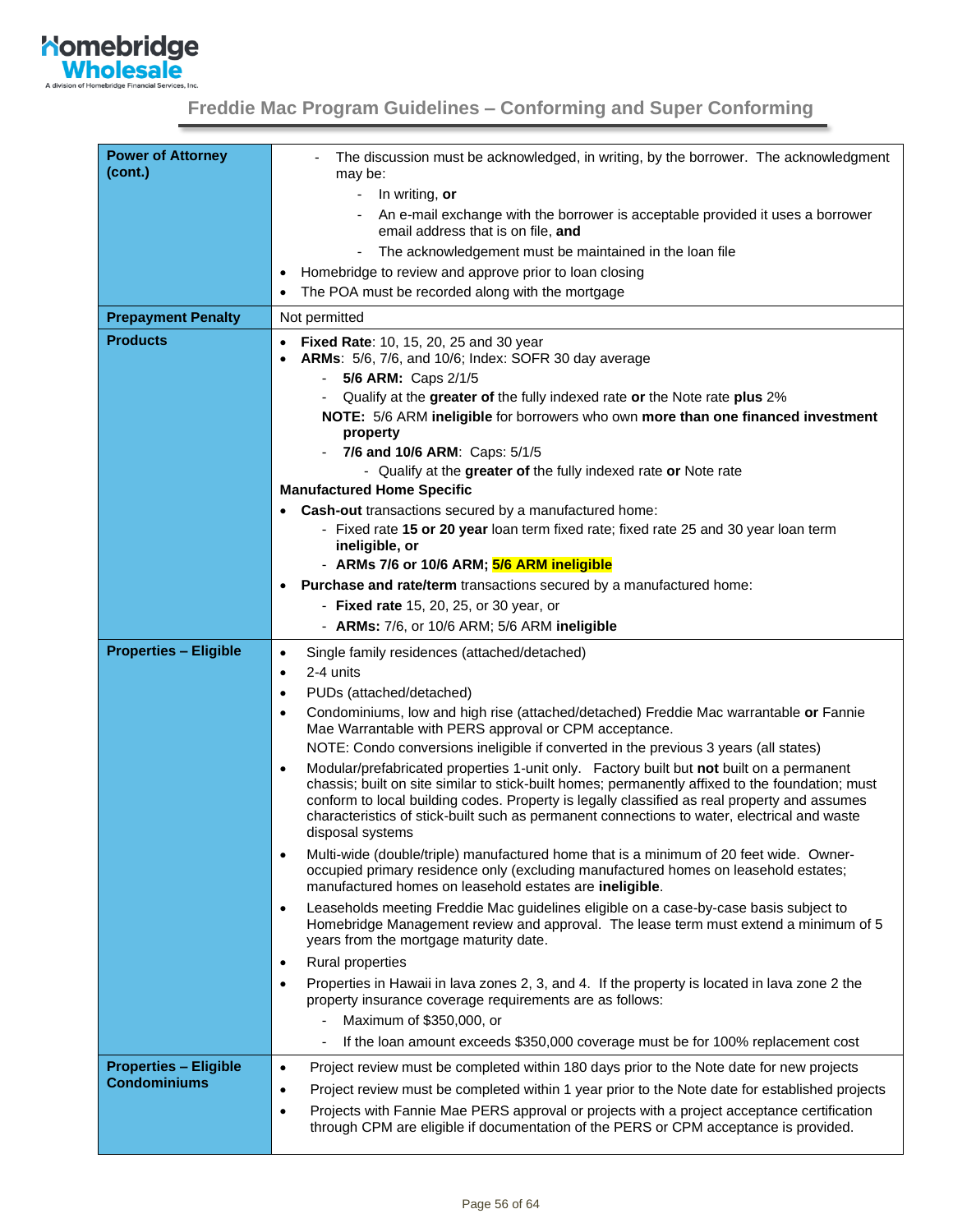

| <b>Properties - Eligible</b><br><b>Condominiums (cont.)</b> | Freddie Mac Streamlined Review eligible for established projects subject to Freddie Mac<br>$\bullet$<br>guidelines. When a Streamlined Review is performed, the following LTV restrictions (all<br>states except Florida) apply:                                                                                                                                  |
|-------------------------------------------------------------|-------------------------------------------------------------------------------------------------------------------------------------------------------------------------------------------------------------------------------------------------------------------------------------------------------------------------------------------------------------------|
|                                                             | Owner occupied maximum LTV 90%                                                                                                                                                                                                                                                                                                                                    |
|                                                             | Second home/investment maximum LTV 75%                                                                                                                                                                                                                                                                                                                            |
|                                                             | A Streamlined Review is required for the project if a loan secured by a condo utilizes the<br>$\bullet$<br>automated collateral evaluation (ACE) offer                                                                                                                                                                                                            |
|                                                             | A project review may be waived on rate/term refinance transactions when the loan being<br>$\bullet$<br>refinanced is owned by Freddie Mac and the following requirements are met:                                                                                                                                                                                 |
|                                                             | The LTV/CLTV ratio is $\leq 80\%$                                                                                                                                                                                                                                                                                                                                 |
|                                                             | The project is not an ineligible project as defined by Freddie Mac                                                                                                                                                                                                                                                                                                |
|                                                             | The project has the required applicable project-related property insurance coverage                                                                                                                                                                                                                                                                               |
|                                                             | Detached units only (project consists of all detached condo units or mixture of<br>$\bullet$<br>detached/attached): The project must have insurance that meets Freddie Mac requirements<br>(liability and fidelity coverage is not required to be verified). If the project is on a leasehold<br>estate the lease must also comply with Freddie Mac requirements. |
|                                                             | Projects where the HOA (or developer if not turned over to the HOA) is a party to litigation,<br>$\bullet$<br>arbitration, mediation or other dispute are only eligible in the following circumstances:                                                                                                                                                           |
|                                                             | The litigation amount is known, the insurance company has committed to providing<br>defense, and the litigation amount is covered by the insurance policy, or                                                                                                                                                                                                     |
|                                                             | The litigation/arbitration involves non-monetary neighbor disputes regarding the rights of<br>enjoyment, or                                                                                                                                                                                                                                                       |
|                                                             | The HOA is the plaintiff in the litigation but it can be determined that the matter is minor<br>in nature with insignificant impact to the financial status of the condo project.                                                                                                                                                                                 |
|                                                             | <b>Florida Specific</b><br>$\bullet$                                                                                                                                                                                                                                                                                                                              |
|                                                             | New condo projects require PERS approval                                                                                                                                                                                                                                                                                                                          |
|                                                             | Established Project Review is eligible for established projects                                                                                                                                                                                                                                                                                                   |
|                                                             | Streamlined Review for established condo project eligible as follows:                                                                                                                                                                                                                                                                                             |
|                                                             | Maximum 75%/90% LTV/CLTV for owner-occupied                                                                                                                                                                                                                                                                                                                       |
|                                                             | Maximum 70%/75% LTV/CLTV for second home/investment property                                                                                                                                                                                                                                                                                                      |
|                                                             | Significant Deferred Maintenance/Unsafe Conditions: Projects with 5+ Units                                                                                                                                                                                                                                                                                        |
|                                                             | The following applies to projects with five (5) or more attached units, regardless of the type of<br>project review or review waiver                                                                                                                                                                                                                              |
|                                                             | Fannie Mae will no longer purchase loans secured by a condo in project with:                                                                                                                                                                                                                                                                                      |
|                                                             | Significant deferred maintenance, or<br>$\bullet$                                                                                                                                                                                                                                                                                                                 |
|                                                             | A directive from a regulatory authority or inspection agency for the project to make repairs due<br>to unsafe conditions, or                                                                                                                                                                                                                                      |
|                                                             | A project that has failed to obtain an acceptable certificate of occupancy or pass local<br>regulatory inspections or recertifications                                                                                                                                                                                                                            |
|                                                             | Significant deferred maintenance includes deficiencies that meet one or more of the following:                                                                                                                                                                                                                                                                    |
|                                                             | Full or partial evacuation of the building to complete repairs is required for more than 7 days or<br>for an unknown timeframe. or                                                                                                                                                                                                                                |
|                                                             | The project has deficiencies, defects, substantial damage, or deferred maintenance that:<br>$\bullet$                                                                                                                                                                                                                                                             |
|                                                             | Is severe enough to affect the safety, soundness, structural integrity, or habitability of the<br>project, and/or                                                                                                                                                                                                                                                 |
|                                                             | The project needs substantial repairs and rehabilitation, including many major<br>components, and/or                                                                                                                                                                                                                                                              |
|                                                             | Impedes the safe and sound functioning of one or more of the building's major structural<br>or mechanical elements (e.g. foundation, roof, load bearing structures, electrical system,<br>HVAC, or plumbing)                                                                                                                                                      |
|                                                             | Projects will remain ineligible until the required repairs have been made and the repairs<br>documented. Acceptable documentation, showing repairs have been completed in a manner that<br>resolves the building's safety, soundness, structural integrity, or habitability concerns, includes:                                                                   |
|                                                             | An engineering or inspection report, or                                                                                                                                                                                                                                                                                                                           |
|                                                             | Certificate of occupancy, or                                                                                                                                                                                                                                                                                                                                      |
|                                                             | Other substantially similar documentation<br>$\bullet$                                                                                                                                                                                                                                                                                                            |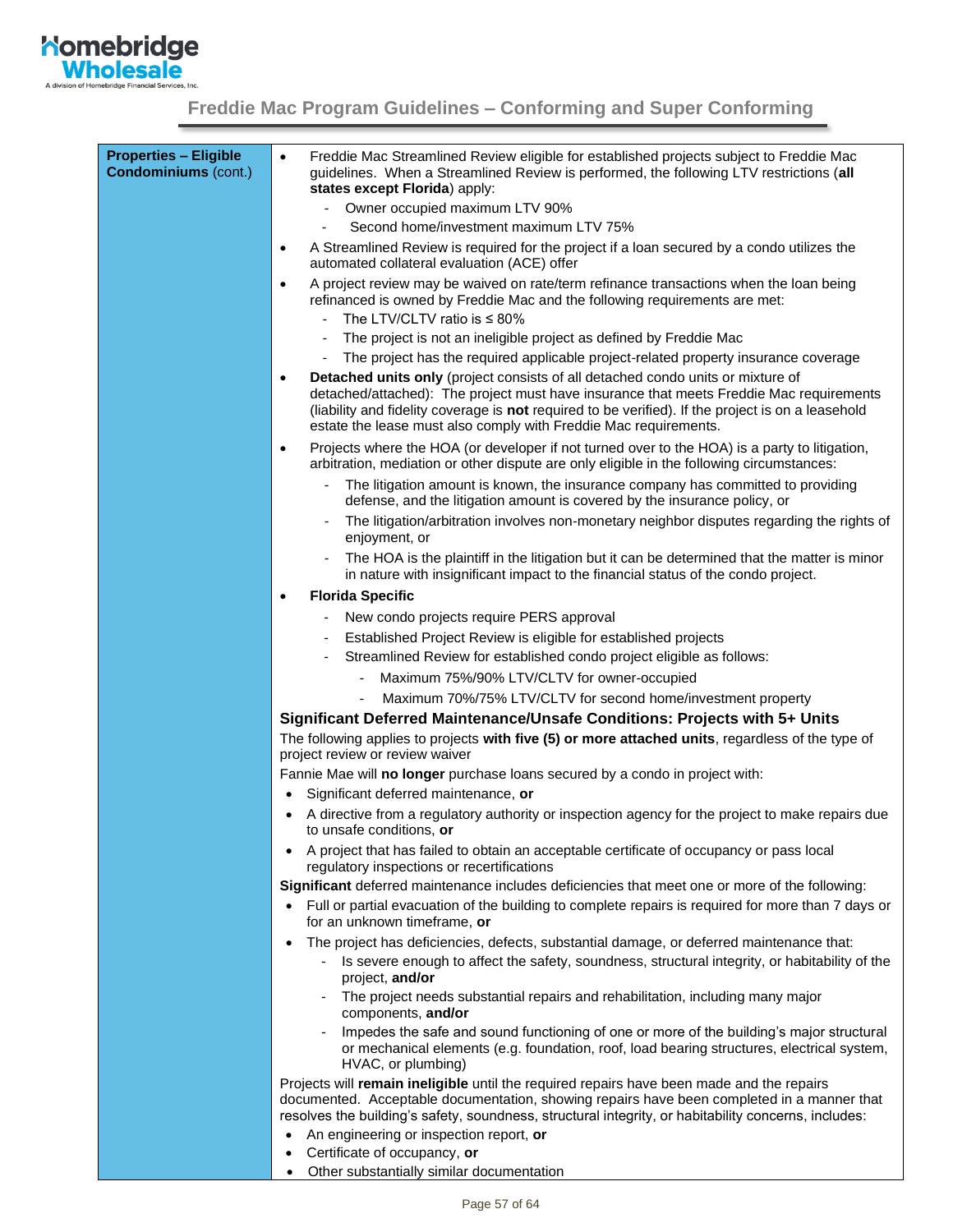

| <b>Properties - Eligible</b>                  | Special Assessments: Projects with 5+ Attached Units                                                                                                                                                  |  |  |  |
|-----------------------------------------------|-------------------------------------------------------------------------------------------------------------------------------------------------------------------------------------------------------|--|--|--|
| <b>Condominiums (cont.)</b>                   | If the project has any current or planned special assessment, even if paid in full for the subject                                                                                                    |  |  |  |
|                                               | unit, the Homebridge underwriter must review the assessment for acceptability. The following<br>documentation is required and must be retained in the loan file:                                      |  |  |  |
|                                               | The reason for the special assessment, and                                                                                                                                                            |  |  |  |
|                                               | The total amount assessed and the repayment terms, and                                                                                                                                                |  |  |  |
|                                               | Documentation to support no negative impact to the financial stability, viability, condition, and<br>$\bullet$<br>marketability of the project, and                                                   |  |  |  |
|                                               | Borrower qualification with any outstanding special assessment payment                                                                                                                                |  |  |  |
|                                               | Additionally, the following applies:                                                                                                                                                                  |  |  |  |
|                                               | The financial documents, confirming the association has the ability to fund any repairs, must<br>be obtained                                                                                          |  |  |  |
|                                               | If the special assessment is related to safety, soundness, structural integrity, or habitability, all<br>related repairs must be fully completed, or the project is ineligible                        |  |  |  |
|                                               | • If the appraiser is unable to determine that there is no adverse impact, the project is ineligible                                                                                                  |  |  |  |
| <b>Properties - Ineligible</b>                | Non-warrantable condominiums<br>$\bullet$                                                                                                                                                             |  |  |  |
|                                               | New condominium projects in Florida without a PERS approval<br>$\bullet$                                                                                                                              |  |  |  |
|                                               | Condominium conversions that were converted in the previous 3 years regardless of location<br>$\bullet$                                                                                               |  |  |  |
|                                               | Condominiums < 450 square feet<br>$\bullet$                                                                                                                                                           |  |  |  |
|                                               | Cooperative projects<br>$\bullet$                                                                                                                                                                     |  |  |  |
|                                               | Condo Hotels (projects managed or operated as hotel/motel, hotel/motel conversions)<br>$\bullet$                                                                                                      |  |  |  |
|                                               | Unique properties<br>$\bullet$                                                                                                                                                                        |  |  |  |
|                                               | Agricultural-type properties, farms, orchards, ranches<br>$\bullet$                                                                                                                                   |  |  |  |
|                                               | Properties zoned for agricultural use<br>$\bullet$<br>Unimproved land<br>$\bullet$                                                                                                                    |  |  |  |
|                                               | Rural property > 10 acres<br>$\bullet$                                                                                                                                                                |  |  |  |
|                                               | Timeshares<br>$\bullet$                                                                                                                                                                               |  |  |  |
|                                               | Commercial property<br>$\bullet$                                                                                                                                                                      |  |  |  |
|                                               | Properties with Condition Rating of C5/C6 or Quality Rating of Q6<br>$\bullet$                                                                                                                        |  |  |  |
|                                               | Property currently in litigation (except as noted above in the Properties Eligible-Condominiums)<br>$\bullet$                                                                                         |  |  |  |
|                                               | topic                                                                                                                                                                                                 |  |  |  |
|                                               | Home Possible Financing<br>$\bullet$                                                                                                                                                                  |  |  |  |
|                                               | <b>Land Trust</b><br>$\bullet$                                                                                                                                                                        |  |  |  |
|                                               | Properties in Hawaii located in lava zone 1<br>$\bullet$                                                                                                                                              |  |  |  |
|                                               | Investment property secured by manufactured home<br>Single wide manufactured/mobile homes                                                                                                             |  |  |  |
|                                               | Manufactured home located on a leasehold estate<br>٠                                                                                                                                                  |  |  |  |
|                                               | Manufactured home located in a condo project that do not meet Fannie Mae requirements<br>$\bullet$                                                                                                    |  |  |  |
|                                               | Manufactured home located in senior projects<br>$\bullet$                                                                                                                                             |  |  |  |
|                                               | A manufactured home moved from another site (i.e. previously installed at another site). The<br>$\bullet$<br>home must have been delivered directly from the manufacturer/dealer to its current site. |  |  |  |
|                                               |                                                                                                                                                                                                       |  |  |  |
| <b>Property Acquired at</b><br><b>Auction</b> | If the subject property is purchased at auction, the buyer's premium may be included in the final<br>sales price. The following applies:                                                              |  |  |  |
|                                               | The purchase contract, Closing Disclosure, and all loan documents must reflect the final<br>$\bullet$<br>purchase price which includes the premium                                                    |  |  |  |
|                                               | The purchase contract must break-out the auction price from the premium, and<br>$\bullet$                                                                                                             |  |  |  |
|                                               | The lesser of the final sales price or appraised value is used to establish the LTV/CLTV ratios.<br>$\bullet$                                                                                         |  |  |  |
|                                               |                                                                                                                                                                                                       |  |  |  |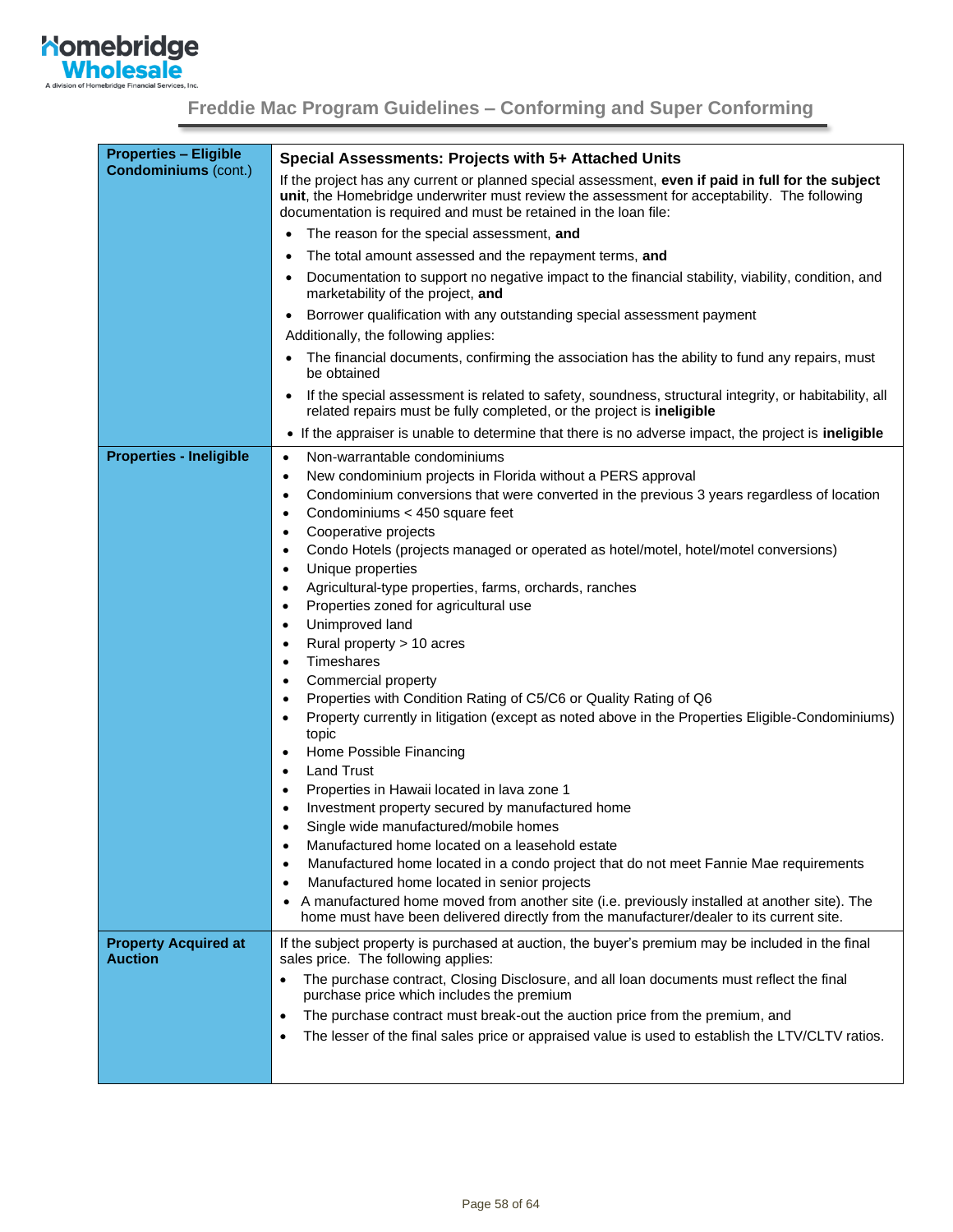

| <b>Property with an</b><br><b>Accessory Unit</b> | <b>Accessory Units</b>                                                                                                                                                                                                                                                                                                                                                                                                                             |  |  |  |
|--------------------------------------------------|----------------------------------------------------------------------------------------------------------------------------------------------------------------------------------------------------------------------------------------------------------------------------------------------------------------------------------------------------------------------------------------------------------------------------------------------------|--|--|--|
|                                                  | Overview                                                                                                                                                                                                                                                                                                                                                                                                                                           |  |  |  |
|                                                  | • An accessory unit is defined as an additional living area that:                                                                                                                                                                                                                                                                                                                                                                                  |  |  |  |
|                                                  | - Includes a kitchen.                                                                                                                                                                                                                                                                                                                                                                                                                              |  |  |  |
|                                                  | Includes a bathroom,                                                                                                                                                                                                                                                                                                                                                                                                                               |  |  |  |
|                                                  | Has a separate entrance                                                                                                                                                                                                                                                                                                                                                                                                                            |  |  |  |
|                                                  | Is independent of the primary dwelling unit, and                                                                                                                                                                                                                                                                                                                                                                                                   |  |  |  |
|                                                  | - Contributes less to the value of the property than the primary dwelling unit                                                                                                                                                                                                                                                                                                                                                                     |  |  |  |
|                                                  | • Eligible ADUs include a 1, 2 or 3-unit dwelling with an ADU above a garage, an ADU in a<br>basement, or an ADU that is attached or detached from the primary dwelling                                                                                                                                                                                                                                                                            |  |  |  |
|                                                  | • ADUs are subject to the following:                                                                                                                                                                                                                                                                                                                                                                                                               |  |  |  |
|                                                  | - The primary unit must be a 1, 2 or 3-unit property with an accessory unit (aka in-law/granny<br>unit); accessory unit ineligible with a 4-unit property, and                                                                                                                                                                                                                                                                                     |  |  |  |
|                                                  | There is only one accessory unit; more than one accessory unit ineligible, and                                                                                                                                                                                                                                                                                                                                                                     |  |  |  |
|                                                  | The unit must be smaller in size than the primary dwelling, and                                                                                                                                                                                                                                                                                                                                                                                    |  |  |  |
|                                                  | The primary dwelling with an ADU must be legal, legal non-conforming, or located in an<br>area without zoning with the following exception:                                                                                                                                                                                                                                                                                                        |  |  |  |
|                                                  | NOTE: A 1-unit dwelling with an ADU that does not comply with zoning requirements (illegal<br>zoning) may be eligible. Refer to the Illegal Accessory Units topic below for details                                                                                                                                                                                                                                                                |  |  |  |
|                                                  | <b>Appraisal Requirements for Legal Accessory Units</b>                                                                                                                                                                                                                                                                                                                                                                                            |  |  |  |
|                                                  | The appraiser must describe the accessory unit and appraise the property based on its current<br>use, and                                                                                                                                                                                                                                                                                                                                          |  |  |  |
|                                                  | The appraiser must analyze any effect the accessory unit has on the value or marketability of<br>$\bullet$<br>the subject property, and                                                                                                                                                                                                                                                                                                            |  |  |  |
|                                                  | At least one (1) comparable sale with an accessory unit should be provided when available to<br>$\bullet$<br>demonstrate marketability of the subject property                                                                                                                                                                                                                                                                                     |  |  |  |
|                                                  | If a recent comparable sale is not available in the subject neighborhood an older sale<br>with an accessory unit from the subject neighborhood or competing neighborhood or to<br>support market data is acceptable. The appraiser may always use more than 3<br>comparable sales, including pending sales and or current listing to justify and support<br>any adjustments/opinion of market value, as long as at least 3 are actual closed sales |  |  |  |
|                                                  | If a comparable sale with an accessory unit is not available, a comparable sale in the<br>subject neighborhood without an accessory unit is acceptable as long as the appraiser<br>justifies and supports the use in the appraisal                                                                                                                                                                                                                 |  |  |  |
|                                                  | Specific requirements apply if rental income from an ADU is used for qualifying the<br>borrower on the subject 1-unit property. Refer to the Rental Income from an ADU<br>topic for detailed requirements                                                                                                                                                                                                                                          |  |  |  |
|                                                  | <b>Illegal Accessory Units</b>                                                                                                                                                                                                                                                                                                                                                                                                                     |  |  |  |
|                                                  | If the accessory unit does not comply with the zoning and land use requirements the following<br>applies:                                                                                                                                                                                                                                                                                                                                          |  |  |  |
|                                                  | The subject property is a 1-unit property with an ADU, and<br>$\bullet$                                                                                                                                                                                                                                                                                                                                                                            |  |  |  |
|                                                  | The appraiser must indicate the non-compliance in the "Site" section of the appraisal, and<br>$\bullet$                                                                                                                                                                                                                                                                                                                                            |  |  |  |
|                                                  | The appraisal must contain a minimum of two (2) comparable sales, each with an accessory<br>$\bullet$                                                                                                                                                                                                                                                                                                                                              |  |  |  |
|                                                  | unit, that are also non-compliant with zoning/land use requirements (to demonstrate<br>conformity/marketability of the subject property), and                                                                                                                                                                                                                                                                                                      |  |  |  |
|                                                  | The accessory unit cannot jeopardize any future hazard insurance claims<br>$\bullet$                                                                                                                                                                                                                                                                                                                                                               |  |  |  |
|                                                  | <b>Manufactured Home ADU</b>                                                                                                                                                                                                                                                                                                                                                                                                                       |  |  |  |
|                                                  | If the ADU is a manufactured home it must meet the manufactured home requirements stated in<br>٠<br>this guideline, including all manufactured appraisal requirements, and                                                                                                                                                                                                                                                                         |  |  |  |
|                                                  | The 1, 2, or 3-unit primary dwelling must be site-built in addition to the requirements in this<br>$\bullet$<br>topic, and                                                                                                                                                                                                                                                                                                                         |  |  |  |
|                                                  | The ADU must be a minimum of 400 square feet of gross living area<br>$\bullet$                                                                                                                                                                                                                                                                                                                                                                     |  |  |  |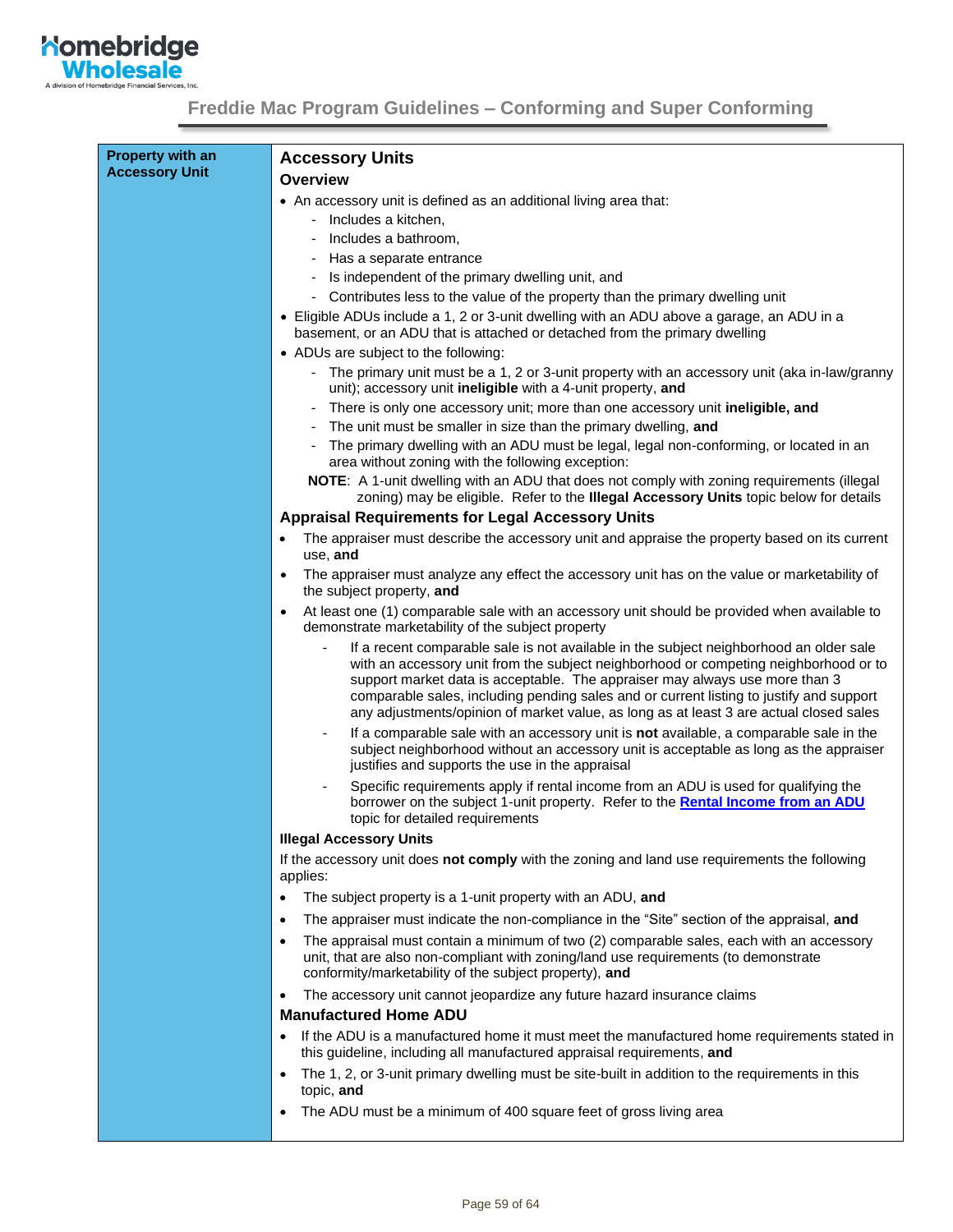

**Property with an Accessory Unit** (cont.)

#### <span id="page-59-0"></span>**Rental Income from an ADU**

- Rental income received from the ADU is eligible to qualify the borrower on **1-unit primary residence** purchase or rate/term refinance transactions **only.** Rental income received from the ADU **may not** be used for qualifying if the subject transaction is a 2 or 3-unit property
- The chart below details the documentation requirements when rental income from the ADU is used for qualifying

| <b>Purchase</b><br><b>Transactions</b>                                                                                                                                                                                                                                                                                                                     | Rate/Term Refi<br>(Property placed in service<br>in current year)                                                                                                                                                                                                                                                 | <b>Rate/Term Refi</b><br>(Property owned in prior<br>calendar year)                                                                                                                                                                                                                                                                                                                                                                                                                                                                       |
|------------------------------------------------------------------------------------------------------------------------------------------------------------------------------------------------------------------------------------------------------------------------------------------------------------------------------------------------------------|-------------------------------------------------------------------------------------------------------------------------------------------------------------------------------------------------------------------------------------------------------------------------------------------------------------------|-------------------------------------------------------------------------------------------------------------------------------------------------------------------------------------------------------------------------------------------------------------------------------------------------------------------------------------------------------------------------------------------------------------------------------------------------------------------------------------------------------------------------------------------|
| • If a lease is available,<br>it must be provided<br>and used to<br>determine net rental<br>income, and<br>• The ADU rental<br>analysis, from the<br>appraisal report, must<br>support the income<br>reflected on the lease<br><b>NOTE:</b> If the lease is<br>not available, the ADU<br>rental analysis will be<br>used to determine net<br>rental income | • The lease must be used to<br>determine net rental<br>income, and<br>• The ADU rental analysis,<br>from the appraisal report,<br>must support the income<br>reflected on the lease,<br>and<br>• Documentation that<br>reflects the date the ADU<br>was placed in service<br>must be retained in the<br>loan file | • The most recent years tax returns,<br>including Schedule E, is used to<br>determine the net rental income<br>except as noted below:<br>- A lease and ADU rental<br>analysis may be used if:<br>- The property was out of<br>service for any time during<br>the year and Schedule E<br>reflects reduced number of<br>days in use (e.g. renovation<br>and repair costs are listed<br>on Schedule E), OR<br>- The property was<br>purchased later in the<br>calendar year and the<br>reduced number of days are<br>reflected on Schedule E |

- Net rental income calculation requirements:
	- Lease: 75% of the gross monthly rent or gross monthly market rent
	- **ADU Rental Analysis**: The 25% adjustment is made to compensate for vacancies, operating and maintenance costs and any other unexpected expenses
	- **Schedule E**: The net rental income is calculated using Form 92, Net Rental Income Calculations – Schedule E (or similar alternative form)
- The rental income generated from the ADU may be considered in an amount up to 30% of the total stable monthly income that is used to qualify the borrower
- When rental income from the ADU is used for qualifying, the appraisal must include the following within the appraisal report:
	- General condition of the unit,
	- Square feet of finished area
	- Total number of rooms including the number of bedrooms and baths
	- Indicate if the ADU is allowed per zoning and land use requirements (i.e. legal, legal nonconforming, no zoning)
	- Comparable sales must include at least one comparable sale with an ADU that is rented,
	- The rental analysis must include a minimum of 3 comparable rentals to support the opinion of market rent applicable to the ADU. At least one of the comparable rentals must include a rented ADU to support the market rent for ADUs. The appraiser may provide this renal analysis data in narrative form within the appraisal report or by attaching a separate rent schedule to the appraisal report

#### **Landlord Education**

- Purchase transactions will require at least one borrower to complete a landlord education course prior to the Note date if the borrower(s) do not have a minimum of 1-year history managing rental property.
- The landlord education **cannot** be provided by an interested party to the transaction, the originating lender, or the seller. Freddie Mac does not offer its own landlord education course, (FHLMCs CreditSmart course **does not** provide landlord education), however several Mortgage Insurance companies offer an acceptable landlord course (e.g. MGIC, Arch)
- A copy of the course completion certificate must be provided and retained in the loan file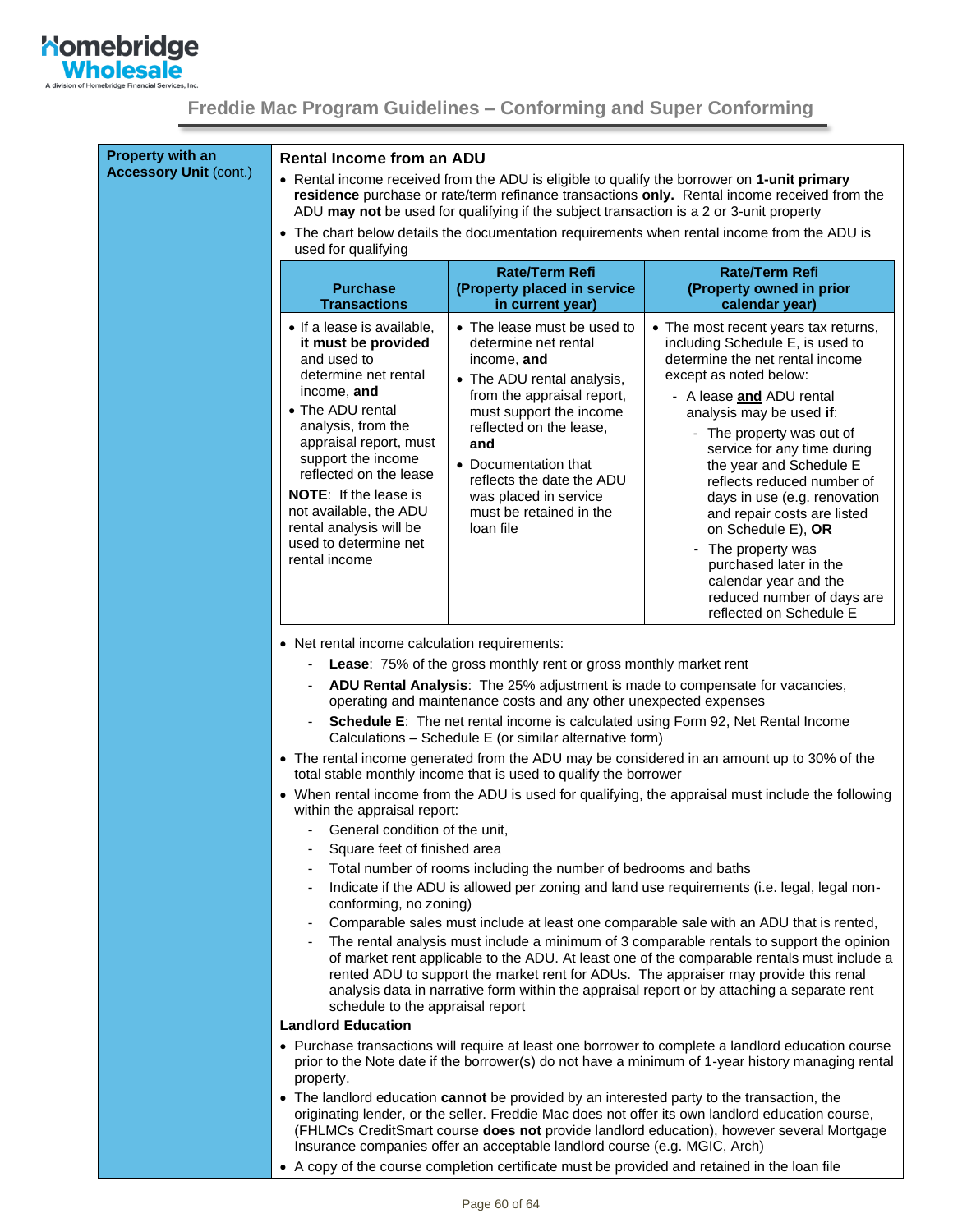

| <b>Property Flips</b> | Eligible subject to underwriter review and the following:                                                                                                                                                                                                                                                                                                                                                                                                                                                                                                          |
|-----------------------|--------------------------------------------------------------------------------------------------------------------------------------------------------------------------------------------------------------------------------------------------------------------------------------------------------------------------------------------------------------------------------------------------------------------------------------------------------------------------------------------------------------------------------------------------------------------|
|                       | Appraisal must support any value increases. Additional documentation, a desk review or<br>$\bullet$<br>second appraisal may be required at underwriter discretion.                                                                                                                                                                                                                                                                                                                                                                                                 |
|                       | Borrower must have an excellent credit and employment history, savings pattern, etc.<br>٠                                                                                                                                                                                                                                                                                                                                                                                                                                                                          |
| <b>Refinance</b>      | <b>Limited Cash-Out Transactions</b>                                                                                                                                                                                                                                                                                                                                                                                                                                                                                                                               |
| <b>Transactions</b>   | Limited (rate/term) refinance transactions are eligible subject to the following:<br>Proceeds can be used to pay off a first mortgage, payoff or pay down any second<br>mortgage related to the purchase of the subject property, and related closing costs and<br>prepaid items*. Any remaining balance of the second mortgage must be subordinated to<br>the new mortgage.<br>Proceeds from a rate/term refinance may not be used to pay past due and/or delinquent<br>real estate taxes unless the funds used to pay the delinquent/past due taxes were part of |
|                       | the acceptable cash-back allowed for a rate/term transaction (as indicated below)                                                                                                                                                                                                                                                                                                                                                                                                                                                                                  |
|                       | Cash-back to the borrower is allowed up to the greater of:<br>1% of the loan amount, or                                                                                                                                                                                                                                                                                                                                                                                                                                                                            |
|                       | \$2,000<br>$\blacksquare$                                                                                                                                                                                                                                                                                                                                                                                                                                                                                                                                          |
|                       | Any cash back that is received by the borrower on a limited cash-out (rate/term) may not<br>be used to satisfy any required reserves                                                                                                                                                                                                                                                                                                                                                                                                                               |
|                       | *NOTE: Prepaid real estate taxes are an allowable closing costs and are eligible to be paid<br>from the proceeds of the transaction.                                                                                                                                                                                                                                                                                                                                                                                                                               |
|                       | Financed real estate taxes that exceed the prepaid amount (delinquent taxes) are<br>not considered an allowable closing cost and are subject to the maximum cash<br>back limits stated above for limited cash-out transactions. Refer to the<br><b>Financing Delinquent Real Estate Taxes topic for details</b>                                                                                                                                                                                                                                                    |
|                       | A 30 day seasoning (measured from the Note date of the loan being paid off to the new loan<br>$\bullet$<br>Note date) is required on rate/term transactions                                                                                                                                                                                                                                                                                                                                                                                                        |
|                       | <b>Cash-Out Transactions</b>                                                                                                                                                                                                                                                                                                                                                                                                                                                                                                                                       |
|                       | Cash-out refinance transactions require 6 months seasoning measured from settlement date to<br>٠<br>the Note date of the new cash-out refinance transaction.                                                                                                                                                                                                                                                                                                                                                                                                       |
|                       | Property ownership held in a limited liability company (LLC) or limited partnership (LP)<br>-<br>is eligible to meet the 6 month seasoning requirement if the borrower was 100% owner<br>or a majority owner of the LLC since the date the property was acquired by the LLC or<br>LP. Title must be transferred into the borrower's name prior to the Note date                                                                                                                                                                                                    |
|                       | The 6 month seasoning is waived if one of the borrowers inherited or was legally<br>awarded the property (e.g. in the case of divorce, separation, dissolution of a domestic<br>partnership)                                                                                                                                                                                                                                                                                                                                                                       |
|                       | If none of the borrowers have been on title for at least 6 months the following applies:<br>$\bullet$                                                                                                                                                                                                                                                                                                                                                                                                                                                              |
|                       | The executed Closing Disclosure from the original purchase transactions reflects that no<br>financing secured by the subject property was used to purchase the property (a recorded<br>trustee's deed or equivalent documentation may be used when a Closing Disclosure was<br>not used for the purchase transaction), and                                                                                                                                                                                                                                         |
|                       | The preliminary title report for the refinance transaction must reflect the borrower as the<br>-<br>owner of the subject property and indicate there are no existing liens on the property, and                                                                                                                                                                                                                                                                                                                                                                    |
|                       | The source of the funds used to purchase the subject property must be fully documented,<br>and                                                                                                                                                                                                                                                                                                                                                                                                                                                                     |
|                       | If funds were borrowed to purchase the subject property, those funds must be repaid or<br>paid down. Funds must be reflected on the Closing Disclosure for the refinance<br>transaction, and                                                                                                                                                                                                                                                                                                                                                                       |
|                       | The amount of the cash-out transaction cannot exceed the sum of the original purchase<br>price, plus related closing costs, financing costs, and prepaids/escrows as documented<br>on the Closing Disclosure for the purchase transaction (subject to the maximum<br>LTV/CLTV ratios for a cash-out transaction based on the current appraised value),                                                                                                                                                                                                             |
|                       | NOTE: If the borrowed funds are paid down, but not paid off, no additional cash-out is<br>permitted and the payment on the outstanding borrowed funds must be<br>included in the borrower's DTI, and                                                                                                                                                                                                                                                                                                                                                               |
|                       | (cont. on next page)                                                                                                                                                                                                                                                                                                                                                                                                                                                                                                                                               |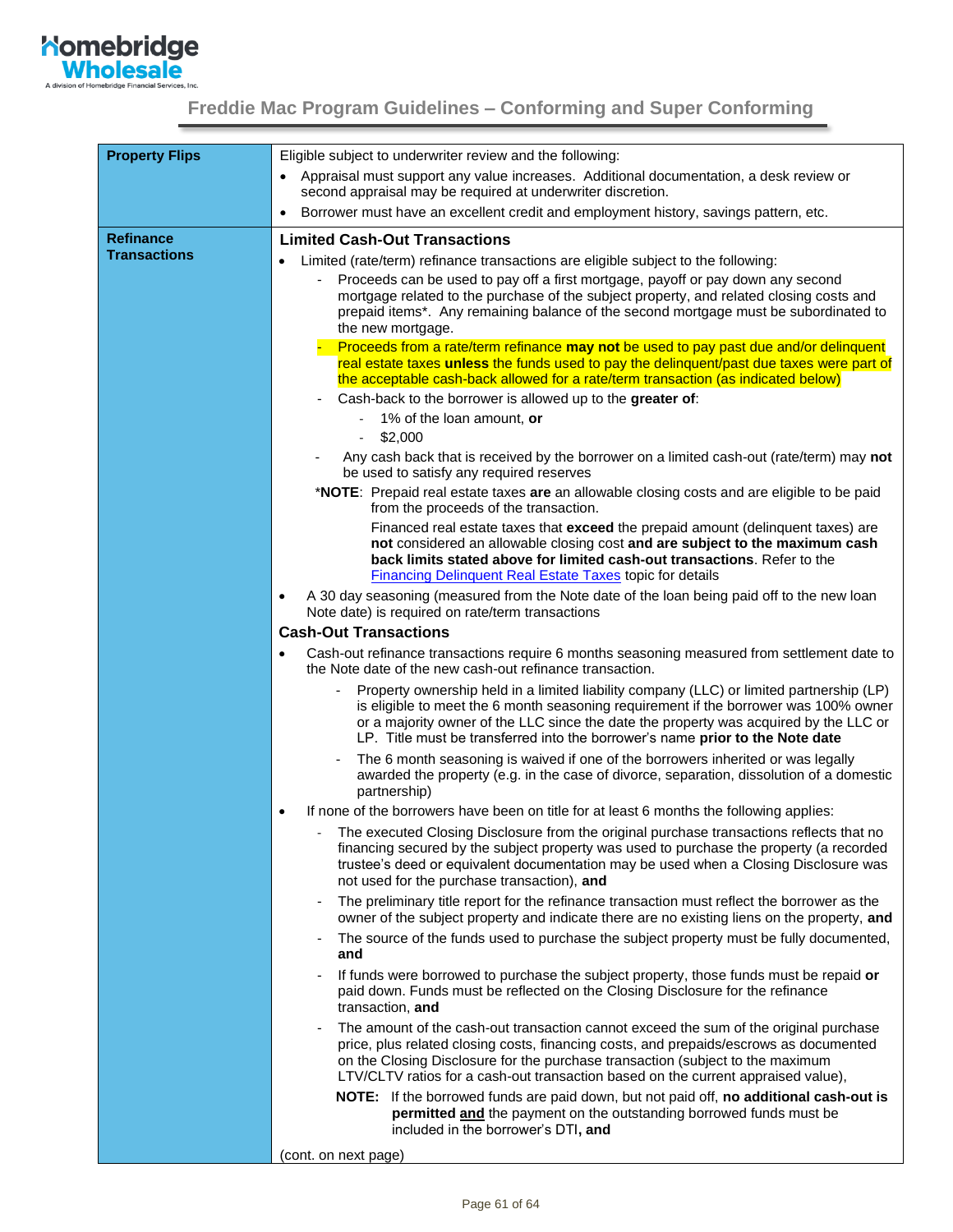

<span id="page-61-1"></span><span id="page-61-0"></span>

| <b>Refinance</b><br><b>Transactions (cont.)</b> | There must have been no affiliation or relationship between the buyer and seller of<br>the purchase transaction (non-arm's length purchase ineligible), and                                                                                                                                     |
|-------------------------------------------------|-------------------------------------------------------------------------------------------------------------------------------------------------------------------------------------------------------------------------------------------------------------------------------------------------|
|                                                 | An "Accept" Feedback Certificate from LPA is required and the transaction must<br>meet all other cash-out eligibility requirements.                                                                                                                                                             |
|                                                 | NOTE: Continuity of obligation requirements <b>do not</b> apply since there is no mortgage on<br>the property.                                                                                                                                                                                  |
|                                                 | Properties being refinanced that were listed for sale in the previous 12 months must have been<br>$\bullet$<br>taken off the market prior to the disbursement date. Borrower(s) must provide written<br>confirmation of their intent to occupy the property for primary residence transactions. |
|                                                 | <b>All Refinance Transactions</b>                                                                                                                                                                                                                                                               |
|                                                 | A continuity of obligation is required on all refinance transactions. Continuity of obligation is<br>$\bullet$<br>met when at least one borrower on the existing mortgage is also a borrower on the new<br>refinance transaction.                                                               |
|                                                 | NOTE: Continuity of obligation does not apply to properties owned free and clear (i.e. no<br>mortgage lien) due to the borrower purchasing the property with all cash or the prior<br>mortgage that the borrower was obligated on has been paid in full.                                        |
|                                                 | Exemptions to the above continuity of obligation requirements are:<br>$\bullet$                                                                                                                                                                                                                 |
|                                                 | The borrower has been on title and living in the property for at least 12 months, measured<br>from the date of the event (such as transfer of title) to the disbursement date of the new<br>loan, but is not obligated on the existing mortgage and the following applies:                      |
|                                                 | Has paid the mortgage, including any secondary financing, payments for the last<br>12 months, or                                                                                                                                                                                                |
|                                                 | Can demonstrate a relationship (relative, domestic partner, etc.) with the current<br>obligor, or                                                                                                                                                                                               |
|                                                 | The borrower recently inherited, or was legally awarded, the property (divorce,<br>separation, or dissolution of a domestic partnership).                                                                                                                                                       |
|                                                 | NOTE: Transfer of ownership from a corporation or LLC to an individual does not meet the<br>continuity of obligation requirement                                                                                                                                                                |
|                                                 | Financing Delinquent Real Estate Taxes - the following applies to financing delinquent real<br>estate taxes:                                                                                                                                                                                    |
|                                                 | <b>Limited Cash-out Refinance:</b><br>$\bullet$                                                                                                                                                                                                                                                 |
|                                                 | Delinquent real estate taxes may be financed but must be included in the maximum<br>cash-back limitation allowed on rate/term transactions (the > of 1% or \$2,000).                                                                                                                            |
|                                                 | An escrow account is <b>not</b> required                                                                                                                                                                                                                                                        |
|                                                 | Any delinquent taxes that exceed the cash-back limitation must be paid by the borrower<br>using borrower own funds outside of closing                                                                                                                                                           |
|                                                 | <b>Cash-out Refinance:</b>                                                                                                                                                                                                                                                                      |
|                                                 | Delinquent real estate taxes may be financed. An escrow account is not required                                                                                                                                                                                                                 |
| <b>Reserves</b>                                 | Reserve requirements are per the LPA Feedback Certificate<br>$\bullet$                                                                                                                                                                                                                          |
|                                                 | All reserves entered into LPA must be verified<br>$\bullet$                                                                                                                                                                                                                                     |
|                                                 | Reserve Requirements when Subject Property is Second Home and Investment                                                                                                                                                                                                                        |
|                                                 | Second home or Investment:<br>$\bullet$                                                                                                                                                                                                                                                         |
|                                                 | 1-6 Financed Properties: Two (2) months PITIA for each additional second home<br>and/or 1-4 unit investment property that is financed and on which the borrower is<br>obligated (required reserve amount is included in the reserves required received<br>from LPA)                             |
|                                                 | 7-10 Financed Properties: Eight (8) months PITIA for each additional second home<br>-<br>and/or 1-4 unit investment property that is financed and on which the borrower is<br>obligated (required reserve amount is included in the reserves required received<br>from LPA)                     |
|                                                 | Reserves are based on the full monthly payment amount for the property including principal<br>$\bullet$<br>and interest, hazard insurance, taxes, and, as applicable, mortgage insurance premium,<br>leasehold payment, HOA dues, and payment on any secondary financing.                       |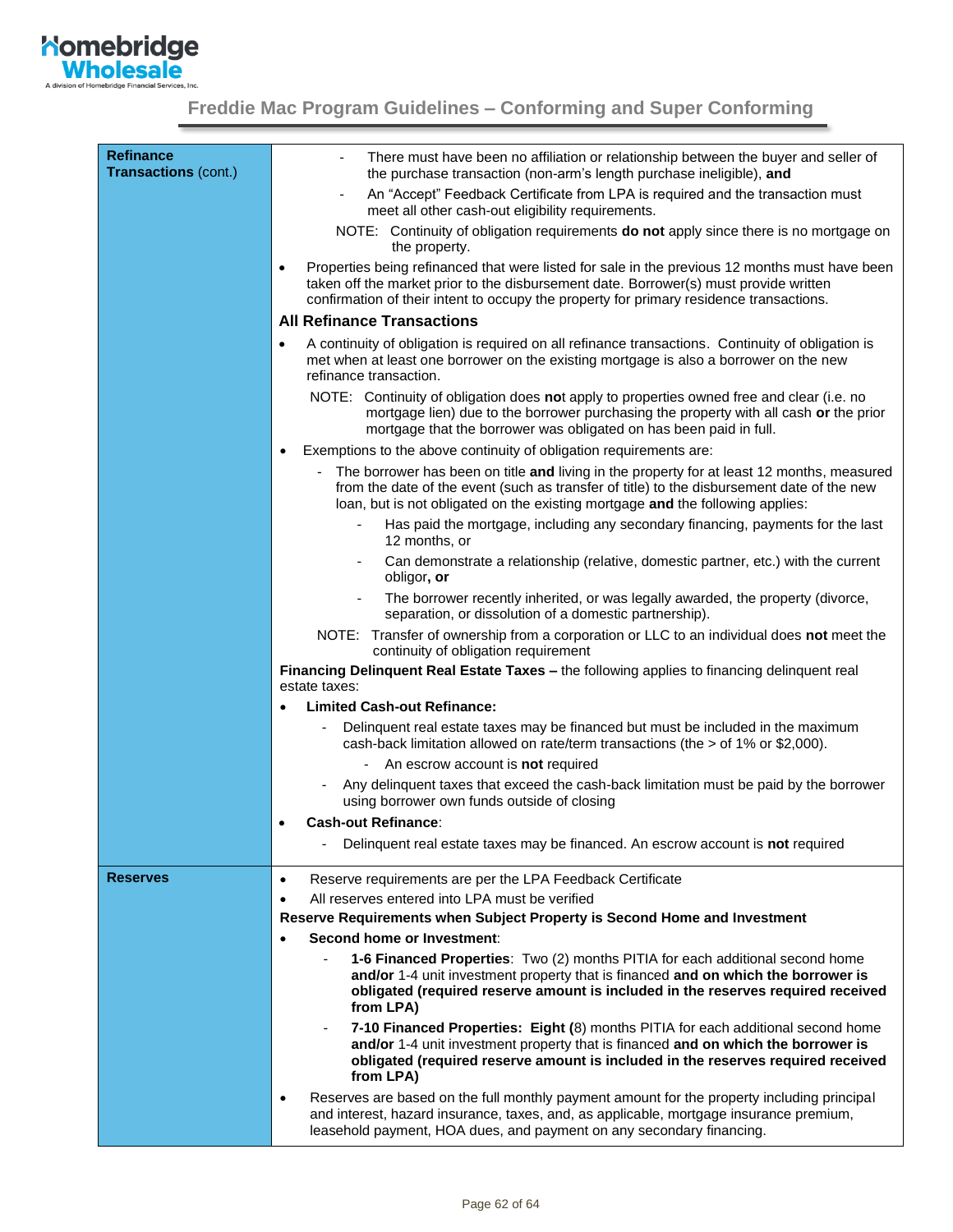

| <b>Seller Contributions</b>                     | Refer to the <b>Interested Party Contributions</b> topic for seller contribution limits.                                                                                                                                                                                                                               |
|-------------------------------------------------|------------------------------------------------------------------------------------------------------------------------------------------------------------------------------------------------------------------------------------------------------------------------------------------------------------------------|
| <b>Subordinate</b><br><b>Financing</b>          | If existing subordinate financing is a HELOC, the full amount of the available credit must be<br>$\bullet$<br>used to determine the CLTV.                                                                                                                                                                              |
|                                                 | Unacceptable subordinate financing terms include:<br>$\bullet$                                                                                                                                                                                                                                                         |
|                                                 | Mortgages with negative amortization (with the exception of employer subordinate<br>financing that has deferred payments)                                                                                                                                                                                              |
|                                                 | Subordinate financing that does not fully amortize under a level monthly payment plan<br>where the maturity or balloon payment date is less than 5 years after the Note date of the<br>new fist mortgage<br>Subordinate financing that has a prepayment penalty<br>$\overline{\phantom{a}}$                            |
|                                                 | Cannot allow for equity sharing<br>$\overline{\phantom{a}}$                                                                                                                                                                                                                                                            |
|                                                 | A CA HERO program are ineligible subordinate financing<br>٠                                                                                                                                                                                                                                                            |
| <b>Temporary Buydowns</b>                       | Not available                                                                                                                                                                                                                                                                                                          |
| <b>Texas Section 50(a)(6)</b><br>(Texas Equity) | A Texas Section 50(a)(6) Ioan (aka Texas Home Equity) is a cash-out refinance. A current Texas<br>equity loan may be refinanced as a rate/term refinance subject to specific requirements. See<br>requirements specific to a Texas Equity Being Refinanced as a Rate/Term Transaction topic.<br>The following applies: |
|                                                 | Cash-out refinance<br>$\bullet$                                                                                                                                                                                                                                                                                        |
|                                                 | Owner-occupied primary residence classified as a homestead under Texas law<br>٠                                                                                                                                                                                                                                        |
|                                                 | All borrowers must reside in the home.<br>$\bullet$                                                                                                                                                                                                                                                                    |
|                                                 | Non-occupant co-borrowers are not allowed.<br>$\bullet$<br>Maximum 80% LTV/CLTV.                                                                                                                                                                                                                                       |
|                                                 | $\bullet$<br>Power of Attorney eligible<br>$\bullet$                                                                                                                                                                                                                                                                   |
|                                                 | Subordinate financing not allowed (all liens must be paid in full by refinance transaction.)<br>$\bullet$                                                                                                                                                                                                              |
|                                                 | 1 unit single family residence, PUD or condo.<br>$\bullet$                                                                                                                                                                                                                                                             |
|                                                 | "Accept" LPA Finding required.<br>$\bullet$                                                                                                                                                                                                                                                                            |
|                                                 | Maximum of 10 acres, no exceptions. Land that is taxed as agricultural is eligible<br>$\bullet$                                                                                                                                                                                                                        |
|                                                 | NOTE: The borrower cannot obtain an agricultural designation after they have originated a<br>Texas equity loan (state of Texas restriction)                                                                                                                                                                            |
|                                                 | Maximum 2% fee limitation for all closing costs, fees and charges. The following are excluded<br>٠<br>from the limitation:                                                                                                                                                                                             |
|                                                 | Prepaid and bona fide discount points (discount points eligible if borrowers sign an<br>"Election to Pay Discount Points" affidavit at closing),                                                                                                                                                                       |
|                                                 | Escrow reserves,                                                                                                                                                                                                                                                                                                       |
|                                                 | Insurance premiums,                                                                                                                                                                                                                                                                                                    |
|                                                 | - Property taxes paid at closing,                                                                                                                                                                                                                                                                                      |
|                                                 | Per diem interest                                                                                                                                                                                                                                                                                                      |
|                                                 | Homeowner's insurance,                                                                                                                                                                                                                                                                                                 |
|                                                 | Title insurance premium and endorsement fees,<br>Survey costs, and                                                                                                                                                                                                                                                     |
|                                                 | Third party appraisal fees                                                                                                                                                                                                                                                                                             |
|                                                 | Notice Concerning Extension of Credit required (aka "12 Day Disclosure"):                                                                                                                                                                                                                                              |
|                                                 | - Borrower and non-borrowing spouse (if applicable) must sign the Notice Concerning<br><b>Extension of Credit,</b>                                                                                                                                                                                                     |
|                                                 | The loan cannot close until 12 days after the Notice was signed.                                                                                                                                                                                                                                                       |
|                                                 | A survey is required<br>$\bullet$                                                                                                                                                                                                                                                                                      |
|                                                 | Loan must close at the closing agent's office; it cannot close at the borrower's home.<br>٠                                                                                                                                                                                                                            |
|                                                 | Borrower must receive a copy of the final 1003 along with the CD for review a minimum of 24<br>$\bullet$<br>hours prior to closing                                                                                                                                                                                     |
|                                                 | All married parties, regardless if on the loan or not, must sign the Deed of Trust and Notice of<br>$\bullet$<br>Right to Cancel as Texas is a community property state                                                                                                                                                |
|                                                 | Borrower(s) cannot sign early (i.e. cannot sign before the date of the closing package)<br>$\bullet$<br>Deed of Trust must be completed on the Security Instrument (must be a Texas resident and is<br>$\bullet$                                                                                                       |
|                                                 | typically an attorney).                                                                                                                                                                                                                                                                                                |